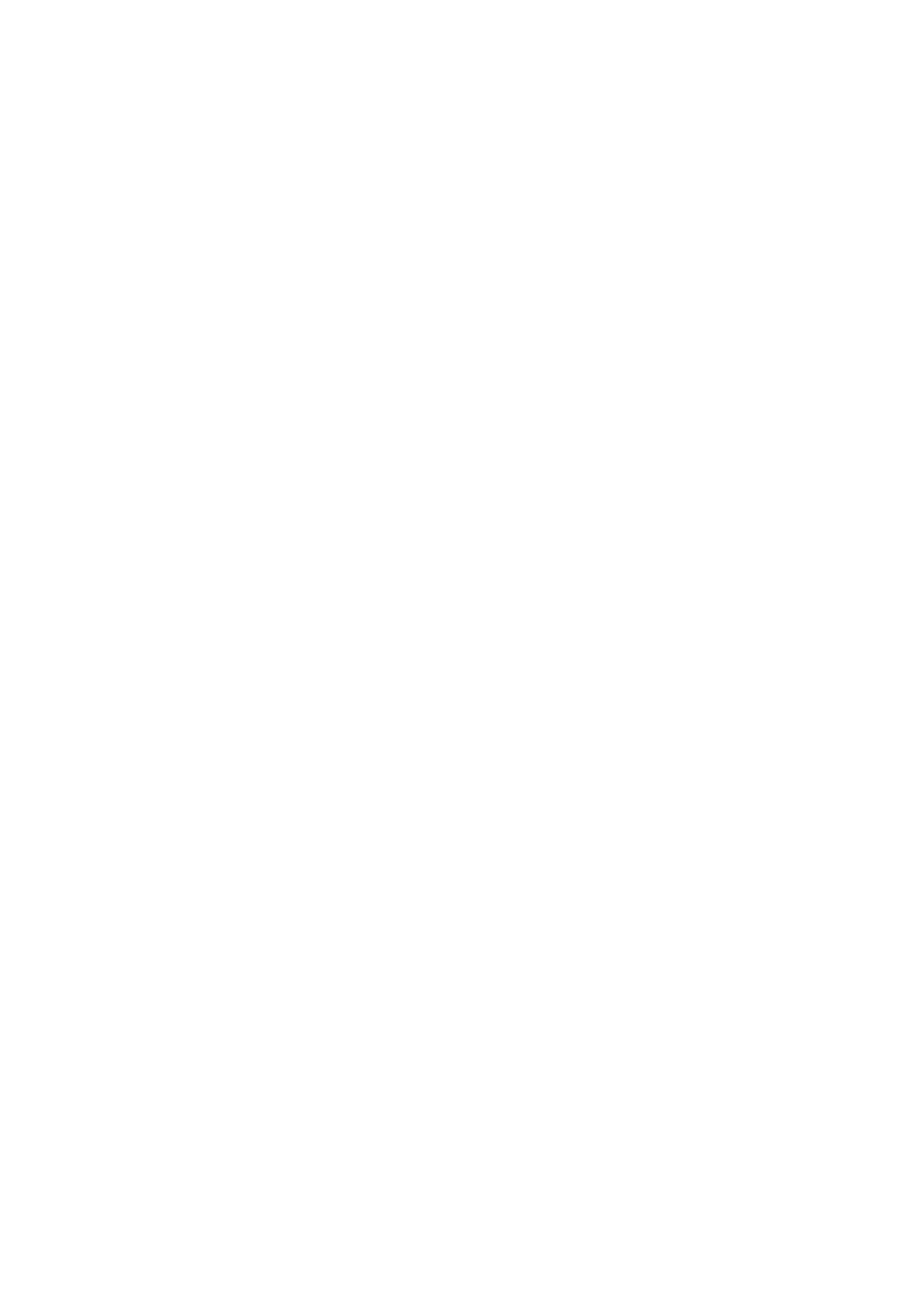# Abstracts of the Fifth International Verification Methods Workshop, 1 - 7 December 2011 Melbourne, Australia

*Keith A. Day (Editor)* 

*Centre for Australian Weather and Climate Research, GPO Box 1289, Melbourne, VIC 3001, Australia* 

**CAWCR Technical Report No. 046** 

November 2011

Series ISSN: 1836-019X

National Library of Australia Cataloguing-in-Publication entry

Author: International Verification Methods Workshop (2011 : Melbourne, Victoria)

Title: Abstracts of the Fifth International Verification Methods Workshop, 1 - 7 December 2011, Melbourne, Australia / Editor Keith A. Day.

ISBN: 978-0-643-10730-4 (Electronic Resource – PDF)

Series: CAWCR technical report; No. 46

Notes: Includes index.

Subjects: Meteorology--Research--Congresses.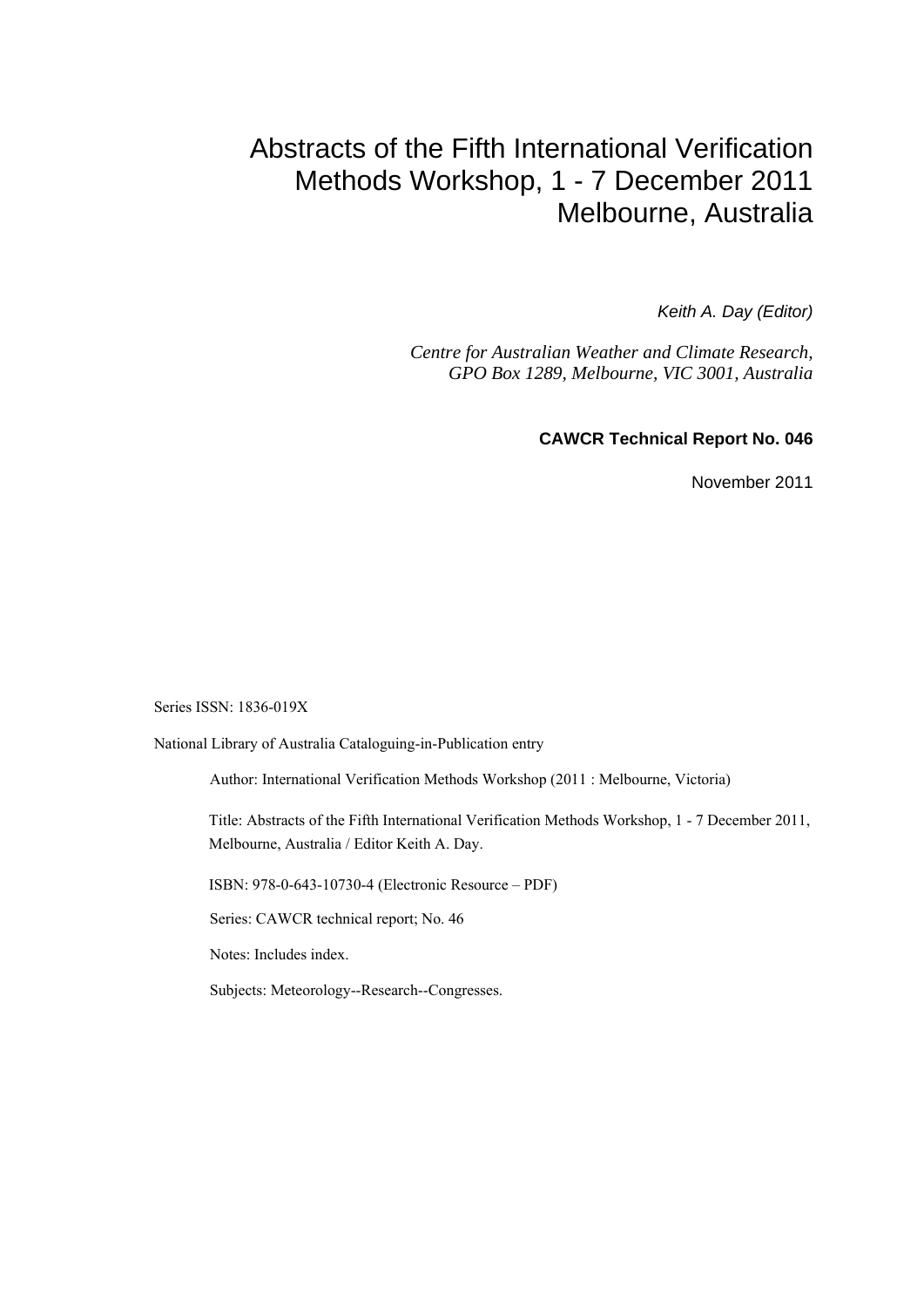Enquiries should be addressed to:

Keith Day Centre for Australian Weather and Climate Research: A partnership between the Bureau of Meteorology and CSIRO GPO Box 1289 Melbourne VIC 3001 Australia

k.day@bom.gov.au Phone: 61 3 9669 8311 Fax: 61 3 9669 4660

#### **Fifth International Verification Workshop Program Committee**

Beth Ebert (BOM, Australia) Laurie Wilson (CMC, Canada) Barb Brown (NCAR, USA) Barbara Casati (Ouranos, Canada) Caio Coelho (CPTEC, Brazil) Anna Ghelli (ECMWF, UK) Martin Göber (DWD, Germany) Simon Mason (IRI, USA) Marion Mittermaier (Met Office, UK) Pertti Nurmi (FMI, Finland) Joel Stein (Météo-France) Yuejian Zhu (NCEP, USA)

# **Copyright and Disclaimer**

© 2011 CSIRO and the Bureau of Meteorology. To the extent permitted by law, all rights are reserved and no part of this publication covered by copyright may be reproduced or copied in any form or by any means except with the written permission of CSIRO and the Bureau of Meteorology.

CSIRO and the Bureau of Meteorology advise that the information contained in this publication comprises general statements based on scientific research. The reader is advised and needs to be aware that such information may be incomplete or unable to be used in any specific situation. No reliance or actions must therefore be made on that information without seeking prior expert professional, scientific and technical advice. To the extent permitted by law, CSIRO and the Bureau of Meteorology (including each of its employees and consultants) excludes all liability to any person for any consequences, including but not limited to all losses, damages, costs, expenses and any other compensation, arising directly or indirectly from using this publication (in part or in whole) and any information or material contained in it.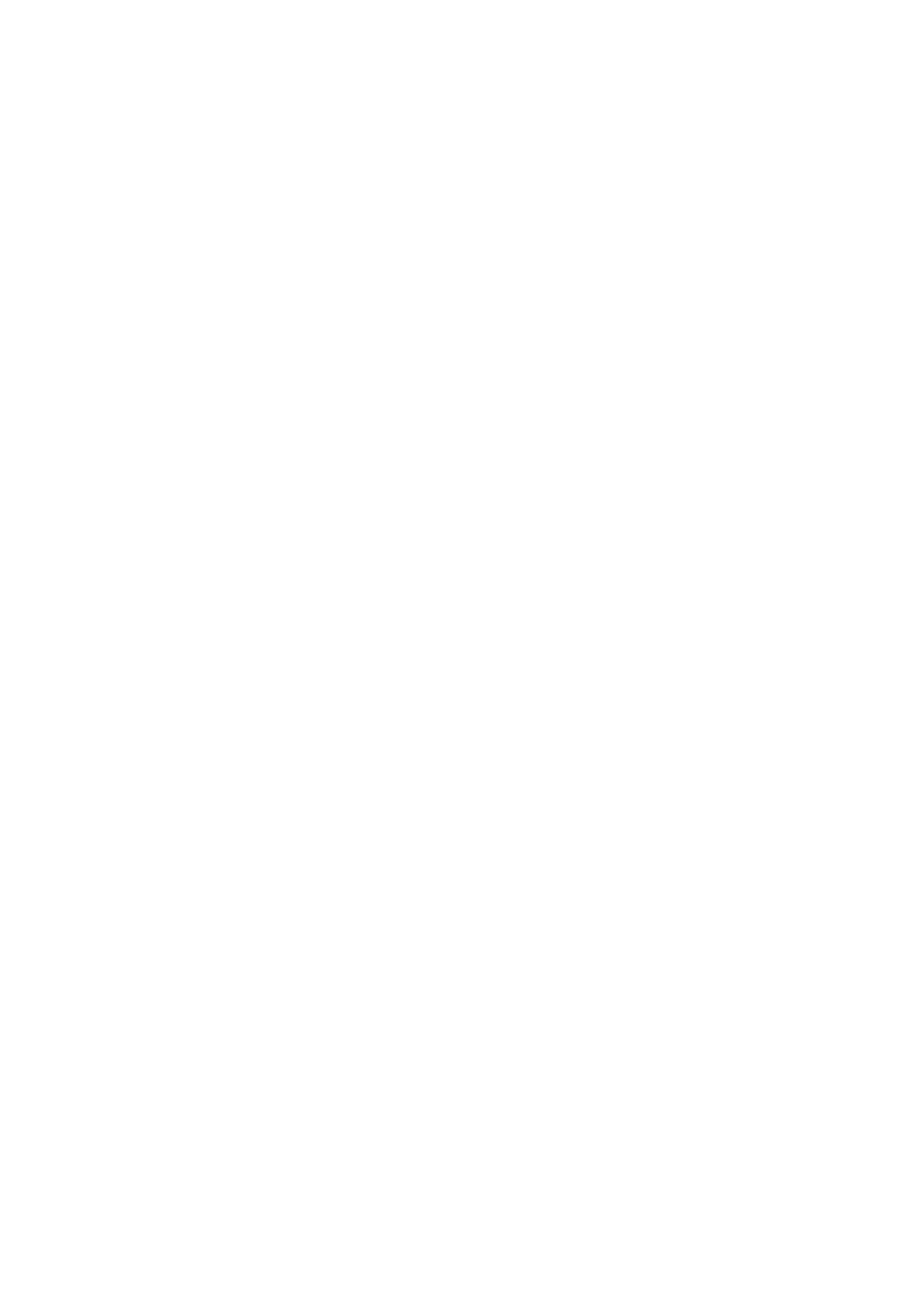# **Contents**

|--|--|

# **Abstracts**

| Andreas P. Weigel                                                                                                                                                     |
|-----------------------------------------------------------------------------------------------------------------------------------------------------------------------|
|                                                                                                                                                                       |
| Yuejian Zhu                                                                                                                                                           |
|                                                                                                                                                                       |
| Zied Ben Bouallegue, Susanne Theis and, Christoph Gebhardt                                                                                                            |
| From verification results to probabilistic products: Spatial techniques applied to ensemble                                                                           |
| Andrew B. Watkins                                                                                                                                                     |
|                                                                                                                                                                       |
| Harvey Stern and Jonathan Pollock                                                                                                                                     |
|                                                                                                                                                                       |
| Oscar Alves                                                                                                                                                           |
|                                                                                                                                                                       |
| Damien Irving, Sarah Perkins, Josephine Brown, Alex Sen Gupta, Aurel Moise, Bradley Murphy,<br>Les Muir, Robert Colman, Scott Power, Francois Delage and Jaclyn Brown |
| Climate projection evaluation: a Pacific Climate Change Science Program perspective 8                                                                                 |
| Jack Katzfey and Mohar Chattopadhyay                                                                                                                                  |
| Evaluation of high resolution regional climate simulations over the islands in the South                                                                              |
| Aurel Moise, Damien Irving and Penny Whetton                                                                                                                          |
|                                                                                                                                                                       |
| Philip Gill                                                                                                                                                           |
|                                                                                                                                                                       |
| David Aihoshi                                                                                                                                                         |
|                                                                                                                                                                       |
| Jennifer Mahoney, Missy Petty, Geary Layne, Steve Lack, Matt Wandishin, Mike Kay, Andy Loughe,<br>Brian Pettegrew, and Joan Hart                                      |
| Impact-based verification: A bridge between weather forecast and operational decision  14                                                                             |
| Vivek C. Nagar                                                                                                                                                        |
|                                                                                                                                                                       |
| Rodney Potts, Tali Boneh, Yuelong Miao and Rabi Rivett                                                                                                                |
| Fog forecasting at Perth Airport - application of a Bayesian Decision Network 16                                                                                      |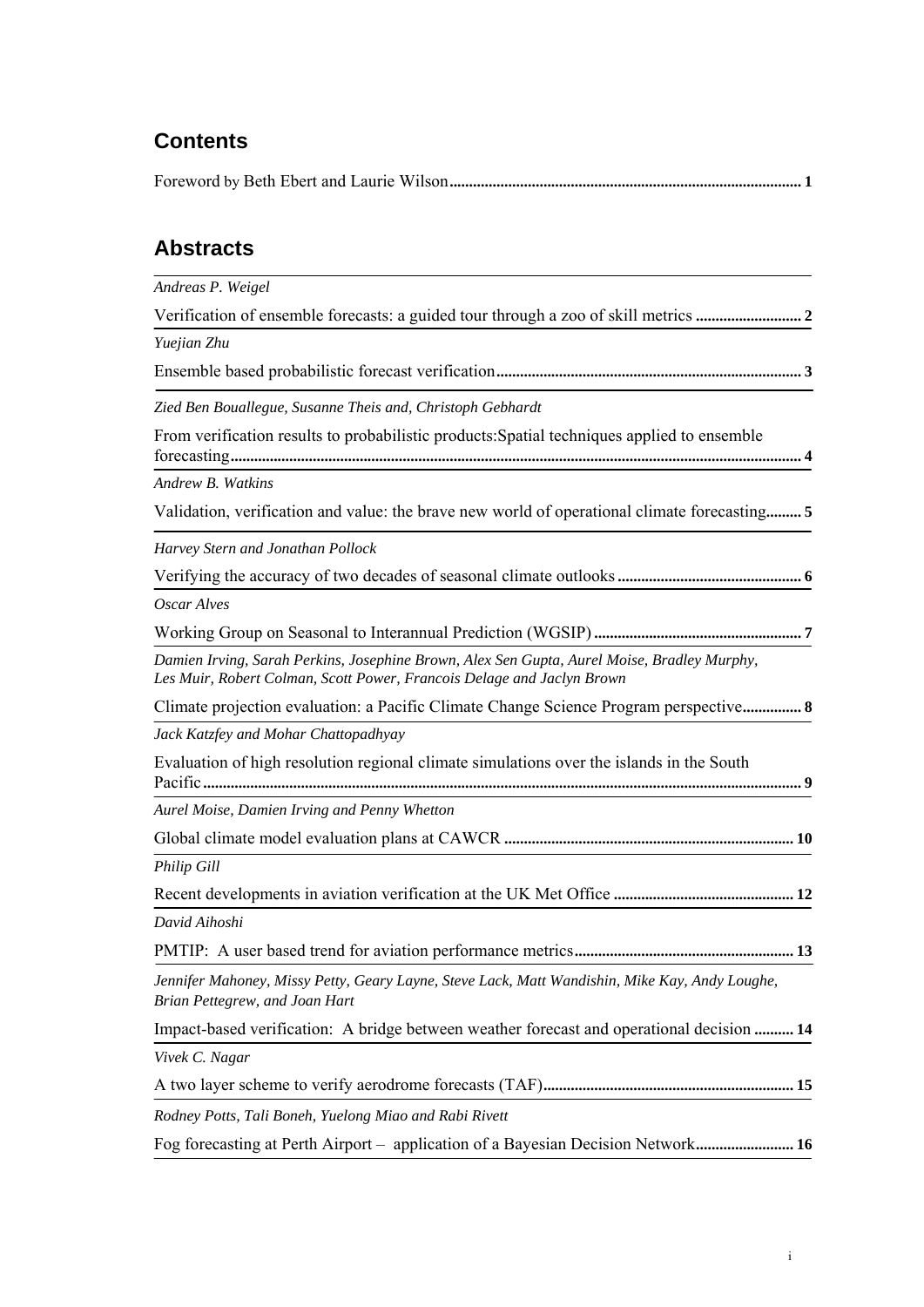| Susan Joslyn                                                                                                                      |
|-----------------------------------------------------------------------------------------------------------------------------------|
|                                                                                                                                   |
| Timothy Bullock, Ming Szeto and Laurence Wilson                                                                                   |
| User-oriented verification: The concept of forecaster intent and its application to verification                                  |
| Väinö Nurmi, Pertti Nurmi and Adriaan Perrels                                                                                     |
| Expected impacts and value of improvements in weather forecasting on the transportation19                                         |
| Michael Sharpe                                                                                                                    |
| Verification of the UK Shipping Forecast using a new objective area forecast verification                                         |
| John Louey and Milos Setek                                                                                                        |
|                                                                                                                                   |
| Simon Caine                                                                                                                       |
| Statistical assessment of tropical convection-permitting model simulations using a cell-                                          |
| Edward Tollerud, Tara Jensen, Barbara Brown, Tressa Fowler, Wally Clark, Randy Bullock,<br>John Halley Gotway, and Paul Oldenburg |
| Object-based spatial verification techniques for diagnostic analyses of precipitation patterns                                    |
| G.T Weymouth amd N. Faggian                                                                                                       |
| Morphing for grid editing and verification in an operational weather forecast system24                                            |
| T.-Y. Koh, B. C. Bhatt, K. K. W. Cheung, C. K. Teo, Y. H. Lee, Matthias Roth and Purnawirman                                      |
| Using the spectral scaling exponent for validation of quantitative precipitation forecasts26                                      |
| Paul A. Kucera, Courtney Weeks, Barbara Brown, and Randy Bullock                                                                  |
| Development of new diagnostic tools to evaluate NWP cloud and precipitation products                                              |
| Belinda Roux, Alan Seed, Robert Dahni, and Ryan Smith                                                                             |
|                                                                                                                                   |
| Barbara G. Brown                                                                                                                  |
|                                                                                                                                   |
| Elizabeth Ebert                                                                                                                   |
| Radius of reliability: A distance metric for verifying spatial probability forecasts 30                                           |
| Tressa L. Fowler, Eric Gilleland and Barbara G. Brown                                                                             |
|                                                                                                                                   |
| Gary Brassington                                                                                                                  |
|                                                                                                                                   |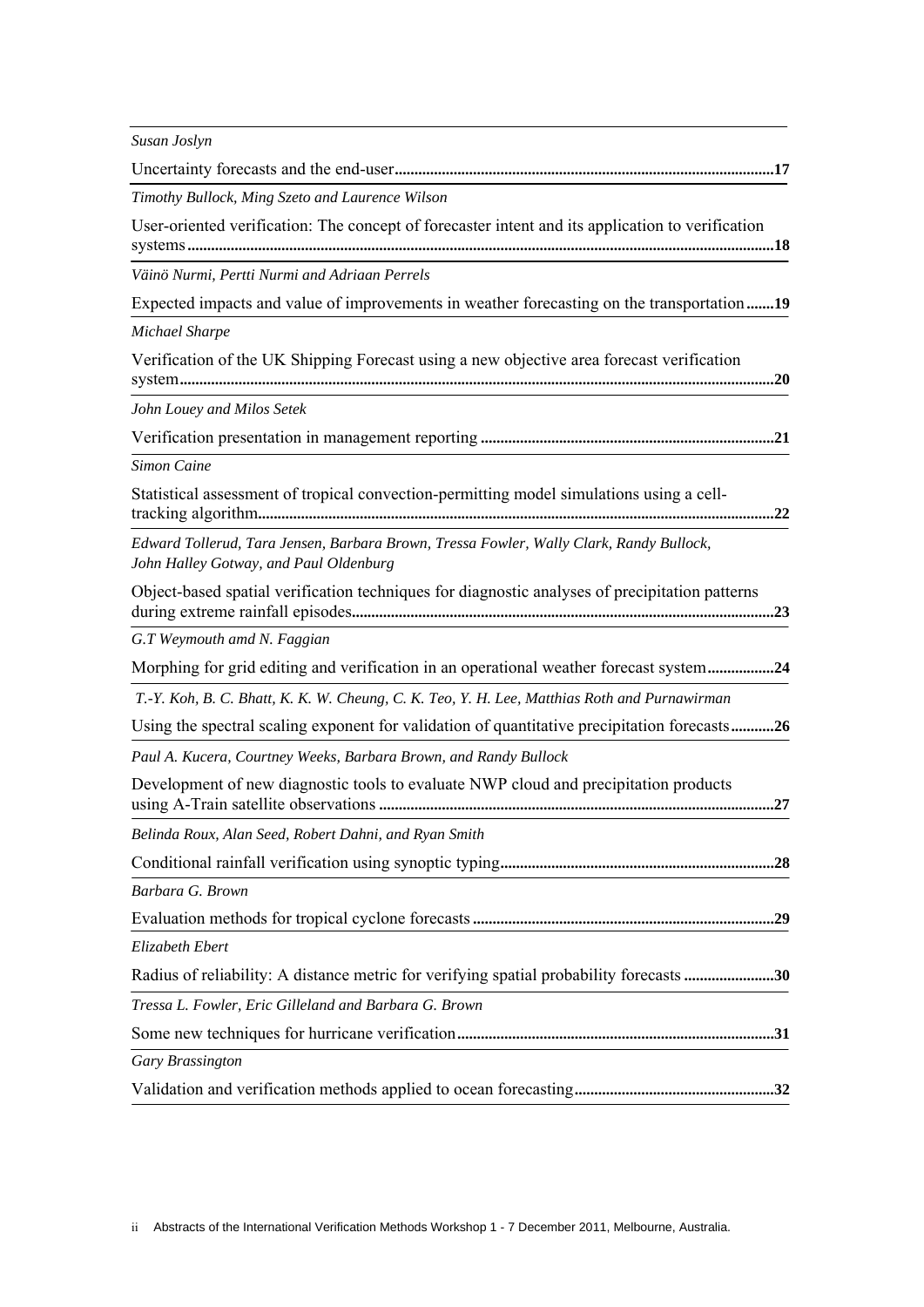| Barbara G. Brown, Rita D. Roberts, Amanda R. S. Anderson, Eric Nelson and Matthew Pocernich |
|---------------------------------------------------------------------------------------------|
| Regional evaluation of convective nowcasts and application of contingency table             |
| Laurence Wilson, Andrew Giles and Erik Buhler                                               |
| Incorporating timeliness information into an accuracy measure for Canadian weather          |
| Martin Göber                                                                                |
|                                                                                             |
| Tanja Weusthoff                                                                             |
|                                                                                             |
| Ian Jolliffe                                                                                |
|                                                                                             |
| Manfred Dorninger and Theresa Gorgas                                                        |
|                                                                                             |
| <b>Marion Mittermaier</b>                                                                   |
| A cautionary tale on the impact of observations attributes on forecast metrics 39           |

# Posters Day 1

| Zainal Abidin, Indra Pratama and Eko Listiaji                                                                                   |
|---------------------------------------------------------------------------------------------------------------------------------|
|                                                                                                                                 |
| Noriyuki Adachi, Yuhei Takaya, Masayuki Hirai and Yuji Akasaka                                                                  |
| Understanding of forecast improvements in JMA's operational one-month forecast system                                           |
| Trevor Carey-Smith, James Renwick, Peter Thomson, Brett Mullan, Georgina Griffiths, Darren King<br>and Andrew Lorrey            |
| Verification and optimal combination of multi-model probabilistic tercile seasonal forecasts 42                                 |
| Daran L. Rife                                                                                                                   |
|                                                                                                                                 |
| Caio A.S. Coelho                                                                                                                |
| Comparative skill assessment of consensus and physically based tercile probability seasonal                                     |
| Peter Gleckler, Elizabeth Ebert, Veronika Eyring, Pierre Friedlingstein, Helene Hewitt,<br><b>Robert Pincus and Karl Taylor</b> |
|                                                                                                                                 |
| Debra Hudson, Andrew Marshall, Guomin Wang, Oscar Alves andYonghong Yin                                                         |
|                                                                                                                                 |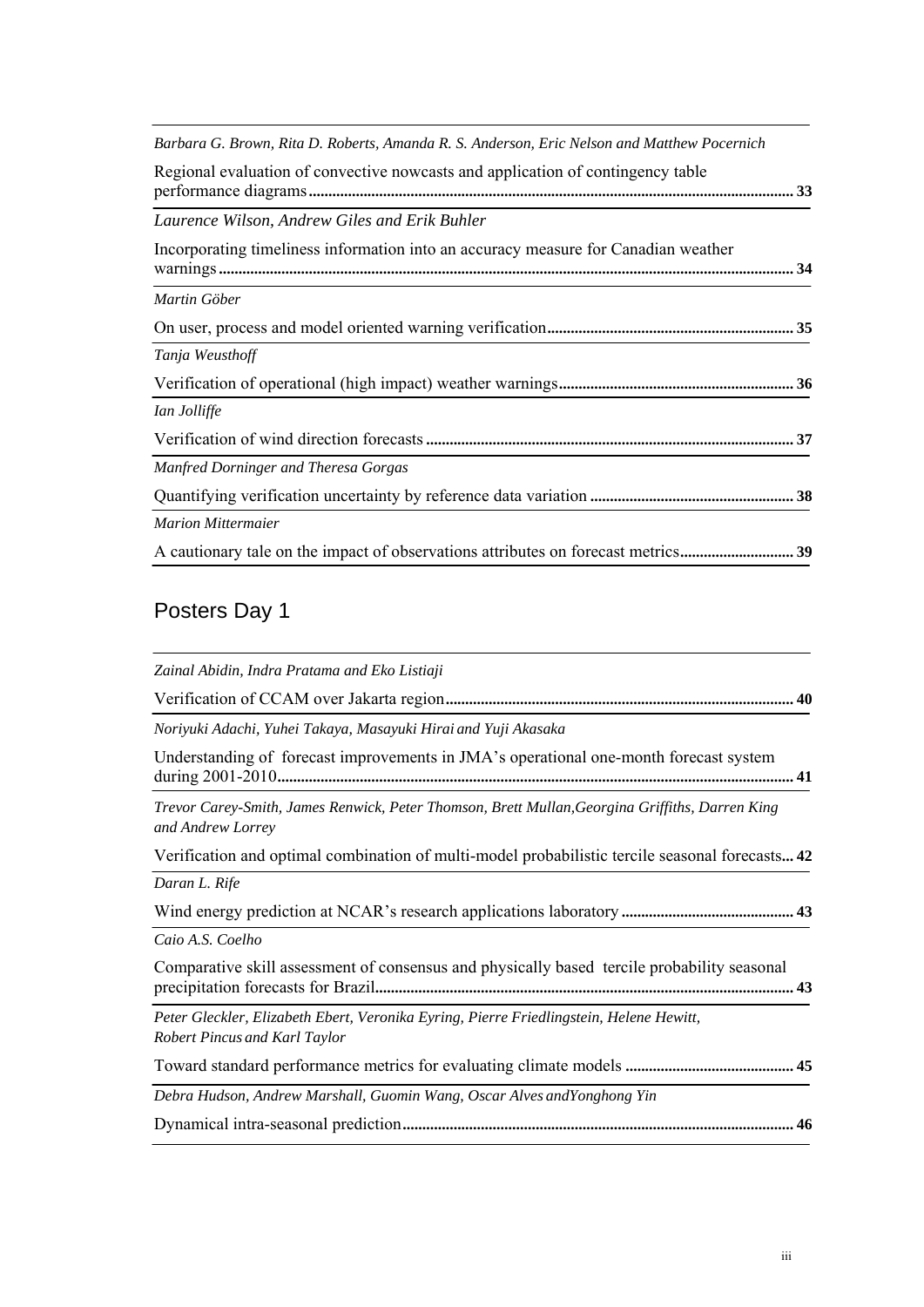| Kadarsah, Ratna Satyaningsih and Utoyo Ajie Linarka                                                                                       |
|-------------------------------------------------------------------------------------------------------------------------------------------|
|                                                                                                                                           |
| J. Katzfey and M. Thatcher                                                                                                                |
| Ensemble one-kilometre forecasts for the South Esk Hydrological Sensor Web48                                                              |
| Li Li, Li Yinglin, Tian Hua, Tao Shiwei and Cui Bo                                                                                        |
|                                                                                                                                           |
| Li Yinglin                                                                                                                                |
| The verification of regional ensemble prediction system precipitation forecasts and its bias                                              |
| <b>Aurel Moise and Francois Delage</b>                                                                                                    |
| Application of the pattern matching technique for climate change projections of rainfall51                                                |
| <b>Ian Watterson</b>                                                                                                                      |
|                                                                                                                                           |
| Peter Dunda                                                                                                                               |
|                                                                                                                                           |
| Stéphanie Desbios, Bart Nicolai, Graham Rennie, Sandy Song, Jun Ryuzaki, Cecilia Miner, Cyndie<br>Abelman, Steve Ricketts and Peter Dunda |
|                                                                                                                                           |
| Nathan Faggian, Andrew Treloar and J. Bally                                                                                               |
|                                                                                                                                           |
| Vivek C. Nagar                                                                                                                            |
| Some issues with the point distribution on a contingency table for TAF probability forecast                                               |
| G. T. Weymouth, T. Boneh, P. Newham, J. Bally, A. Nicholson, K. Korb, D. Sgarbossa, R. Potts,<br>C. Matthews, C. Webb and G. Elliott      |
| Verification of fog and low cloud guidance for major airports in Australia 58                                                             |
| Robert Coulson and P. Gill                                                                                                                |
|                                                                                                                                           |
| Thomas J. Duff, Derek M. Chong, Peter G. Taylor and Kevin G. Tolhurst                                                                     |
| The validation of dynamic fire spread models: methods for comparing the performance of                                                    |
| Ambun Dindang                                                                                                                             |
|                                                                                                                                           |
| Andy Taylor and Gary Brassington                                                                                                          |
|                                                                                                                                           |
| Fan Zhang amd Xiao Hua Wang                                                                                                               |
| Evaluate the potential economic benefits from weather and ocean related information to                                                    |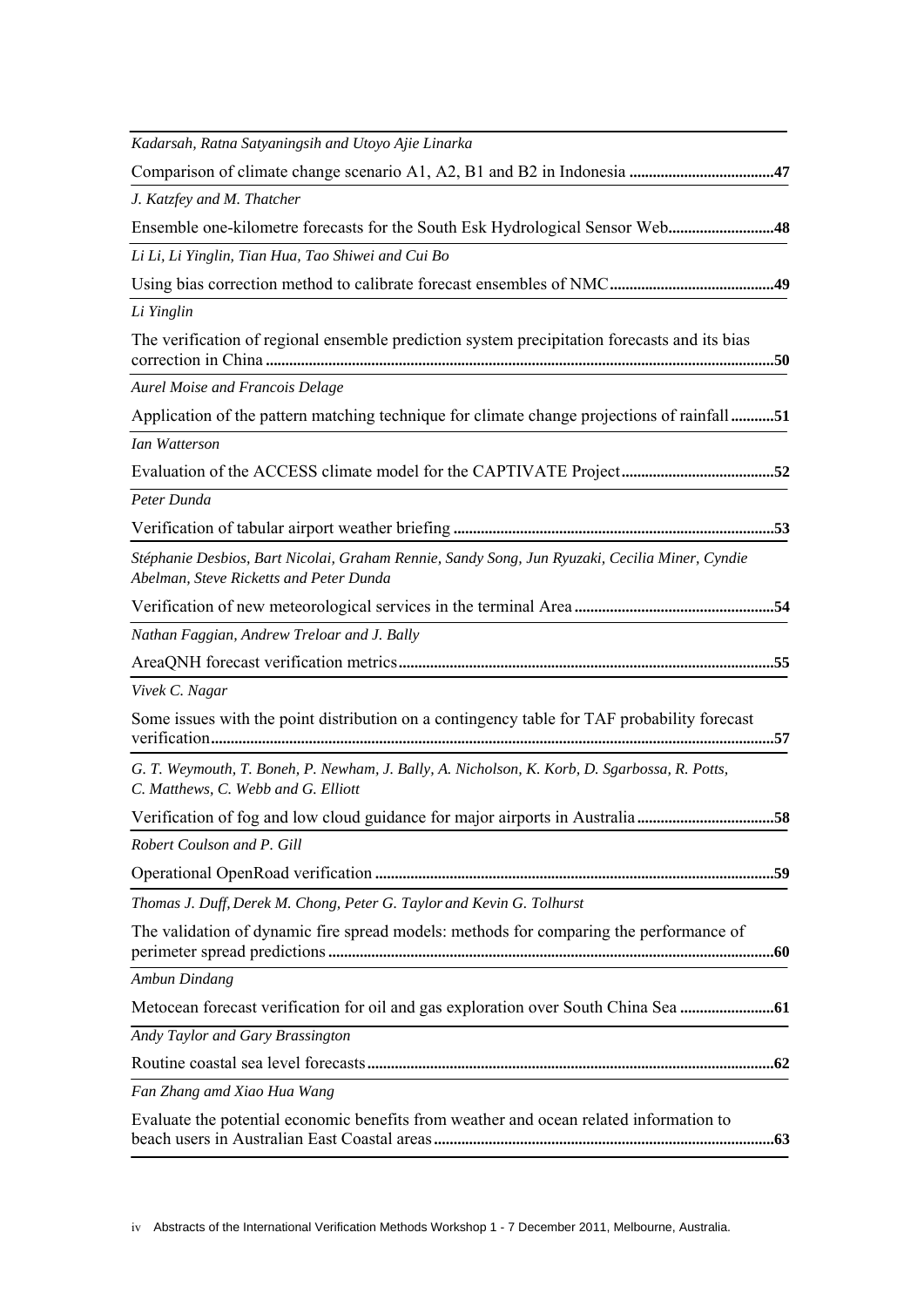| <b>Anatoly Muravyev</b>                                                                    |  |
|--------------------------------------------------------------------------------------------|--|
|                                                                                            |  |
| Evgeny Atlaskin and Timo Vihma                                                             |  |
| Evaluation of NWP models results of wintertime nocturnal boundary-layer temperatures       |  |
| Vitalii Shpyg and Igor Budak                                                               |  |
| Evaluation of thermodynamic fields forecast accuracy for different physical schemes in the |  |
| Chen Jing, Wang Yu, Li Li, Zhao Bin, Chen Fajin, Li Yinglin                                |  |
| The Introduction of unified verification and comparison plan for regional model over China |  |
| Yunho Park, Joohyung Son, Haejin Lee and Hoon Park                                         |  |
|                                                                                            |  |
| Xiaoxi Wu                                                                                  |  |
|                                                                                            |  |
| O.S. Idowua and C.J. deW Rautenbachb                                                       |  |
|                                                                                            |  |

# Posters Day 2

| Francois Lemay                                                                                |    |
|-----------------------------------------------------------------------------------------------|----|
| Verification of the new 2.5 km resolution limited area models at Canadian Weather Service  71 |    |
| Stefano Mariani and Marco Casaioli                                                            |    |
| On evaluating the improvement of the new SIMM's BOLAM using a multi-method                    |    |
| Fatima Kasimova                                                                               |    |
|                                                                                               |    |
| James McGregor and Elizabeth Ebert                                                            |    |
|                                                                                               |    |
| Rachel North and Marion Mittermaier                                                           |    |
|                                                                                               |    |
| Harvey Stern and Benjamin Levin                                                               |    |
|                                                                                               |    |
| Philip Riley and Chris Bridge                                                                 |    |
|                                                                                               | 77 |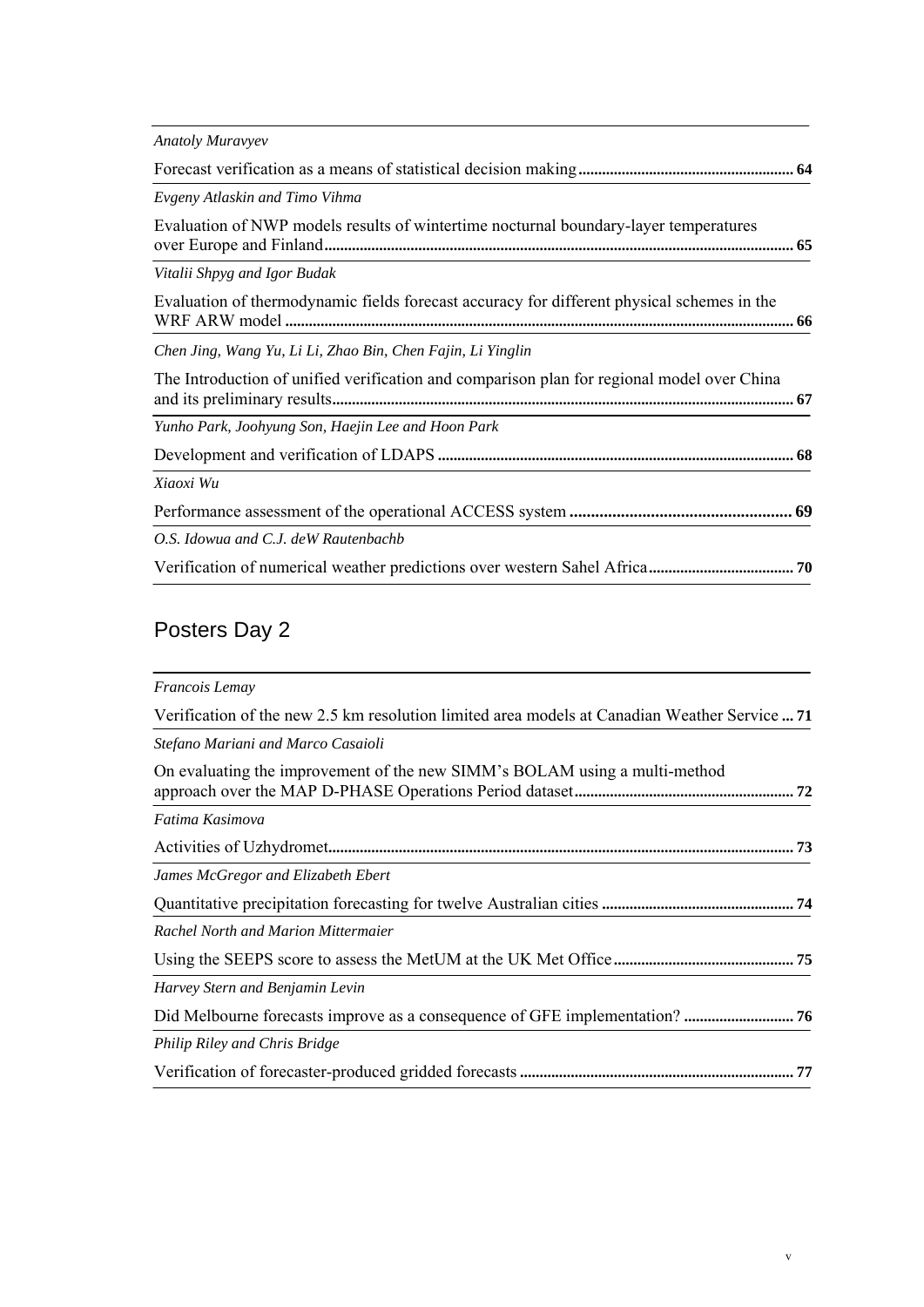| <b>Ulrich Damrath</b>                                                                                                                       |
|---------------------------------------------------------------------------------------------------------------------------------------------|
| Verification of precipitation forecast - Application of fuzzy methods for the operational                                                   |
| <b>Marion Mittermaier</b>                                                                                                                   |
|                                                                                                                                             |
| Lawrie Rikus, Tracey Elliott and Gary Dietachmayer                                                                                          |
|                                                                                                                                             |
| Le Duc, Kazuo Saito and Hiromu Seko                                                                                                         |
| Application of spatial-temporal fractions skill score to high-resolution ensemble forecast                                                  |
| Tanja Weusthoff                                                                                                                             |
|                                                                                                                                             |
| Klaus Knüpffer and Stefan Metzner                                                                                                           |
|                                                                                                                                             |
| Chris Bridge, Beth Ebert, Xiaoxi Wu and Claude Gibert                                                                                       |
|                                                                                                                                             |
| Zhao Bin and Chen Jing                                                                                                                      |
|                                                                                                                                             |
| Tressa L. Fowler, John Halley Gotway, Randy Bullock, Paul Oldenburg and Tara Jensen                                                         |
|                                                                                                                                             |
| Ulrich Damrath, Flora Gofa, Elena Oberto, Adriano Raspanti, Francis Schubiger, Vanessa Stauch,<br>Maria Stefania Tesini and Tanja Weusthoff |
|                                                                                                                                             |
| Yingjun Chen, Elizabeth E. Ebert, Kevin Walsh and Noel Davidson                                                                             |
| Validation of TRMM daily precipitation estimates of TC rainfall using PACRAIN data88                                                        |
| Zhihui Zhu amd Ningli Huang                                                                                                                 |
| Verification and application for 500hPa height forecasts of two NWP models during the                                                       |
| Wang Yu                                                                                                                                     |
| The verification of tropical cyclone rainfall predictions with global models of CMA and                                                     |
| David Smith, Michael Naughton and Asri Sulaiman                                                                                             |
|                                                                                                                                             |
| Paul A. Kucera, Barb G. Brown, Louisa Nance and Christopher L. Williams                                                                     |
| Verification of experimental models for tropical cyclone forecasting in support of the NOAA                                                 |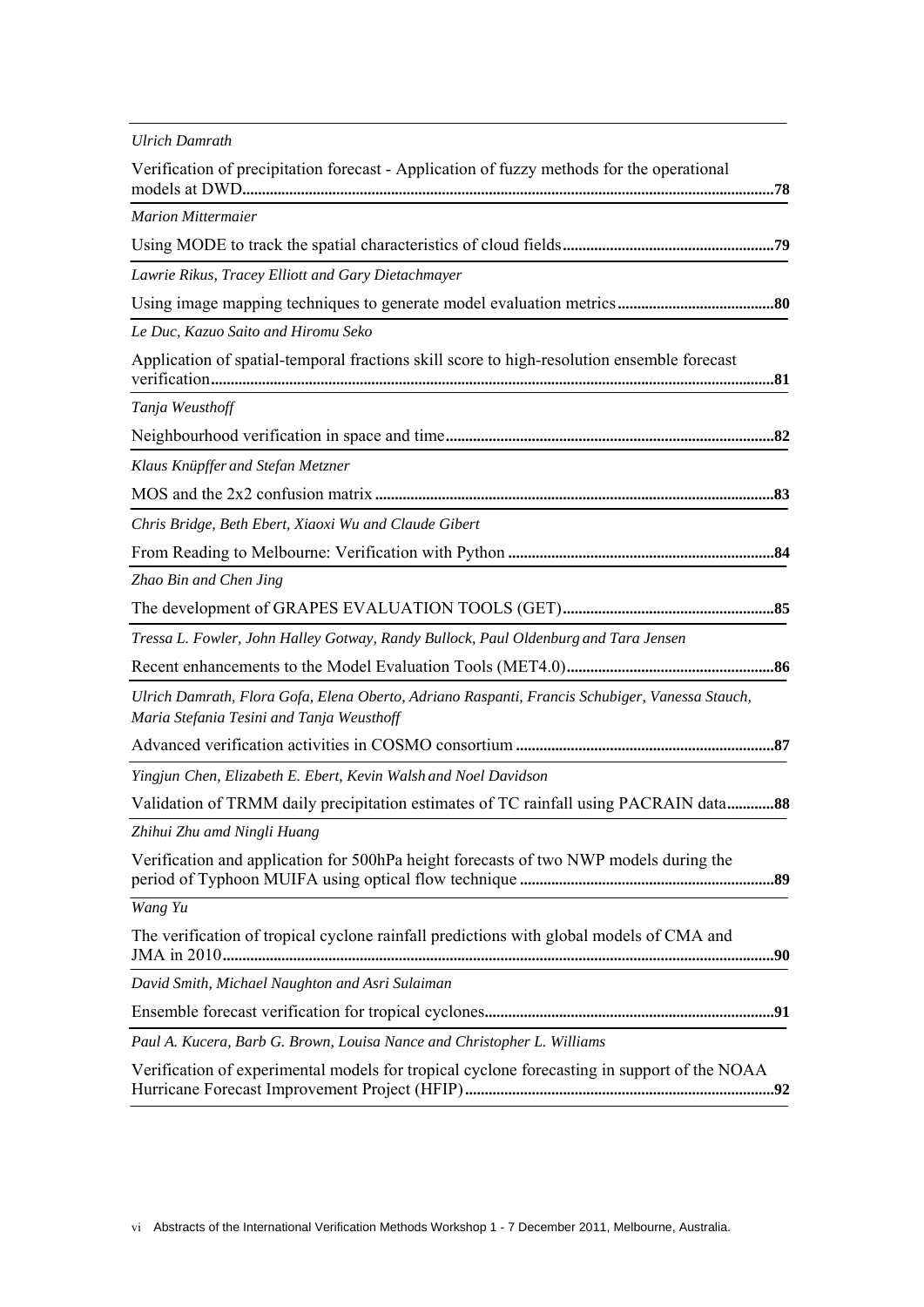| Hongli Li, Juxiang Peng and Minghuan Wang                                                      |
|------------------------------------------------------------------------------------------------|
| Establishment and quality evaluation on mesoscale meteorological analysis field in South       |
| P. Cheung, S.Y. Tang and C.C. Lam                                                              |
| Verification of aerodrome thunderstorm forecasts and warnings for the Hong Kong                |
| Matthew Trueman and Marion Mittermaier                                                         |
|                                                                                                |
| Binbin Zhou, Yuejian Zhu and Geoff DiMego                                                      |
| Verification of cloud forecast from global and regional models with satellite data at NCEP  96 |
| Alain Protat, S. Young, L. Rikus, P. May, and M. Whimpey                                       |
| Near real-time verification of cloud and convection forecasts using CloudSat-CALIPSO           |
| Ric Crocker amd Jan Maksymczuk                                                                 |
| Verification of high resolution cloud cover forecasts using satellite observations  98         |
| Ian Jolliffe and the ISTI Benchmarking and Assessment Working Group                            |
| Benchmarking and assessment of homogenisation algorithms for the International Surface         |
| Manfred Dorninger and Theresa Gorgas                                                           |
| Concepts for a pattern-oriented analysis ensemble based on observational uncertainties  100    |
| Sandy Dance and Alan Seed                                                                      |
|                                                                                                |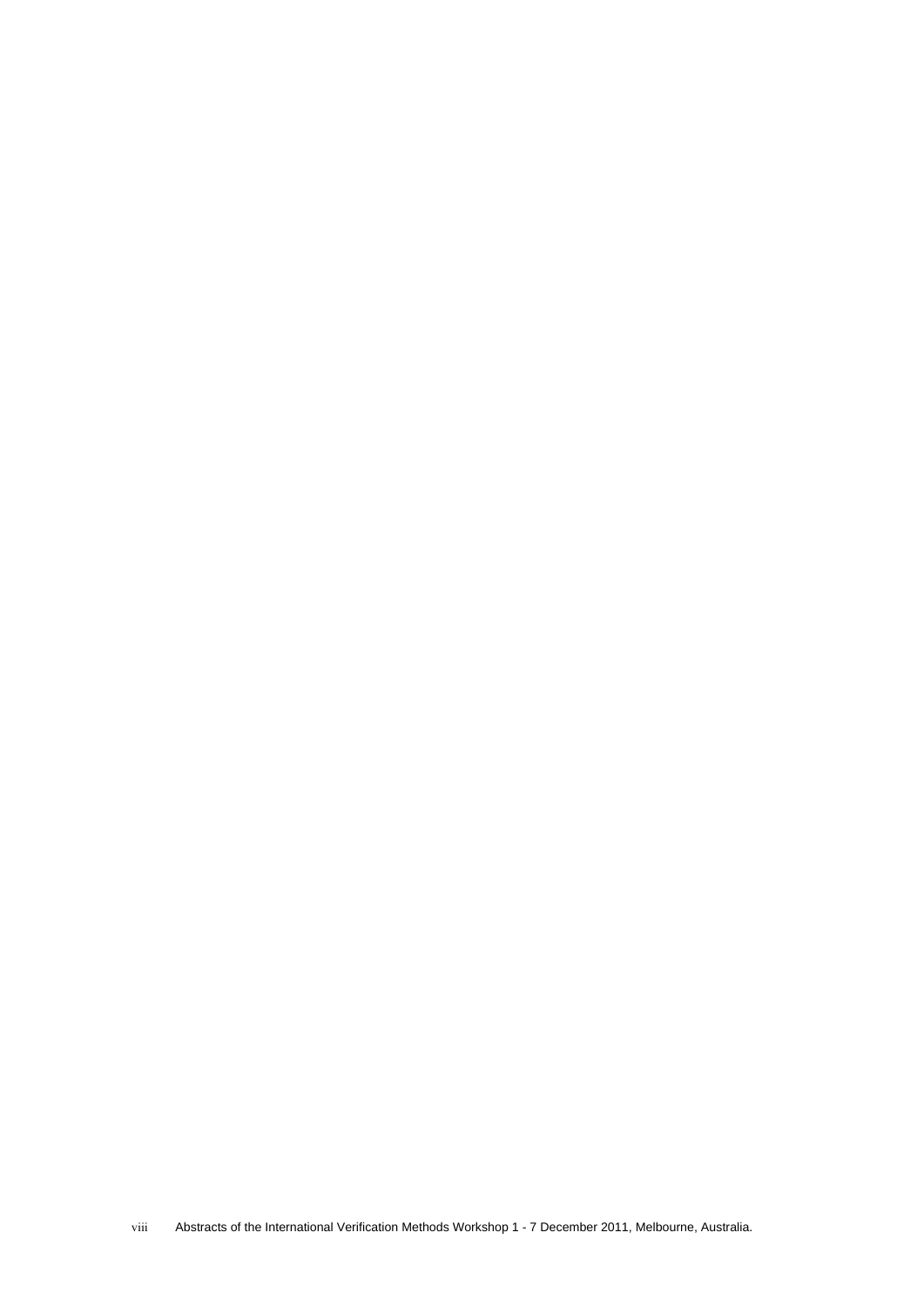# **FOREWORD**

Forecast verification is an essential component of our science. It provides users with information on the accuracy and quality of forecasts, it enables us to judge whether a proposed forecasting system is better or worse than competing ones, and it provides error information that assists in improving the forecasts. The advent of new methods of forecasting, including ensemble prediction, very high resolution numerical weather prediction modelling, dynamical seasonal forecasts, and ocean forecasting, along with the continual improvement of observation networks, particularly from remote sensing, means that new approaches for forecast verification are not only possible but also necessary.

With these developments in mind, we welcome you to the Fifth International Verification Methods Workshop in Melbourne, Australia. This is the latest in a series of biannual workshops begun in 2002 to explore the many facets of how to evaluate forecasts. Previous workshops have been held in Boulder, Montreal, Reading, and Helsinki. The verification workshops are supported by the WMO World Weather Research Programme (WWRP), and coordinated by the WWRP/WGNE Joint Working Group on Forecast Verification Research (JWGFVR).

Since 2007 the workshop has also included a tutorial course that aims to teach and promote best verification practice, and build capacity in developing and developed nations. A benefit of holding this year's workshop in Australia is the opportunity to target participants from the Asia-Pacific region. We are pleased to have tutorial participants from 27 countries around the world, representing a great diversity of experience, forecasting issues, and verification needs.

This year's scientific workshop offers a stimulating and informative array of presentations on forecast verification relevant to a variety of topics including ensemble and probability forecasts, seasonal forecast and climate projections, aviation forecasts, user-focused verification, tropical cyclones and high impact weather forecasts and warnings, as well as methodologies and issues that apply to many areas. The workshop features five keynote talks by international experts, as well as a public lecture by renowned climate researcher, Professor Neville Nicholls of Monash University on, "Can weather and climate forecasts help avoid disasters?" Each topical session will conclude with an open discussion to capture the important issues and consider what research, data, and resources are necessary to advance that topic.

We hope that you will enjoy participating in the Fifth International Verification Methods Workshop, and that you will also take some time to enjoy the sights and sounds of the city of Melbourne.

Beth Ebert and Laurie Wilson Co-chairs, WWRP/WGNE Joint Working Group on Forecast Verification Research

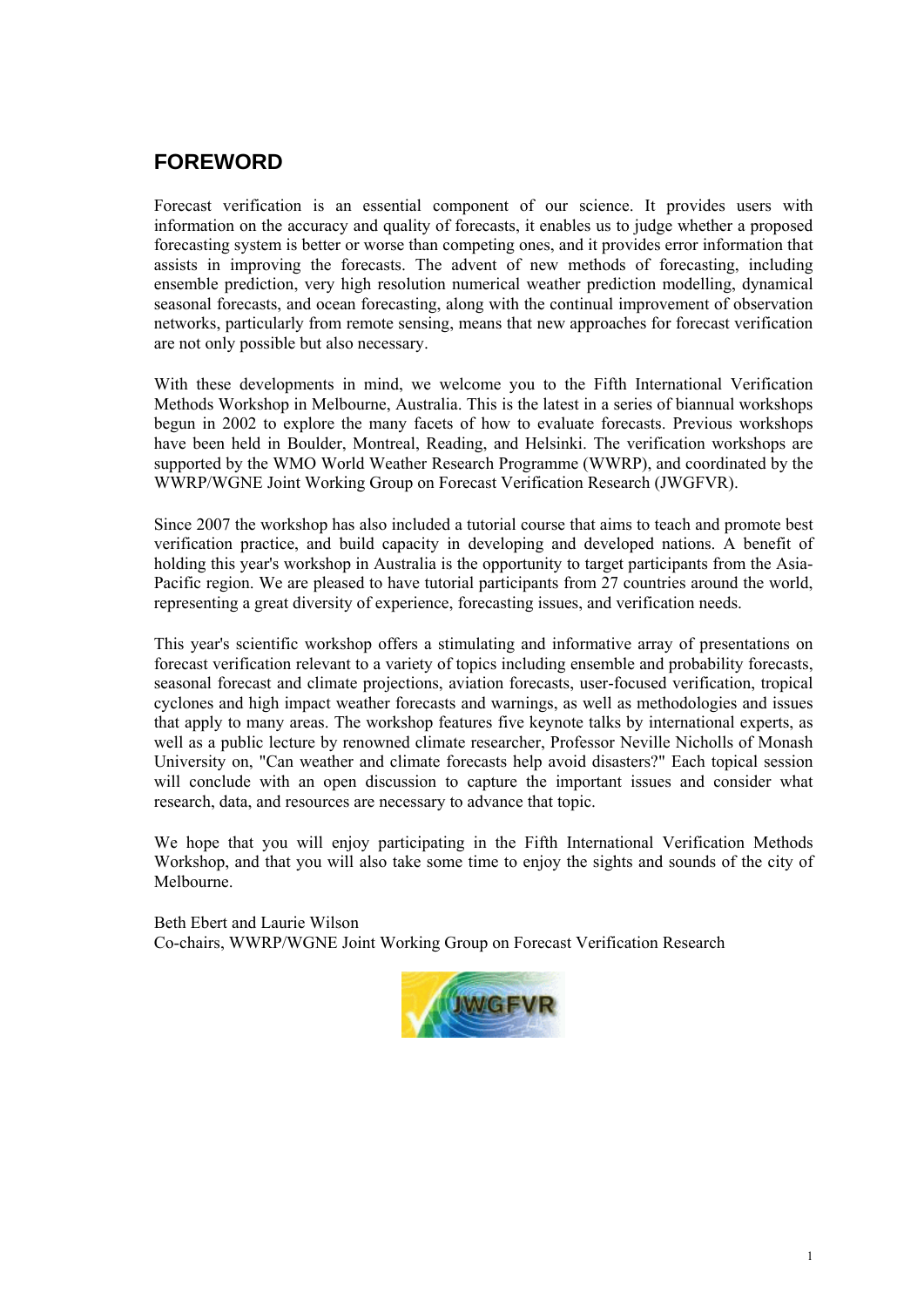# **VERIFICATION OF ENSEMBLE FORECASTS: A GUIDED TOUR THROUGH A ZOO OF SKILL METRICS**

#### *Andreas P. Weigel*

#### *Federal Office of Meteorology and Climatology, MeteoSwiss, Zurich, Switzerland, e-mail:* andreas.weigel@meteoswiss.ch

A priori, ensembles are 'only' finite sets of deterministic forecast realizations that have been started from different initial conditions and/or are subject to different boundary conditions, and that are thought to represent samples from an underlying flow-dependent forecast probability distribution. In practice, ensembles are usually interpreted and applied as probabilistic forecasts, necessarily involving further statistical assumptions. These two levels of interpretation are reflected in the skill metrics commonly applied for ensembles, which can be categorized into two groups: on the one hand are tests that consider the individual ensemble members as discrete samples from a probability distribution, and on the other hand are truly probabilistic skill metrics that require that some form of probability distribution has been derived from the ensemble members prior to verification.

This talk will review types and techniques of ensemble verification for either of the two categories of ensemble interpretation. Both well-established and recently published skill metrics will be discussed, and recommendations and ideas for further research will be presented.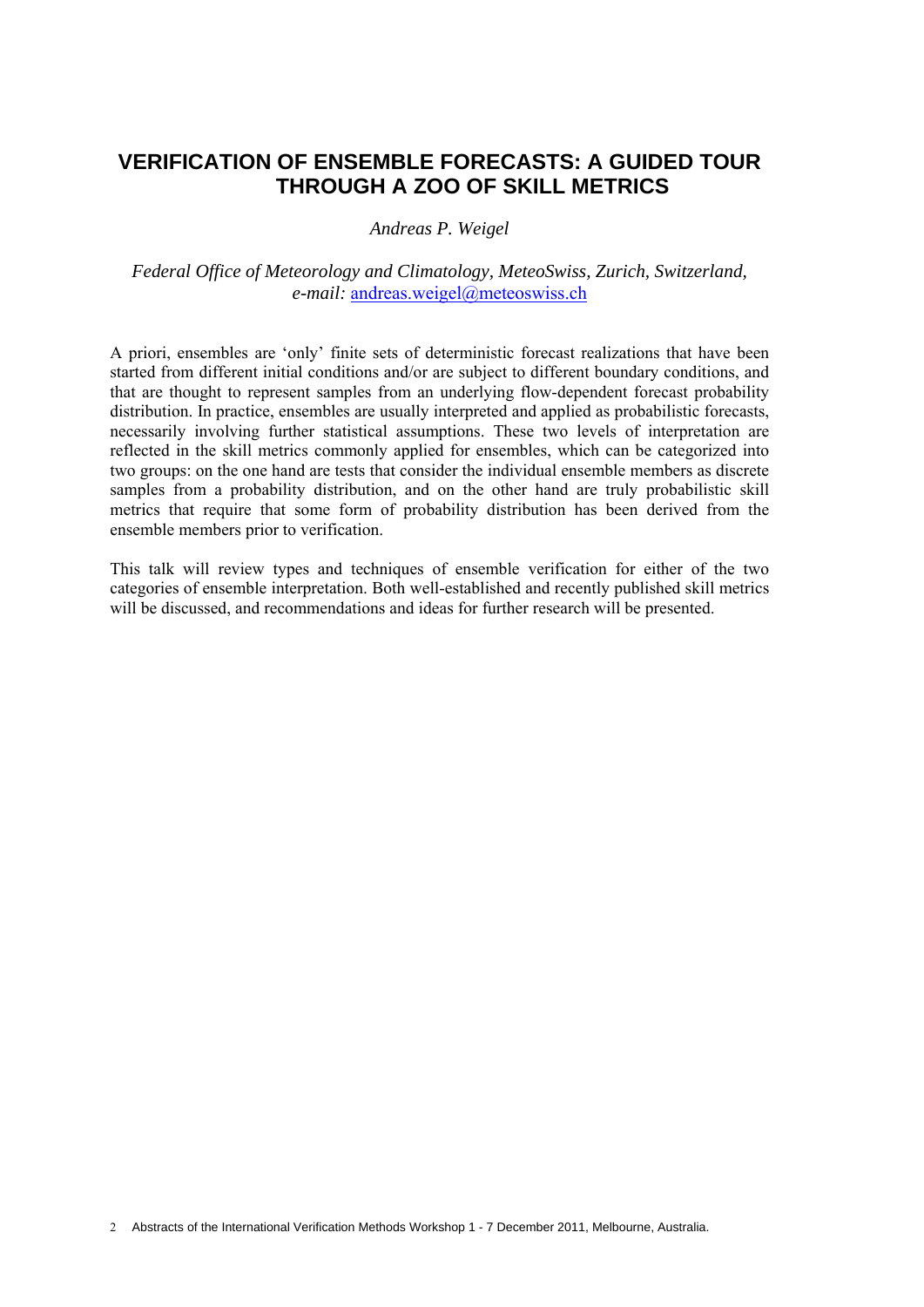# **ENSEMBLE BASED PROBABILISTIC FORECAST VERIFICATION**

#### *Yuejian Zhu*

#### *Environmental Modeling Center, NCEP, NWS/NOAA, Washington DC, e-mail:* Yuejian.Zhu@noaa.gov

NCEP ensemble verification system has been developed to evaluate ensemble based probabilistic forecast since 90s. This system mainly focus on two attributes (reliability and resolution) for NCEP ensemble based probabilistic forecast in additional to the traditional measures, such as Pattern Anomaly Correlation (PAC) and Root Mean Square (RMS) error for ensemble mean, rank histogram, outlier and etc. The events definitions for probabilistic scores are based on 1) defined thresholds, 2) climatological percentiles and 3) defined by ensemble members. The probabilistic skill scores are based on NCEP/NCAR 40-year reanalysis climatology. Currently, this system generates Brier Scores (BS) and BS's decomposition (reliability and resolution), Ranked Probability Score (RPS), Continuous Ranked Probability Score (CRPS), Relative Operational Characteristics (ROC), Relative Economic Value (REV) and etc to apply to upper atmospheric variables, such as 500hPa height, 850hPa temperature, and near surface variables, such as 1000hPa height, 2-meter temperature, 10-meter winds, and precipitation. Since 2006, this system has been upgraded to apply for Northern American Ensemble Forecast System (NAEFS). Recently, this system will be applied to the future evaluation metrics for National Unified Operational Prediction Capability (NUOPC) implementation.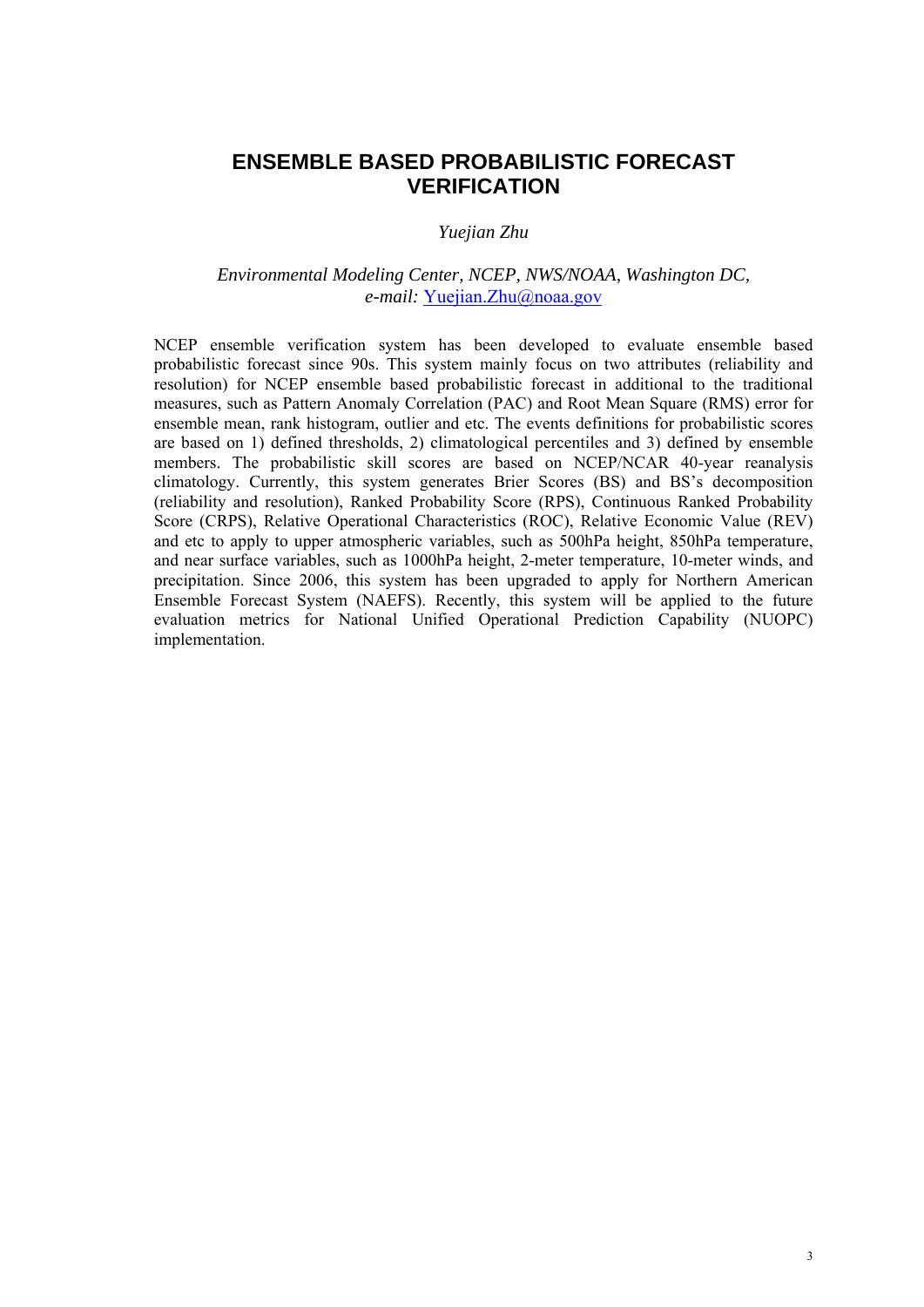# **FROM VERIFICATION RESULTS TO PROBABILISTIC PRODUCTS: SPATIAL TECHNIQUES APPLIED TO ENSEMBLE FORECASTING**

#### *Zied Ben Bouallegue, Susanne Theis, Christoph Gebhardt*

#### *Deutscher Wetterdienst (DWD), Offenbach, Germany, e-mail:* zied ben-bouallegue@dwd.de

Verification of precipitation forecasts derived from high resolution models is affected by the well known double penalty problem. In a point to point comparison, small displacements in space or time with regard to the observation penalize twice the forecast. Spatial techniques have been developed to alleviate this problem. In the framework of ensemble forecasting, information about the uncertainty of the prediction is delivered by means of probabilistic forecasts. In this context, the double penalty problem is no more an issue: the ensemble accounts for uncertainty in location. Nevertheless, it is still useful to apply spatial techniques in order to characterize better the potential of an ensemble forecast: its ability to describe the possible location of an event and its capacity to discriminate between event and not event at different spatial scales.

Two spatial techniques which take into account the spatial environment of each grid point forecast are investigated. The first one is the 'neighbourhood' method which enlarges the ensemble sample size to the neighbouring forecasts. 'Fuzzy' probabilistic forecasts are then produced for a range of neighbourhood sizes and verified focusing on the reliability gain. The second method is an upscaling procedure which modifies the reference area of the probabilities. Upscaled probabilistic forecasts are then generated for a range of spatial scales and verified focusing on the resolution gain.

Those two techniques are applied to the precipitation forecasts of the COSMO-DE-EPS, an ensemble prediction system based on the convection permitting model COSMO-DE which covers the area of Germany. Fuzzy and upscaled probabilistic forecasts interpretation and use are discussed.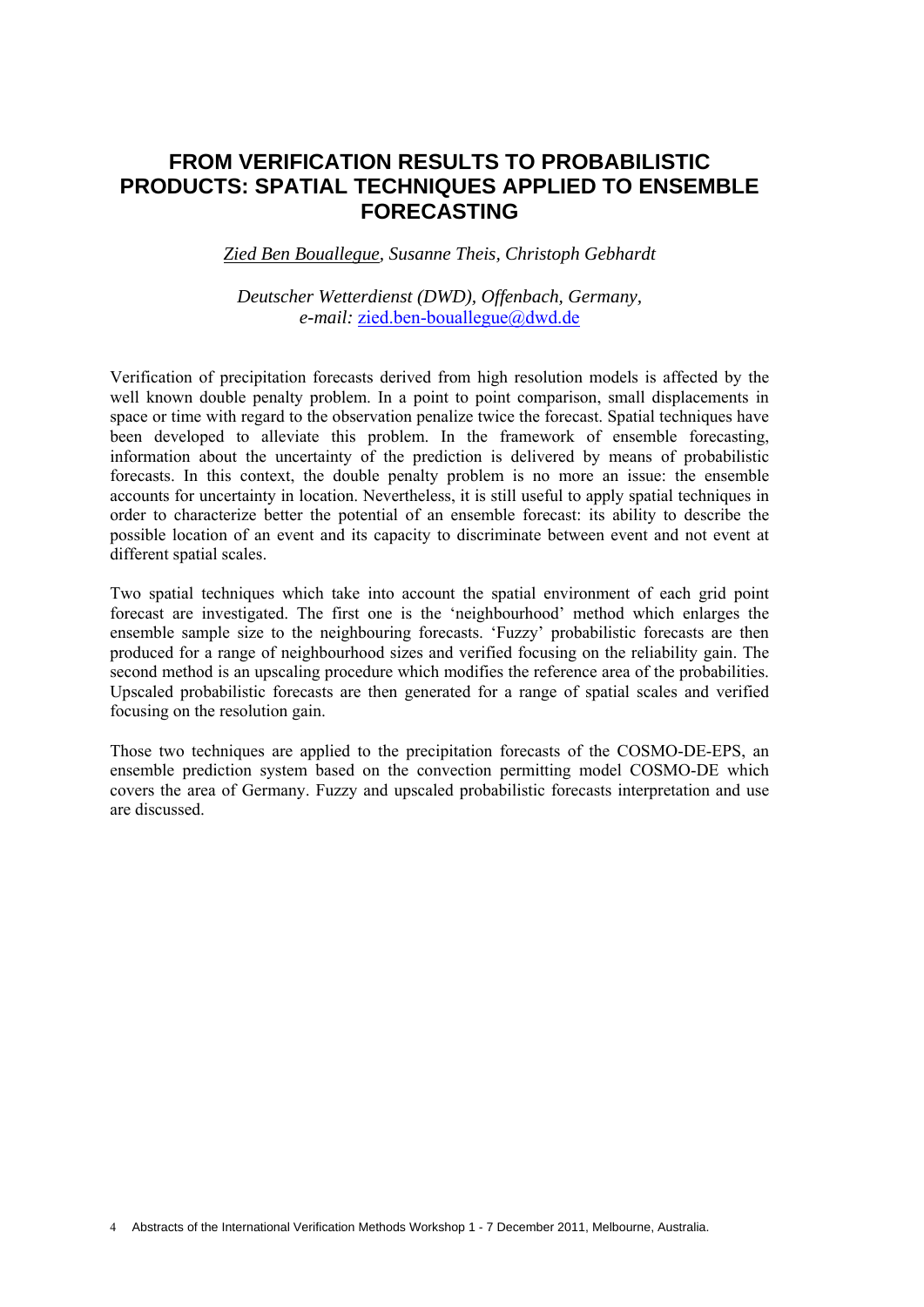# **VALIDATION, VERIFICATION AND VALUE: THE BRAVE NEW WORLD OF OPERATIONAL CLIMATE FORECASTING**

#### *Andrew B. Watkins*

#### *Climate Prediction Services, Bureau of Meteorology, Melbourne, Australia, e-mail:* a.watkins@bom.gov.au

In a day and age when anyone can place sea surface temperature and rainfall data into a spreadsheet, and without any knowledge of over-fitting or indeed atmospheric physics, derive a seasonal or longer range forecast, verification (assessing hindcast datasets) and validation (assessing independent outlook data) have become even more important when it comes to sorting the wheat from the chaff. But while the statistics of assessing seasonal forecasts provide a wealth of information for scientists and those technically inclined, the farmer or water manager or risk assessor want information that guides them as to the value of the seasonal forecasts. Recent work by the Bureau's Climate and Water Division has looked at some of the issues of delivering seasonal forecasts to the public, both how they interpret probabilities but also how they use verification information. Both results are somewhat startling; a significant proportion of users misinterpret odds, while many users not only struggled with verification information, many were not even aware the Bureau offered such a product. Improved communication, as well as using scores (such as reliability) that can be linked directly back to simple cost and loss, are ways to improve the understanding, and hopefully uptake, of data that gives an assessment of how valuable a seasonal forecast can be.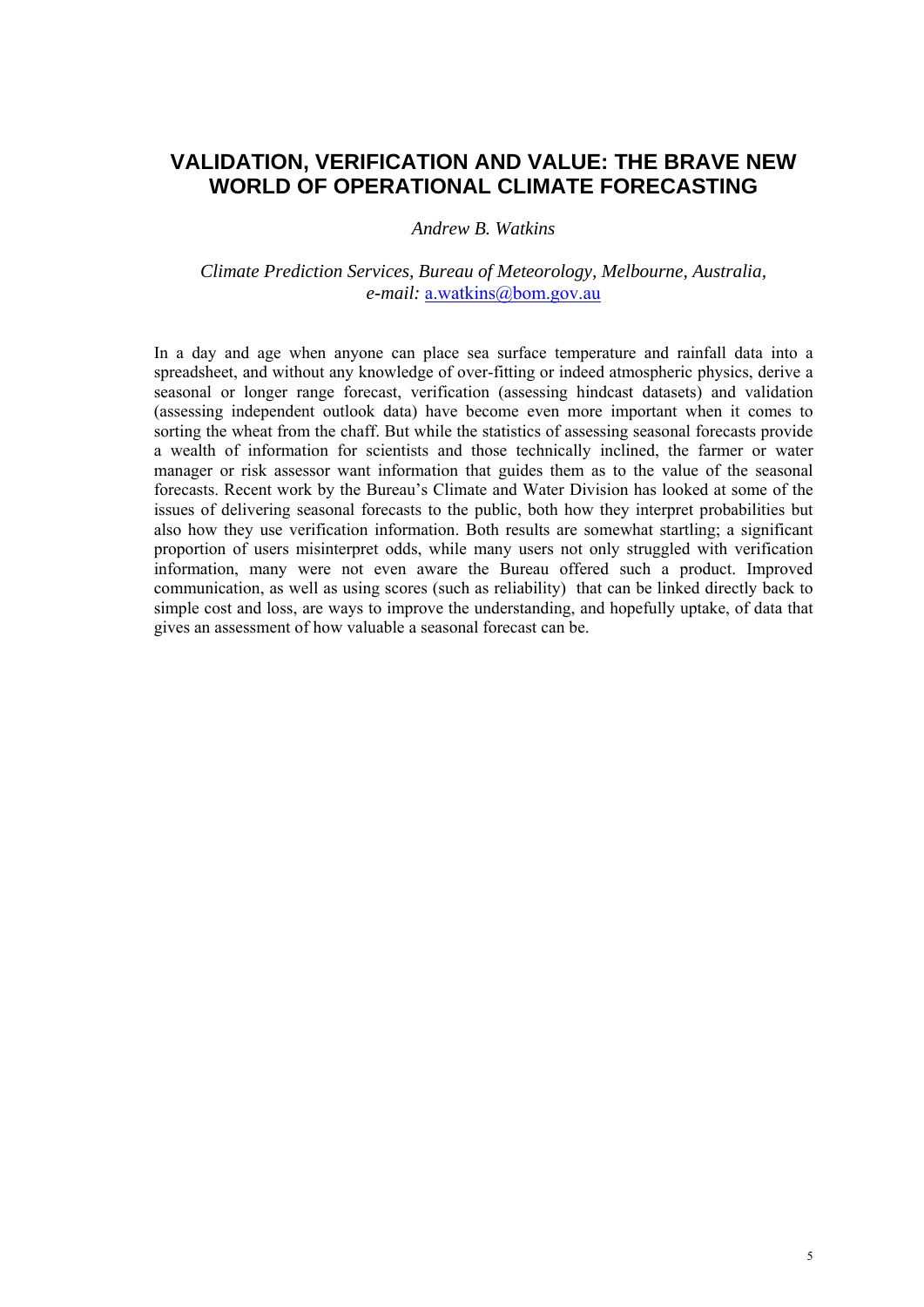# **VERIFYING THE ACCURACY OF TWO DECADES OF SEASONAL CLIMATE OUTLOOKS**

*Harvey Stern and Jonathan Pollock* 

*Bureau of Meteorology, Melbourne, Australia, e-mail:* h.stern@bom.gov.au

Seasonal rainfall outlooks have been issued by the Bureau of Meteorology since the late 1980s, whilst seasonal minimum and maximum temperature outlooks have been issued from early 2000.

The purpose of this paper is to present preliminary results from an analysis of how accurate these outlooks have been. For almost the entire period, the outlooks have been represented by a map of Australia with the probability of the parameter predicted (total rainfall, mean minimum and mean maximum temperature) exceeding the median.

The verification methodology is now described:

For each State, season and prediction element, the forecast is regarded as equivalent to +1 should there be a region with >60% probability of exceeding the median and no region with <40% of exceeding the median.

For each State, season and prediction element, the forecast is regarded as equivalent to -1 should there be a region with <40% probability of exceeding the median and no region with >60% probability of exceeding the median.

For each State and three month season, all other forecasts are regarded as equivalent to 0. For each State, season and prediction element, the observed value is regarded as being equivalent to the anomaly.

The correlation coefficient between forecast and observed is calculated for each State, season and prediction element.

In summary, the correlation coefficients calculated on the data derived as described above are positive for most States, seasons and prediction elements, especially those for spring and summer rainfall outlooks. This is a very encouraging result.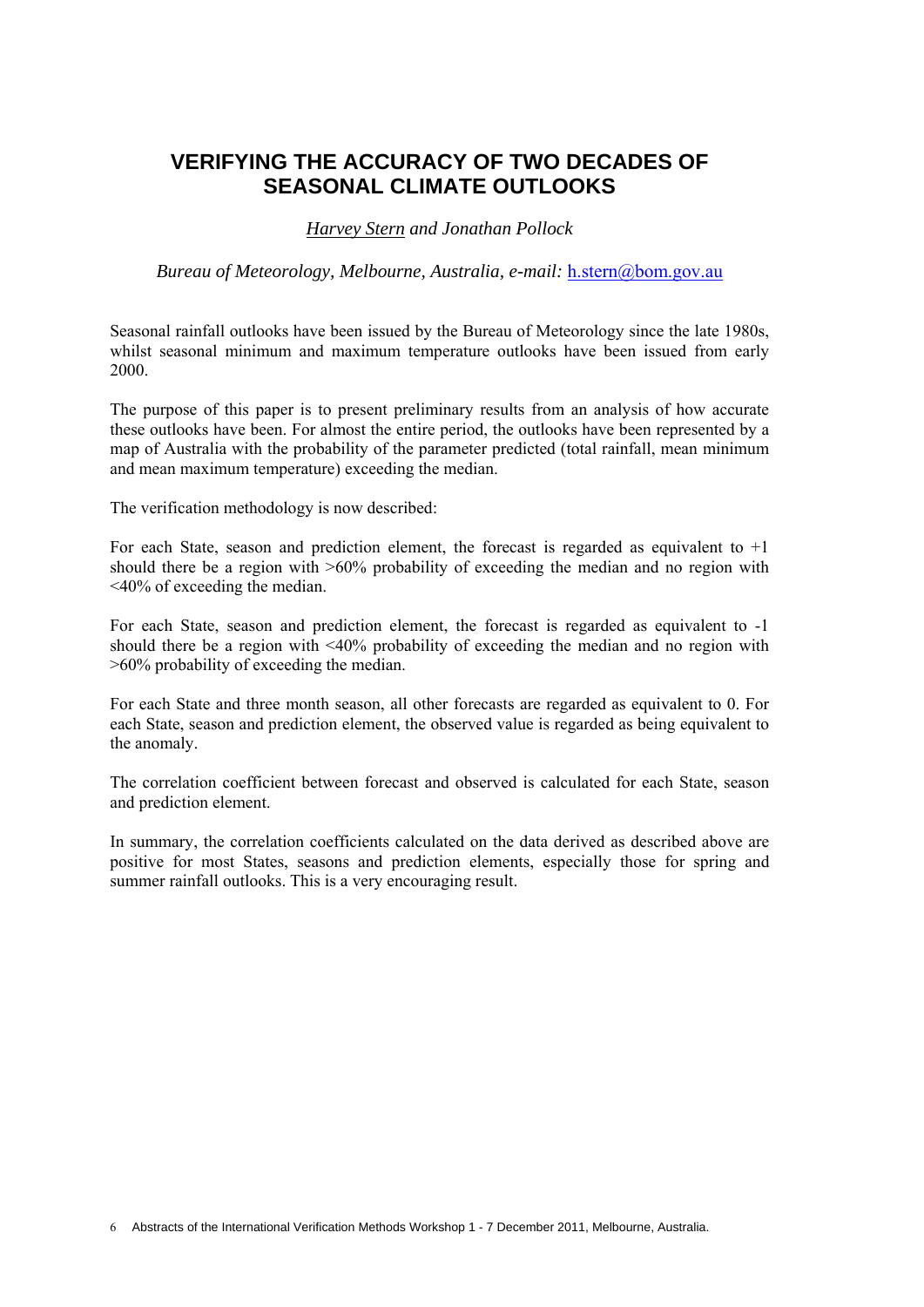# **WORKING GROUP ON SEASONAL TO INTERANNUAL PREDICTION (WGSIP)**

#### *Oscar Alves*

*CAWCR/Bureau of Meteorology, Melbourne, Australia, e-mail: o.alves@bom.gov.au* 

An overview of WGSIP projects will be given, with a particular focus on the WCRP Climatesystem Historical Forecast Project (CHFP). This project is setting up a data server with a comprehensive collection of coupled model seasonal hind-casts in a consistent format. The dataset will be freely available to climate scientists and for use by various applications projects.

An overview of the techniques used for verifying seasonal forecasts will be given, particularly in relation to assessing the quality of forecasts from dynamical coupled models. Some of the issues faced will also be discussed.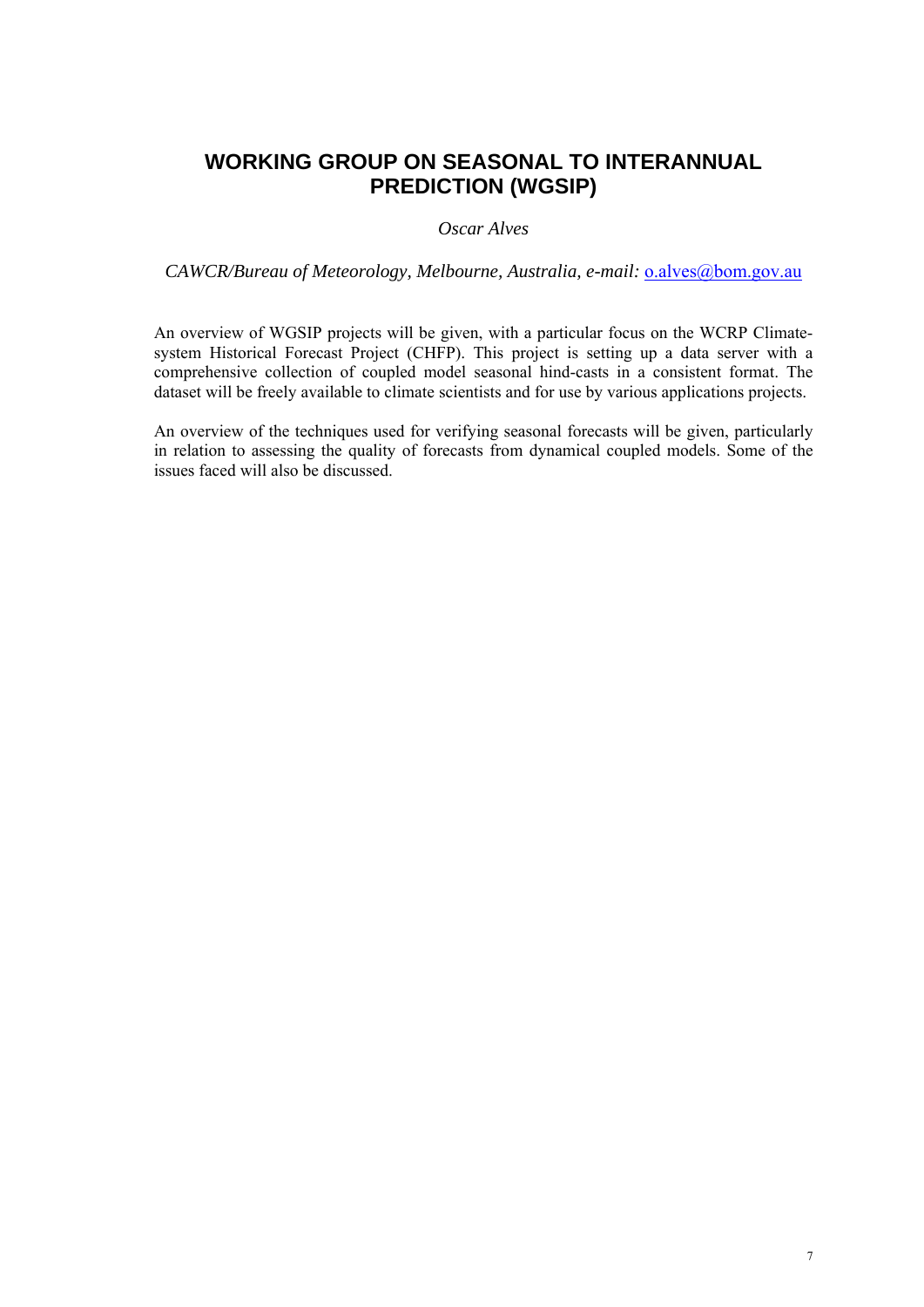## **CLIMATE PROJECTION EVALUATION: A PACIFIC CLIMATE CHANGE SCIENCE PROGRAM PERSPECTIVE**

*Damien Irving1\*, Sarah Perkins1 , Josephine Brown2 , Alex Sen Gupta3 , Aurel Moise2 , Bradley Murphy<sup>2</sup>, Les Muir<sup>1</sup>, Robert Colman<sup>2</sup>, Scott Power<sup>2</sup>, Francois Delage<sup>2</sup> and Jaclyn Brown<sup>1</sup>*

*1 Centre for Australian Weather and Climate Research, CSIRO Marine and Atmospheric Research, Australia, e-mail:* damien.irving@csiro.au <sup>2</sup> Centre for Australian Weather and Climate Research, Bureau of Meteorology, *Australia 3 Climate Change Research Centre, University of New South Wales, Sydney, Australia* 

Since the direct verification of any future climate projection is impossible, model agreement with observations of the present climate is used as a general approach to assigning model confidence. While this general approach is well established, there is much debate regarding the most appropriate methods of evaluating model simulations of the current climate. Recent work in this area has seen a move away from attempts to define a single metric of model skill, instead focusing on combining results from multiple metrics that assess many aspects of a climate model simulation. Consistent with this shift in thinking, the Pacific Climate Change Science Program (PCCSP) conducted a quantitative assessment of CMIP3 model performance in simulating the nine key aspects of a model simulation that are most relevant to the Pacific island region and the intended PCCSP projections. These included three climate variables ((1) surface air temperature, (2) precipitation and (3) surface wind), three climate features ((4) South Pacific Convergence Zone, (5) Intertropical Convergence Zone and the (6) West Pacific Monsoon), the (7) El Niño Southern Oscillation, (8) spurious model drift and (9) long term trends in sea surface temperature. There are few studies in the peer reviewed literature that have attempted to combine metrics pertaining to such a wide variety of climate processes and phenomena. In order to explore the practicalities of such an approach, this presentation will discuss in detail the PCCSP methodology and results.

In addition to issues surrounding the selection of appropriate model performance metrics, debate also surrounds the application of model evaluation results in determining climate projections, particularly with respect to the elimination and/or weighting of models on the basis of skill and the communication of climate projection uncertainty to the user community. This presentation will therefore also discuss the approaches taken by the PCCSP to incorporate model evaluation into the calculation and presentation of climate projections, including the development of a user-appropriate system for assigning a qualitative level of confidence to each projection.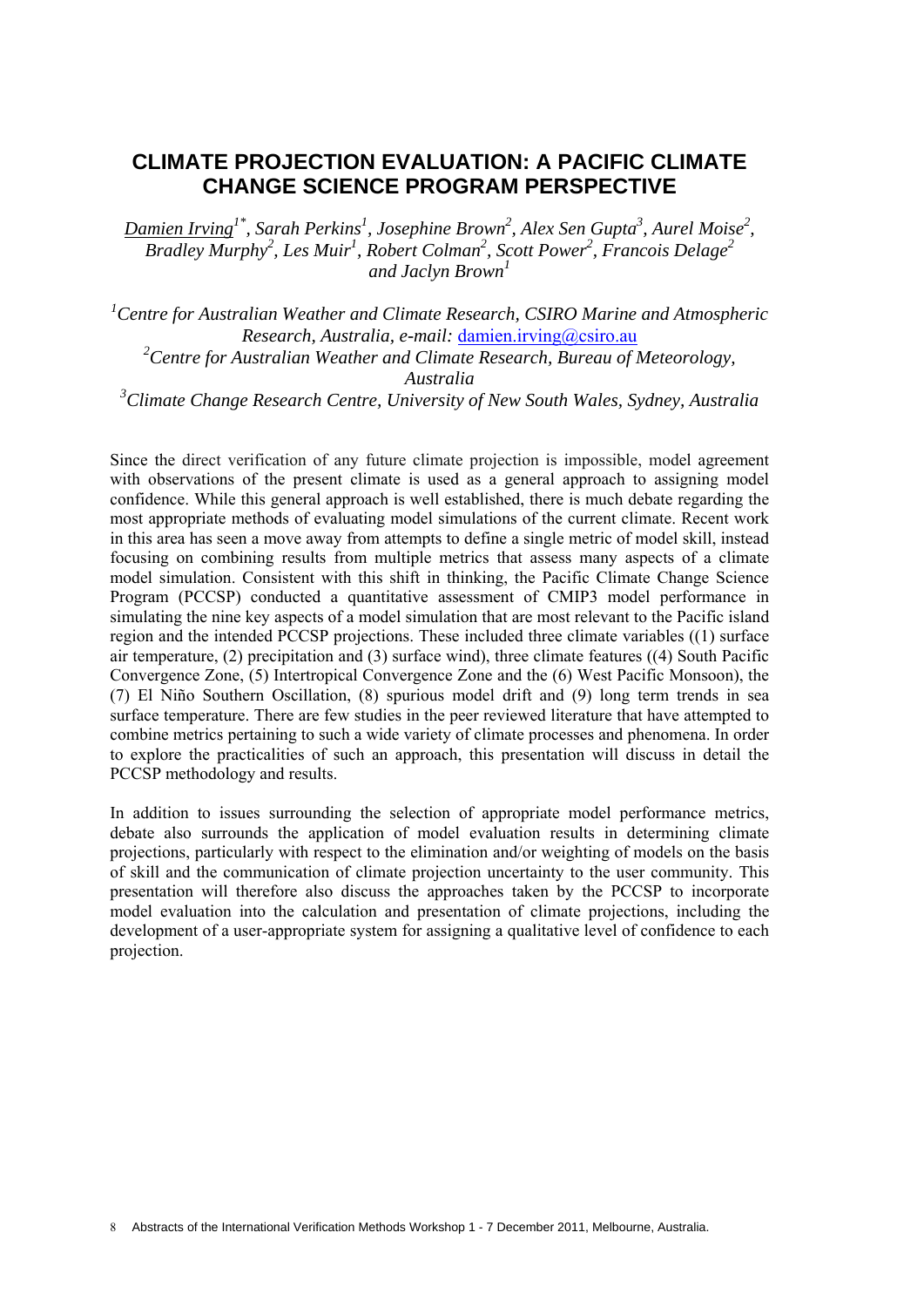# **EVALUATION OF HIGH RESOLUTION REGIONAL CLIMATE SIMULATIONS OVER THE ISLANDS IN THE SOUTH PACIFIC**

*Jack Katzfey and Mohar Chattopadhyay* 

*CSIRO Marine and Atmospheric Research, Centre for Australian Weather and Climate Research (CAWCR), Aspendale, Australia, e-mail:* jack.katzfey@csiro.au

The Pacific Climate Change Science Programme (PCCSP) was initiated by the Australian government in 2008 to provide better information on the likely impacts of climate change to the countries in the Pacific Ocean region. The climate change information can be provided by using the data from Global Climate Models (GCM)s. GCMs however simulate the atmosphere at a resolution of hundreds of kilometres which are relatively coarse when analysing the weather and climate of very small islands in the Pacific Ocean region. To overcome this limitation and to resolve the atmospheric processes at a finer resolution than the GCMs, a process to is applied to dynamically downscale the results from the GCMs. Dynamical downscaling uses large scale climate information from the GCMs as input to a regional climate model (RCM) which has more detailed information on topography, land use and coastal information.

One of the requirements for the PCCSP project was to dynamically downscale climates of seven Pacific Island nations at 8 km resolution using an RCM called CCAM and simulate the current and a future climate based on IPCC SRES A2 scenario using input from three GCMs. This study focuses on the evaluation and verification of the current climate as well as the future climate scenario simulated by CCAM.

The model results of temperature and precipitation are initially verified against gridded observations such as reanalysis and satellite data to understand whether the model can capture the intra-seasonal variations in these parameters. The results from the 8 km CCAM simulations have much more detail than that of the gridded data-sets. Hence the model grid-point data is compared with the station observations at various locations. Probability density function for various locations are also calculated and verified against the observations. All the above mentioned techniques are further applied to evaluate the model projections due a climate change scenario.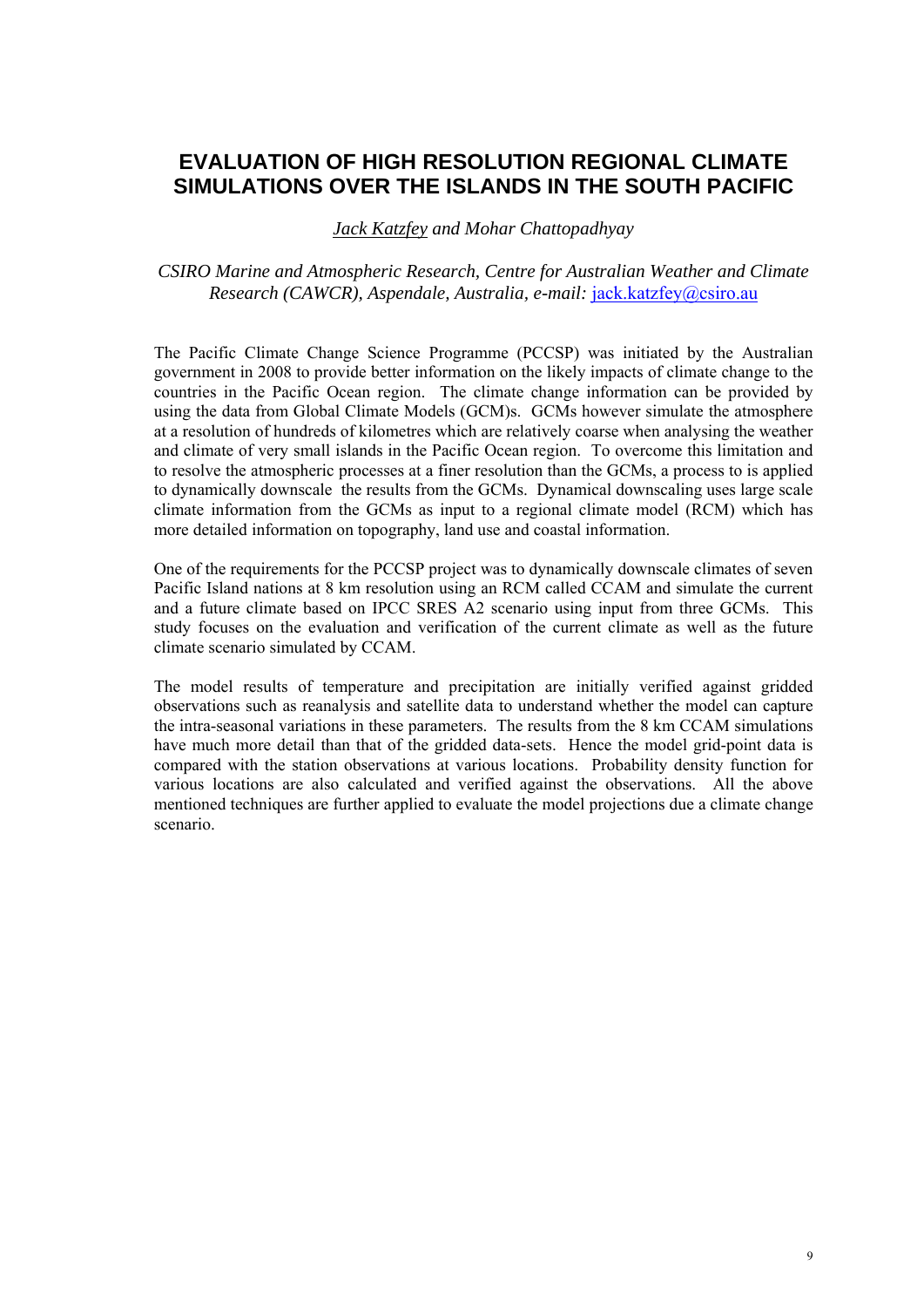# **GLOBAL CLIMATE MODEL EVALUATION PLANS AT CAWCR**

*Aurel Moise1 , Damien Irving<sup>2</sup> and Penny Whetton2*

<sup>1</sup> Centre for Australian Weather and Climate Research (CAWCR), Bureau of *Meteorology, Melbourne, Australia, e-mail:* a.moise@bom.gov.au *2 Centre for Australian Weather and Climate Research (CAWCR), CSIRO Marine and Atmospheric Research, Australia* 

A plan is underway to coordinate model evaluation across various CAWCR projects, in order to analyse the ability of the CMIP5 global climate models in simulating the climate of Australia and the western Pacific. A comparison of model and observed data using simple metrics (e.g. the root mean square error or pattern correlation of the climatological temperature or rainfall field) will be carried out in the first phase of the analysis, followed by a more detailed and complex second phase involving the analysis of various features of the modelled climate system. These features include: El Niño-Southern Oscillation (ENSO), South Pacific Convergence Zone (SPCZ), Inter-tropical Convergence Zone (ITCZ), Asian-Australian Monsoon, Sub-Tropical Ridge, Southern Annular Mode, Indian Ocean Dipole, west Pacific warm pool / cold tongue bias, Pacific Decadal Oscillation, climate extremes, synoptic-scale weather phenomena (e.g. fronts, blocking highs), and climate model drift.

A number of metrics and analysis methods have already been developed for this second phase of the analysis, including:

- Metrics for determining the mean latitude and orientation of the SPCZ and for assessing the relationship between ENSO and the mean SPCZ location (Brown et al., 2011).
- Metrics based on object-oriented pattern matching of rainfall (Moise & Delage, 2011). This allows for an assessment of the field structure with regard to errors in placement, rotation, volume and pattern.
- A metric for assessing the link between ENSO and interannual variability in the location of the ITCZ.
- Metrics for assessing ENSO, which capture (i) the strength and frequency of ENSO events, (ii) the mean climate and spatial pattern of ENSO, and (iii) the link between ENSO and climate variables such as precipitation (Irving et al., in press).
- Metrics for assessing the western Pacific monsoon, including the seasonality in both rainfall amount and wind reversal.
- Metrics for assessing climate model drift (Irving et al., in press).

This presentation/poster will give a more detailed overview of the planned CMIP5 model evaluation.

Brown JR., Power SB, Delage FP, Colman RA, Moise AF, Murphy BF (2011). Evaluation of the South Pacific Convergence Zone in IPCC AR4 climate model simulations of the 20th century. *Journal of Climate* 24: 1565-1582.

Moise AF, Delage FP (2011). New climate model metrics based on object-oriented pattern matching of rainfall. *Journal of Geophysical Research* 116: D12108. doi:10.1029/2010JD015318.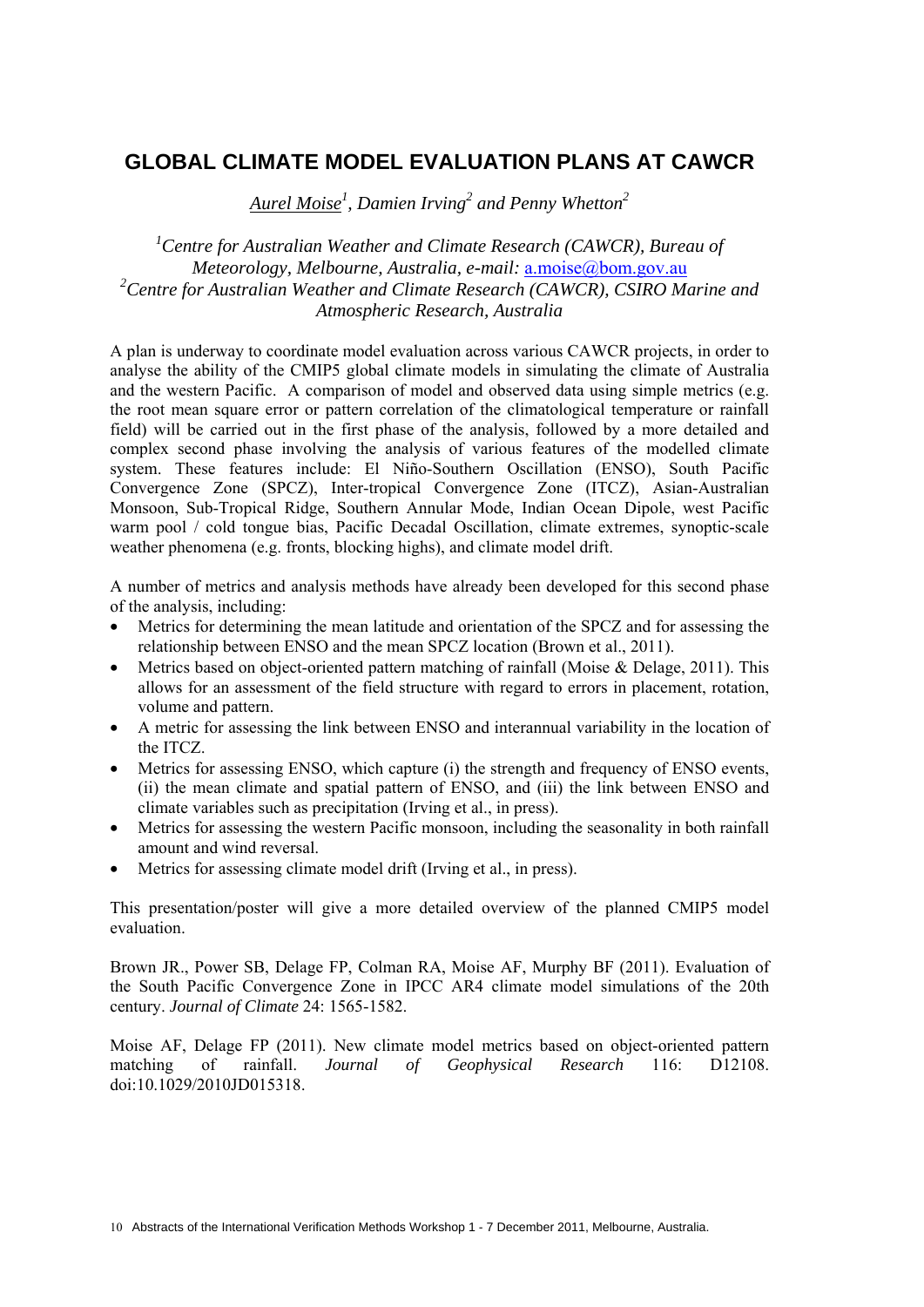Irving DB, Perkins SE, Brown JR, Sen Gupta A, Moise AF, Murphy BF, Muir LC, Colman RA, Power SB, Delage FP, Brown JN (in press). Evaluating global climate models for climate change projections in the Pacific island region. *Climate Research*, doi:10.3354/cr01028.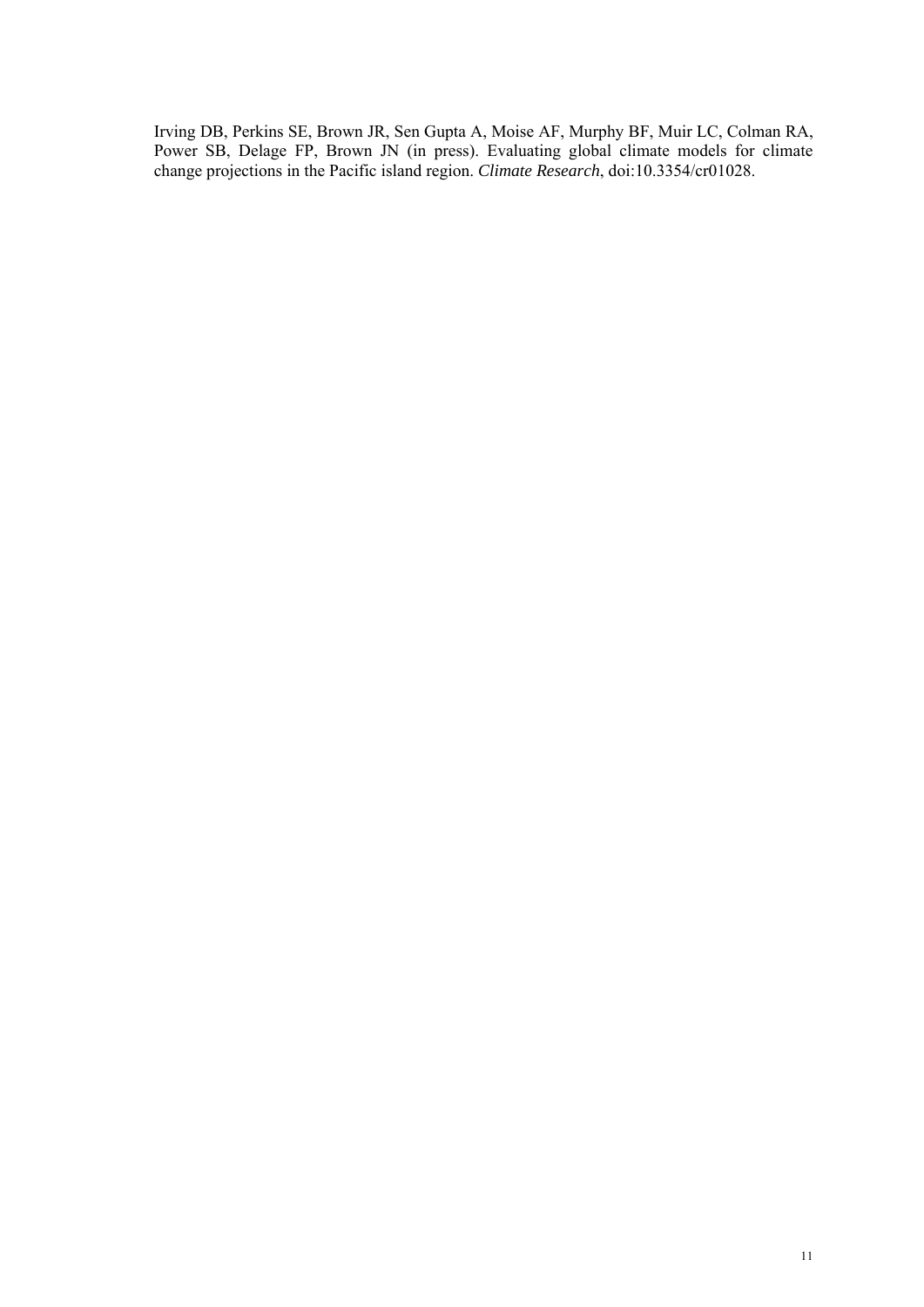# **RECENT DEVELOPMENTS IN AVIATION VERIFICATION AT THE UK MET OFFICE**

#### *Philip Gill*

#### *Met Office, Exeter, UK, e-mail: philip.gill@metoffice.gov.uk*

Aviation remains one of the major customers for Met providers. Aviation verification plays an important role in ensuring safety of flight and in helping to reduce costs to the aviation industry.

The UK Met Office has recently undertaken a number of developments to improve the verification of aviation forecasts. In particular we look at three of these:

#### CAT verification

An objective scheme using high resolution automated aircraft observations to produce routine global verification for World Area Forecast Centre CAT forecasts. We discuss how this system is being used to help develop improved turbulence predictors.

#### Flight Time Error verification

An alternative measure of upper air wind forecast quality of direct relevance to airlines. Aircraft observations are compared with model wind forecasts. The flight time that would have been forecast for each flight can be calculated using model winds. The flight time error is the difference between the observed flight time and the forecast flight time.

#### TAF verification

A reliability table approach to give greater flexibility in assessing these probabilistic forecasts. A range of verification statistics can be produced from a simple web interface enabling forecasters to use the verification as a tool to improve the quality of their forecasts, to give external customers a measure of the value of the forecasts and to contribute to a corporate measure of organisational performance.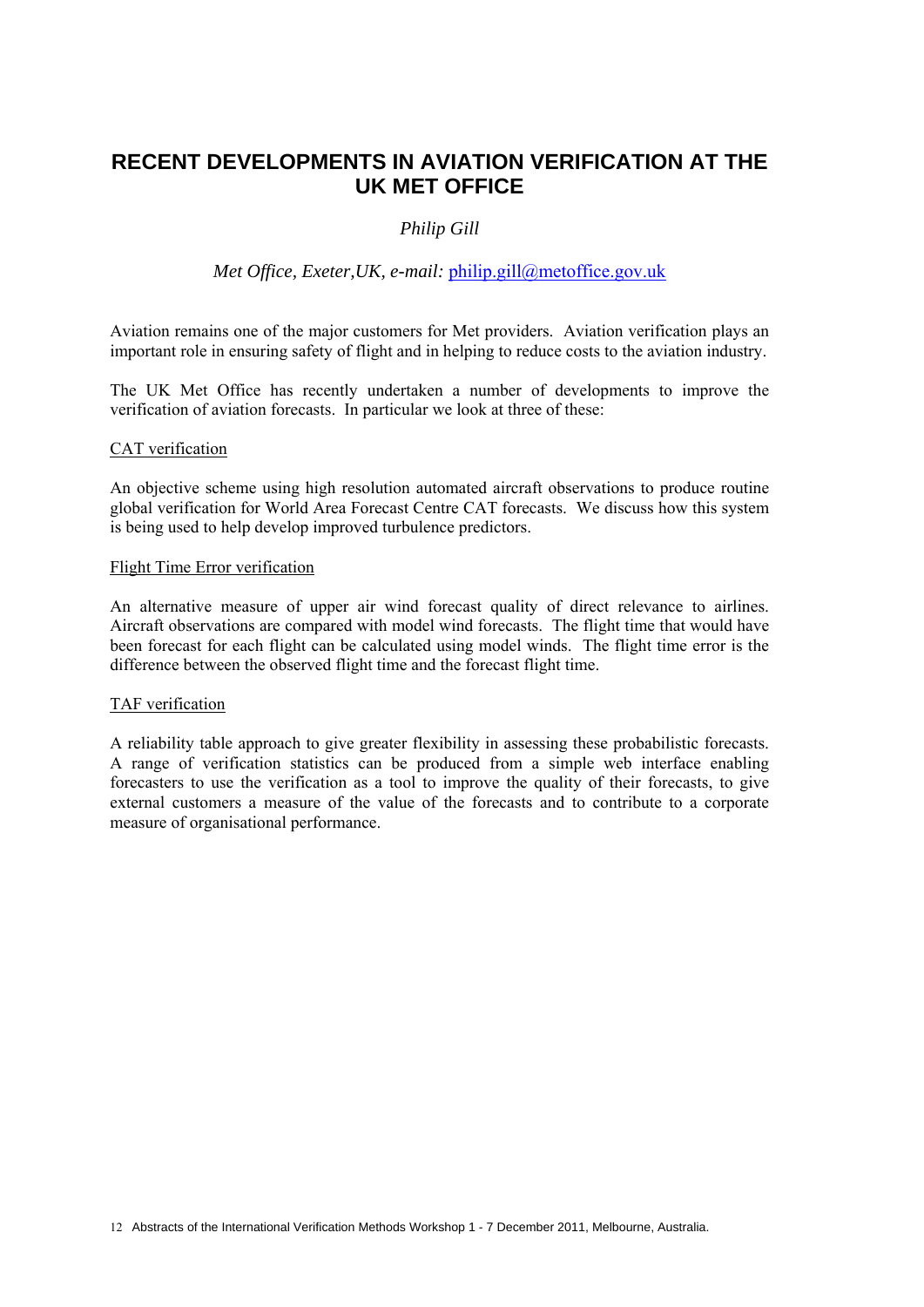## **PMTIP: A USER BASED TREND FOR AVIATION PERFORMANCE METRICS**

#### *David Aihoshi*

#### *Environment Canada, Toronto, Canada,* david.aihoshi@ec.gc.ca

This paper presents a summary on the Performance Measurement TAF Improvement Project (PMTIP). This is a new performance-based decision support system developed as a joint initiative between Environment Canada (EC), NAV CANADA, Air Canada, and Jazz Aviation. One of the goals for this project was to support air carrier decision making to decrease unnecessary fuel upload/carriage which would lower costs to aviation users and reduce related greenhouse gas emissions. Another goal was to create user-based performance metrics that are easy to use, view, and understand. PMTIP provides this for air carrier dispatchers by displaying new aviation performance metrics designed to relay essential information about the accuracy of EC's aerodrome forecasts which leads to increased user confidence in those forecasts. The metrics produced consist of critical ceiling and visibility categories, severe weather events, and wind as these were determined to be essential for flight planning by the air carrier representatives involved in the project. The development, methodology, and implementation of these new performance metrics available on PMTIP will be discussed.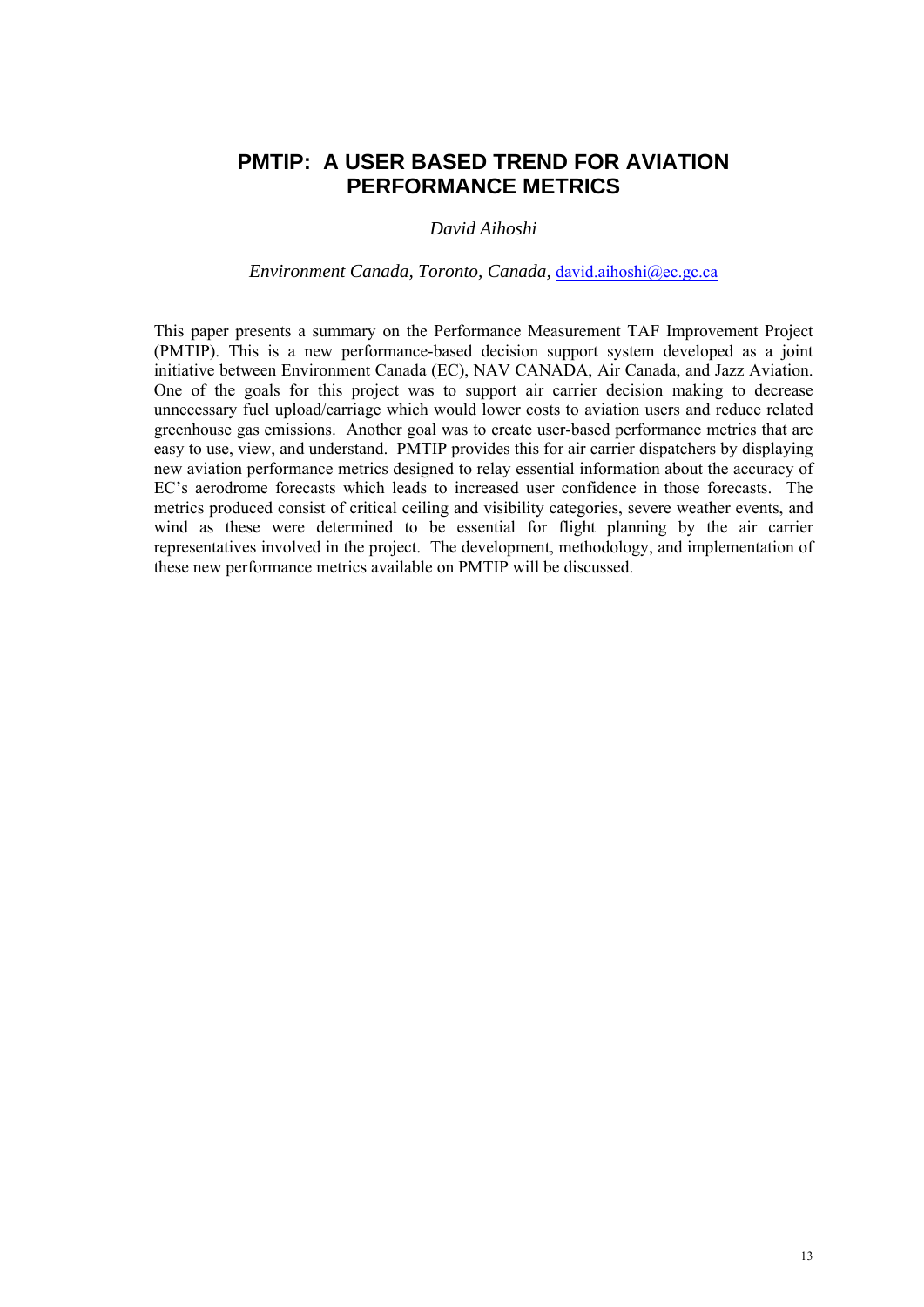# **IMPACT-BASED VERIFICATION: A BRIDGE BETWEEN WEATHER FORECAST AND OPERATIONAL DECISION**

Jennifer Mahoney<sup>1</sup>, Missy Petty<sup>1,2</sup>, Geary Layne<sup>1,3</sup>, <u>Steve Lack<sup>1,3</sup></u>, Matt Wandishin<sup>1,3</sup>, *Mike Kay*<sup>1,3</sup>, *Andy Loughe*<sup>1,3</sup>, *Brian Pettegrew*<sup>1,3</sup>, *and Joan Hart*<sup>1,3</sup>

*1 NOAA/Earth System Research Laboratory/Global Systems Division, Boulder, CO, USA, e-mail:* Jennifer.Mahoney@NOAA.gov

*2 Cooperative Institute for Research in the Atmosphere, Boulder, CO, USA 3 Cooperative Institute for Research in Environmental Sciences, Boulder, CO USA* 

Impact-based assessments and targeted information delivery are the bridge to improved operational decisions that are in response to high impact weather events. When forecast quality is measured in context to specific operational decisions, the forecast information is better utilized by the operational decision-maker. These concepts are illustrated here: three convective forecasts are used to strategically plan aviation flight routes for a particular day. One forecast is an automated high-resolution gridded forecast, the second is a human-generated polygon forecast, and the third is a probabilistic convective forecast. Each forecast is transformed to the operational grid of aviation sectors and decision time scales which are specific to the strategic planning process. The mincut-bottleneck methodology is applied to the three forecasts for assessing the potential impacts on the aviation sector space as predicted by the forecasts. Business rules determined by performance characteristics of the translated forecasts are used to formulate a decision matrix summarizing these potential impacts. This, along with continuallyupdating performance and impact information as events unfold are delivered to decision-makers and forecasters as input to the aviation-specific strategic plan.

As illustrated above, four operations are key to the process: transformation of the forecast methodologies, derivation of context-specific impact-based performance metrics, directed information delivery, and feedback to the forecast and decision processes. Our presentation will demonstrate this process by highlighting each operation with specific examples.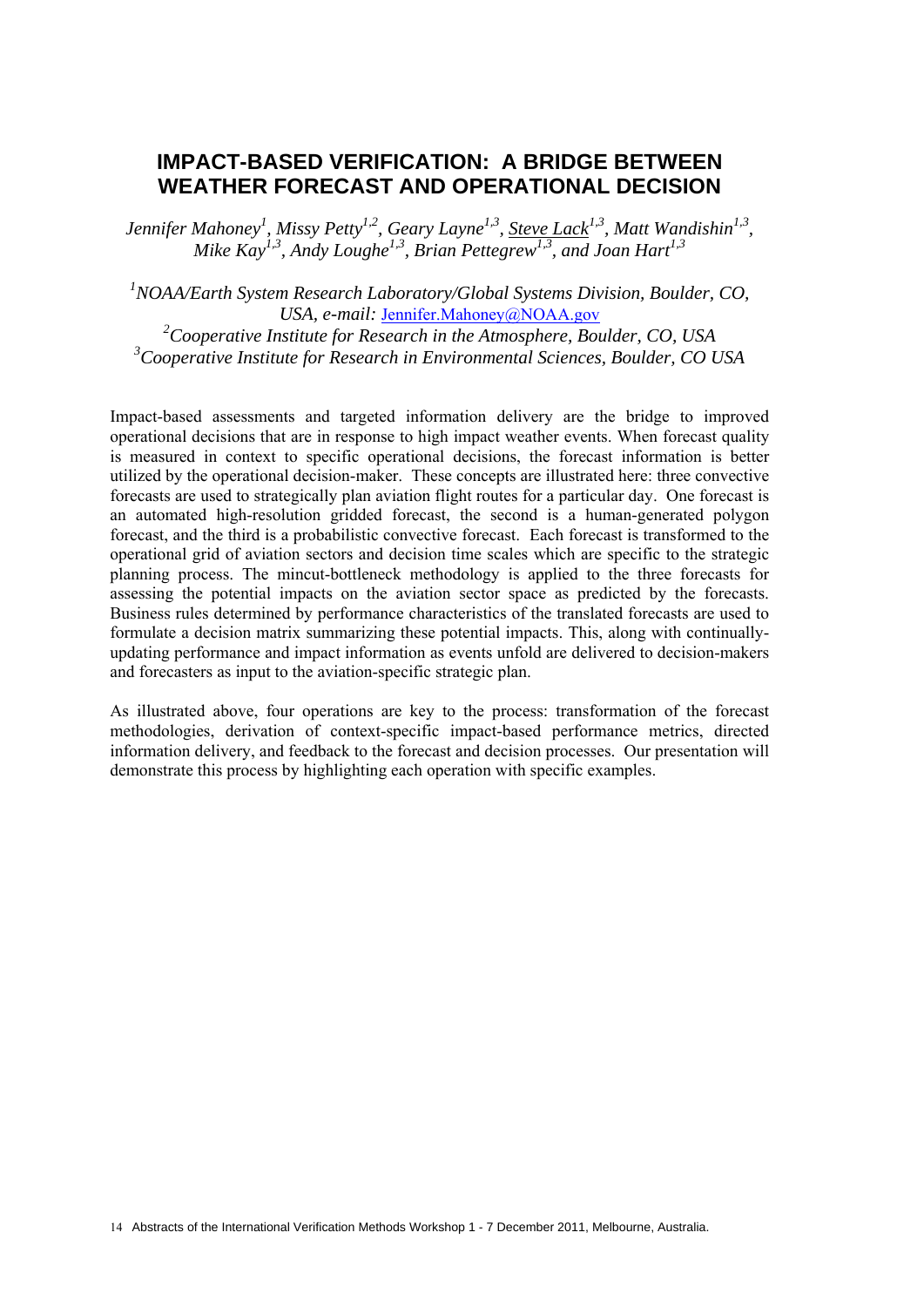# **A TWO LAYER SCHEME TO VERIFY AERODROME FORECASTS (TAF)**

#### *Vivek C. Nagar*

*Australian Bureau of Meteorology, Melbourne, Australia, e-mail:* v.nagar@bom.gov.au

The Bureau of Meteorology, in consultation with the aviation industry, has developed a new aviation forecast verification scheme (AVS2), the ultimate aim of which is an improvement in the forecast service. The new scheme tries to address most of the points raised in a review of the existing scheme (AVS1) carried out in March 2010.

The new scheme described in this paper has a two-layer structure. The first layer will be visible from within the Bureau and will store the detailed forecast and observation data. The second layer will be visible to the external clients and will display the forecast performance statistics through a user friendly web interface.

In the proposed scheme both short-term (previous shift/week) and long-term (previous month/year) verification results will be made available on demand. The new scheme will verify forecasts every hour. This means that for a 24 hour TAF, every forecast hour will be verified a minimum of four times because the TAF is issued every six hourly. In case of an amendment being issued for this TAF, every hour will be verified more than four times. In the first layer the scheme will create a contingency table for comparing forecasts and observations in different categories of weather elements interest e.g. ceiling, visibility etc. For the purpose of handling INTER and TEMPO forecasts a 60 minutes time window either sides of the forecast hour will be used. For the purpose of verifying TS, it is proposed that lightning strike data from GPATS and TSS928 sensors will be used. Both cloud-to-cloud and cloud-to-ground strikes within 5 nm of the airport will be used to verify TS.

The scheme will display statistics for different time slots of the forecast period, e.g. 0-6 hrs, 6- 12 hrs, 18-24 hrs, 0-12 hrs etc. Similarly, verification statistics for selected UTC hours will be displayed, e.g. 20-22Z (for fog). It is proposed that the forecast verification results will be sent to the forecasters by email so that they can view their performance over last shifts and if necessary, consider a corrective strategy for the future.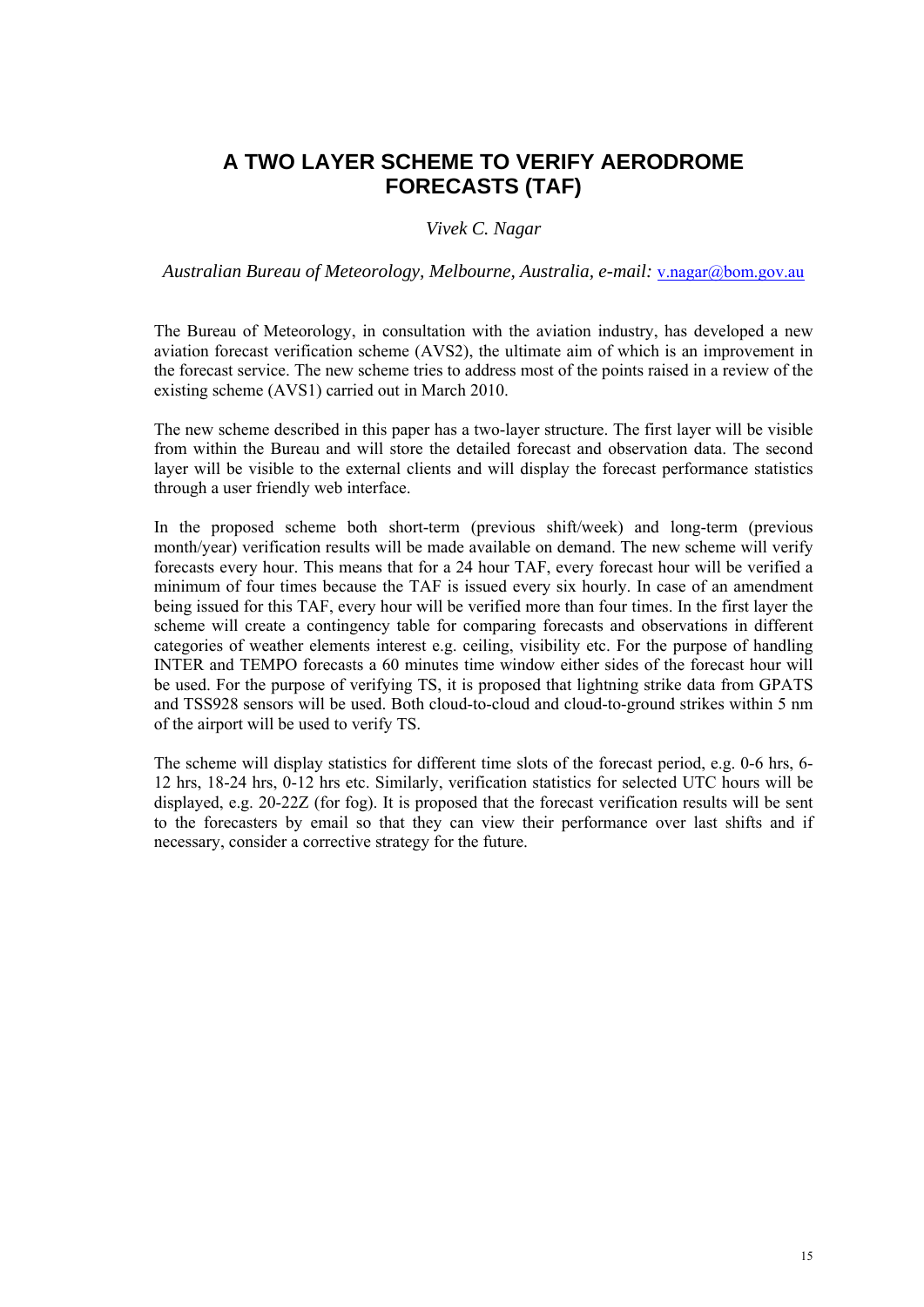# **FOG FORECASTING AT PERTH AIRPORT – APPLICATION OF A BAYESIAN DECISION NETWORK**

*Rodney Potts1 , Tali Boneh1 , Yuelong Miao1 , Rabi Rivett2*

<sup>1</sup> Centre for Australian Weather and Climate Research, Melbourne, Australia, *e-mail:* r.potts@bom.gov.au *2 Bureau of Meteorology, Perth, Australia* 

The Bureau of Meteorology provides terminal aerodrome forecasts (TAF) for the aviation industry in Australia and when the probability of fog is 30% or greater this will be included in the TAF. In this case aircraft are required to carry additional fuel. If an unforecast fog occurs there are safety implications as there is a risk that an aircraft may not have sufficient fuel to reach a suitable alternate. Conversely, a false alarm has economic costs due to the carriage of unnecessary fuel and a reduction in load.

There are uncertainties in the forecasting of fog that can be difficult to quantify and the forecaster must consider these when assessing its probability. Because of these uncertainties and the safety implications there is a general tendency for forecasts of fog to be conservative to maintain a high probability of detection (POD). A result is that the frequency of hits (FOH) can be much lower than 30% and the false alarm ratio (FAR) can be high.

In recent years airlines have been developing more sophisticated strategies for managing operational risk and have indicated a requirement for more accurate forecasts of fog probability. With the aim of improving the forecast accuracy there has been work to develop a more structured fog forecasting process based on a Bayesian Decision Network (BDN). The focus of this work has been at Perth Airport on the SW coast of Australia.

The BDN was developed on past observational data and evaluated using cross validation techniques. The outcome of this was a list of contingency table results for a range of thresholds. In consultation with aviation industry representatives thresholds at three levels were selected to meet requirements for the POD, FAR and FOH. These were at a low level below which the likelihood of fog was very low. The highest threshold requires inclusion of fog in the TAF and this was selected to provide an acceptable POD with a FOH approaching 30%. At intermediate levels a Code Grey advice is issued indicating some risk of fog but with a nominal probability of 10%.

The presentation will give details on the BDN, including the performance evaluation, and present preliminary results from an operational trial currently underway at Perth Airport. Issues that have been identified with forecasters and aviation industry representatives and the implications of the shift in forecast practice will be presented.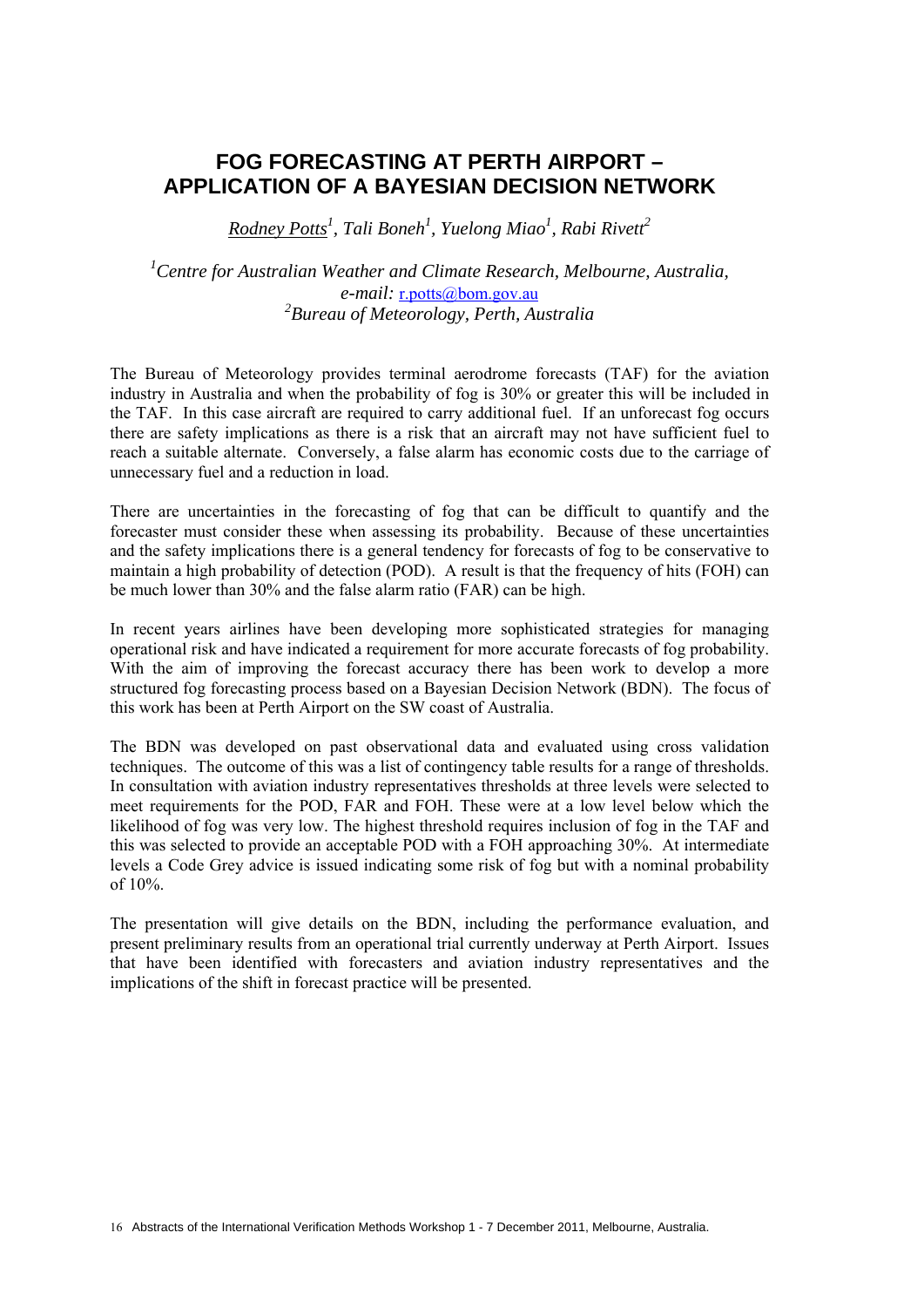### **UNCERTAINTY FORECASTS AND THE END-USER**

#### *Susan Joslyn*

#### *Department of Psychology, University of Washington, Seattle, USA, e-mail:* susanj@u.washington.edu

There is a growing trend toward adding uncertainty estimates to a wide array of weather variables in forecasts provided to general public end-users. Moreover, a growing body of psychological evidence suggests non-expert end-users can both understand such forecasts and benefit from them. This talk will provide an overview of a research program that investigates the benefits to decision-making as well as the principles for successfully communication of uncertainty forecasts. It is clear that uncertainty information is psychologically challenging. The reasons for that, as well as the common errors that arise, will be discussed. Several studies will be reported demonstrating the importance of communication format for easing processing load and reducing errors. Then, a series of studies will be described demonstrating that decisions based on simple uncertainty estimates, such as the probability of freezing, are better from an economic stand point than are decisions based on a deterministic forecast alone. Another group of studies will be reported demonstrating that users understand and benefit from more complex uncertainty forecasts called *predictive interval forecasts* and related verification graphics. The conclusion drawn from this research program is that uncertainty forecasts are clearly beneficial to everyday users, especially when the forecasts are carefully expressed.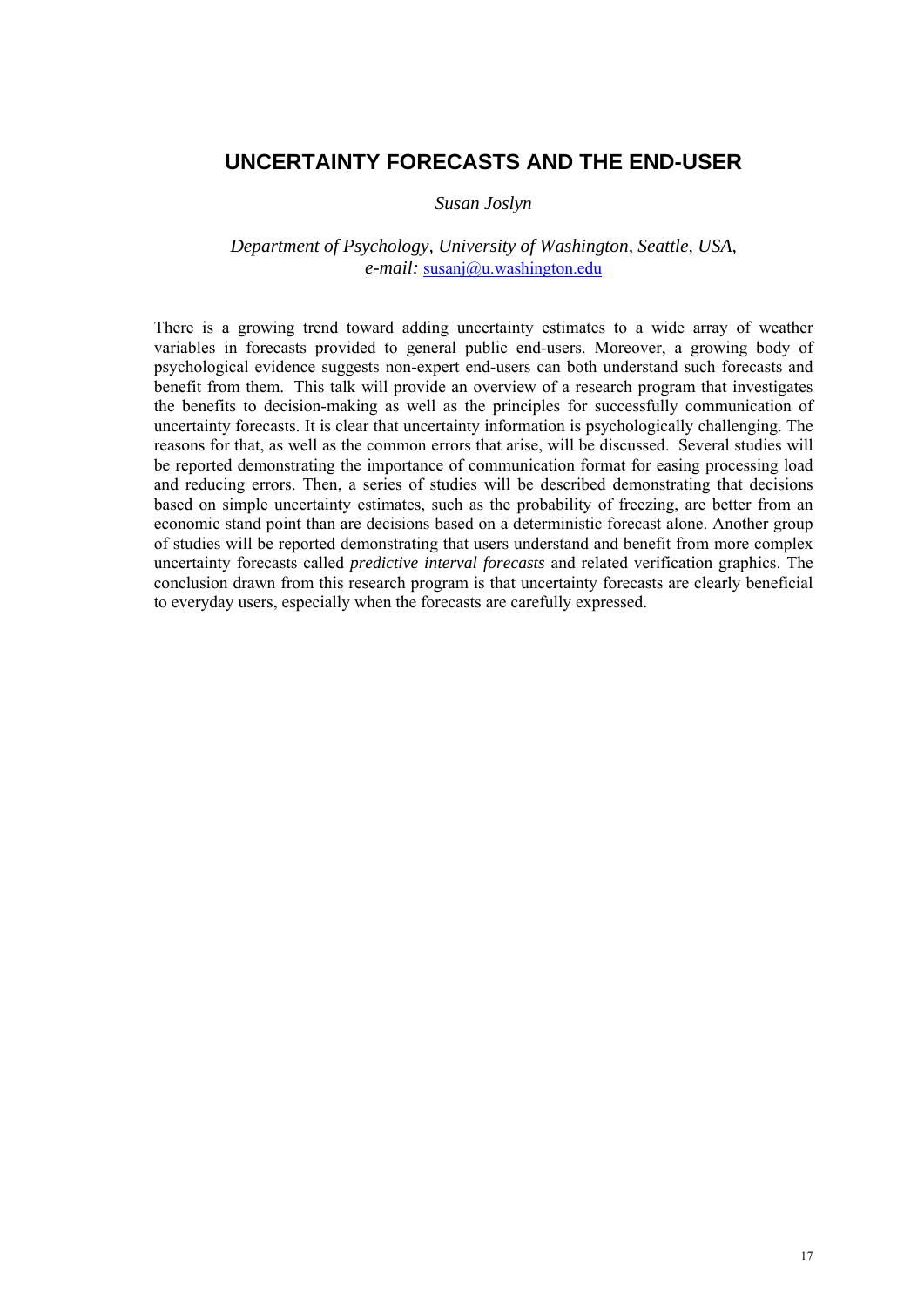# **USER-ORIENTED VERIFICATION: THE CONCEPT OF FORECASTER INTENT AND ITS APPLICATION TO VERIFICATION SYSTEMS**

*Timothy Bullock1 , Ming Szeto<sup>2</sup> and Laurence Wilson3*

*1 Science and Technology Branch, Environment Canada, Dartmouth, Canada, e-mail:* Timothy.Bullock@ec.gc.ca *2 Meteorological Service of Canada, Dartmouth, Canada 3 Science and Technology Branch, Environment Canada, Montréal, Canada* 

Public forecast verification produced by the Meteorological Service of Canada is dismissed by many operational forecasters as irrelevant. Traditional verification methods for forecast regions are predicated on two assumptions:

1) at least one point in a region can be considered "representative";

2) instrumentation is installed at a "representative" point.

If either assumption is violated – as happens in many forecast regions in coastal areas and complex terrain - verification is compromised. This study proposes an approach to identify those regions with instrumented points that are sufficiently representative that traditional verification methods produce meaningful results.

To produce metrics meaningful to forecasters, we first determined what forecasters were trying to accomplish (i.e. their intent), then identified the forecast regions for which observations were suitable to measure the outcomes. Forecasters are well-positioned to advise on the utility of observing sites; their routine duties include continuous assessment of the observations. To guide the dialogue with forecasters, a framework was constructed, based on a simple model of their intent with three constituents: science, client needs, and organizational policies. To identify suitable observations, consideration was limited to: local climatology (science), distribution of population and roads (client need) and location of observing stations (policy). A preliminary analysis of these factors was undertaken for four public forecast weather parameters: temperature extrema, wind, cloud cover and precipitation, for each forecast region in Atlantic Canada. This analysis was presented to forecasters in a series of workshops at which consensus was achieved regarding the regions for which verification would be meaningful.

During the consultation process, forecasters identified:

- 17 regions for which temperature and wind observations are sufficiently representative,
- 15 regions for which either temperature or wind observations are sufficiently representative,
- two regions for which surface observations of cloud cover and precipitation are sufficiently representative.

Forecast verification is now provided for only these regions. Since forecaster acceptance of verification results has improved markedly, they are now used for Quality Management purposes. Examples of the Forecaster Intent analysis will be provided for selected regions in Atlantic Canada.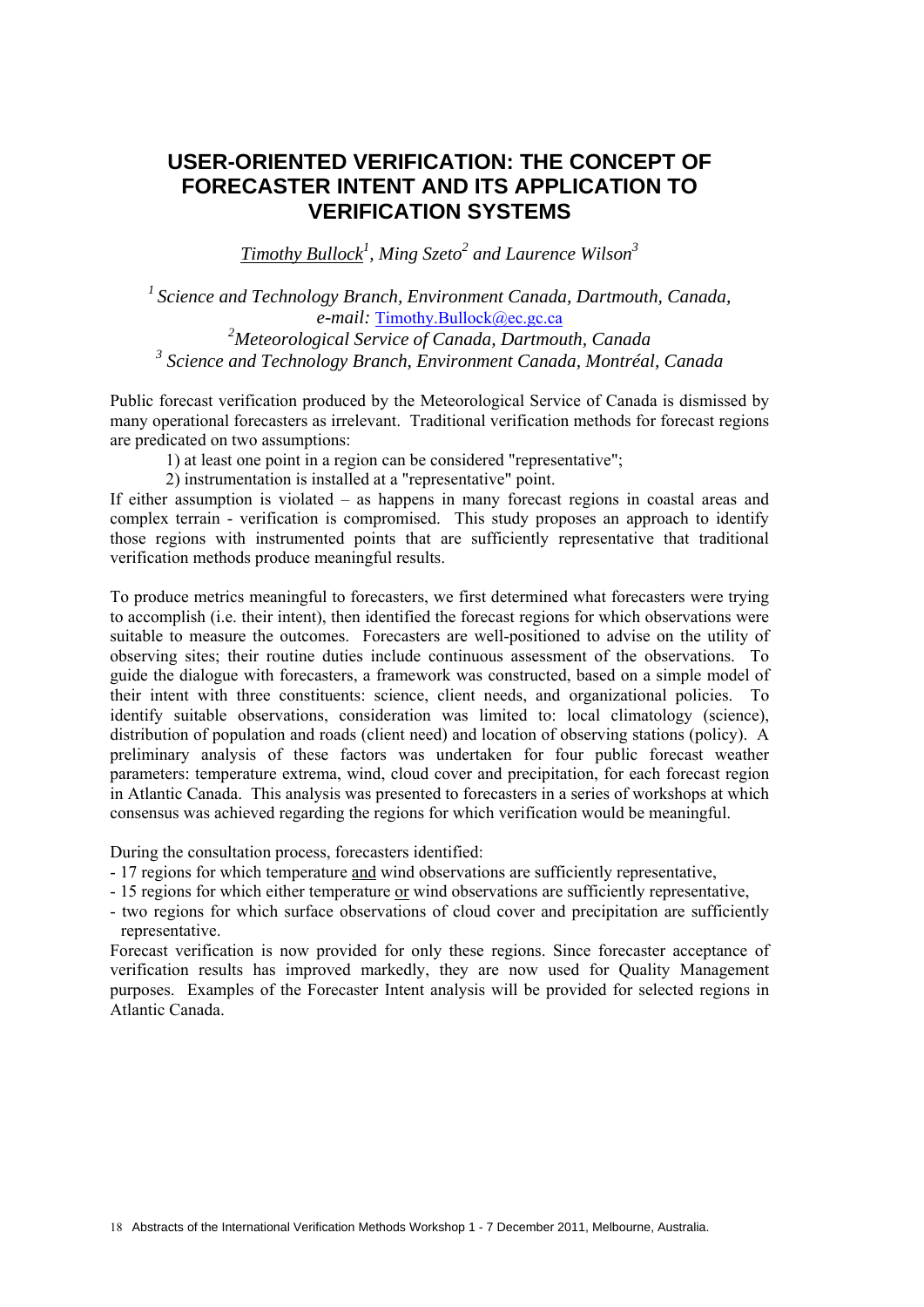# **EXPECTED IMPACTS AND VALUE OF IMPROVEMENTS IN WEATHER FORECASTING ON THE TRANSPORTATION**

#### *Väinö Nurmi, Pertti Nurmi and Adriaan Perrels*

#### *Finnish Meteorological Institute, Helsinki, Finland, e-mail:* pertti.nurmi@fmi.fi

This paper highlights the economic value of weather forecasts on transportation with particular emphasis on potential improvements in forecast quality in future climates. Atmospheric predictability has improved by one day per decade during the last 20 years based on ECMWF numerical forecasts. In Finland, the locally applied accuracy measures indicate a 5% improvement in forecast quality since late 1990s. There is no reason to question the continuation of such developments.

We first define the concept of economic value on micro level, where the value of information can be expressed in terms of increased expected utility and, thereafter, on macro level, where the value can be expressed as an increase in the social surplus. A simple cost-loss model shows that improved forecast accuracy leads to increased expected utility. This follows from decisionmakers' ability to mitigate their losses more effectively. It is, however, not only the improved quality of available information that defines the value of weather information. The way information is communicated and how it is being used by decision-makers are equally important steps in the weather service value chain. This aspect will be emphasized with various examples. On a macro level, improved forecast quality leads to markets becoming less vulnerable to weather extremes. Capacity, representing the supply side of transportation, is reduced less than it would be without more accurate weather information. On the demand side travelers can make better pre-journey decisions and avoid accidents, delays and other costs caused by adverse weather conditions. The elasticity of short-run demand may increase because of increased public awareness

The transportation sector covers various sub-sectors and modes which are interlinked with each other on both supply and demand side of the markets. Potential mode substitution means that no sector or mode can be studied in isolation due to the network effect. There is no single methodology to estimate the value of weather information for all transport sectors because of high heterogeneity. Thus, we identify different valuation methods based on available literature and present applicable value estimates. Finally, some case studies are introduced to illustrate the use of these valuation methods.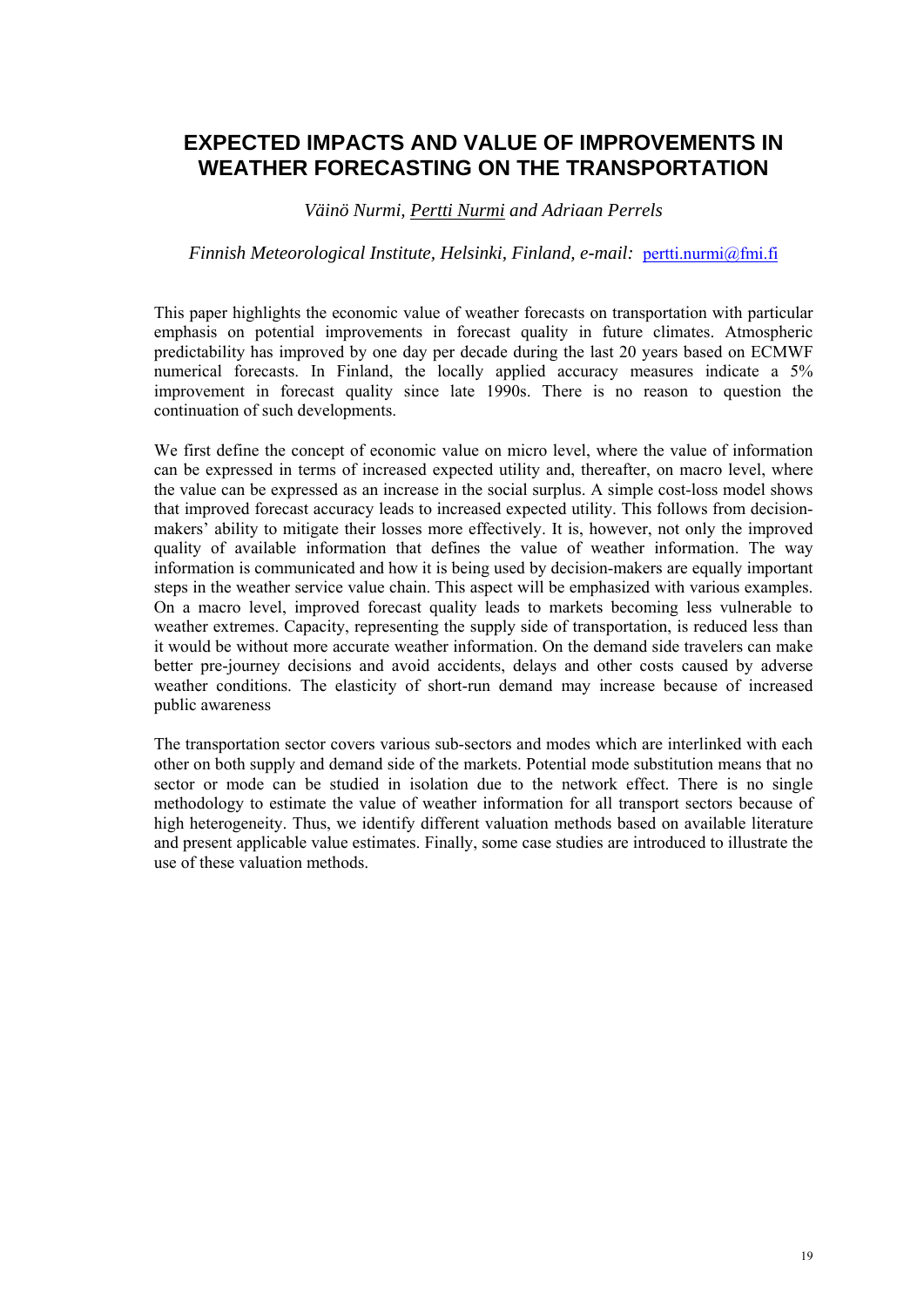# **VERIFICATION OF THE UK SHIPPING FORECAST USING A NEW OBJECTIVE AREA FORECAST VERIFICATION SYSTEM**

*Michael Sharpe* 

*Met Office, Exeter, United Kingdom, email:* Michael.sharpe@metoffice.gov.uk

Most Meteorological service providers issue text-based forecasts for geographical areas. Such area forecasts are particularly popular in marine products. The UK Met Office has recently developed a new automated Area Forecast Verification System with the initial purpose of objectively verifying its iconic Shipping Forecast - issued in the sea areas which surround the United Kingdom. Each shipping forecast is written by hand by a forecaster according to a predefined set of rules. An interpreter has been developed to turn the forecast text into a sequence of wind speed ranges. The Area Forecast Verification System compares each forecast wind speed range against the corresponding distribution formed by hourly nowcast analysis data in each sea area. The wind speed distribution is used to populate a contingency table of Beaufort Force categories from which a range of performance scores (including the Gerrity Score) are generated. Instant web based user feedback is provided to the forecaster in an attempt to improve the service - including a particularly useful graphical comparison between the forecast and the distribution of hourly nowcast data. By giving values to a set of parameters the customer is invited to tune the Gerrity score so that it reflects their particular priorities. The Area Forecast Verification System is also being used to verify other marine products and it is hoped that in future it will become the first port of call for the verification of most types of area forecast.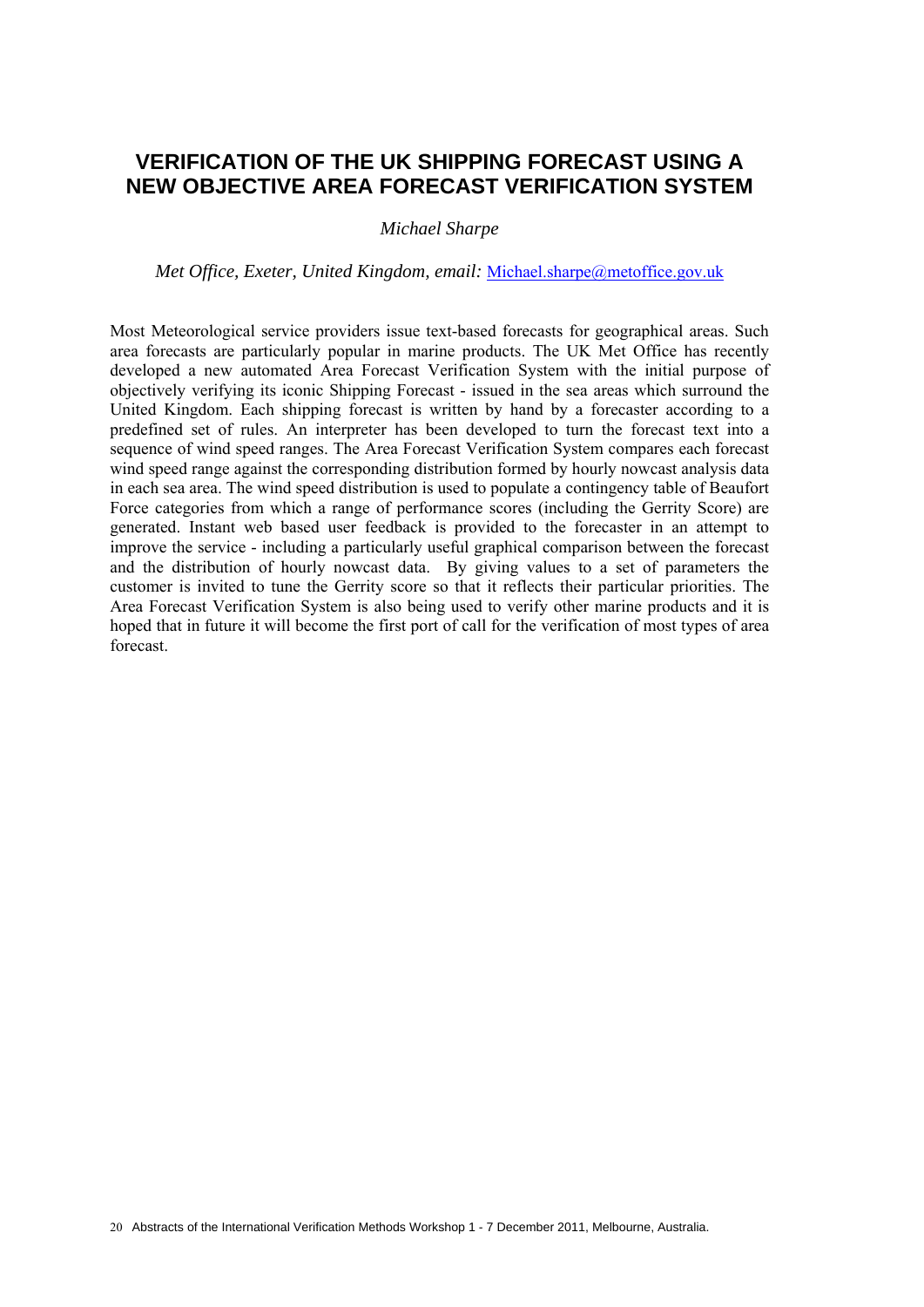# **VERIFICATION PRESENTATION IN MANAGEMENT REPORTING**

#### *John Louey and Milos Setek*

#### *Bureau of Meteorology, Melbourne, Australia, e-mail:* j.louey@bom.gov.au

The balance scorecard method of management reporting has evolved over the last fifteen years to be management best practice. The method leverages the benefits of strategic focus, complements the setting of proximal goals and harnesses organisational dynamics to improve performance.

Key Performance Indicators (KPIs), the products of this method, are now part of everyday business language. What do KPIs really mean? How might verification be presented to best unleash informational benefits?

The Bureau of Meteorology recently introduced a balanced scorecard design for executive reporting. Results for temperature forecast accuracy and rainfall accuracy were integrated as part of the scorecard design to provide accessible indication for the key goal of increasing forecast accuracy. The alchemy between verification science and management information design has resulted in a non-traditional presentation of traditional verification measures.

The session will provide participants with insights into management information needs and performance psychology by reviewing key ideas behind the balanced scorecard method, exploring the role of variability in management, and articulating how those factors have come to influence the Bureau's indicator design.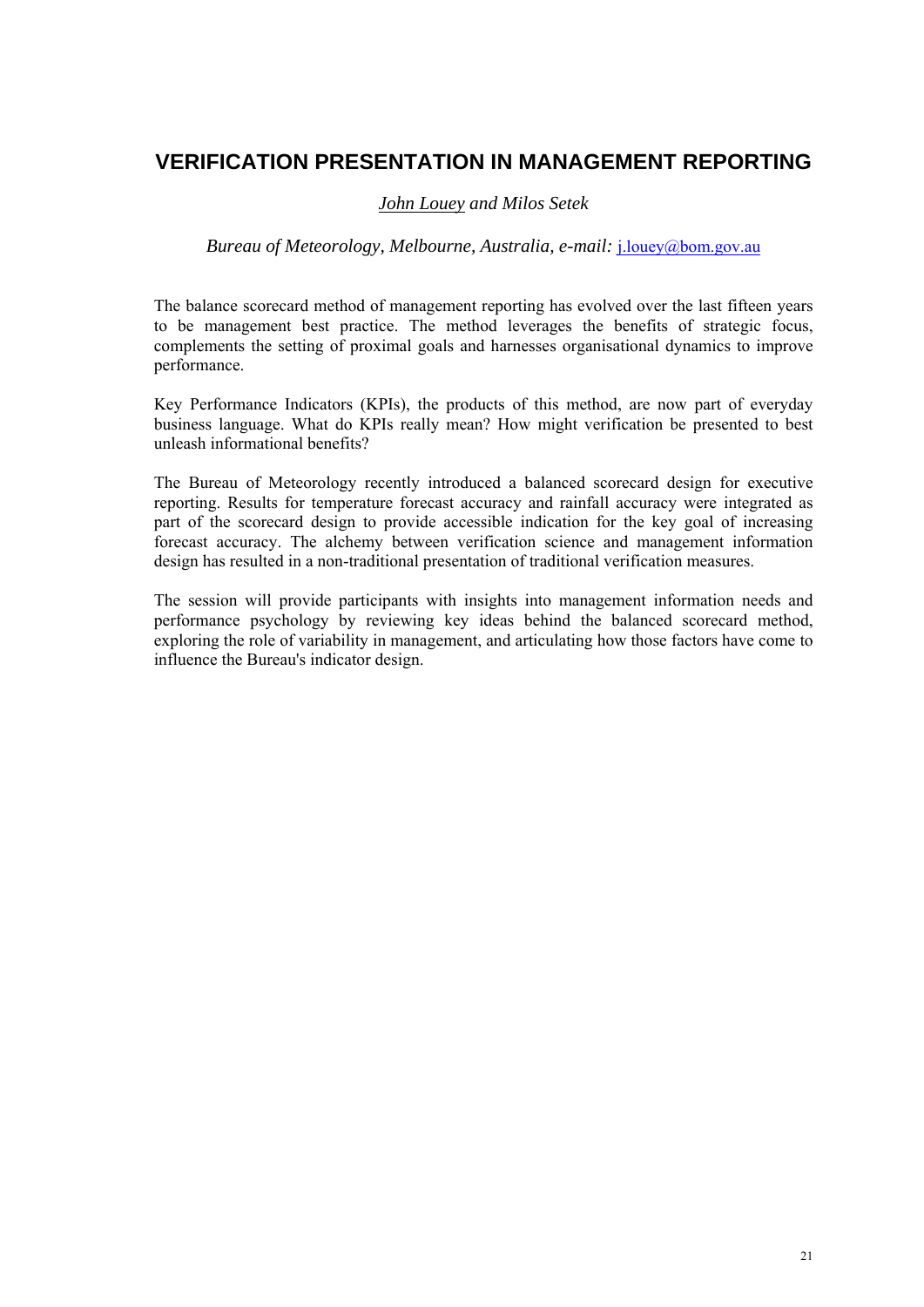## **STATISTICAL ASSESSMENT OF TROPICAL CONVECTION-PERMITTING MODEL SIMULATIONS USING A CELL-TRACKING ALGORITHM**

#### *Simon Caine*

*School of Earth Sciences, University of Melbourne, Australia, e-mail: sclives@gmail.com* 

This study presents a method for comparing convection-permitting model simulations to radar observations using an object-based approach. The method uses the automated cell tracking algorithm, TITAN (Thunderstorm Identification Tracking Analysis and Nowcasting), to identify individual convective cells and determine their properties. Cell properties are identified in the same way for model and radar data, facilitating comparison of their statistical distributions. To demonstrate the capabilities of the method, it is applied to simulations of tropical convection during the Tropical Warm Pool - International Cloud Experiment using the Weather Research and Forecasting (WRF) model, and compared to data from a ground-based radar. Additional simulations with different microphysics and model resolution are also conducted. Among other things, the comparisons between the model and the radar elucidate model errors in the depth and size of convective cells. On average, simulated convective cells reached higher altitudes than the observations. Also, when using a low reflectivity (25 dBZ) threshold to define convective cells the model underestimates the size of the largest cells in the observed population. Some of these differences are alleviated with a change of microphysics scheme and higher model resolution, demonstrating the utility of this method for assessing model changes.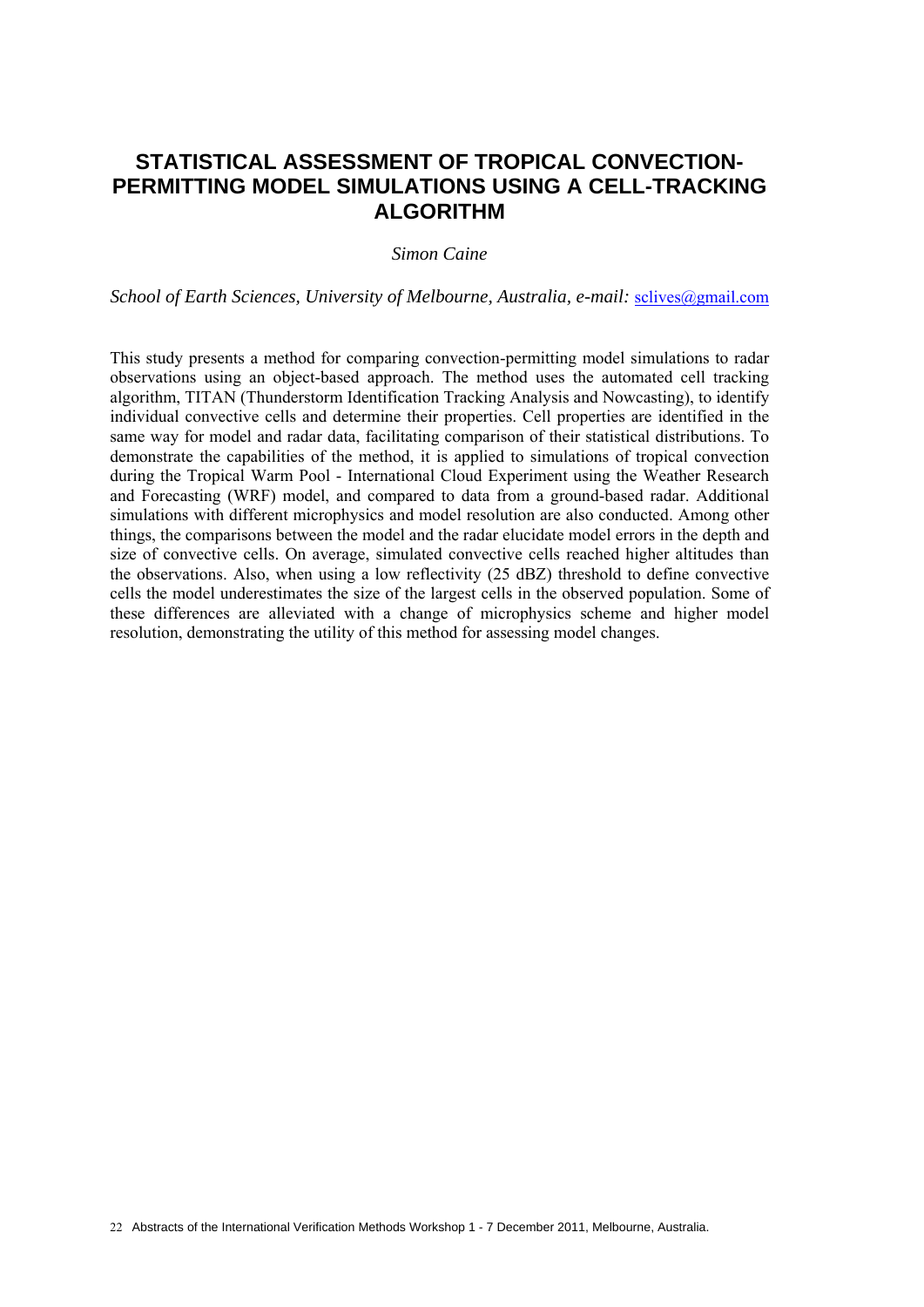## **OBJECT-BASED SPATIAL VERIFICATION TECHNIQUES FOR DIAGNOSTIC ANALYSES OF PRECIPITATION PATTERNS DURING EXTREME RAINFALL EPISODES**

*Edward Tollerud<sup>1</sup> , Tara Jensen2 , Barbara Brown2 , Tressa Fowler<sup>2</sup> , Wally Clark<sup>3</sup> , Randy Bullock2 , John Halley Gotway<sup>2</sup> , and Paul Oldenburg2*

<sup>1</sup> Global Systems Division, NOAA/DOC and Developmental Testbed Center, *Boulder, CO, USA, e-mail:* edward.tollerud@noaa.gov <sup>2</sup> Research Applications Laboratory, NCAR and Developmental Testbed Center,

*Boulder, CO, USA* 

*3 Physical Sciences Division, NOAA/DOC, Boulder, CO, USA* 

Extreme Rainfall events in the Sierra Nevada Mountains of California are often produced by narrow land-falling filaments (commonly termed atmospheric rivers or ARs) of very moist lowto mid-level air. The ability of numerical models to accurately predict the time and location of ARs and the subsequent inland rainfall they produce is a key factor in determining their value. Because standard pairs-based verification methods often do not give a helpful accounting of these forecasts, spatial techniques have been developed for the MET (Model Evaluation Tools) at NCAR that compare forecasts of precipitation and moisture flux objects to those observed. These tools are applied to heavy precipitation events captured by satellite and precipitation gage observations and predicted by a high-resolution WRF ensemble forecast system. Object attributes in forecast and observations including size, intensity, location, number, etc., are used to quantitatively compare model predictions from different research and operational models, and as diagnostic guidance to provide clues to differences in physical characteristics of the WRF ensemble members that pertain to the accuracy of their precipitation forecasts. As counter-point to these studies based on QPF (Quantitative Precipitation Forecasts), another use of objects based on reflectivity probability fields for convective rainfall in the central United States is presented. Finally, a method is suggested to use verification objects defined on a Hovmueller (time and space) diagram to assess the ability of numerical forecasts to simultaneously capture the timing and coastline location of the land-fall of ARs.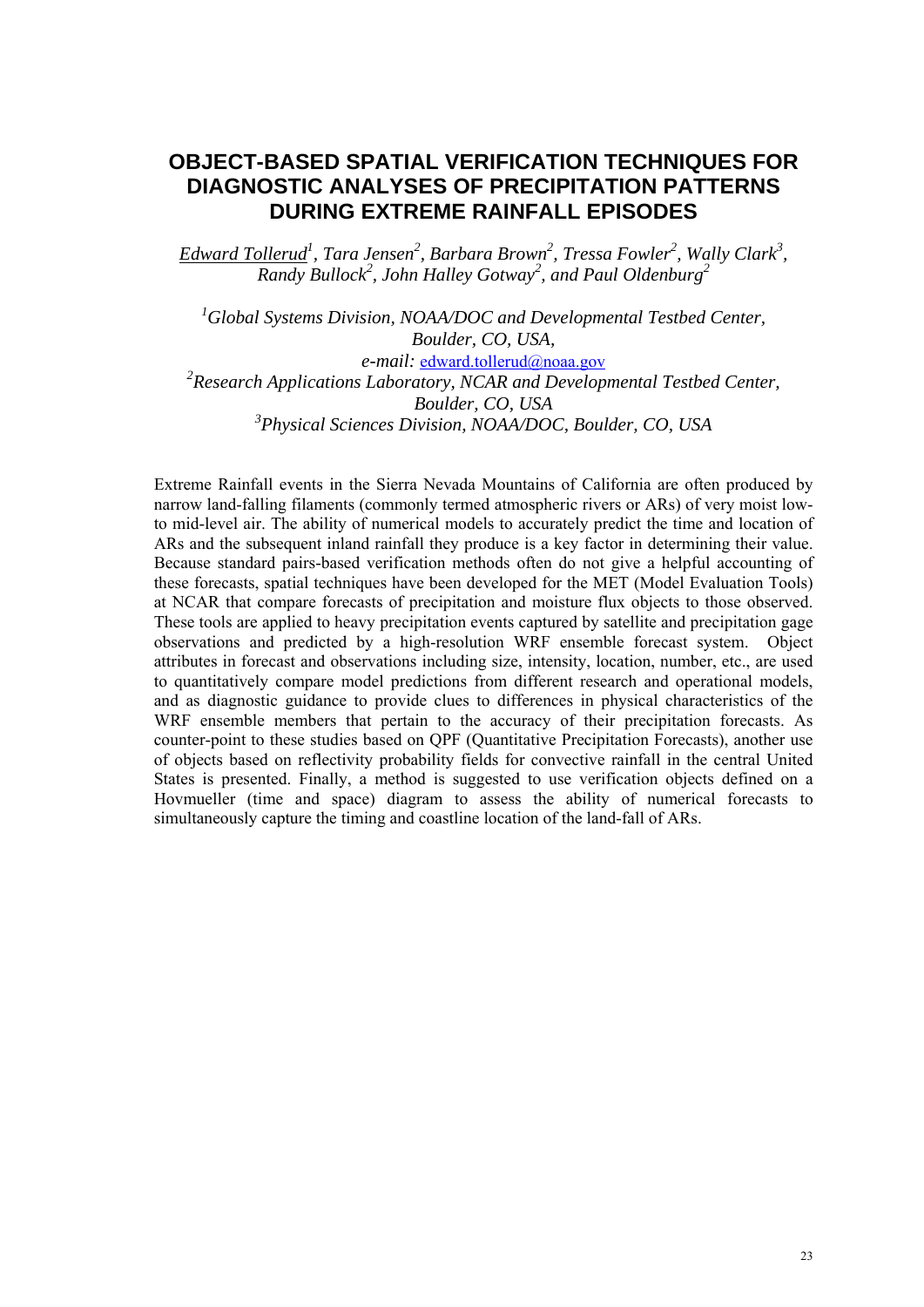# **MORPHING FOR GRID EDITING AND VERIFICATION IN AN OPERATIONAL WEATHER FORECAST SYSTEM**

### *G. T. Weymouth and N.Faggian*

*Bureau of Meteorology, Melbourne, Australia, e-mail:* G.Weymouth@bom.gov.au

### Aims

The Australian Bureau of Meteorology has expanded its services through introduction of a gridded Next Generation Forecast and Warning System (NexGenFWS). NexGenFWS automates many aspects of forecast production while supporting forecaster oversight and editing.

Morphing (or 'warping') is being developed within the NexGenFWS for aims including

- 1. manually-driven weather feature position adjustment
- 2. improved manually-driven or automated time interpolation that accounts for the motion of weather systems
- 3. high-resolution weather field verification to separately estimate displacement and magnitude errors.

We aim to support inter-field consistency of morphs. Central to the work is the verification of the approaches taken, including a novel approach to measure the utility of the manually-driven morphs. An open-source morphing project has been initiated to pool development resources.

## Method – verification of manually-driven morphs

Hourly NWP guidance and analysis fields can either be morphed or considered the 'truth'. One (simplified) verification method studied is to treat spatial displacement within one grid (for example correction of the position of a cold front) as being approximately equivalent to feature motion over time:

- 1) estimate feature location in a wind field at time points *t* and *t*+1
- 2) morph the time *t* wind feature (plus other fields concurrently) to the position estimated at time *t*+1. Use appropriate methods to avoid morphing topographically-related features. For example, mountain-top temperatures should not morph unchanged into valleys.
- 3) compare against *t*+1 grid for appropriate fields:
	- a) morphed *t* grid
	- b) unmodified *t* grid
	- c) linear time interpolation between *t*+0 and *t*+2 (etc)

Traditional comparison metrics such as RMS differences are used along with morphing distance-related measures.

### Results and conclusion

Our results show that

- morphing interpolation and feature position adjustment are valid approaches
- these outperform linear time interpolation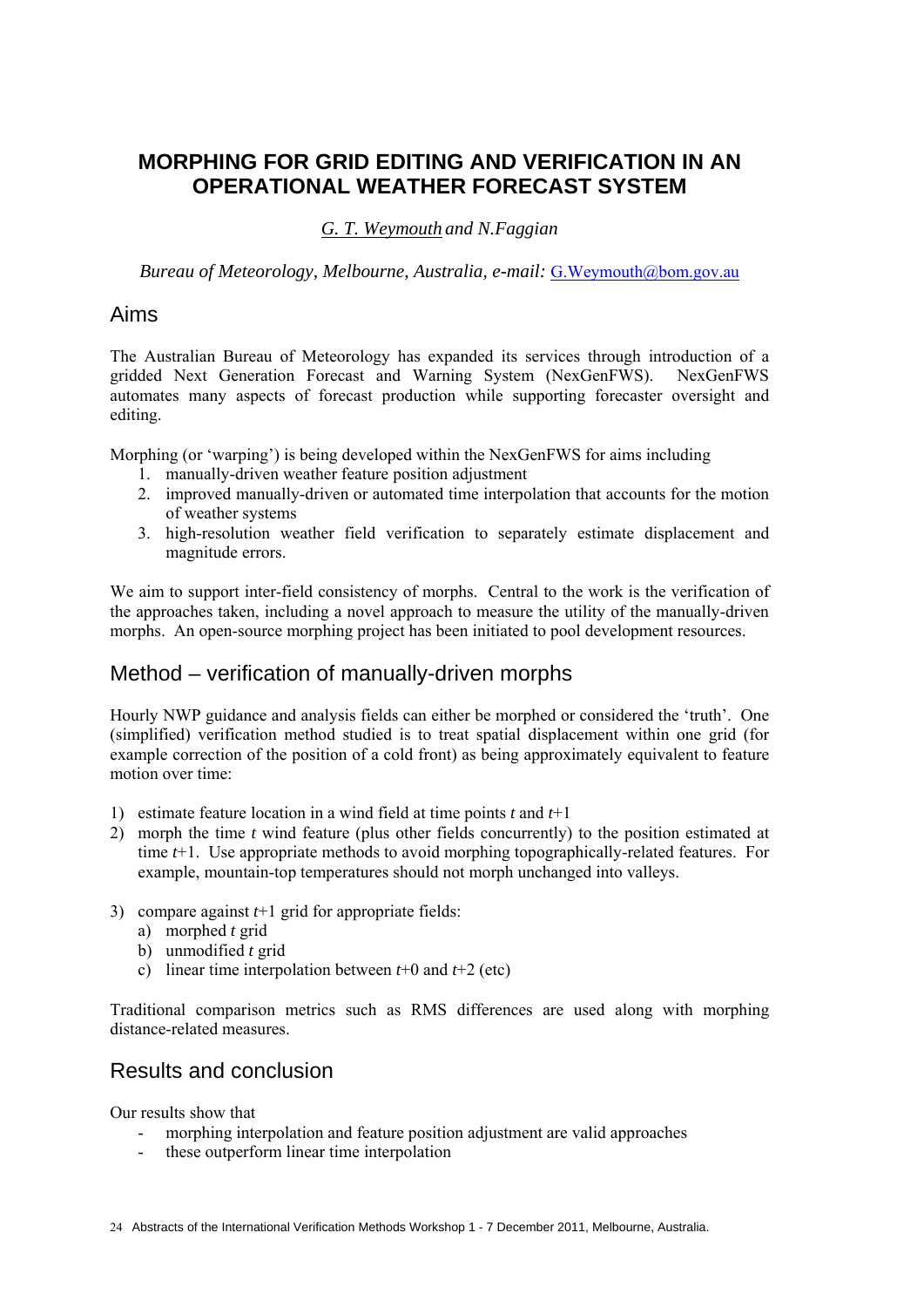- reasonable inter-field consistency and topographic effects are maintained when multiple fields are morphed at the same time

For example, using the method outlined for morphing position adjustment of surface temperature in 4 cold front cases, we obtain RMSE for the morphed  $= 0.79 * RMSE$  for the unmorphed grid at time *t*, compared to the *t*+1 grid 'truth'. Improvements are expected.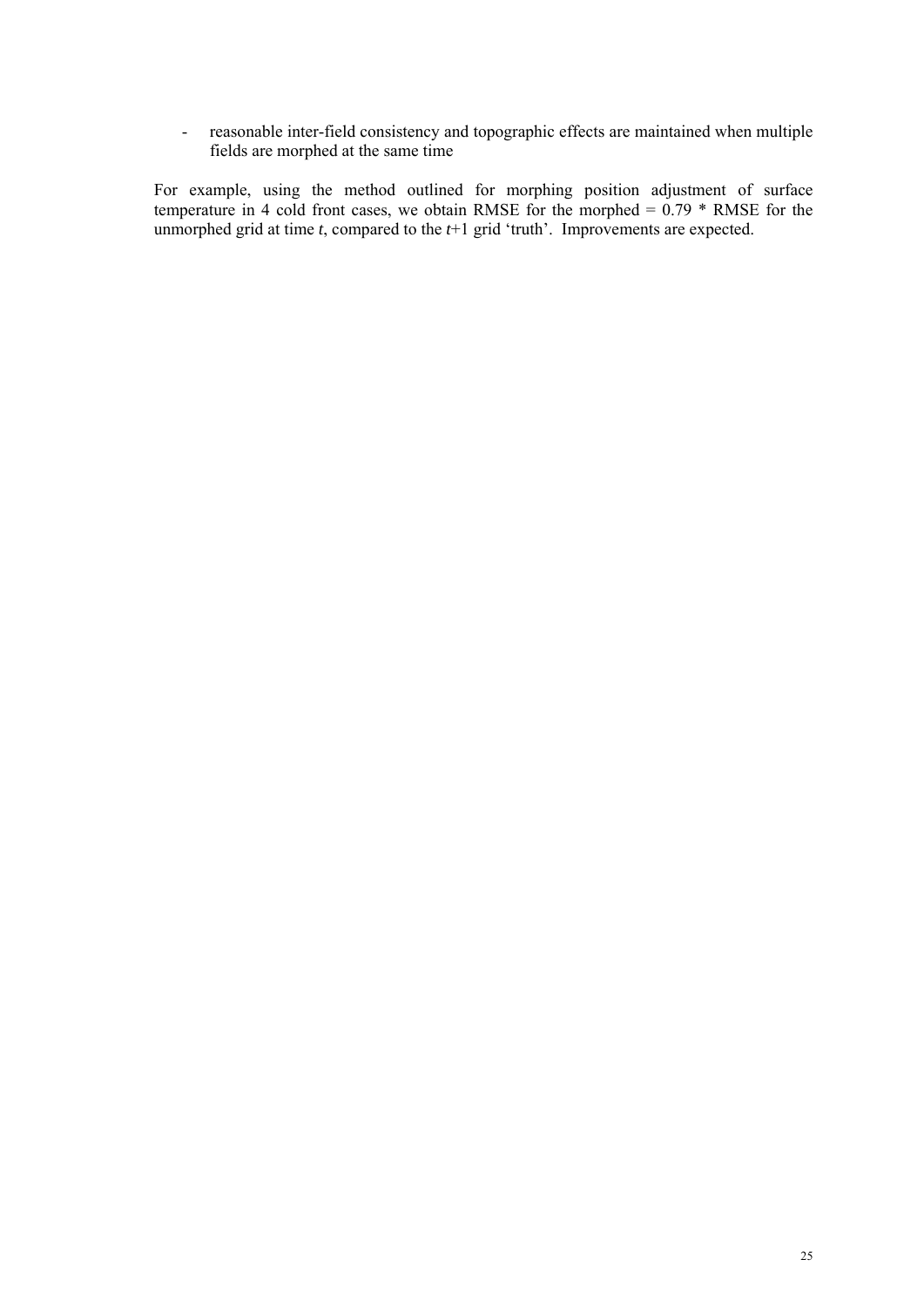### **USING THE SPECTRAL SCALING EXPONENT FOR VALIDATION OF QUANTITATIVE PRECIPITATION FORECASTS**

*T.*-*Y. Koh<sup>1,2,3</sup>, B. C. Bhatt<sup>3</sup>, <u>K. K. W. Cheung</u><sup>4</sup>, C. K. Teo<sup>3</sup>, Y. H. Lee<sup>5</sup>, Matthias Roth<sup>6</sup>, Purnawirman<sup>3</sup>*

<sup>1</sup> School of Physical and Mathematical Sciences, Nanyang Technological University, *Singapore, e-mail:* KohTY@ntu.edu.sg

*2 Earth Observatory of Singapore, Nanyang Technological University, Singapore 3 Temasek Laboratories, Nanyang Technological University, Singapore* 

*4 Department of Environment and Geography, Macquarie University, Australia, e-mail:* kevin.cheung@mq.edu.au

<sup>5</sup> School of Electrical and Electronic Engineering, Nanyang Technological University, *Singapore* 

*6 Department of Geography, National University of Singapore, Singapore* 

This study evaluates the spectral scaling of a heavy rainfall event and assesses the performance of Coupled Ocean/Atmosphere Mesoscale Prediction System (COAMPS) model in terms of the multiscale variability of rainfall in the temporal spectral domain. The event occurred over southern Malay Peninsula on 18 December 2006 and was simulated at high resolutions. 10, 5 and 1-minute aggregate rainfall data from rain gauge stations in Singapore and simulated rainfall sampled at different evaluation points on 0.9, 0.3 and 0.1 km grids were utilized. The simulated and observed rain rates were compared via Fourier and wavelet analyses. A scaling regime was noted in the observed rainfall spectra in the timescales between 60 min and 2 min. The scaling exponent obtained from the observed spectra has a value of about 2, which may be indicative of the physics of turbulence and raindrop coalescence and might suggest the predominance of a characteristic raindrop size. At 0.9 km resolution, the model rainfall spectra showed similar scaling to the observed down to about 10 min, below which a fall-off in variance was noted as compared to observations. Higher spatial resolution of up to 0.1 km was crucial to improve the ability of the model to resolve the shorter timescale variability. We suggest that the evaluation of dynamical models in the spectral domain is a crucial step in the validation of quantitative precipitation forecasts and assessing the minimal grid resolution necessary to capture rainfall variability for certain short timescales may be important for hydrological predictions.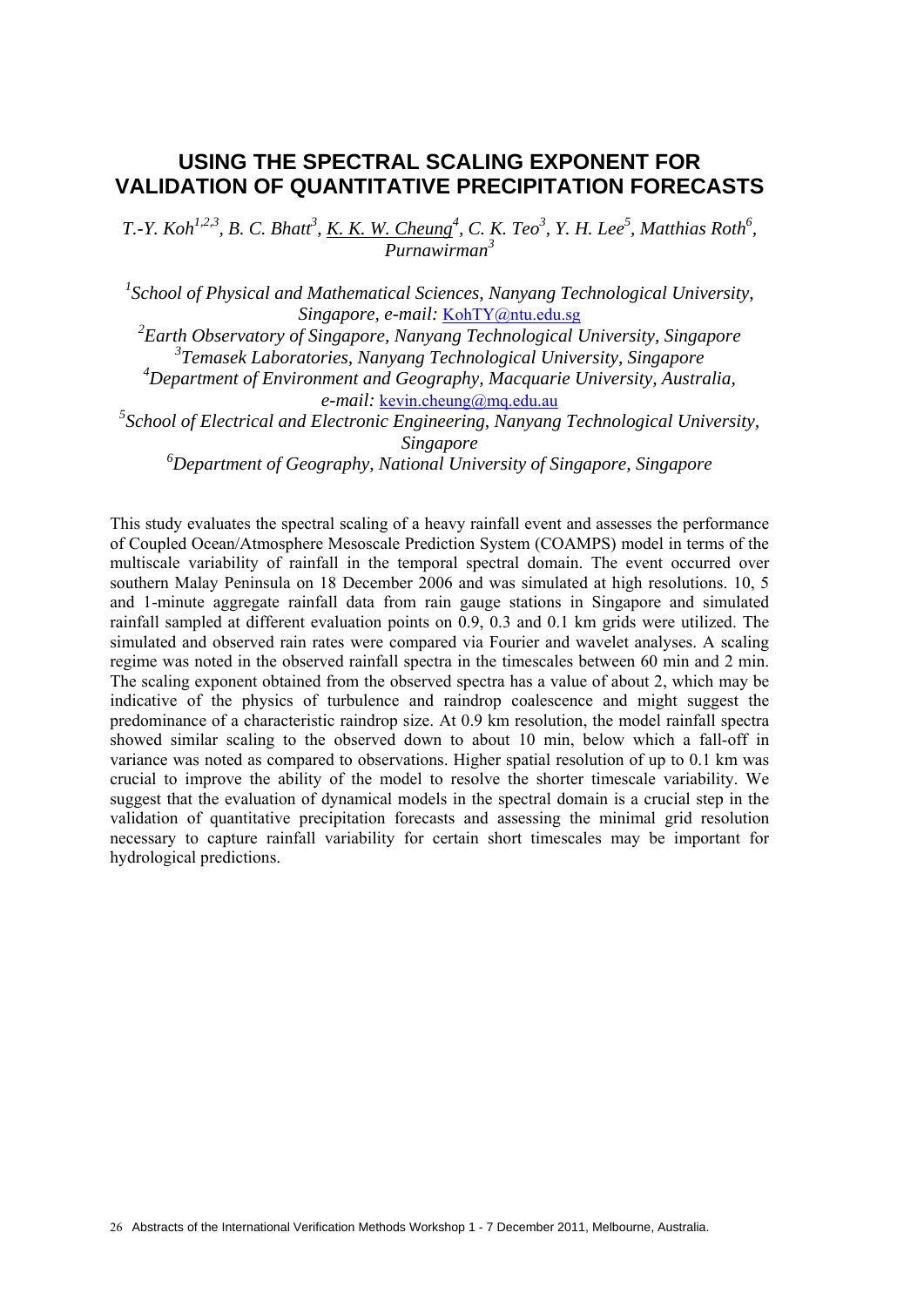## **DEVELOPMENT OF NEW DIAGNOSTIC TOOLS TO EVALUATE NWP CLOUD AND PRECIPITATION PRODUCTS USING A-TRAIN SATELLITE OBSERVATIONS**

*Paul A. Kucera, Courtney Weeks, Barbara Brown, and Randy Bullock* 

*National Center for Atmospheric Research, Boulder, CO, USA, e-mail:* pkucera@ucar.edu

The goal of this presentation is to introduce new methods to evaluate NWP cloud and precipitation fields using high resolution A-Train observations (e.g., CloudSat, CALIPSO, etc.). For this effort, we are enhancing the NCAR Model Evaluation Tools (MET) to include the capability of ingesting satellite observations into a framework for comparisons with model products and/or other satellite datasets. The initial effort is focusing on the incorporation of CloudSat observations into MET for the comparison of NWP cloud products. Using CloudSat observations will allow for the unique opportunity vertical structure of cloud fields. In particular, we are developing the ability to match NWP products with satellite observations to provide diagnostic evaluation of attributes such as radar reflectivity structure, cloud top height, and cloud base height. We are currently applying these techniques to a variety of case studies ranging from large synoptic systems to tropical storms. The goal of this type of analysis is to provide tools to help improve the capabilities of models to forecast representative cloud and precipitation features. The presentation will give a summary of the new diagnostic evaluation capabilities being developed in MET. The presentation will also highlight some of the results obtained from analysis of several case studies.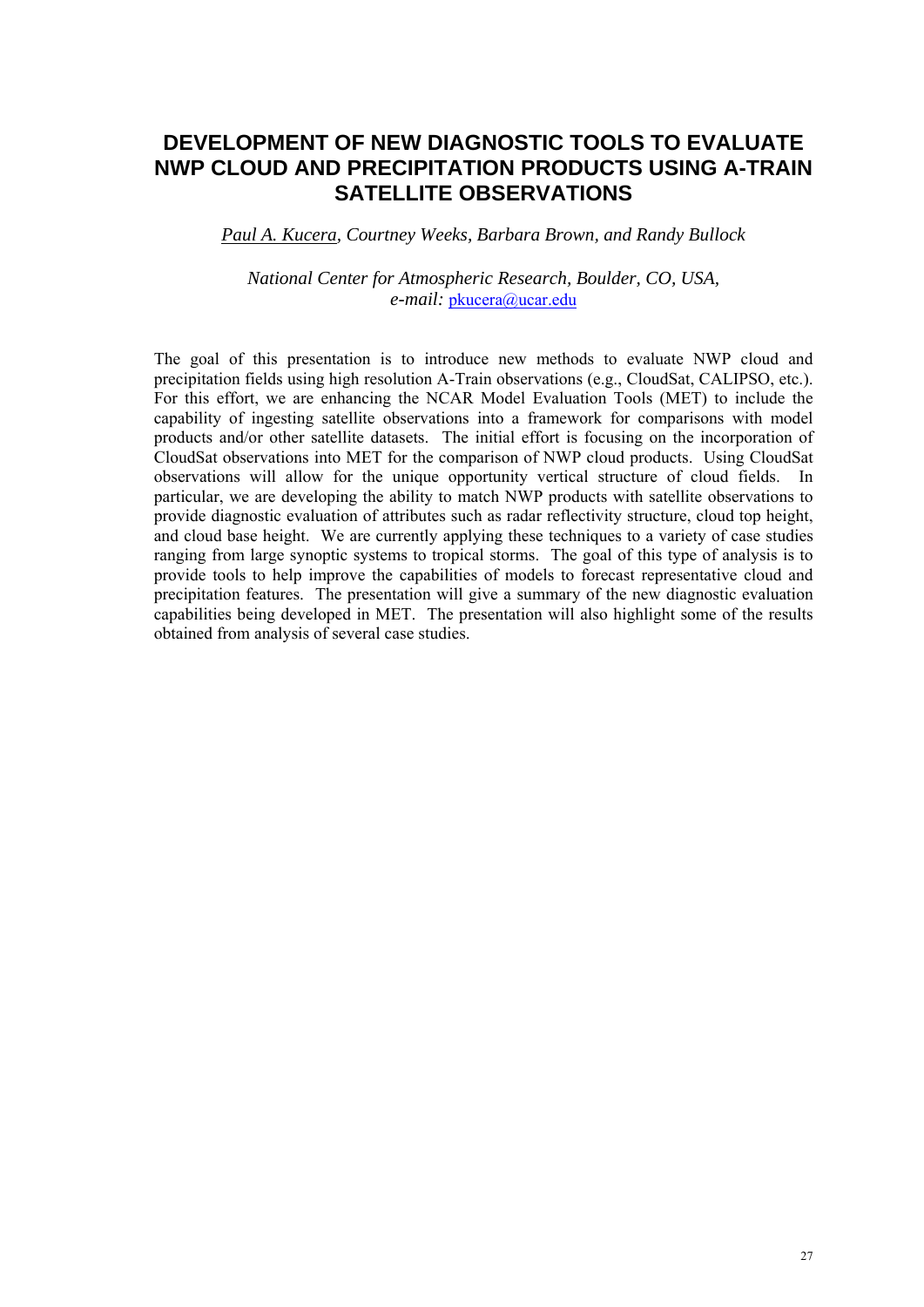### **CONDITIONAL RAINFALL VERIFICATION USING SYNOPTIC TYPING**

*Belinda Roux<sup>1</sup> , Alan Seed<sup>1</sup> , Robert Dahni<sup>1</sup> , and Ryan Smith2*

<sup>1</sup> Bureau of Meteorology, Melbourne, Australia, e-mail: <u>b.roux@bom.gov.au</u> *2 University of Manitoba, Manitoba, Canada* 

It is commonly accepted that numerical weather prediction (NWP) models have varying skill in forecasting rainfall. There are numerous methods to verify model rainfall and the appropriate method depends ultimately on the forecast user. This verification of the NWP model rainfall is directed towards assisting hydrologists in using the data in hydrological models for flood forecasting and focus on the model's ability to reproduce rainfall in the right places and at certain thresholds, using scores like bias and correlation. In a preliminary investigation into model performance, eight case studies were performed over two areas in Australia, four in Victoria and four in south-east Queensland to account for the difference in latitude and weather systems (Roux and Seed, 2011). A clear difference was observed between the model performance in Queensland and Victoria, where the Victorian cases had a significant orographic component and were associated with large scale synoptic forcing, making them easier to forecast. From this study it seemed reasonable to conclude that the models perform better when the synoptic situation is organised on a large scale and has persisted for a number of days, and have problems in situations that are dynamic or organised on a small scale. But overall there was a wide spread in all the verification statistics which emphasises the point that NWP performance is highly variable, making it difficult to predict the accuracy of the predictions at the time that they are issued.

In an attempt to find the means to objectively forecast the predictability of an NWP model, a recent year of the latest model rainfall data is conditionally verified using the synoptic situation. The synoptic catalogue has been automatically derived using a synoptic classification application, Synoptic Typer Tools (Smith, 2008), and NCEP/NCAR Reanalysis data. From the verification results it should become clear how much confidence we can have in our NWP model rainfall predictions and under what situations.

Roux, B. and Seed, A. 2011. Assessment of the accuracy of the NWP forecasts for significant rainfall events at the scales needed for hydrological prediction

Smith, R. 2008. Synoptic Typer Tools: Designing and Testing an Automated Synoptic Classification Program. Hons. Thesis, Dept. of Geography, Uni. Of Winnipeg, Manitoba, Canada.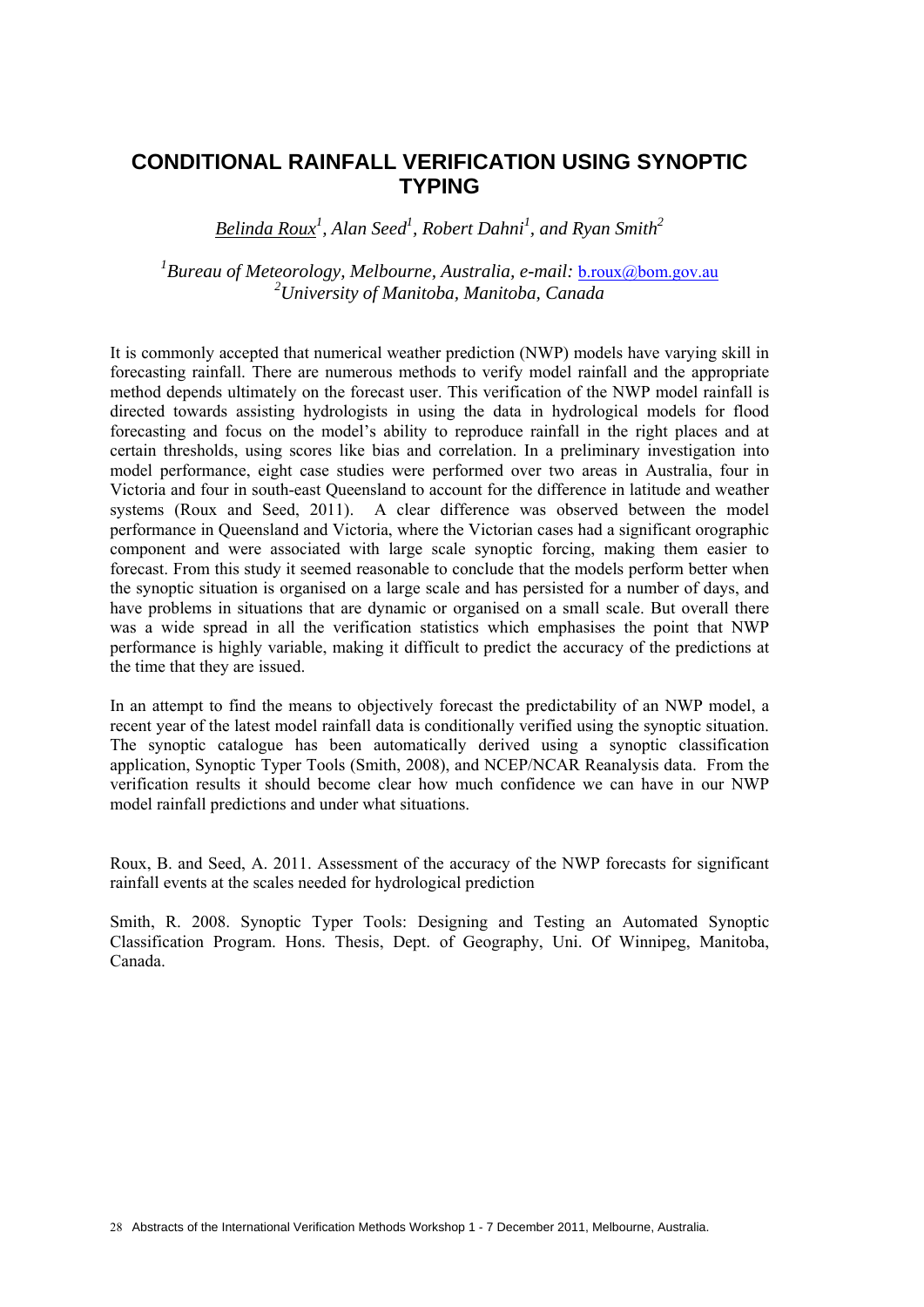## **EVALUATION METHODS FOR TROPICAL CYCLONE FORECASTS**

### *Barbara G. Brown*

#### *NCAR, Boulder, CO USA, e-mail:* bgb@ucar.edu

Tropical cyclones are known worldwide to have some of the greatest impacts of all weather events, causing large amounts of damage from wind, extreme precipitation, storm surge flooding, and severe weather. In addition, tropical cyclones provide critical water resources in many areas of the world. Due to these large impacts, accurate prediction of tropical cyclones is a high priority for many weather services, and much effort has been extended toward improving these predictions. Traditional verification of tropical cyclone forecasts has focused on evaluations of the location of the storm center and the storm intensity as measured by the highest wind or lowest pressure associated with the storm. Many challenges are associated with verification of these basic predictions; for example, intensity values typically are inferred from satellite measurements since direct observations of the maximum wind speed are rarely available. Moreover, the "maximum" of any variable is typically very difficult to measure. As evaluations of additional variables (e.g., wind structure) are considered, and as new types of forecasts (e.g., ensembles) are implemented, new verification challenges are being faced. This talk will review current methods for evaluating the various attributes of tropical cyclone forecasts, consider challenges associated with application of these methods, and discuss new tropical cyclone verification approaches that are being developed.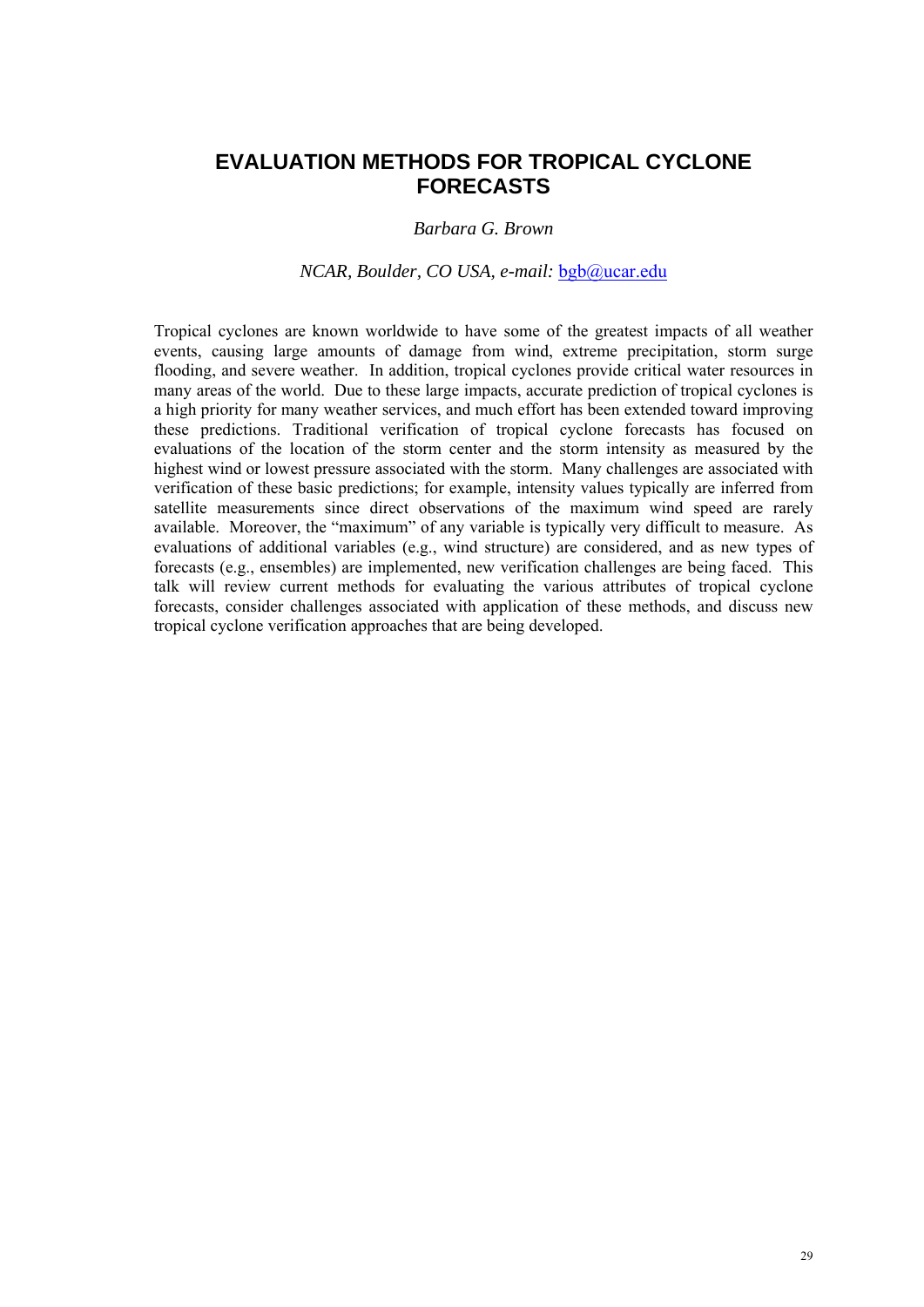## **RADIUS OF RELIABILITY: A DISTANCE METRIC FOR VERIFYING SPATIAL PROBABILITY FORECASTS**

#### *Elizabeth Ebert*

### *Center for Australian Weather & Climate Research, Melbourne, Australia, e-mail:* e.ebert@bom.gov.au

High resolution forecasts of high impact weather such as heavy rain, severe thunderstorms, or tropical cyclone landfall, can have poor skill at point scale due to uncertainty in the precise location and/or timing of the event. To give credit to deterministic spatial forecasts that are close but not perfect, neighborhood verification methods such as the fractions skill score are now being used. These methods evaluate forecasts in the neighborhood of a point against the observation at that point, or to the corresponding neighborhood of observations. By verifying forecasts for a range of neighborhood sizes it is possible to determine the scale for which forecasts attain a certain level of skill.

A similar philosophy can be applied to probabilistic forecasts, to determine the spatial scale for which the forecast probabilities at a point are reliable. The existence of an observed event is assessed within a range of spatial neighborhoods centered on that forecast point. The neighborhood size for which the probability forecasts are reliable (over many forecasts) determines the "radius of reliability" (ROR). For a given forecast probability *P*, ROR can be interpreted as the search radius around the forecast within which at least one observed event can be expected to occur with frequency *P*. This concept is similar to the "cone of uncertainty" used in tropical cyclone track prediction to denote the region with 70% likelihood of enclosing the observed track. Similarly, the ROR can be used to convey the spatial precision of probabilistic forecasts. When used as a forecast quality metric, lower values of ROR indicate more skilful forecasts.

The ROR is best suited for evaluating and interpreting probabilistic nowcasts and short-range forecasts of rare events, such as those generated using convection resolving ensembles. The ROR will be demonstrated using forecast probabilities of heavy rainfall in landfalling tropical cyclones.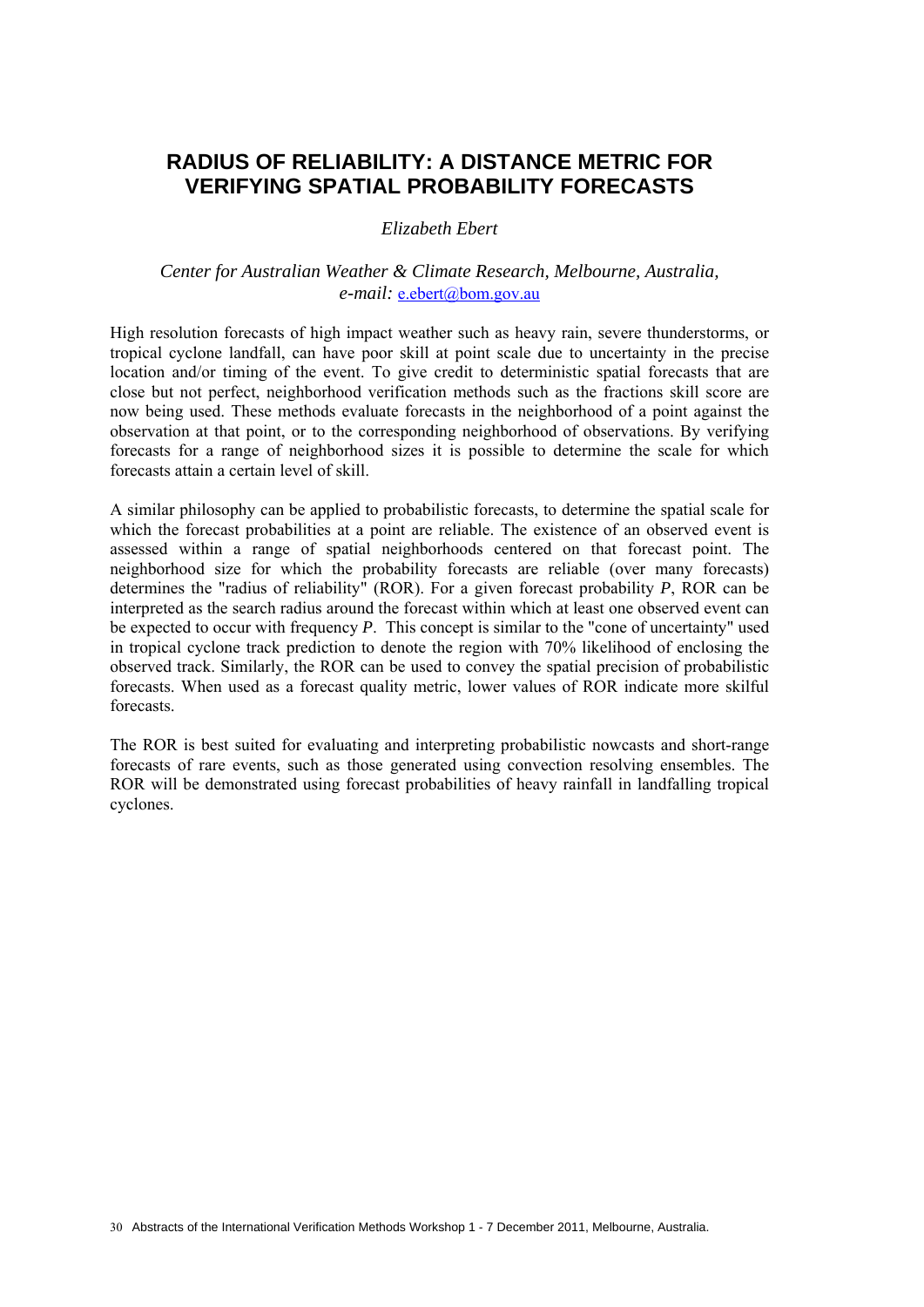### **SOME NEW TECHNIQUES FOR HURRICANE VERIFICATION**

*Tressa L. Fowler, Eric Gilleland, and Barbara G. Brown* 

### *National Center for Atmospheric Research, Boulder Colorado, USA, e-mail:* tressa@ucar.edu

Verification information helps forecasters find models that improve on current hurricane forecasting capability. Many new metrics are being used and researched for assessment of both deterministic and ensemble tropical cyclone forecasts, some very simple and others more complex. Some multivariate analyses are proposed to examine the relationships between errors in different forecast fields.

For deterministic forecast models, average errors in track and intensity are examined by operational forecasters and verification systems. Some supplemental metrics have been introduced for recent assessments to examine both the frequency and magnitude of forecasting errors. Additionally, methods for making comparisons between a single model and several operational models have been added to improve the efficiency and understandability of verification results. These measures are simple and understandable, in the hopes of finding acceptance and use by the operational community. A rank histogram of errors compares a candidate model with a set of operational standards. Comparisons of two models are made using a frequency of superior performance for differences deemed practically significant. The traditional comparison of mean errors is enhanced by reporting p-values for the significance of the differences and making note of the practical significance of the typical error magnitudes.

Many new techniques for evaluating multivariate ensemble forecasts have been proposed recently (for example, minimum spanning tree rank histograms, energy score, determinant sharpness, etc.), but TC verification presents new challenges. In particular, track position is a quantity that involves both direction and distance errors. Great-circle distance is appropriate for determining the track error, but combining it with, for example, intensity error is more complicated. We are looking at the sensitivity of results to different methods of combining these disparate kinds of information. Additionally, we are exploring ways of diagnosing these errors simultaneously. For example, one method being investigated involves circle histograms that yield information about the distribution of wind intensity errors by along track errors.

Examples of these analyses and some proposed improvements for future assessments will be presented.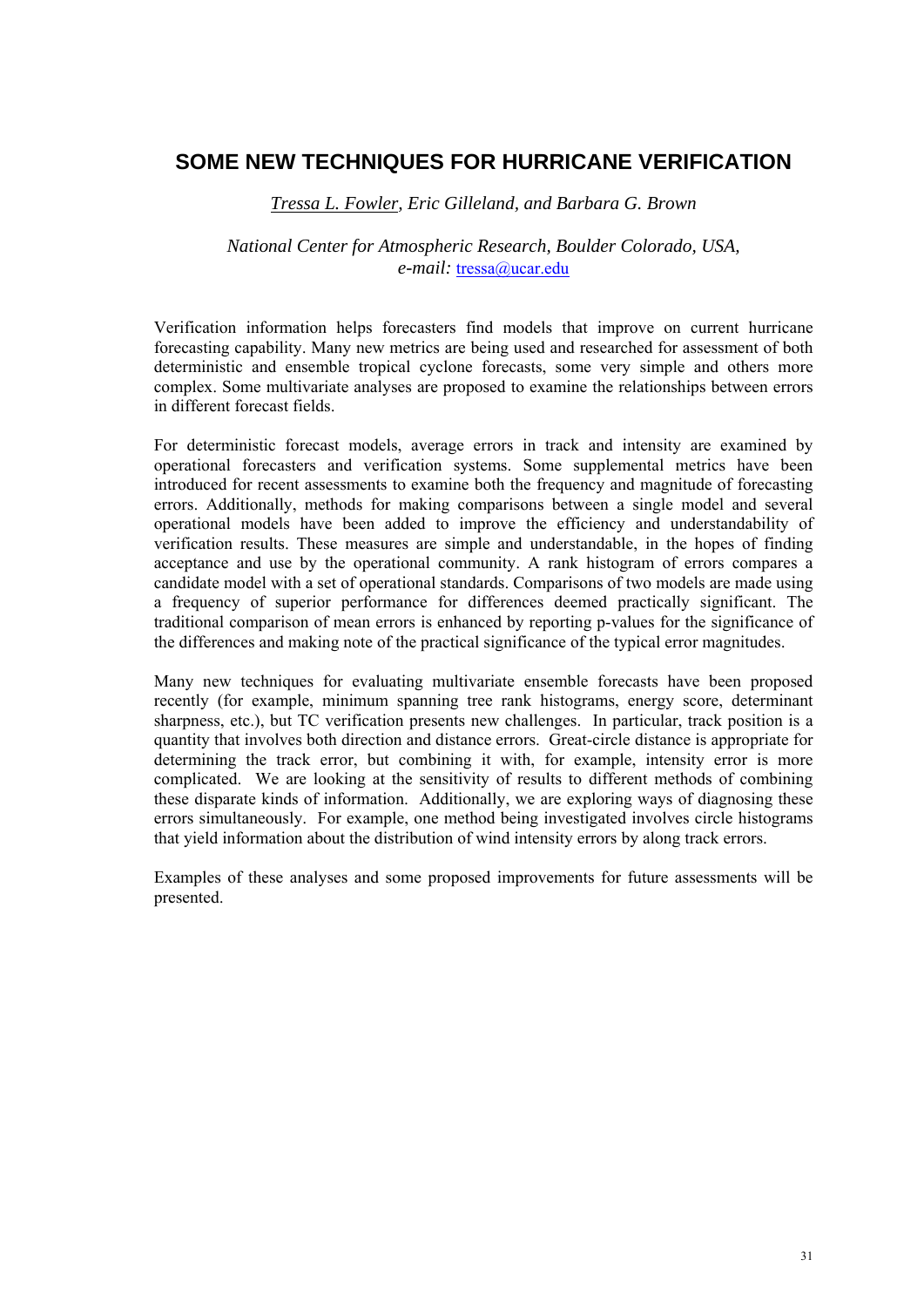## **VALIDATION AND VERIFICATION METHODS APPLIED TO OCEAN FORECASTING**

*Gary Brassington* 

*CAWCR, Bureau of Meteorology, Melbourne, Australia, e-mail:* g.brassington@bom.gov.au

Ocean forecasting has been established at a number of international centres serving a wide range of applications including: defence, maritime safety, marine accident and emergency, offshore engineering, and many others. The objective of ocean forecasting is to provide the best estimate and short-range forecast of the ocean state and circulation on the mesoscale. The mesoscale ocean is characterised by geostrophic turbulence which includes fronts, eddies (anticyclonic and cyclonic), barotropic/baroclinic instability, and eddy-eddy, eddy-mean flow and eddy-bathymetry interactions. Modelling and observing the mesoscale ocean is costly and challenging. The ocean has a Rossby radius of deformation on O(10-100) km, requiring high spatial resolution for both the ocean models and the observing system. The rapid attenuation of low frequency radiation also limits the observable properties from remote sensing to the near surface. The most important remotely sensed property is the sea surface height observed by altimetry. The in situ observing network has also been revolutionised through the introduction of Argo, a global network of autonomous floats, although the target coverage of 3 by 3 degrees is sparse relative the mesoscale.

Model validation and verification has been coordinated at an international level through the Global Ocean Data Assimilation Experiment and continues through the GODAE OceanView task team for Intercomparison and Validation. We will present an overview of how the intercomparison project has been organised and the future plans. In addition, there are validation efforts undertaken by each centre specific to their systems, particularly during the operational implementation cycle. Some examples will be presented based on the recent implementation of the Bureau of Meteorology's operational ocean forecasting system Ocean, Model, Analysis and Prediction System (OceanMAPS) version 2.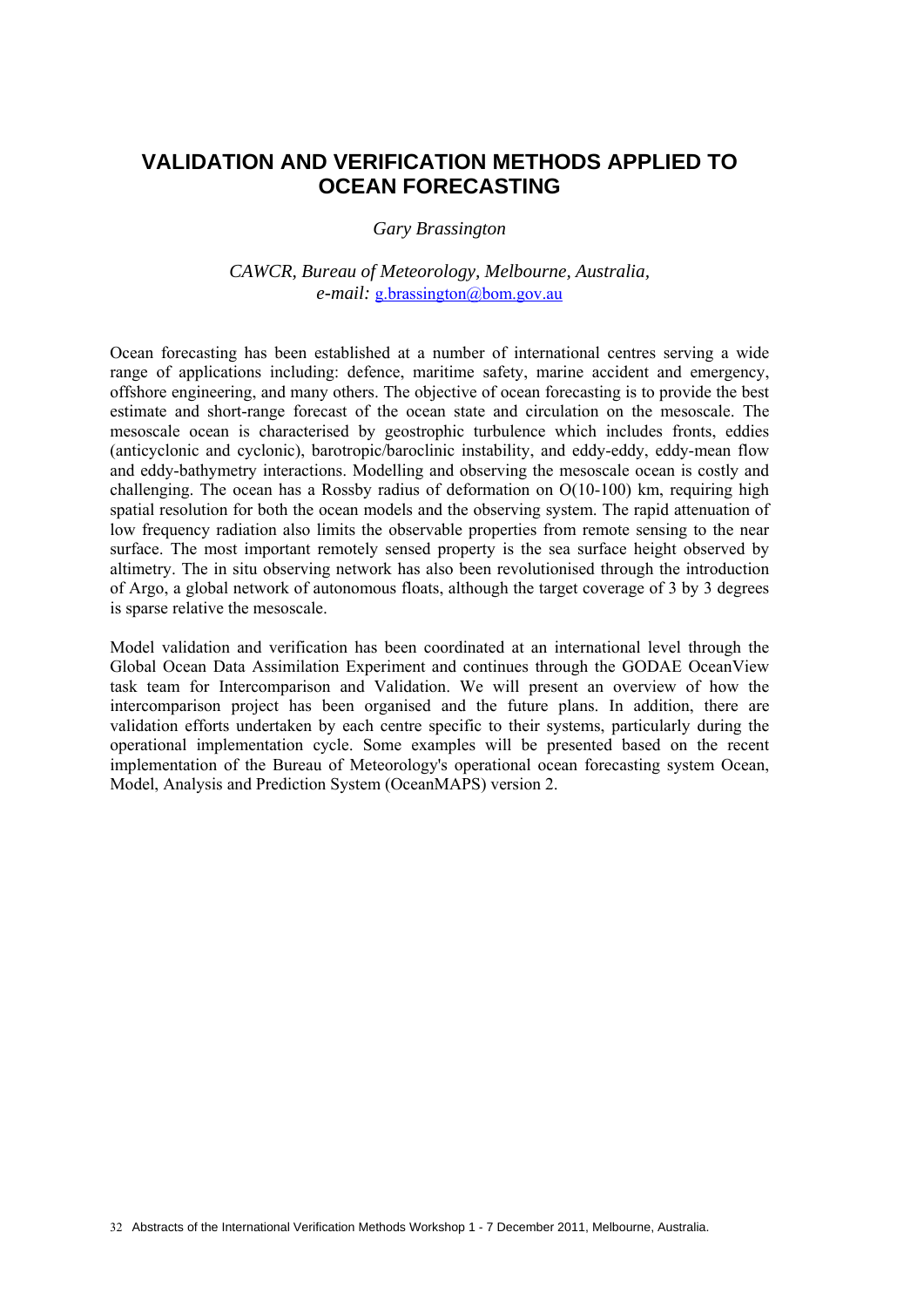## **REGIONAL EVALUATION OF CONVECTIVE NOWCASTS AND APPLICATION OF CONTINGENCY TABLE PERFORMANCE DIAGRAMS**

### Barbara G. Brown<sup>1</sup>, Rita D. Roberts<sup>1</sup>, Amanda R. S. Anderson<sup>1</sup>, Eric Nelson<sup>1</sup> and *Matthew Pocernich2*

<sup>1</sup> NCAR, Boulder, CO USA, e-mail: **bgb@ucar.edu** *2 Neptune and Co., Denver, CO, USA* 

Evaluation of enhancements to convective nowcasting systems, and particularly nowcasts of convective initiation, is hampered by the impacts of large-scale storm characteristics as well as small-scale errors in timing and location. As part of an effort to evaluate the impacts of human forecasters on an automated convective nowcasting system (AutoNowCaster; ANC), some new approaches and evaluation tools have been applied, which provide remedies for some of these difficulties. This motivation for this work focused on an evaluation of a forecaster-interactive capability that was added to the ANC to allow forecasters to enhance the performance of onehour nowcasts of convective storm initiation and evolution produced every six minutes. This Forecaster-Over-The-Loop (FOTL-ANC) system was tested at the U.S. National Weather Service Ft. Worth/Dallas Texas Forecast Office during daily operations from 2005-2010. The forecaster's role was to enter the locations of surface convergence boundaries into the ANC prior to dissemination of nowcasts to the Center Weather Service Unit. To identify the nowcast performance changes that might result from the forecasters' input, an evaluation approach was developed that aimed to isolate these changes from larger-scale performance variations. The approaches and methods developed for the evaluation include (a) focusing the evaluation on small regions rather than the broader domain of the ANC; (b) stratifying the cases into similar forcing categories; (c) examination of time series of performance for specific cases; and (d) use of contingency table performance diagrams to simultaneously investigate changes in multiple forecast performance attributes. These approaches together provide clear insights into the impact of the forecasters' input. The approaches also could have applicability to other types of forecast evaluation studies.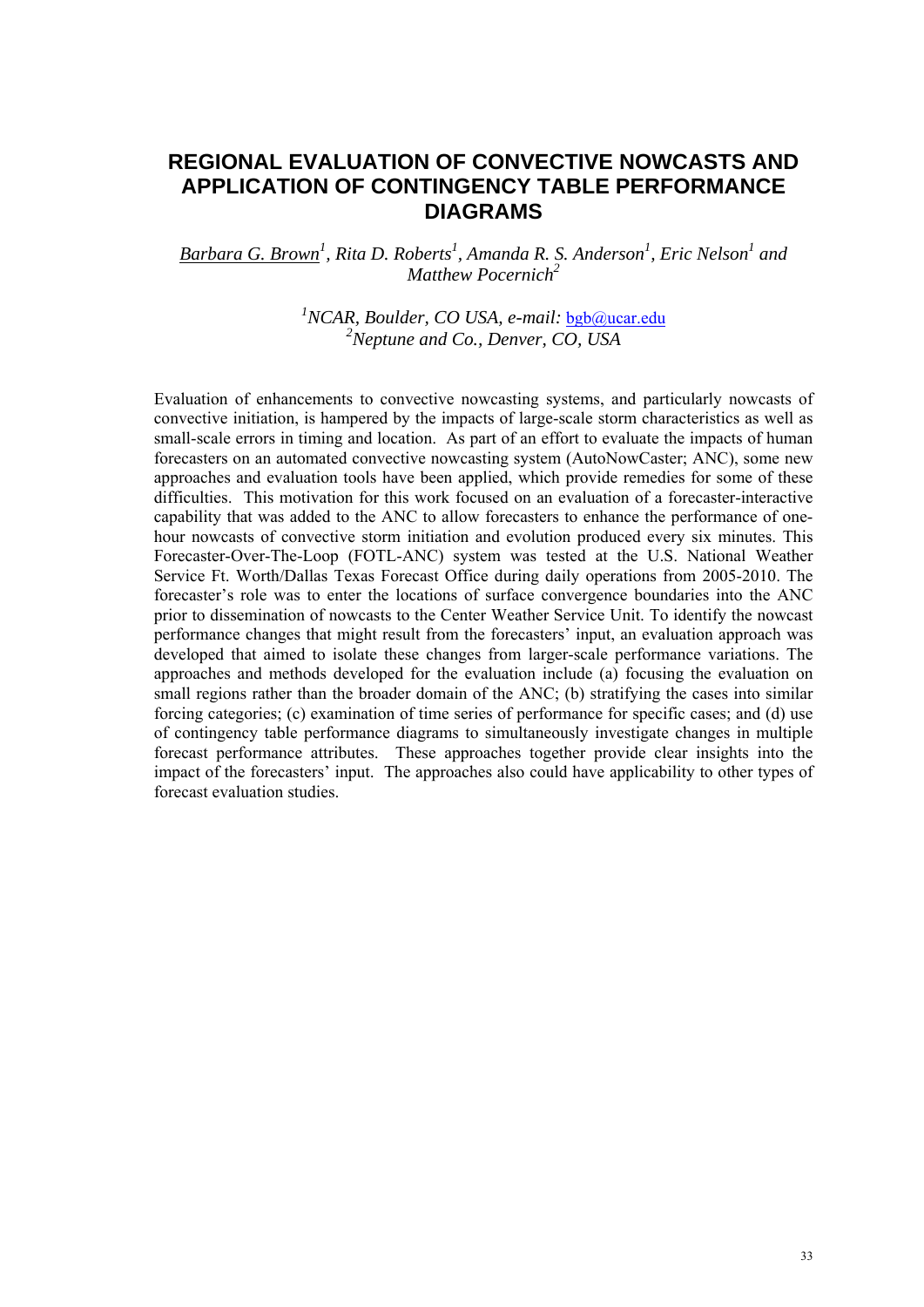## **INCORPORATING TIMELINESS INFORMATION INTO AN ACCURACY MEASURE FOR CANADIAN WEATHER WARNINGS**

*Laurence Wilson1 , Andrew Giles2 , and Erik Buhler3*

 *Meteorological Service of Canada, Montreal, Canada, e-mail:* lawrence.wilson@ec.gc.ca *Meteorological Service of Canada, Edmonton, Canada Meteorological Service of Canada, Toronto, Canada* 

Weather warnings are different from routine scheduled weather forecasts in that the forecaster decides both whether and when to issue the warning. If he tends to issue warnings early, with a long lead time, predictability considerations dictate that the warning is likely to be less accurate, obtaining a lower hit rate or a higher false alarm ratio or both. On the other hand, warnings that are issued with little lead time may be more accurate, but are likely to be less useful to the user community. The Meteorological Service of Canada has recently extended its regular forecast verification program to include weather warnings, and has requested that a measure be designed that incorporates both accuracy and timeliness information into a single score.

Two main characteristics of a good verification score are: 1. It is sensitive to the forecast attributes that are to be measured, and 2. It is "proper" in the general sense that it should not encourage the forecaster to develop a sub-optimal forecasting strategy simply to improve the score. In addition, the score should be as simple as possible so that it can be easily understood by non-specialist managers. In the present case, these two principle requirements mean that the penalty assigned to (too) short lead times should somehow balance the advantages of higher accuracy expected from short lead-time forecasts.

The new score, provisionally dubbed "Severe weather warning timeliness index" (SWWTI), is a modification of the familiar threat score to include an extra term which is a function of the lead time. In this presentation, the development of the score will be described, along with an analysis of its properties, based on the results of experiments using 2 years of weather warning data for selected Canadian regions.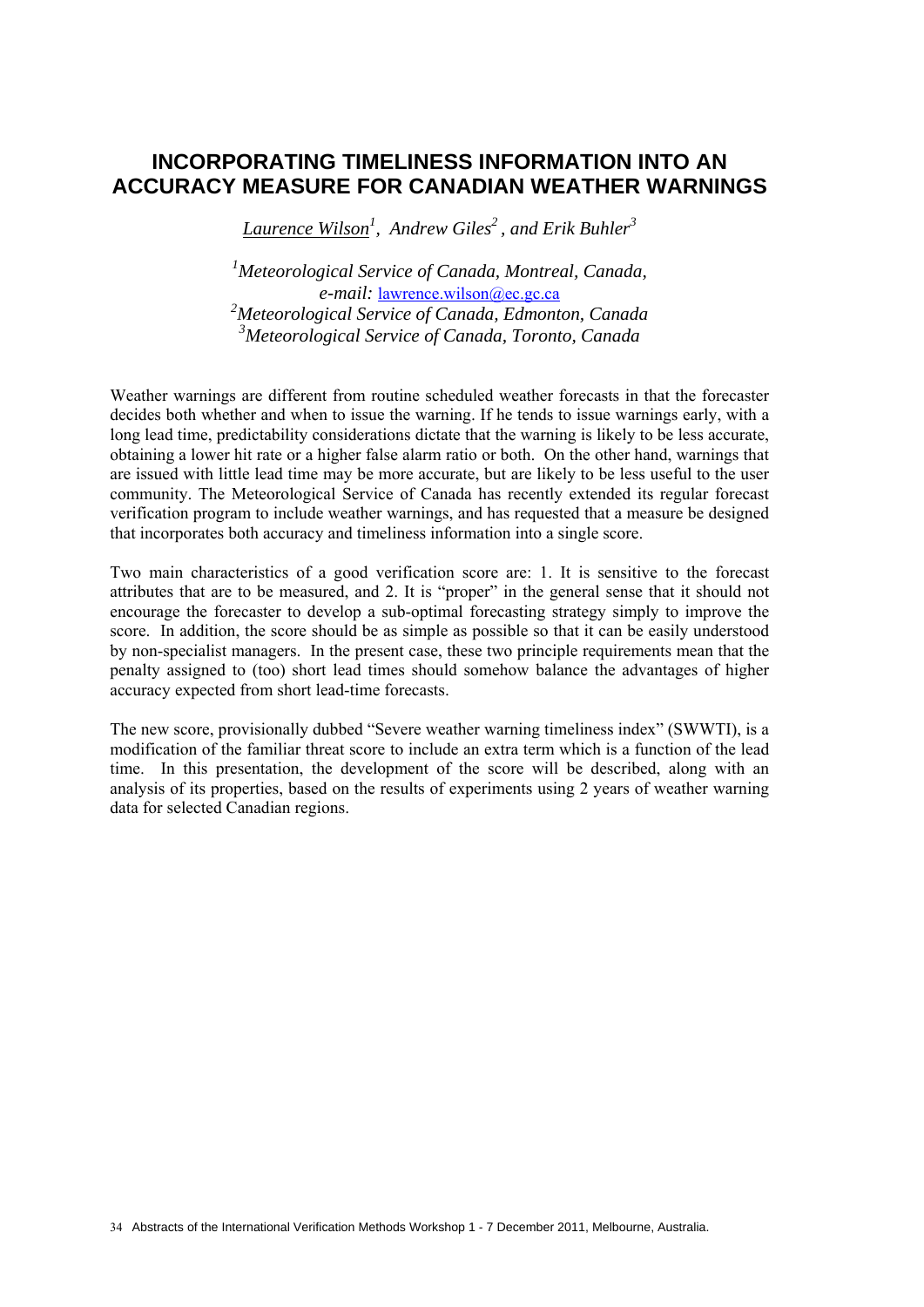# **ON USER, PROCESS AND MODEL ORIENTED WARNING VERIFICATION**

### *Martin Göber*

*Deutscher Wetterdienst, Offenbach, Germany, e-mail:* Martin.Goeber@dwd.de

The verification of warnings differs from model and point forecast verification mainly in the way warnings and observation are matched, since warnings are a kind of "block forecast" for a time and space interval. For the end users, warning verification should be based on events, i.e. for homogenised time intervals, since the user experiences a warning as a homogeneous event on which they have to react and the ups and downs of the weather during the interval are not relevant for the weather impact. The spatial homogenisation is governed by the main user, i.e. the emergency services, which operate on a county scale.

If the focus of the warning verification is on the warning process, than a more detailed e.g. hourly comparison can reveal other characteristics of the warning quality.

Another complicating factor which has to be taken into account is the variable lead time and duration of warnings. In order to accomplish a comparison to models an artificial "model like" sampling of warnings can be used.

All these approaches will be exemplified with operational thunderstorm and gust warnings from the German Weather Service DWD. It will be shown, that nowadays there are only few events which are completely missed by warnings, yet the strength of the event is sometimes underestimated. On the other hand, the number of false alarms has been drastically reduced since the introduction of county based warnings.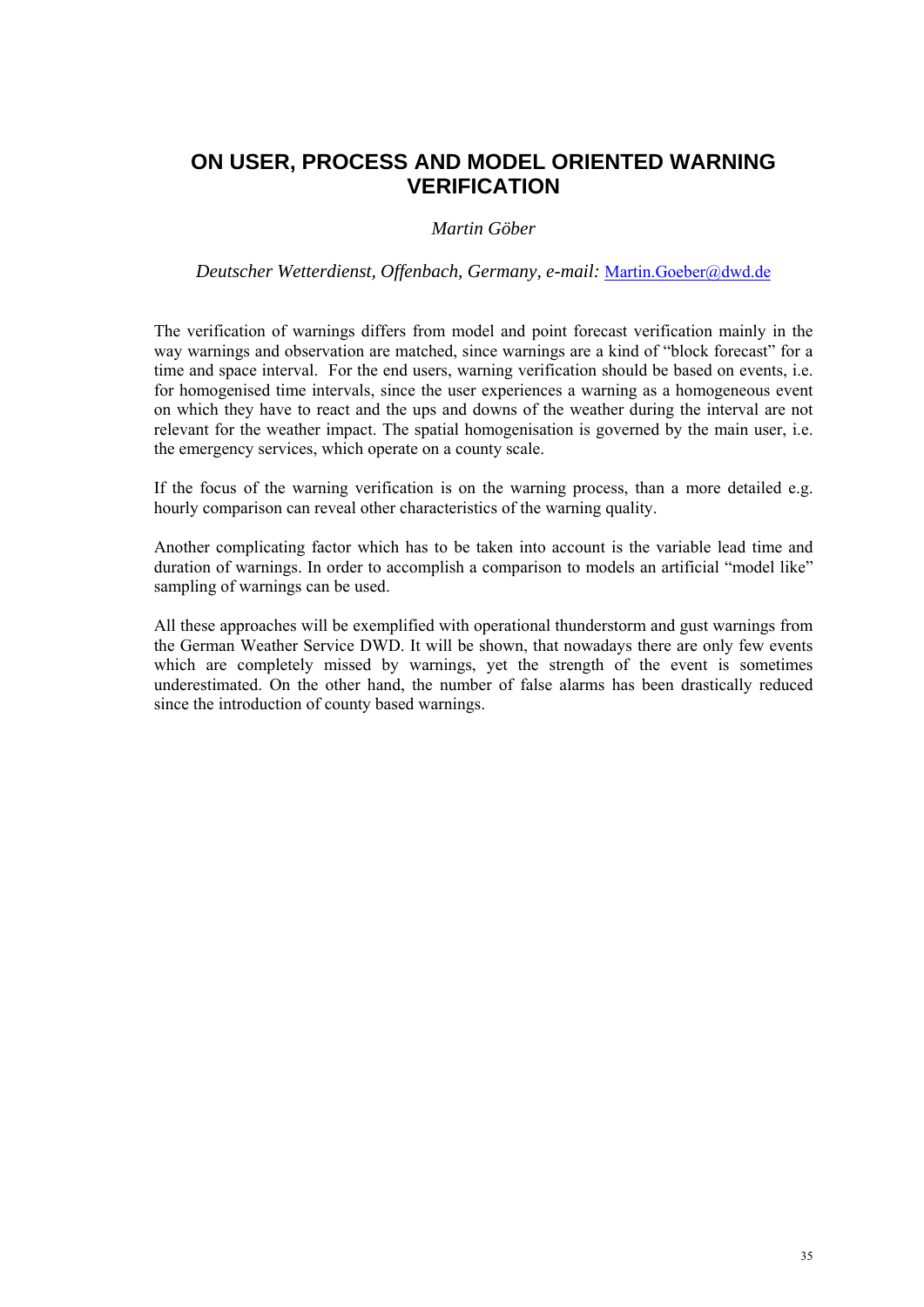## **VERIFICATION OF OPERATIONAL (HIGH IMPACT) WEATHER WARNINGS**

#### *Tanja Weusthoff*

#### *MeteoSwiss, Zürich, Switzerland, e-mail:* t.weusthoff@gmail.com

The increasing temporal and spatial resolution of numerical weather prediction (NWP) models requires advanced verification methods to reduce the so-called ..double penalty" effect. Instead of a point-by-point comparison, new verification methods take into account the neighbourhood of the point of interest or compare objects in the forecast with objects in the observation.

Higher resolution NWP models also allow more precise weather warnings for small warning regions: MeteoSwiss, for example, issues now operational warnings for 152 regions in Switzerland. With the small regions, the problem of high-resolution model verification also becomes a topic for warning verification. Another important point is the dependency of warnings in space and time, which needs to be taken into account. This can be done by verifying consecutive warning events instead of hourly warning and observation pairs. MeteoSwiss is developing an automatic verification tool that allows a systematic and objective evaluation of the issued warnings. The method will be "tolerant" in terms of near hits and small displacements. Results from the verification of a 6 months test period in 2011 will be presented and the problems and challenges of an automated verification system for operational warnings will be discussed.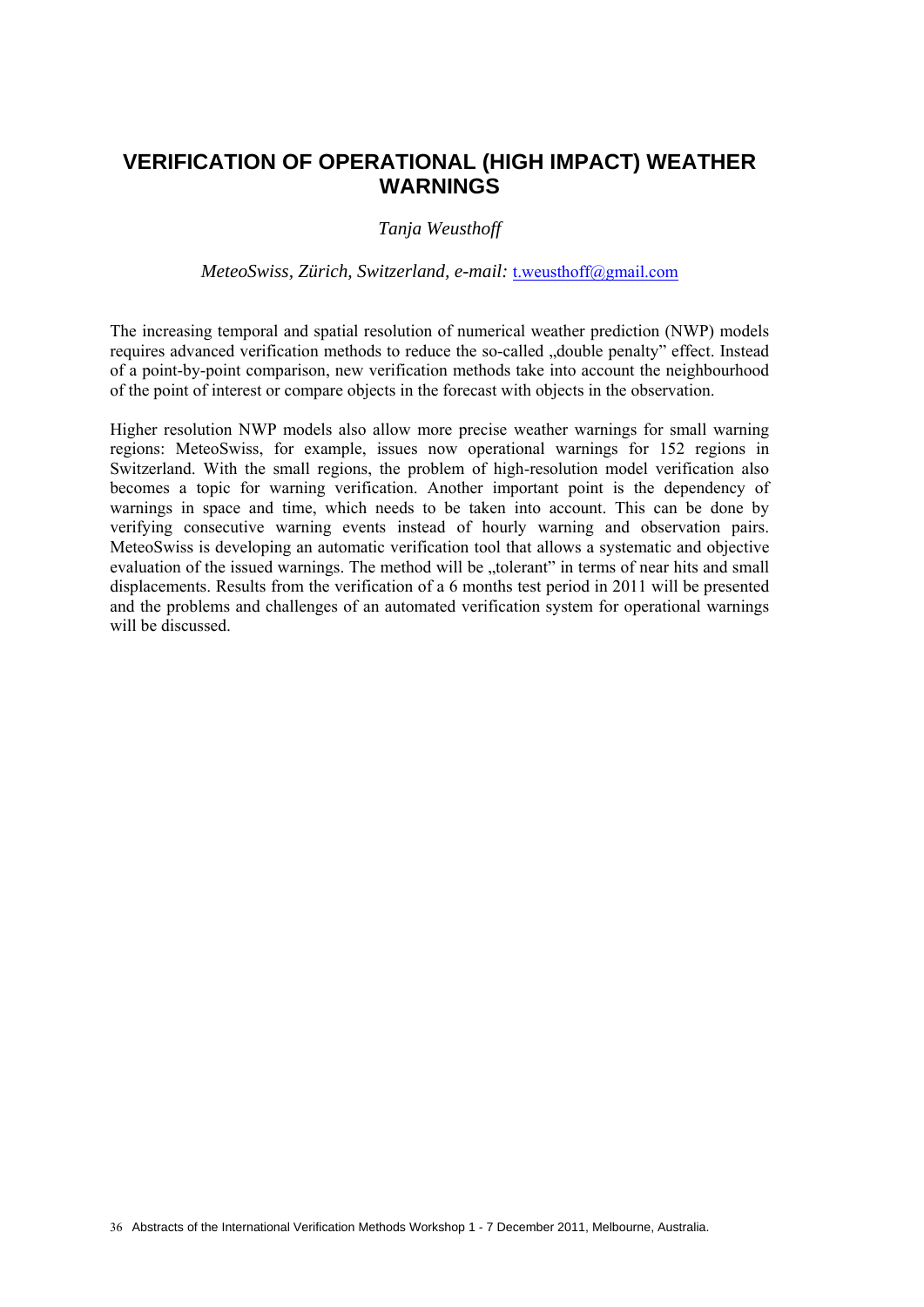### **VERIFICATION OF WIND DIRECTION FORECASTS**

### *Ian Jolliffe*

### *University of Exeter, UK, e-mail: i.t.jolliffe@exeter.ac.uk*

Forecasts come in numerous different forms, each of which may require different approaches to verification. One type of forecast for which verification is seldom discussed is wind direction. The forecasts could be categorical, typically one of 8 categories corresponding to compass points. A single category may be specified, or a probability distribution given over the categories. Alternatively, the forecasts may be continuous, given as angles measured clockwise from North. Verification for categorical and continuous forecasts has been well studied in the case where the categories or continuous variable can be linearly ordered, but the data here are different, lying on a circle. This difference necessitates adaptations to techniques developed for linearly ordered data. Some of these adaptations are described and illustrated.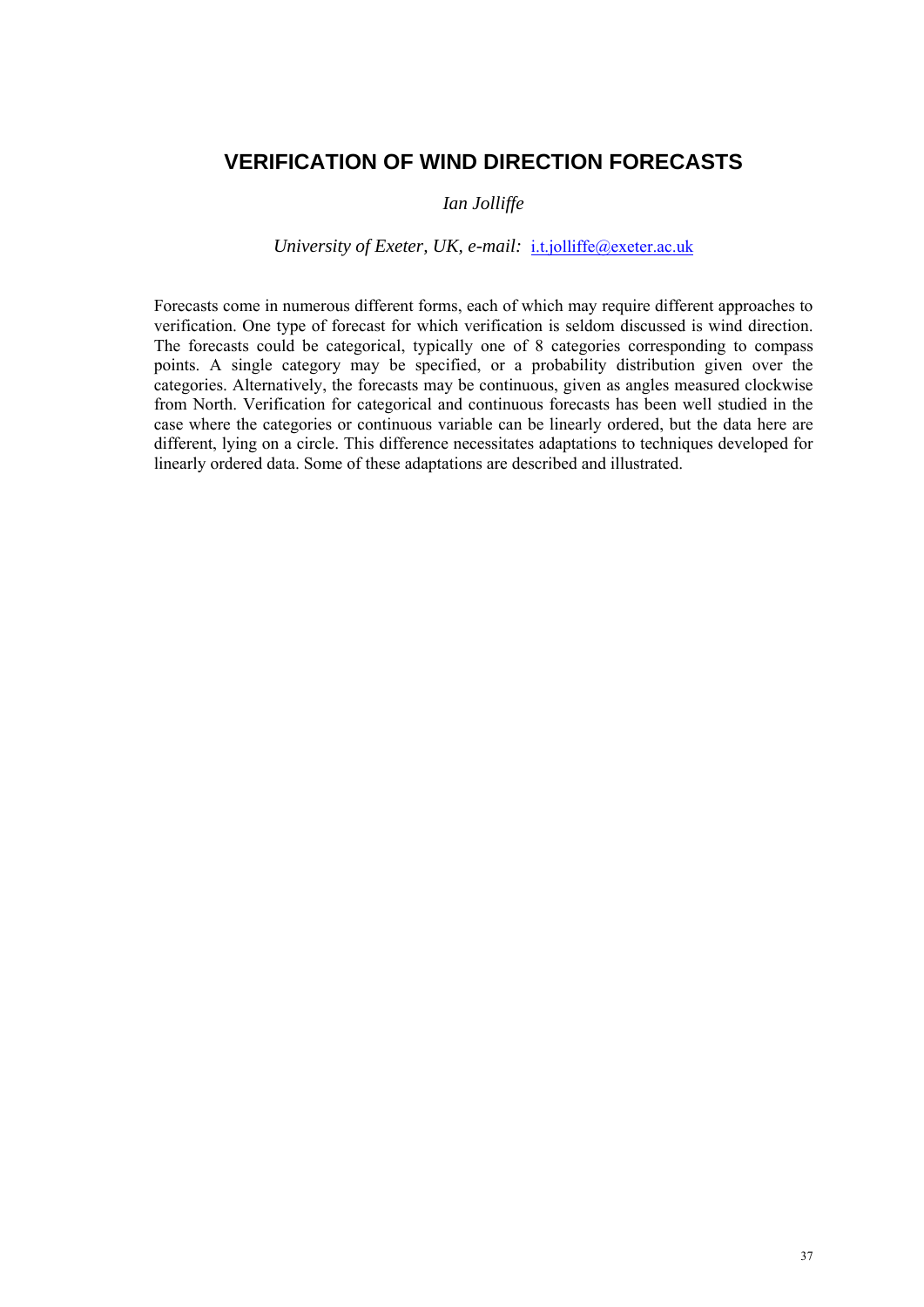## **QUANTIFYING VERIFICATION UNCERTAINTY BY REFERENCE DATA VARIATION**

#### *Manfred Dorninger and Theresa Gorgas*

### *University of Vienna, Department of Meteorology and Geophysics, Vienna, Austria, e-mail:* Manfred.Dorninger@univie.ac.at

The influence of reference data on NWP-model verification results is evaluated in the framework of a multi-level verification experiment. A set of six limited area NWP-models is evaluated by three model-independent analysis methods, based on two different observation networks. Verification is performed on four regular grids with horizontal resolutions ranging from 4-32km. In doing so traditional verification measures are combined with scale separation techniques using a 2-dimensional wavelet-transform. Verification uncertainties are estimated by four different applications: A poor man's ensemble derived from the sample of analysis variations, a re-sampling approach, and two different ensemble analysis tools based on random perturbations. The outcomes provide new insights in the interaction of grid resolution, observation density and spatial scale dependence of verification measures.

Variability of verification outcomes increases with larger grid point distance and lower observation density. In order to reduce uncertainty it is therefore advisable to apply gridded reference data on a high-resolution grid based on a preferably high-density observation network. A dense observation network lowers the importance of the interpolation methodology as it enables a simple interpolation technique to provide results equivalent to any advanced grid tool. The results indicate a clear preference of gridded reference data to pure observations. This is not only a matter of the station number which is considerably lower than the number of grid points in most analysis fields, but also a matter of the spatial representativity of observations. The verification experiments revealed that the question of scale dependence is even important for traditional, overall verification scores. If applied on field representations of individual spatial scales verification results for coarse scales show larger deviations or lower correspondence between forecast and analysis because of large amplitudes in the field. However, if verification is performed on ranges of scales, where only fine scale information is removed from the original fields, the scores provide improved results if compared to results of un-manipulated fields.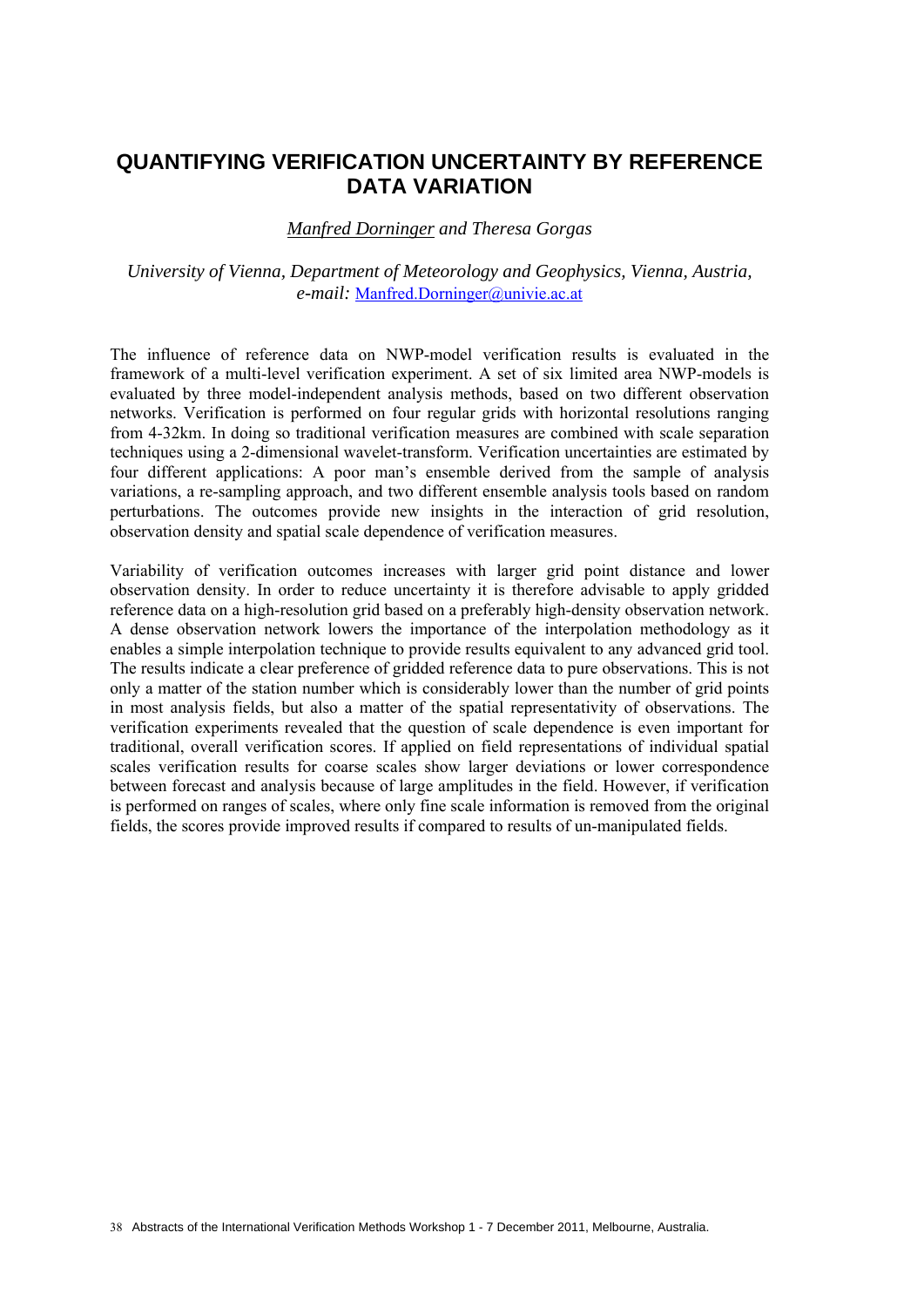# **A CAUTIONARY TALE ON THE IMPACT OF OBSERVATIONS ATTRIBUTES ON FORECAST METRICS**

### *Marion Mittermaier*

#### *Met Office, Exeter, UK, e-mail:* marion.mittermaier@metoffice.gov.uk

It is generally agreed that observations are the preferred truth for verifying forecasts. Analyses may be gridded and provide a much greater data set for verification, but they are also generally dependent and constrain the forecast errors, painting a rosier picture of forecast systems than is actually the case.

Observations however are also considered "messy" and present several challenges in terms of their characteristics. Here we will provide two examples of how observation attributes and trends colour the verification results. One relates to long term trends in gridded radar-rainfall products, the other two manual and automated SYNOP cloud observations. Both show that if interpreted without an awareness of the characteristics and impacts, it could lead to drawing potentially false conclusions and taking the wrong set of actions.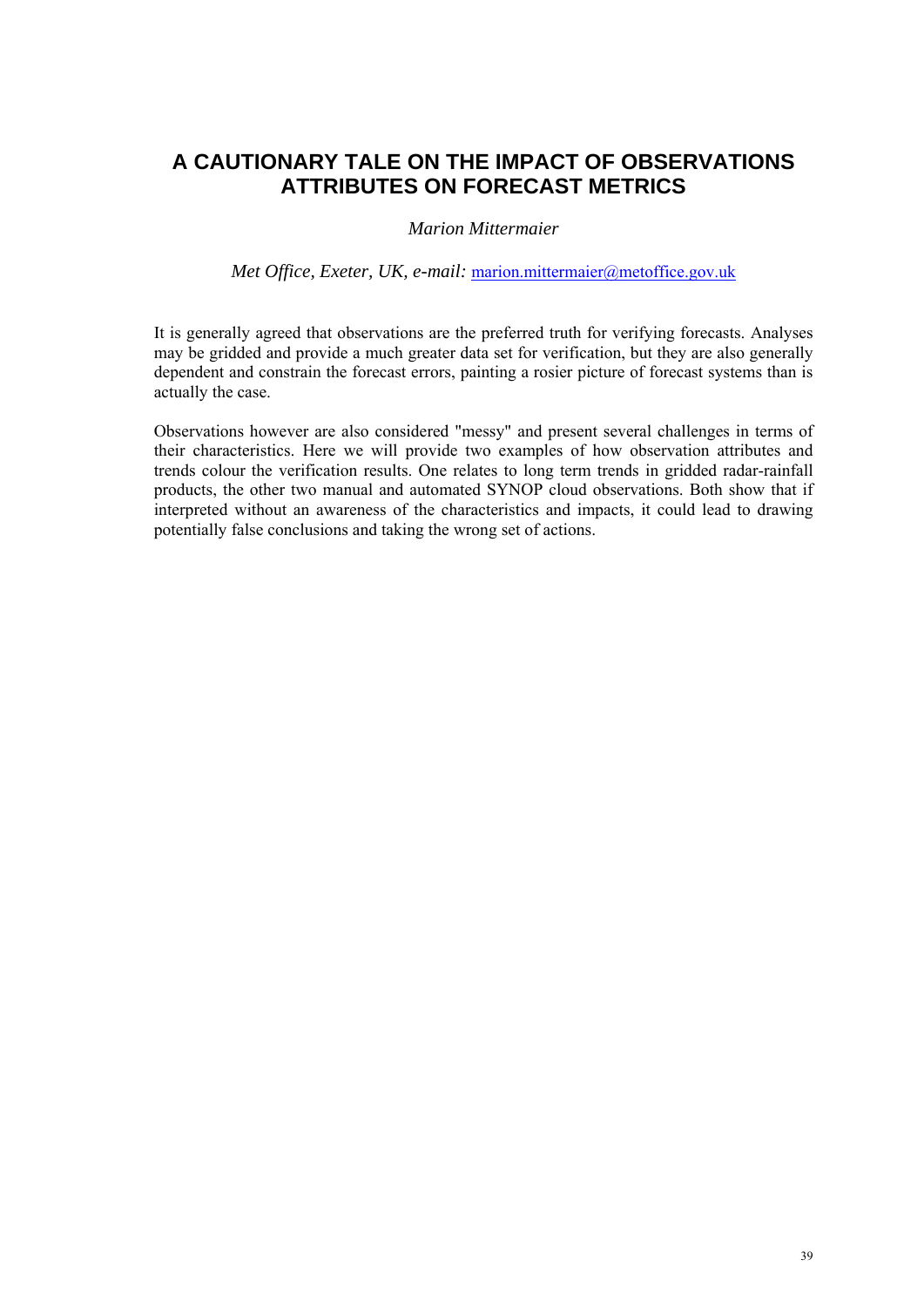## **POSTERS Day 1**

## **VERIFICATION OF CCAM OVER JAKARTA REGION**

*Zainal Abidin, Indra Pratama and Eko Listiaji* 

*BMKG, Public Weather Services, Indonesia, e-mail:* zainal.abidin@bmkg.go.id

This verification focuses on skill of CCAM (from CSIRO) prediction related with daily precipitation and air temperature over Jakarta Region. The CCAM is the first NWP model that we run and it has been running operationally at BMKG since mid of 2010. We choose the daily precipitation because of the data avaibility limitation and the precipitation is the main meteorological parameter that directly related to social living in Indonesia. The air temperature parameter is from synoptic station around Jakarta Region, we chose this parameter to verify the CCAM as continous variable. The time range is only from August 2010 until July 2011. It is a preliminary verification that we have done, we used the simple method for verification, a dichotomus method for precipitation and RMSE for air temperature. The preliminary result shows CCAM tends to over-estimated.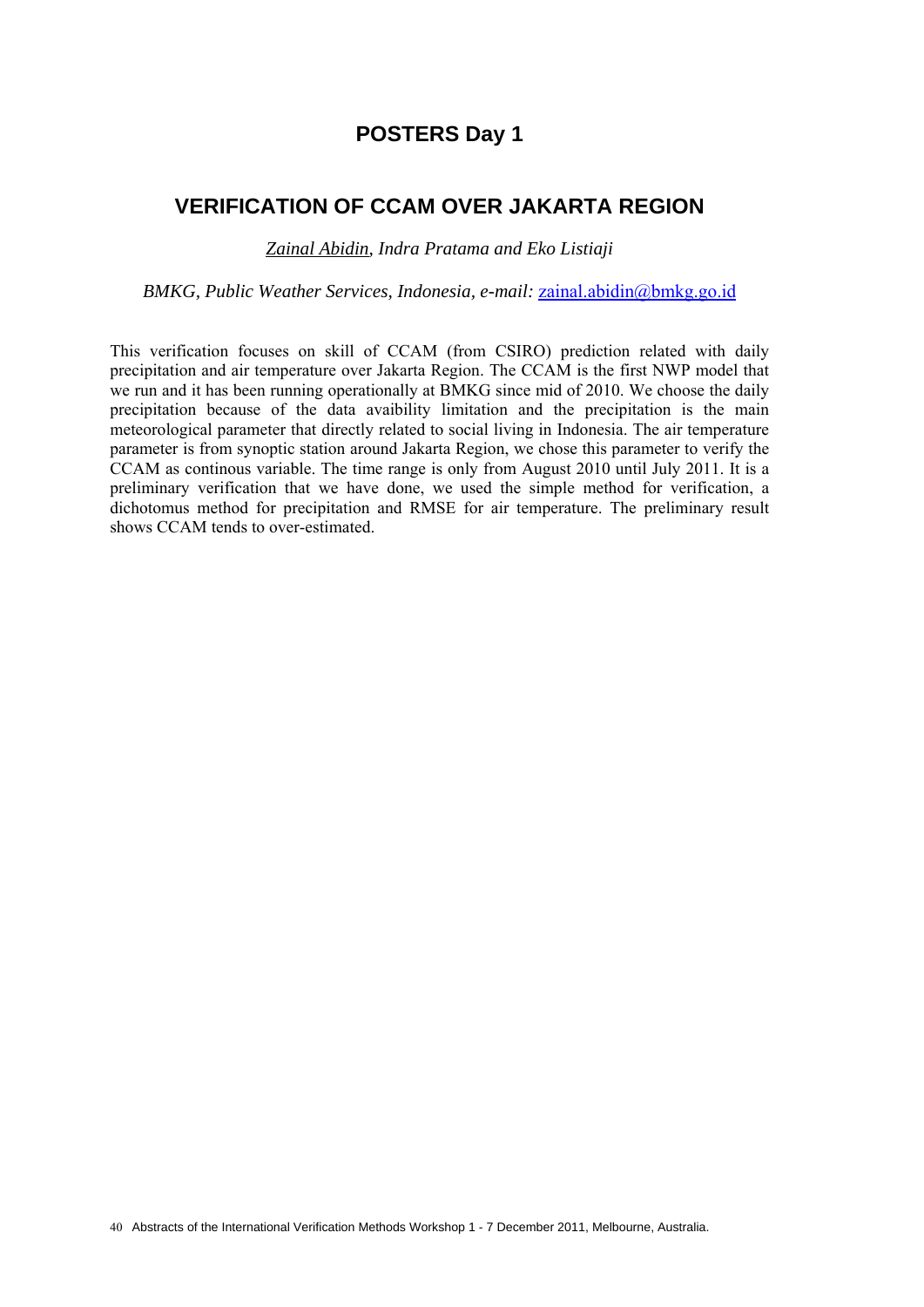# **UNDERSTANDING OF FORECAST IMPROVEMENTS IN JMA'S OPERATIONAL ONE-MONTH FORECAST SYSTEM DURING 2001-2010**

*Noriyuki Adachi, Yuhei Takaya, Masayuki Hirai, and Yuji Akasaka*

*Japan Meteorological Agency, Tokyo, Japan, e-mail:* n-adachi@met.kishou.go.jp

The Japan Meteorological Agency (JMA) first started to run its operational one-month forecast system in 1996. Since then, the system has been improved in many aspects of a forecast model, data assimilation and ensemble methods. The system shows consistent improvements in forecast scores. Understanding and analyzing forecast improvements is crucial for continuous improvement in the future. To this end, we assessed the forecast performance of the operational real-time forecasts and hindcasts.

We verified traditional scores of Root Mean Square Errors (RMSEs) and Anomaly Correlation Coefficients (ACCs) with the real-time operational forecasts and latest hindcasts against JRA-25 reanalysis (Onogi et al. 2007) and JRA-25 real-time analysis (JCDAS), during 2001-2010. Supplemental 8-day forecasts with the JRA-25 system and deterministic high-resolution forecast systems are also analyzed.

Time series of operational one-month forecast scores for 28-day averaged 500-hPa height in Northern and Southern Hemispheres show continuous improvements for the last ten years (e.g., 5.11 m per decade for RMSE in Northern Hemisphere). It should be noted that the real-time operational forecasts show better performance than the hindcasts with the latest forecast model from around 2005 onward, if results of the same number of ensemble members (5 members) are verified for both real-time forecasts and hindcasts. The reason for this is as follows. The hindcasts were started from JRA-25/JCDAS initial conditions, which are analyzed with a 3 dimensional variational assimilation technique (3-D VAR). On the other hand, the real-time operational forecasts were started from the JMA's operational analysis, where 3-D VAR was replaced with a 4-dimensional variational assimilation technique (4-D VAR) in 2005. Therefore operational one-month forecasts made use of better analyses from the 4-D VAR. The 5-day forecast scores of the JMA's deterministic forecasts show better skill than the JRA-25 forecasts consistent with the one-month forecast result. The advantage of better initial conditions is also seen for week-2 forecast, suggesting that the quality of atmospheric analysis is important for extended-range forecast systems.

Detailed analysis will be presented including other impacts of changes in the JMA's one-month forecast system.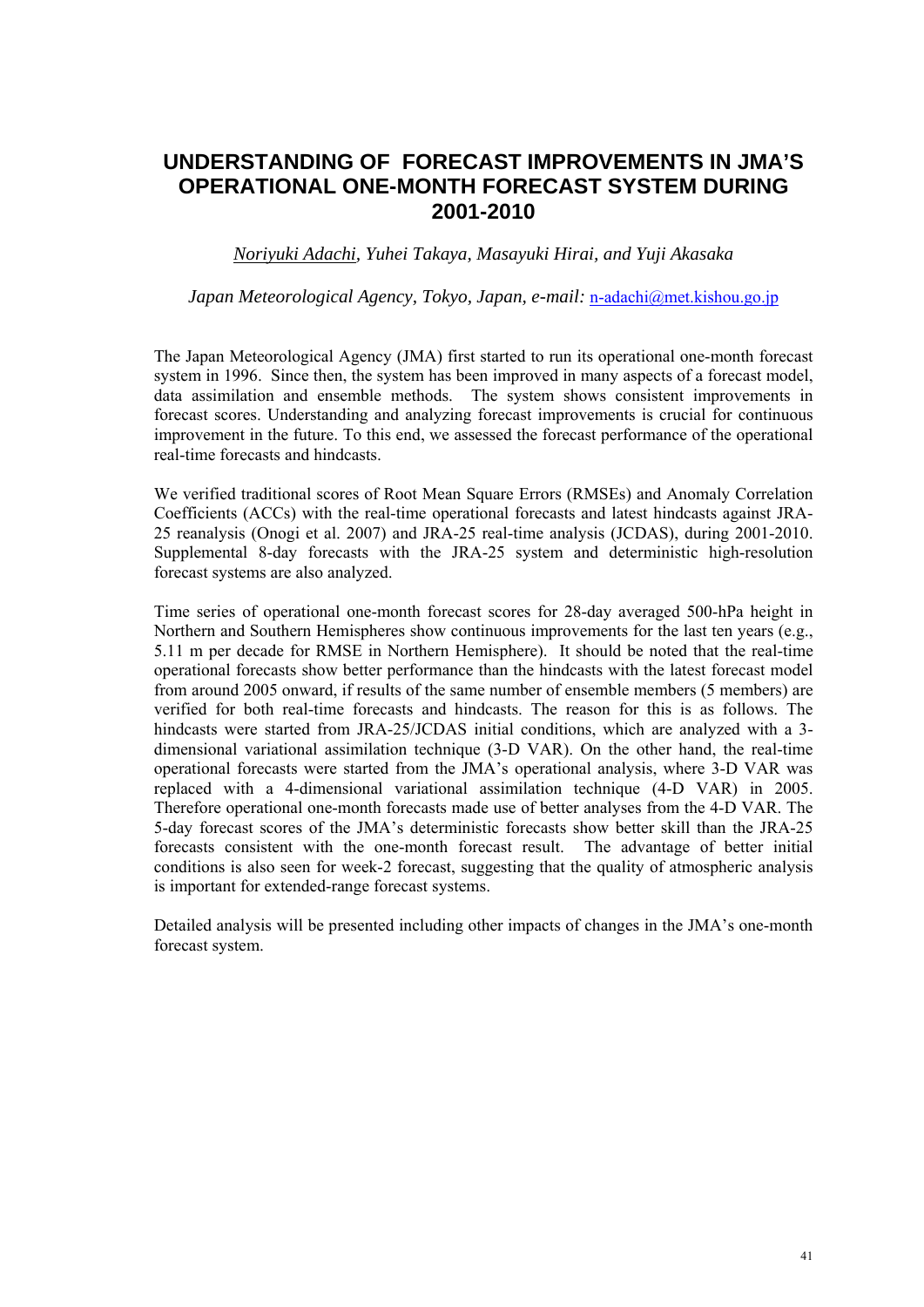## **VERIFICATION AND OPTIMAL COMBINATION OF MULTI-MODEL PROBABILISTIC TERCILE SEASONAL FORECASTS**

*Trevor Carey-Smith<sup>1</sup>, James Renwick<sup>1</sup>, Peter Thomson<sup>2</sup>, Brett Mullan<sup>1</sup>, Georgina Griffiths<sup>1</sup> , Darren King1 , and Andrew Lorrey1*

<sup>1</sup>NIWA, Wellington, New Zealand, e-mail: t.careysmith@niwa.co.nz *2 Statistics Research Associates Ltd, Wellington, New Zealand* 

New Zealand's National Institute of Water and Atmosphere (NIWA) provides a seasonal outlook service to the general public consisting of probabilistic tercile forecasts of temperature, rainfall, river flow and soil moisture for six regions of the country (http://www.niwa.co.nz/ourscience/climate/publications/all/seasonal-climate-outlook). This is currently a consensus forecast produced by expert assessment of a range of climate factors and seasonal climate models (e.g. NCEP; ECMWF). A comparison has been made of a selection of techniques (e.g. hit rate; Hanssen and Kuipers discriminant) to quantify the skill of NIWA's seasonal forecasts with reference to forecasts available from different global centres. In addition these verification techniques have been used to inform a method to optimally combine the available forecasts in an attempt to improve the current consensus approach. Methods to combine forecasts include a simple weighting based on overall verification metrics and more complex weighting to favour those models with greater recent skill or greater skill during the current ENSO phase.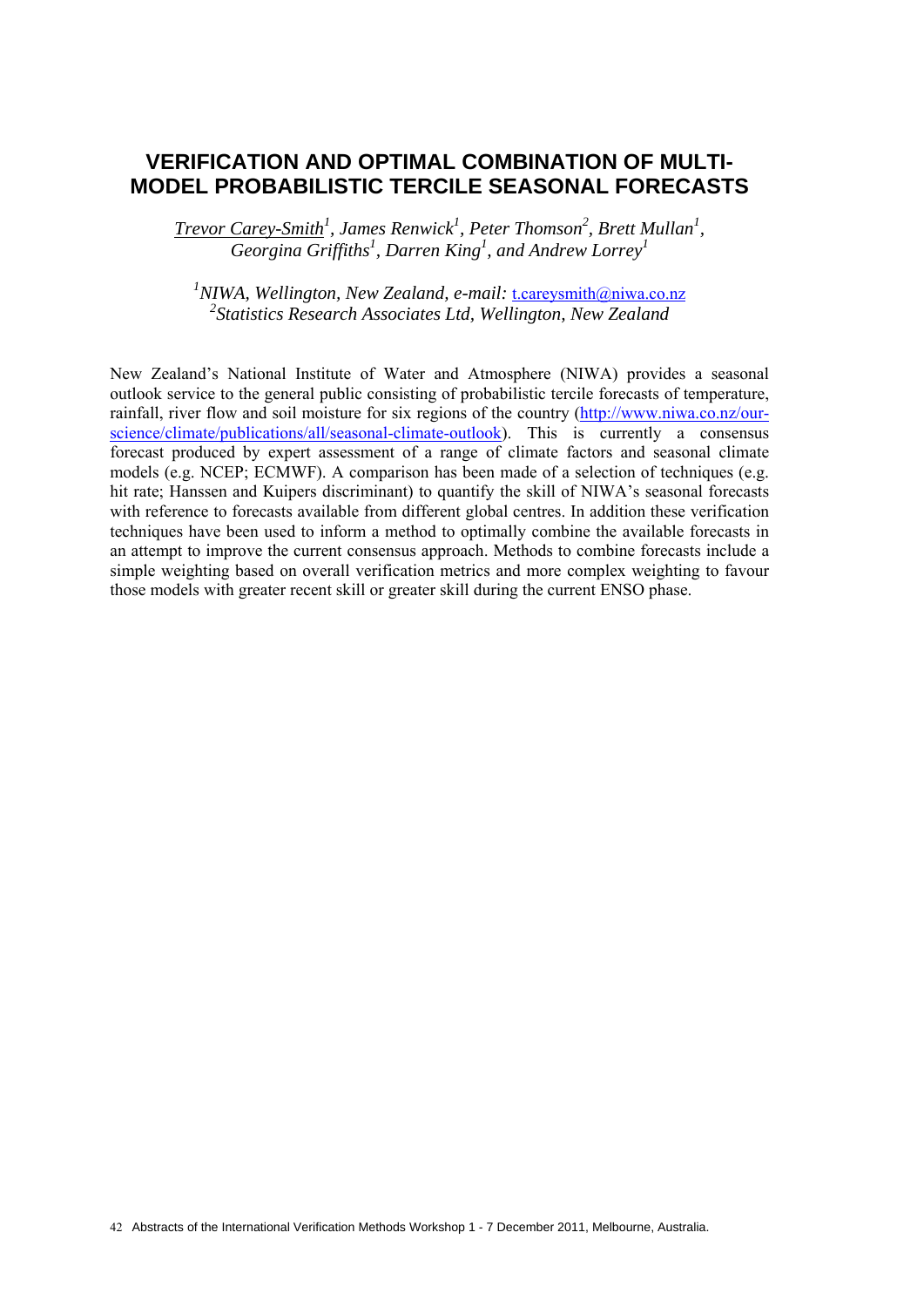## **WIND ENERGY PREDICTION AT NCAR'S RESEARCH APPLICATIONS LABORATORY**

### *Daran L. Rife*

*National Center for Atmospheric Research, Boulder, Colorado, e-mail: drife@ucar.edu* 

This presentation highlights two wind power prediction capabilities developed at NCAR. The first is a new statistical postprocessing technique for making probabilistic forecasts, with an example application to near-surface predictions of wind, temperature, humidity, and pressure. The basic approach involves creating analog forecasts through the following two-step procedure. First, the current forecast is compared to all "past" forecasts of the same lead. Next, the dates of the closest pattern matches are noted. The matching patterns, called analogs, are ranked in terms of their similarity to the current forecast, and an ensemble is formed from the observed or analyzed conditions on those ranked dates. This new technique yields highly accurate forecasts that are strongly correlated with the observations. Attributes of the analog probabilistic predictions are estimated, including reliability, resolution, sharpness, and spreaderror consistency. The presenter will show that the skill of the analog-ensemble is highly competitive with, and in some aspects superior to a state-of-the-science operational ensemble prediction system, the Environment Canada Regional Ensemble Prediction System (REPS).

The second part of the presentation describes the development of a more accurate and economical (less time, money and effort) wind resource assessment technique for the renewable energy industry, by incorporating innovative statistical techniques and new global mesoscale reanalyses. Initial results indicate that only a 1-2% sample of the 30-year record is needed. This means that the large computational cost of creating sub-kilometer downscaled weather simulations will be drastically reduced, but still produce a full wind characterization at a prospective wind farm.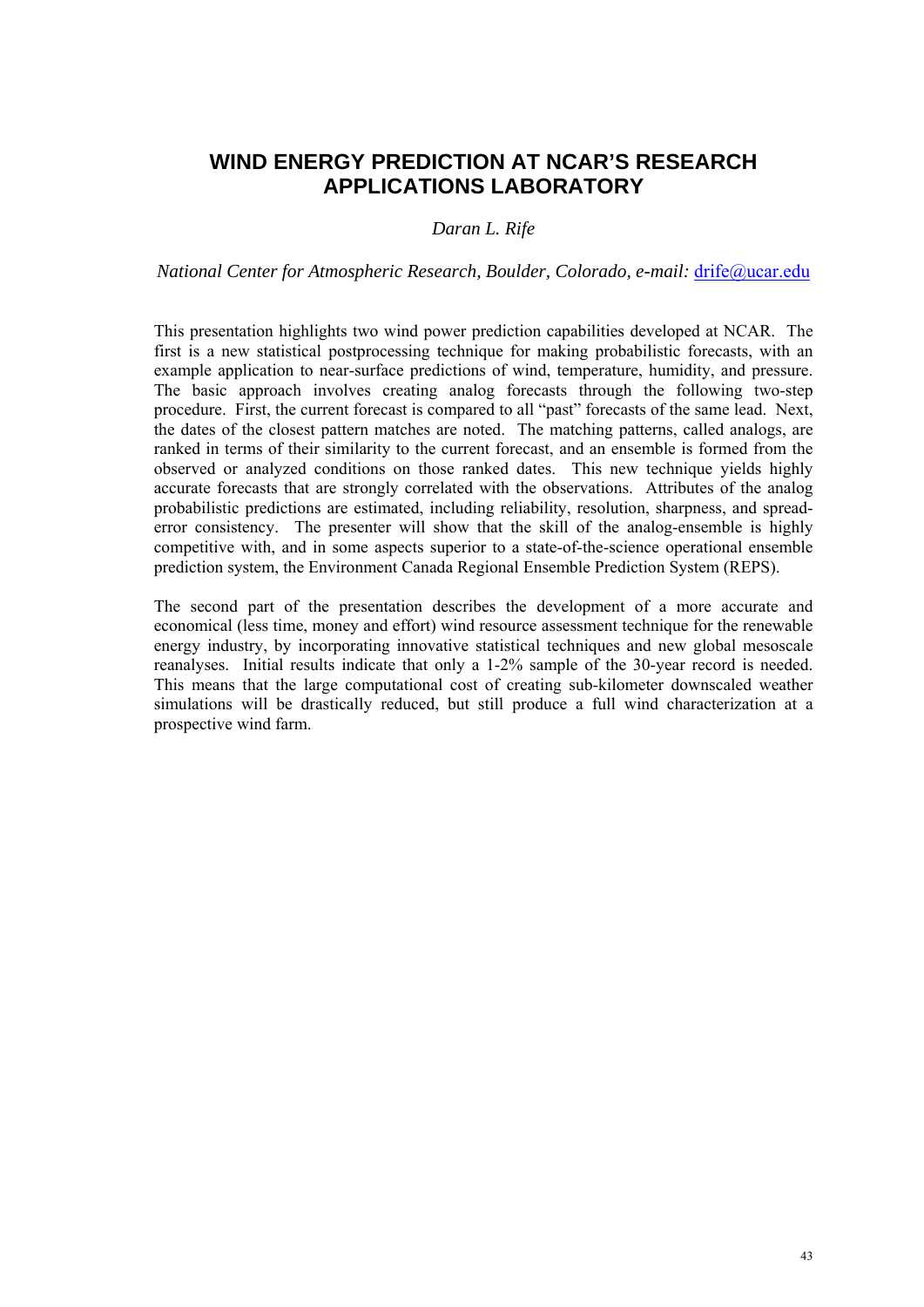## **COMPARATIVE SKILL ASSESSMENT OF CONSENSUS AND PHYSICALLY BASED TERCILE PROBABILITY SEASONAL PRECIPITATION FORECASTS FOR BRAZIL**

*Caio A. S. Coelho* 

*Centro de Previsão de Tempo e Estudos Climáticos (CPTEC), Instituto Nacional de Pesquisas Espaciais (INPE), Cachoeira Paulista, Brazil, e-mail:* caio.coelho@cptec.inpe.br

Tercile probability consensus seasonal (3-month mean) precipitation forecasts for Brazil for the categories below normal, normal and above normal precipitation are produced by CPTEC/INPE and displayed as spatial maps since early 2000. These forecasts are currently produced as a joint collaborative effort between CPTEC, the National Meteorological Service of Brazil (INMET) and regional meteorological centres of various regions in Brazil. The process for producing these forecasts consists in a) diagnosing the current global and regional weather and climate conditions recently observed, with particular emphasis on surface and subsurface ocean temperature conditions, the corresponding tropical convective activity and the associated high and low level atmospheric circulation response; b) examining the forecasts produced by physically based global and regional dynamical models and by empirical (statistical) models, including atmospheric-only models forced with forecast and persisted sea surface temperatures, coupled ocean-atmosphere models, regional models performing downscaling of the forecast produced by global models, and simple empirical models that use the most recently observed sea surface temperature conditions in the Pacific and Atlantic oceans as predictors for precipitation over Brazil for the next 3-month season; and c) use of climate expertise of all partners involved in this process together with the diagnostics and model forecast information previously examined to determined subjectively the consensus tercile probability forecast for Brazil.

Given the availability of a decade of consensus based forecasts for Brazil, and the current debate in the literature about the advantage these forecasts can provide when compared to physically based objective dynamical model forecasts, this study aims to perform a comparative skill assessment of tercile probability seasonal precipitation forecasts for Brazil produced by these two approaches. Standard verification scores typically used for assessing forecast quality of seasonal climate forecasts by comparing the forecast with the observed probability distribution function are used (e.g. Brier skill score, Ranked probability skill score). Such a comparative assessment aims to provide guidance on future practices for seasonal forecasting in Brazil.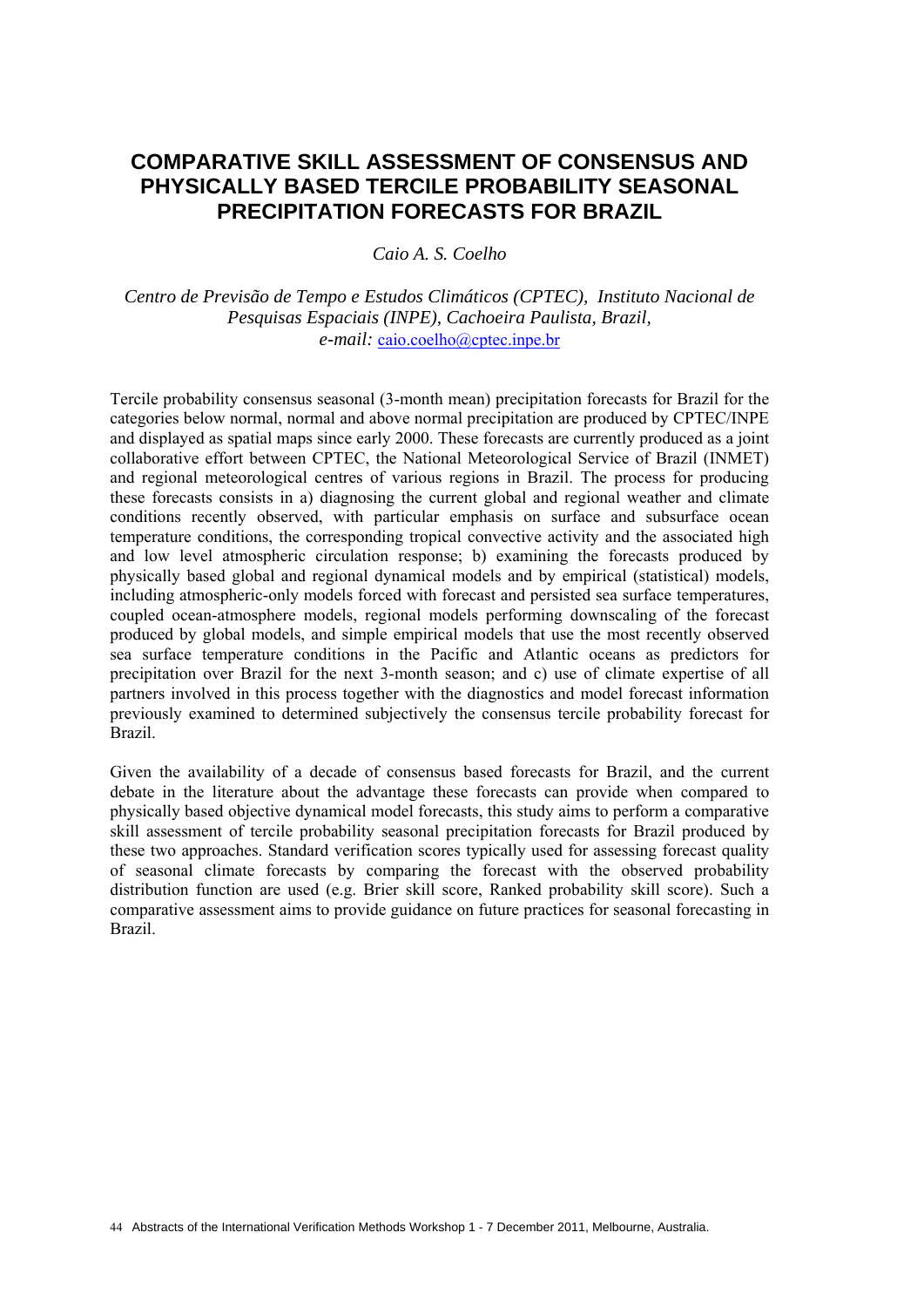## **TOWARD STANDARD PERFORMANCE METRICS FOR EVALUATING CLIMATE MODELS**

*Peter Gleckler<sup>1</sup>, Elizabeth Ebert<sup>2</sup>, Veronika Eyring<sup>3</sup>, Pierre Friedlingstein<sup>4</sup>, Helene Hewitt<sup>5</sup>*, *Robert Pincus<sup>6</sup>*, and *Karl Taylor*<sup>1</sup>

*1 Program for Climate Model Diagnosis and Intercomparison, Livermore, USA, e-mail:* gleckler1@llnl.gov

*2 Center for Australian Weather & Climate Research, Melbourne, Australia, e-mail:* e.ebert@bom.gov.au

 *Deutsches Zentrum für Luft- und Raumfahrt, Oberpfaffenhofen, Germany School of Geographic Sciences, Bristol University, Bristol, UK Met Office Hadley Centre, Exeter, UK Earth System Research Laboratory, Boulder, USA* 

The WCRP's Working Group on Numerical Experimentation (WGNE) and Working Group on Coupled Modelling (WGCM) have jointly established a panel to identify a well - defined set of performance metrics for climate models to objectively gauge the strengths and weaknesses of different models and to track improvement as models are further developed. The monitoring of climate model performance is intended to parallel similar effort by WMO to monitor the skill of numerical weather prediction models for short- and medium-range weather prediction, and dynamical coupled and statistical models for seasonal climate prediction. The panel brings together expertise in several key areas including global observations, forecast verification, process-oriented evaluation, and coupled model development and evaluation.

The panel is working to coordinate the development of a hierarchy of climate model performance metrics. At the most basic level will be a limited set of traditional "broad - brush" statistical measures of large - scale performance, such as bias, RMSE, and correlation of monthly averaged model fields against observations, evaluated over the globe. An extended set will focus on more targeted metrics to examine key processes and modes of variability (e.g., diurnal cycle, monsoon intensity, ENSO, carbon cycle, etc.). This will necessitate working closely with other international working groups and activities. The panel will encourage and facilitate performance metrics research by identifying key areas needing work and possibly organizing workshops.

Scientists at PCMDI will apply the standard performance metrics to relevant WCRP benchmark climate experiments included in the next phase of the Coupled Model Intercomparison Project, CMIP5. In particular, CMIP5 metrics will be computed and made public as the project advances. A "performance metrics package" will be made available to interested modeling groups and researchers.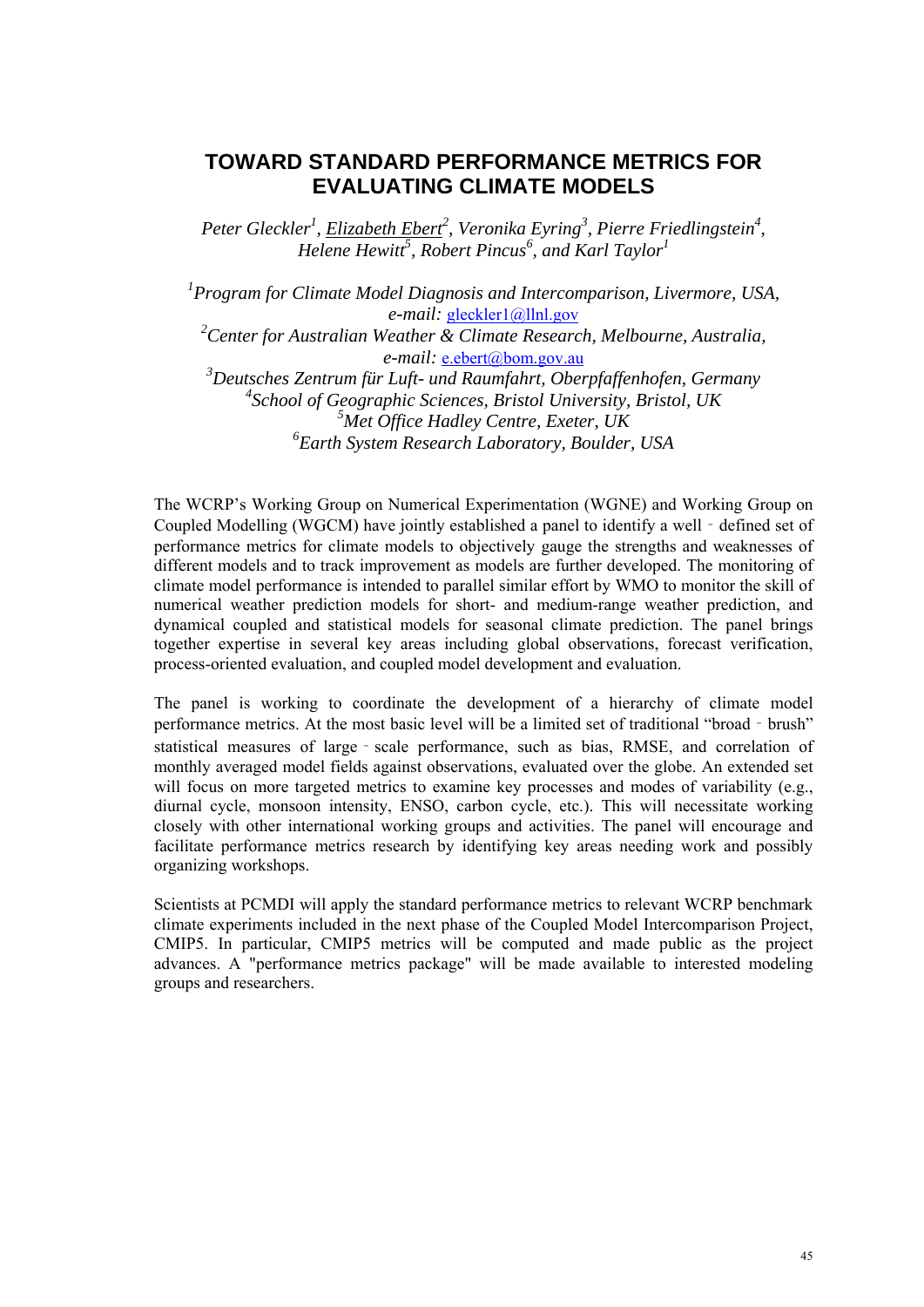### **DYNAMICAL INTRA-SEASONAL PREDICTION**

*Debra Hudson, Andrew Marshall, Guomin Wang, Oscar Alves and Yonghong Yin*

*Centre for Australian Weather and Climate Research (CAWCR), Bureau of Meteorology, Melbourne, Australia, e-mail:* D.Hudson@bom.gov.au

The Bureau of Meteorology has recently developed the capability to make dynamical intraseasonal climate forecasts (beyond the 10-days of a traditional weather forecast and shorter than a season), based on modifications to the coupled-model seasonal forecast system, POAMA (Predictive Ocean Atmosphere Model for Australia). The seasonal prediction version of POAMA was not designed for intraseasonal forecasting and has deficiencies in this regard. Most notably, the growth of the ensemble spread in the first month of the forecasts in the seasonal system, generated primarily from perturbed ocean initial conditions, is too slow to be useful on intraseasonal timescales, where forecast uncertainty is primarily determined by the atmosphere. This deficiency has been addressed through enhancements to the ensemble generation and initialisation strategy.

Through the application of appropriate verification methods, we will show that these modifications to the seasonal forecast system produce an ensemble prediction system which is appropriate for intraseasonal timescales. The forecast performance of the intraseasonal ensemble system is compared to the seasonal ensemble system over a common 20-year period of re-forecasts. Compared to the seasonal system, the ensemble spread of the intraseasonal system performs markedly better at tracking the root-mean-square error over the first month of the forecast. A direct consequence of this increase in ensemble spread is an increase in the reliability of forecasts (seen, for example, in forecasts of tropical SST and Australian climate) and a reduction in the sharpness of the forecast system (as seen by Attributes Diagrams). There are also improvements to forecast resolution (ROC Scores) and accuracy, but usually to a lesser degree. Interestingly, the verification also shows increased forecast skill on seasonal timescales (primarily the first season) in the intraseasonal system compared to the seasonal system. As such, the ensemble generation and initialization enhancements developed for the intraseasonal system are likely, in the future, to be incorporated into the seasonal system, producing a single, seamless intraseasonal to interannual forecast system.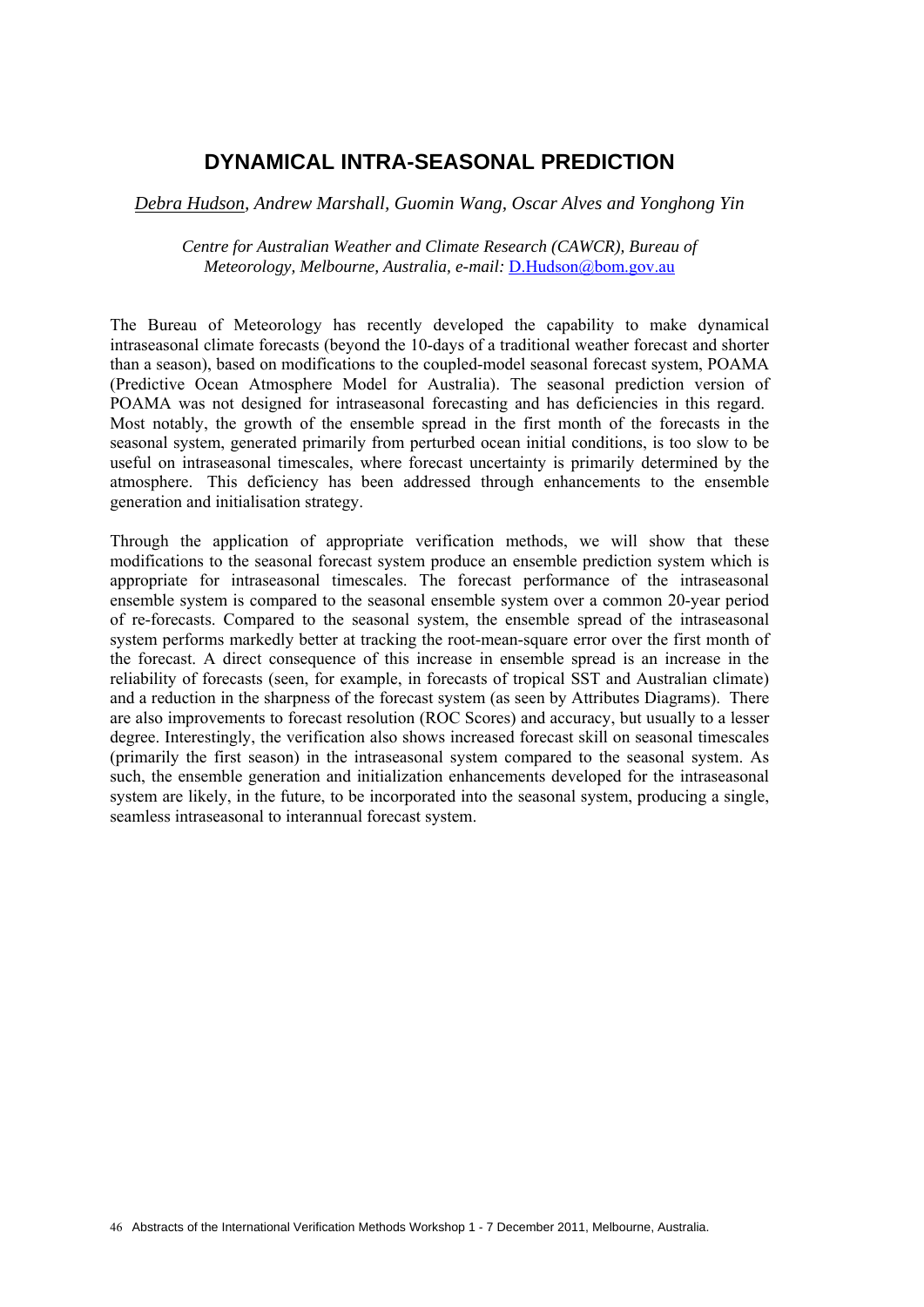# **COMPARISON OF CLIMATE CHANGE SCENARIO A1, A2, B1 AND B2 IN INDONESIA**

*Kadarsah<sup>1</sup> , Ratna Satyaningsih2 , Utoyo Ajie Linarka3*

*1 Research and Development Center, The Indonesia Agency for Meteorology Climatology and Geophysics, Jakarta, Indonesia, e-mail:* kadarsah@yahoo.com

Climate change projection in Indonesia is a very interesting research topic. In a previous study, the Research and Development Centre of BMKG has conducted climate change research using A1B scenario of CSIRO Mk3.0 model. The results of climate change projections are very useful for climate change adaptation and mitigation in Indonesia. From several climate projections made by some international institutions, it is decided to use the CSIRO Mk3.0 model which is also used as an IPCC climate change model projection with horizontal resolution 20 x 20 km. The scenario being used is the A1, A2, B1 and B2 of the IPCC's scenario. Comparison of these scenarios is useful as a base of Indonesia suitable scenario. This leads to the adaptation and mitigation of climate change in Indonesia to be more focused and programmed. The study is using three time slices to indicate the period of changing, i.e., the present time (1979-2002), the near future (2015 – 2039) and the future projection (2075-2099). The projection results show that the climate change in Indonesia is significant mainly in the period of the end of the century. It is indicated by key parameters such as precipitation and temperature. The rainfall projection until the period of 2075 – 2099 shows an increase both in the periods of dry and wet seasons. In Java island for instance, the rainfall at the period of the dry season will be drier compared to the current situation.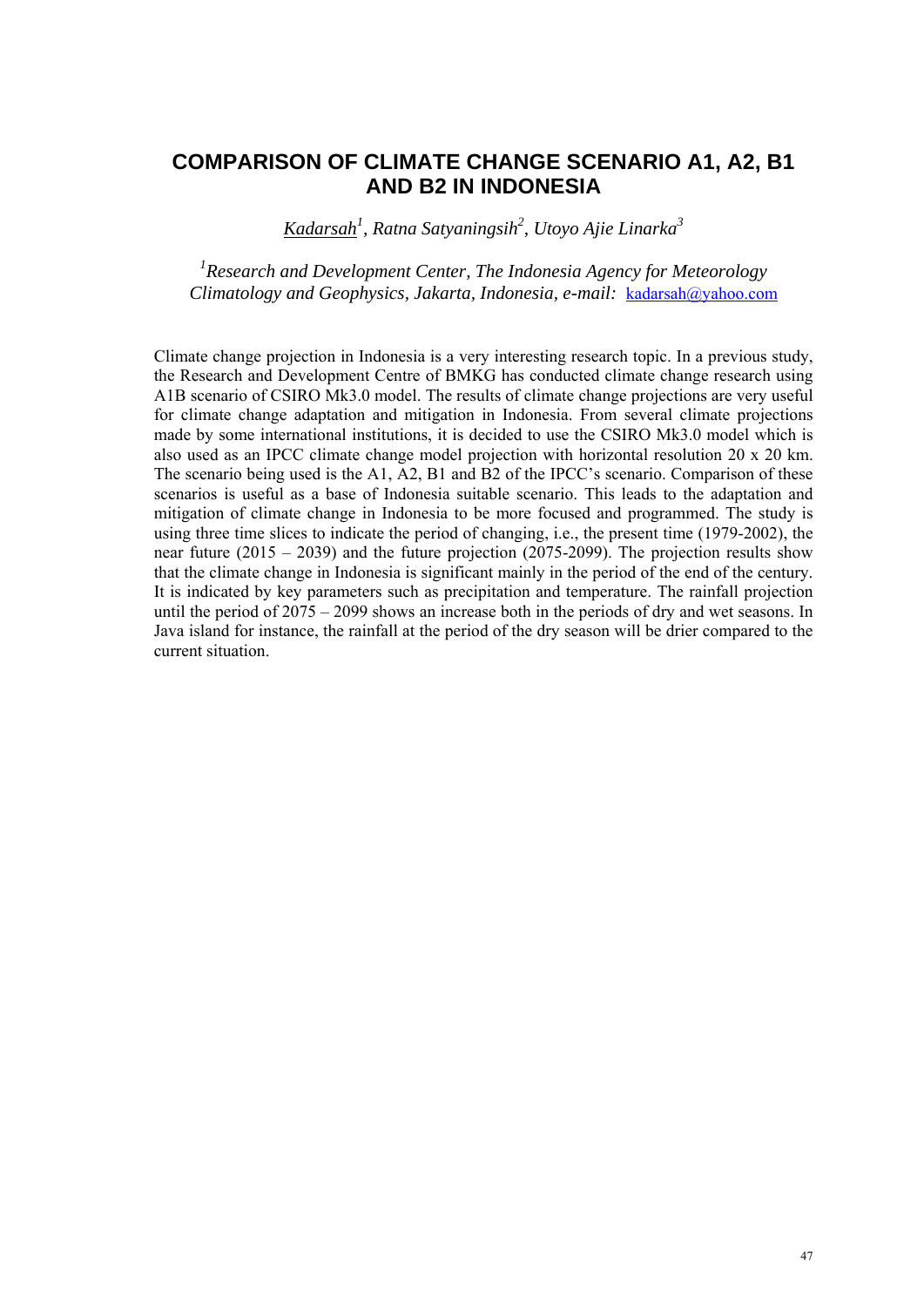## **ENSEMBLE ONE-KILOMETRE FORECASTS FOR THE SOUTH ESK HYDROLOGICAL SENSOR WEB**

### *J. Katzfey and M. Thatcher*

#### *CSIRO Marine and Atmospheric Research, Aspendale, Australia, email: jack.katzfey@csiro.au*

An ensemble-based forecast system (60 km, 8 km, and 1 km resolution) using the Conformal Cubic Atmospheric Model (CCAM) has been set up on the Tasmanian Partnership for Advanced Computing (TPAC) cluster to predict rainfall over the South Esk catchment in Tasmania. The 60 km forecasts are for five days, while the 8 km and 1 km forecasts extend for three days. Ensemble members are based upon different initial conditions (using analyses generated at different national forecasting centres), different initial times, alternative downscaling approaches and varying the model's physical/dynamical configuration. This approach to ensemble forecasting is sometimes called a "poor man's" ensemble, although it has the advantage of being reasonably computationally efficient and can quickly identify a broad range of sources of forecast uncertainty. The ensemble forecasts are then used to provide for improved stream flow forecasts for the South Esk River.

The forecasts have now been running for more than a year and are being validated, both with gridded Australian Bureau of Meteorology analyses of rainfall observations and available station data. It is expected that the ensemble-based high-resolution forecasts will have a positive impact on the South Esk River stream flow predictions. Additional improvements in stream flow forecasting may result from merging of the model-based ensemble forecasts with available station data.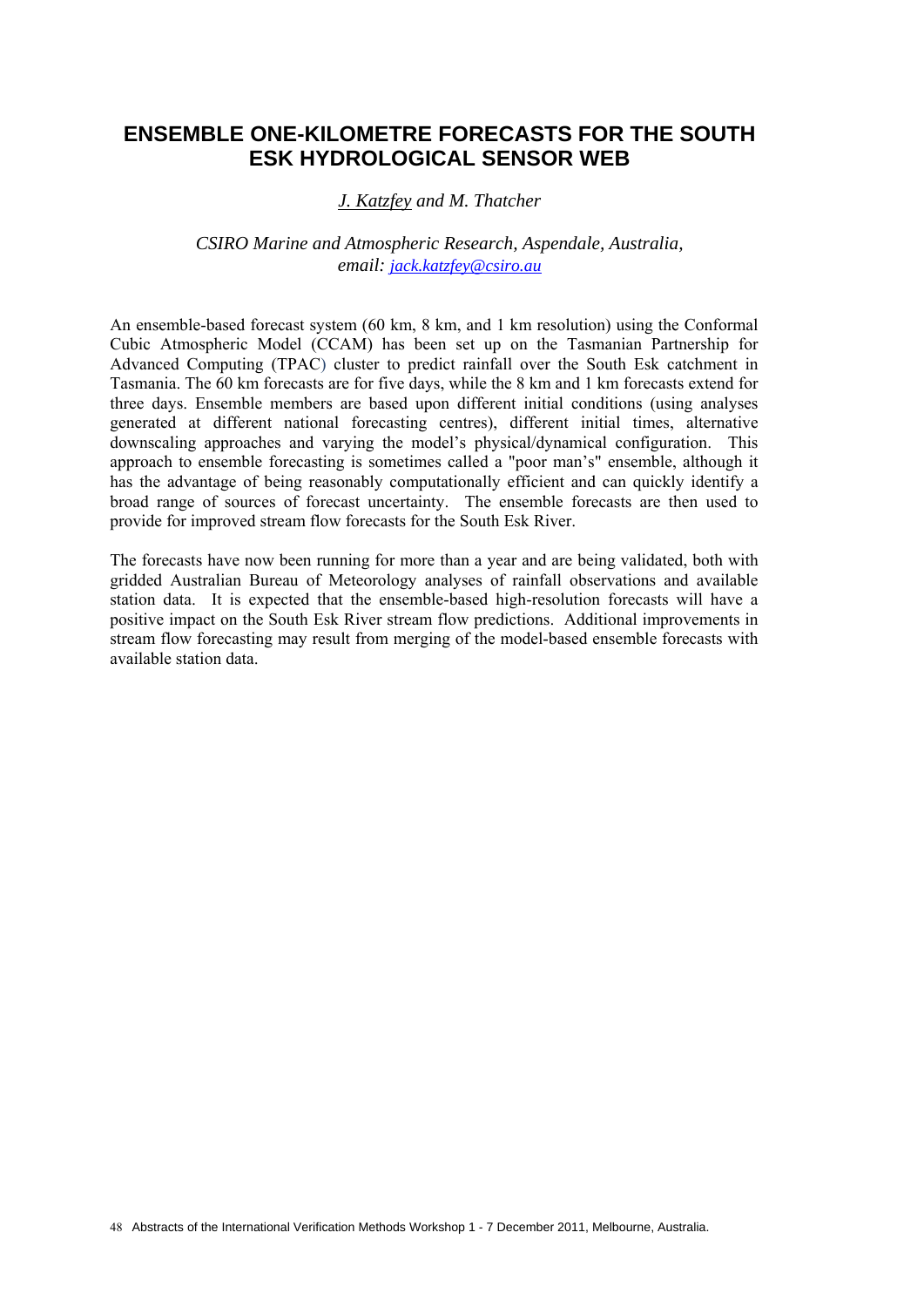### **USING BIAS CORRECTION METHOD TO CALIBRATE FORECAST ENSEMBLES OF NMC**

*Li Li<sup>1</sup> , Li Yinglin1 , Tian Hua1 , Tao Shiwei<sup>1</sup> , Cui Bo 2* 

<sup>1</sup> National Meteorological Center, Beijing, China, e-mail: <u>lily@cma.gov.cn</u> *2 National Centers for Environmental Prediction, Maryland, U.S.A* 

Within the last decade, ensembles based on global models have been found useful for mediumrange probabilistic forecasting. Ensemble forecasting has been embraced as a practical way of estimating the uncertainty of weather forecast and making probabilistic forecasts. However, ensemble forecasts still suffer from model and ensemble formation related shortcomings. These systematic errors would remain and cause bias in the 1st and 2nd moments of the ensemble distribution. In order to make a skillful medium-range forecast it is necessary to run postprocessing algorithms to remove these systematic errors before the ensemble forecasts can be used. Thus, the main task of this study is to develop and implement a statistical post-processing scheme to reduce the biases in the National Meteorological Center ensemble forecasts against the data on analysis fields or observation fields. In this paper, we first investigate a statistical post-processing algorithm that is designed to adjust the 1st moment of ensemble forecasts.

The method introduced in this paper is an adaptive (Kalman Filter type) algorithm, which has the following application procedure: (a) Prior estimate to start up the procedure. At a given day T, calculate the time mean forecast errors between day T - 46 and T - 17 to initializes an average. (b) Update step. The average is updated by setting it to the weighted average of the new forecast error at day T - 16, with a weight of *w*, and the previous average, with a weight of 1-*w* (0≤*w*<1). (c) Cycling: repeat step (b) every day from day T-15 to T-1. Such a decaying average bias assessment method is a convenient way to consider the most recent behavior of a system. The weight factor *w* controls how large the influence of the most recent data is. Experiments with different  $w$  (1%, 2% and 10%, respectively) have been conducted. In general, the 2% factor works better for most regions and seasons than the 1% and 10%.

This decaying average bias assessment method has been used to calibrate the bias in the 1st moment of the ensemble 500hPa geopotential height, 850hpa temperature and 2-meter temperature in NMC ensemble forecasts against the data on analysis fields or observation fields. After comparing the statistical variances such as absolute errors, anomaly correlation coefficient and Talagrand distribution, the conclusion could be drawn that the systematic errors of prognosis have been effectively decreased, and the 'cold' bias phenomenon of ensemble forecast also has been improved obviously. For two kinds of stations in which 2-meter temperature forecast is bigger and smaller than observation, the bias both has been calibrated towards observation. For the stations of which 2-meter temperature forecast is near to observation, the difference between raw and calibrated forecasts is not obvious, yet for most days, errors after calibration have been decreased compared to the raw forecast.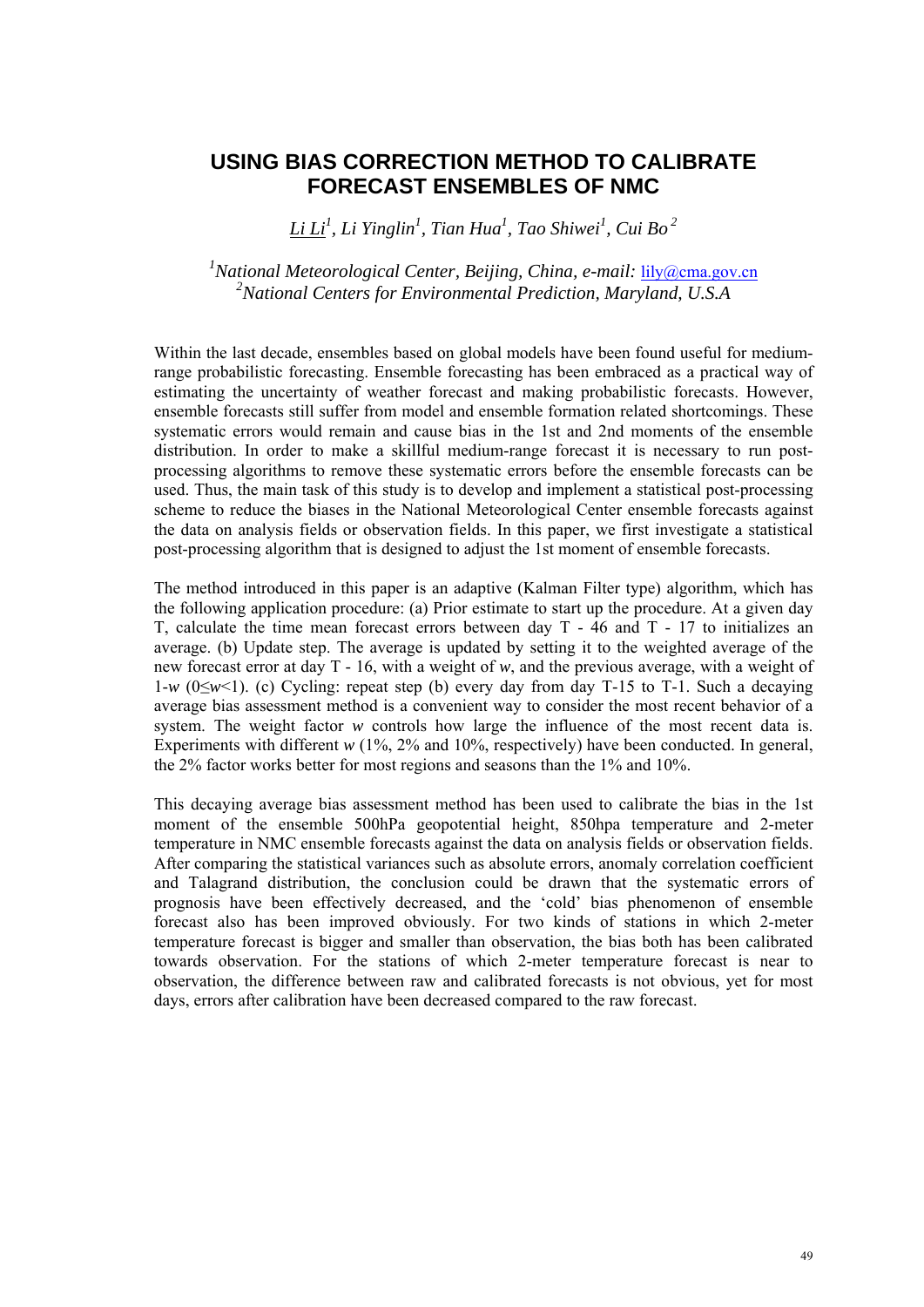### **THE VERIFICATION OF REGIONAL ENSEMBLE PREDICTION SYSTEM PRECIPITATION FORECASTS AND ITS BIAS CORRECTION IN CHINA**

#### *Li Yinglin*

### *National Meteorological Center of China Meteorological Administration, Beijing, China e-mail:* liyl@cma.gov.cn

The verification results of REPS precipitation against two different kinds of datasets respectively were compared, which one is observation on stations, and another is precipitation analysis products of CMA. The precipitation forecasts effect after bias correction were contrasted with before, too.

The results indicated that the scores calculated for the verifications against precipitation analysis have shown that the model performs better than the results against observations in many aspects, and obvious improvements have been seen in ensemble mean and probabilistic forecasts after the bias correction.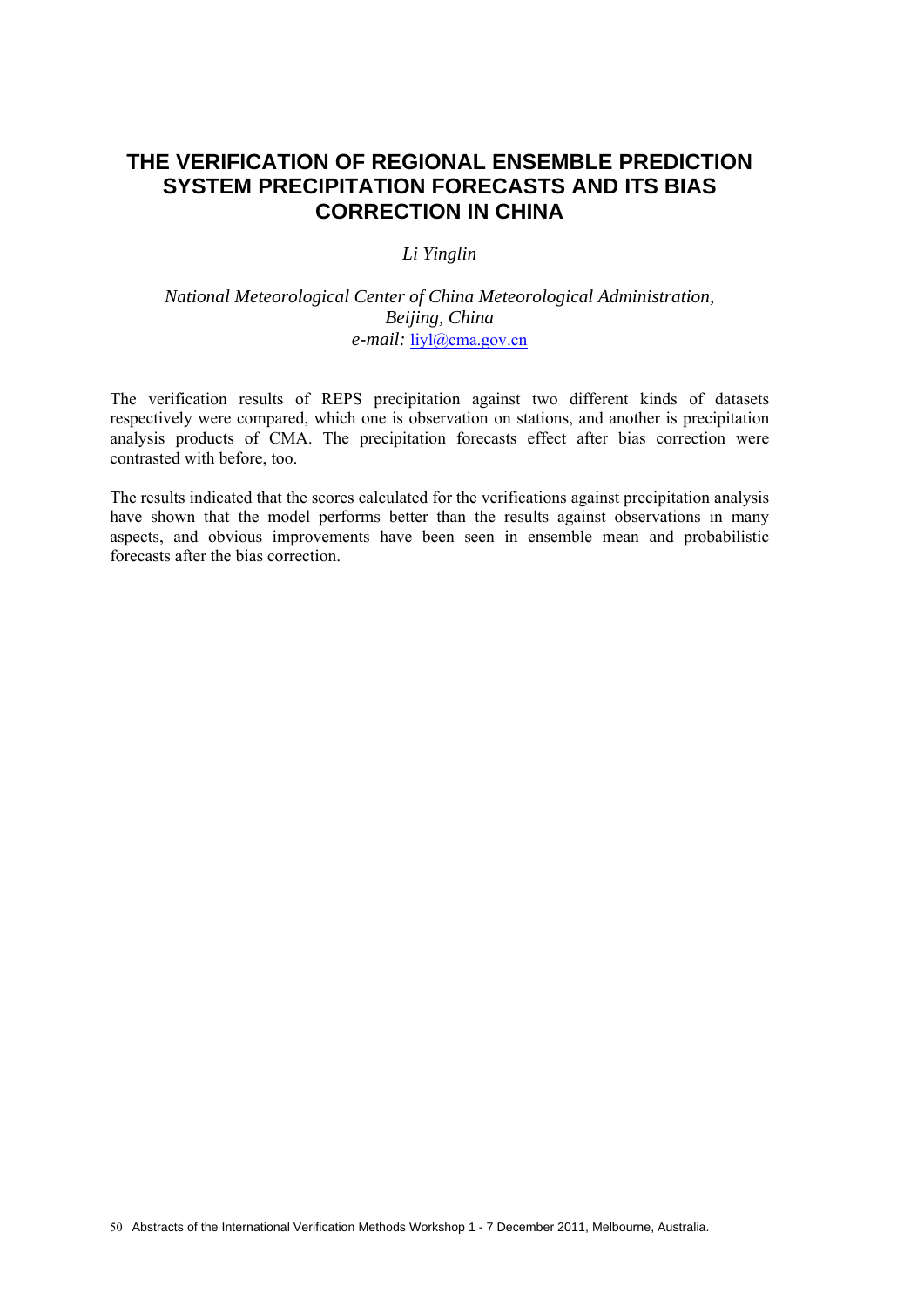## **APPLICATION OF THE PATTERN MATCHING TECHNIQUE FOR CLIMATE CHANGE PROJECTIONS OF RAINFALL**

*Aurel Moise and Francois Delage* 

*Centre for Australian Weather and Climate Research (CAWCR), Bureau of Meteorology, Melbourne, Australia, e-mail:* a.moise@bom.gov.au

Climate metrics are performance measures of global circulation models (GCMs) that have become one of the main foci within the climate model evaluation community since the publication of the IPCC Fourth Assessment Report. The range of suggested metrics varies from fairly simplistic ones – like the root mean square error – to the more elaborate ones using multi-model, multi-variable constructs. The World Climate Research Programme (WCRP) has recently initiated a panel with the task to identify and promote performance metrics for climate models. This study is addressing one of the aims of the WCRP panel, introducing a simple pattern matching technique applied to the mean state of the climate system. The technique is based on the object-orientated verification procedure CRA, and since then applied widely in the NWP community for spatial forecast verification of rainfall systems (for a detailed review, see Ebert and Gallus, 2009). Here we show an application of this technique by assessing the climate change projections of large scale rainfall structures such as the South Pacific Convergence Zone (Moise and Delage, 2011).

Ebert, E. E. and W. A. Gallus, 2009: Toward better understanding of the contiguous rain area (CRA) method for spatial forecast verification, *Wea. Forecasting*, 24 (5), 1401-1415.

Moise, A. F., and F. P. Delage, 2011: New climate model metrics based on object-orientated pattern matching of rainfall, *J. Geophys. Res.*, 116, D12108, doi:10.1029/2010JD015318.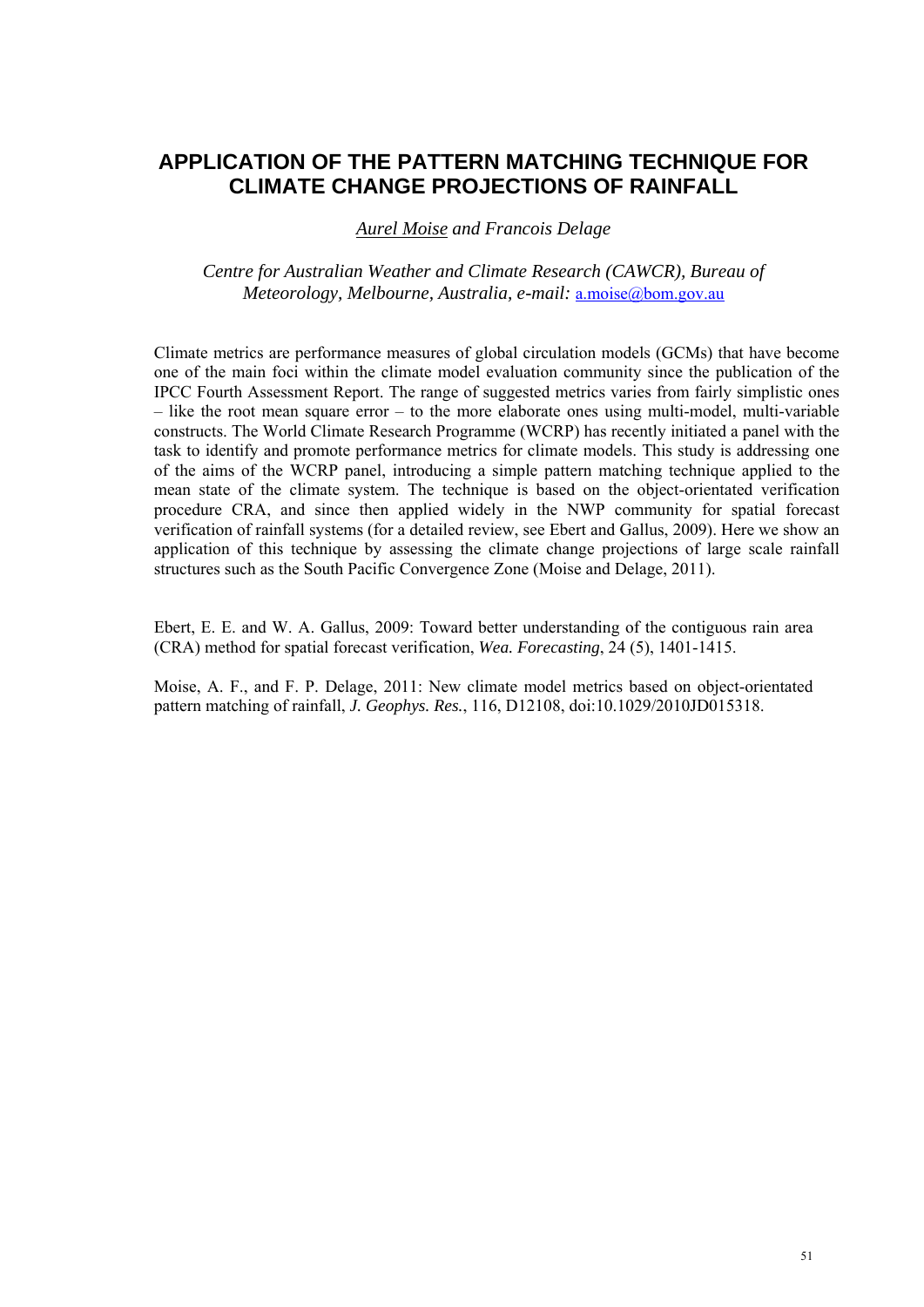## **EVALUATION OF THE ACCESS CLIMATE MODEL FOR THE CAPTIVATE PROJECT**

*Ian Watterson* 

*CSIRO Marine and Atmospheric Research, Aspendale, Australia, e-mail:* ian.watterson@csiro.au

CAWCR's Earth System Modelling program has developed a new climate model ACCESS, based on coupling the Met Office's (MO) 'Unified' atmospheric model to GFDL's MOM4 ocean model. Evaluation has been an ongoing task during the development phase. The Model Evaluation group has contributed a range of assessments of climate. Skill scores for the basic fields indicate that ACCESS matches the best of the CMIP3 models for both the globe and Australia. The group has also joined the MO's 'CAPTIVATE' project, which aims to improve simulation of climate processes through further development of the HadGEM3 model. Our role is to perform evaluations for the Australian region, targeting important features of climatology, variability and teleconnections. A suite of simple objective tests is used, in order to allow multiple versions of models, including ACCESS, to be assessed. The results are summarized in a 'traffic light' form, allowing clear indication of shortcomings, improvements, and ultimately a 'fit for purpose' grading. In devising such tests, limiting data requirements and the suitability of observational data were important considerations.

Climatological features that are tested against observations include seasonal fields of surface temperature, pressure, and rainfall. Other features are the monsoon winds and east Australian subtropical jet. For each the non-dimensional 'M' skill score is used, and grades assigned. Variability and teleconnection testing has focused on the interannual variation of seasonal rainfall averaged over seven Australian regions used by the Bureau of Meteorology. Indices representing known drivers of this variability are tested. These include a high-latitude wind mode and two blocking indices, both derived from 500hPa winds. A single SST index for a Pacific-Indian dipole pattern is used. For variability, the standard deviation of each series is compared to that from observations. For teleconnection, the correlation coefficients between the rainfall and driver series are used. Results are averaged to provide an overall score for each model. In all these tests, ACCESS performs well, and matches the MO's models in most respects. The evaluations allow us to be confident that ACCESS will be a fine contribution to CMIP5 and a valuable tool for climate studies within CAWCR.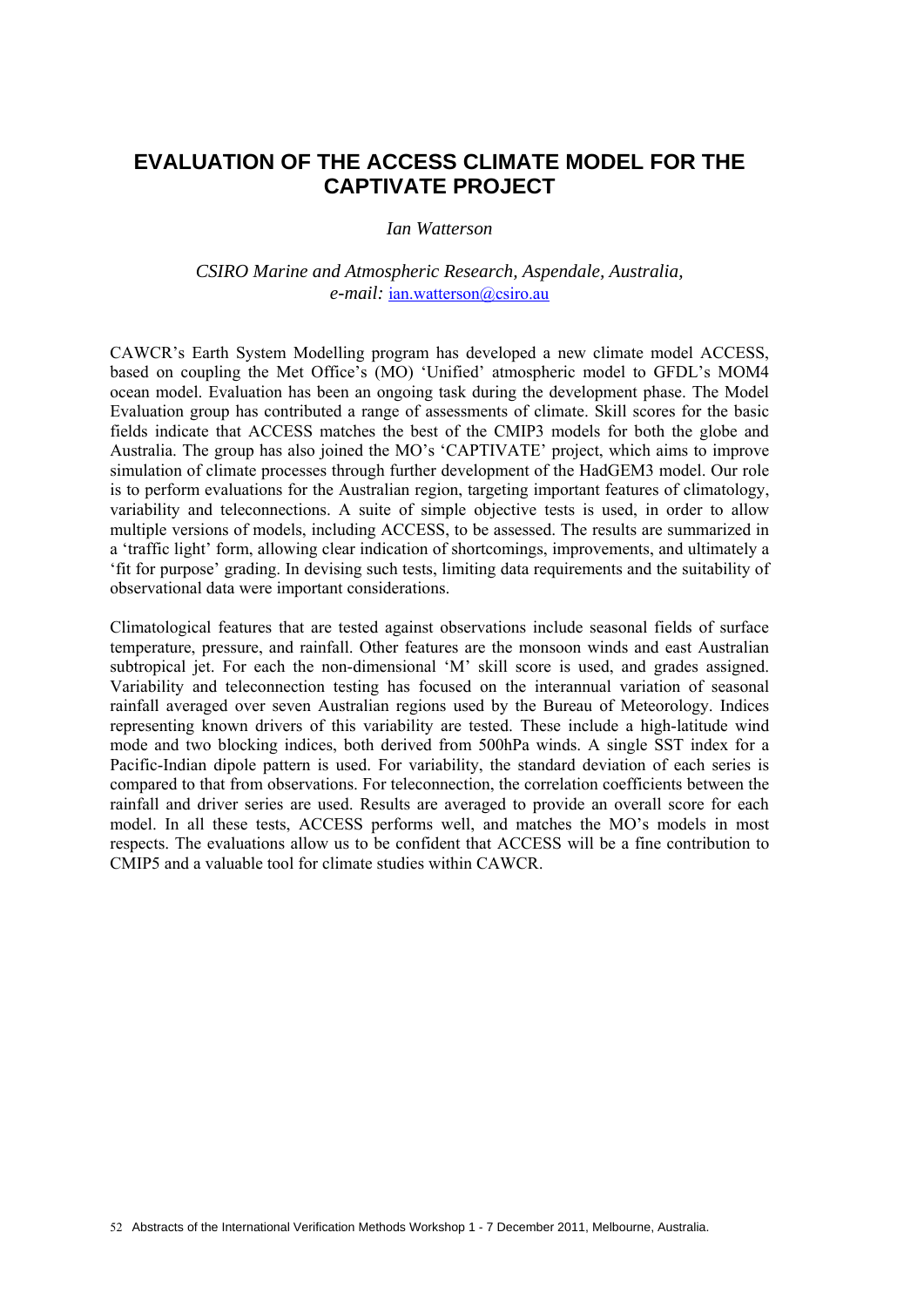## **VERIFICATION OF TABULAR AIRPORT WEATHER BRIEFING**

### *Peter Dunda*

### *Bureau of Meteorology, Sydney, Australia, e-mail:* p.dunda@bom.gov.au

The tabular Airport Weather Briefing (AWB), which is on trial at the Sydney Airport Meteorological Unit (SAMU), aims at enhancing the presentation of probability forecasts that are routinely provided within the text descriptions of an existing text AWB product. Feedback from users, particularly airline operators, suggested that the existing text format AWB could be improved by presenting the probability forecast information in a tabular format, which would be easier to incorporate into an end user's decision making process. The tabular format also enhances the ability to perform forecast verification and validation, which is difficult in the existing text AWB product.

A table of hourly probability forecasts covering critical weather elements and thresholds, which translate into impacts on air traffic operations, is provided as a supplement to the forecaster's text description of the weather, and to the ICAO stipulated aerodrome forecast. For example, the probability of fog or thunderstorm at the aerodrome, or the occurrence of low cloud ceiling and/or low visibility below specified operational thresholds, is given as a percentage at hourly intervals for the period covered by the aerodrome forecast. The tabular AWB enables the forecaster to provide additional levels of probability forecast information, especially when there is a small but realistic chance of critical weather elements reaching critical thresholds. Verification of the hourly probability forecasts provides valuable information on forecast performance that is difficult to measure in the text only product.

The probability forecasts can be verified on an hourly basis for each weather element and threshold to provide detailed information on forecast performance for various elements at different forecast lead times. Performance measures such as Probability of Detection (POD), False Alarm Ratio (FAR), the Relative Operating Characteristics (ROC) diagram or the Brier Score (BS) can be used to help forecasters identify performance targets and users to understand the value of forecasts in their decision making processes.

This paper shows some results of verification from the SAMU tabular AWB trial and discusses the advantages of producing forecasts and verification information in this format. This paper also aims to demonstrate the application of forecast verification to end user processes.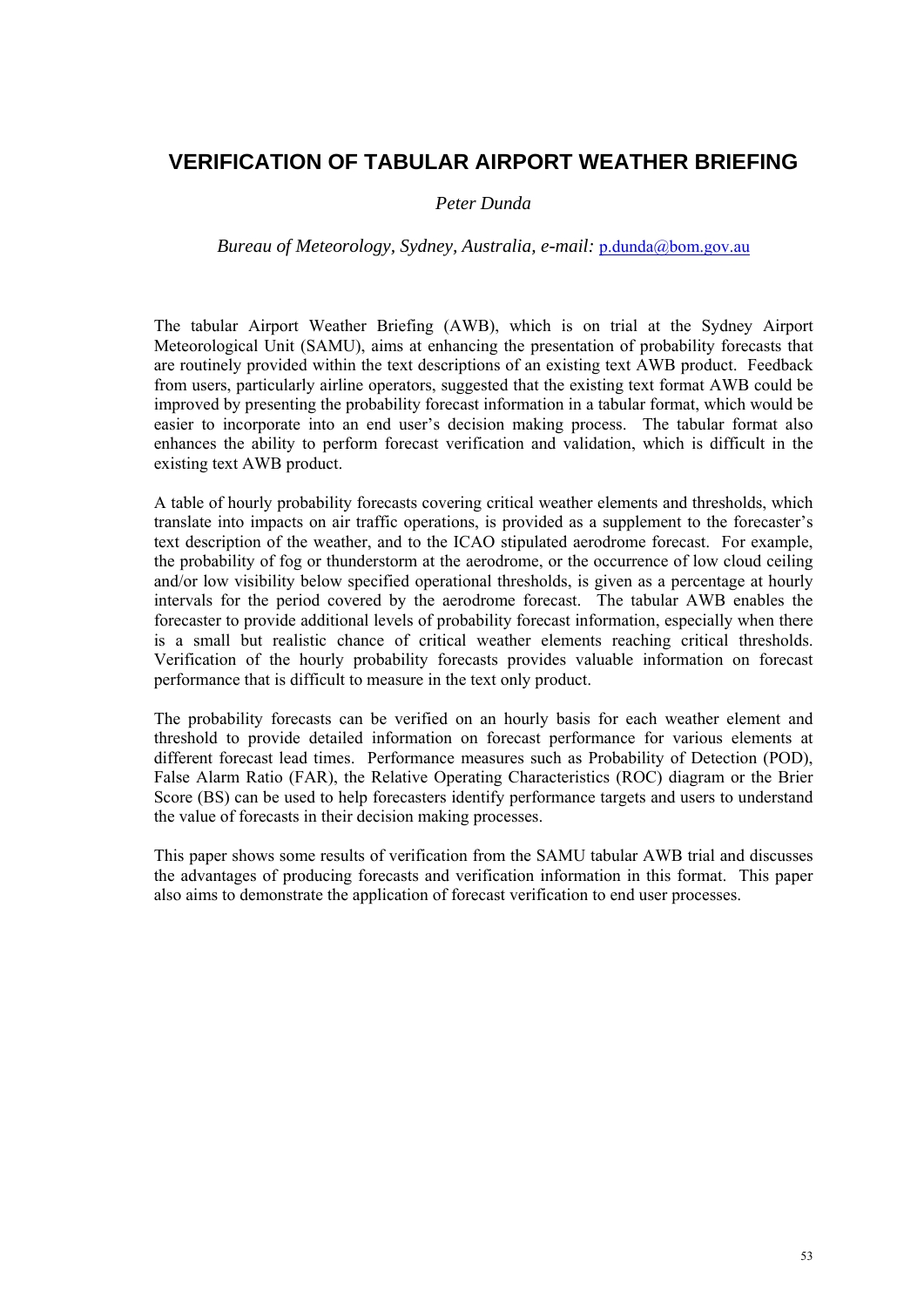### **VERIFICATION OF NEW METEOROLOGICAL SERVICES IN THE TERMINAL AREA**

*Stéphanie Desbios1 , Bart Nicolai<sup>2</sup> , Graham Rennie<sup>3</sup> , Sandy Song4 , Jun Ryuzaki<sup>5</sup> , Cecilia*   $\dot{M}$ *iner*<sup>6</sup>, Cyndie Abelman<sup>6</sup>, Steve Ricketts<sup>7</sup> and <u>Peter Dunda</u><sup>8</sup> (for the WMO CAeM *Expert Team on Meteorological Services in the Terminal Area, and Task Team / User Needs)* 

 *Meteo France, Toulouse, France Belgocontrol, Steenokkerzeel, Belgium IATA/Qantas, Sydney, Australia Hong Kong Observatory, Hong Kong, China Japan Meteorological Agency, Tokyo, Japan, e-mail National Weather Service, Silver Spring, USA Meteorological Service of Canada, Edmonton, Canada 89Bureau of Meteorology, Sydney, Australia, e-mail:* p.dunda@bom.gov.au

The new Meteorological Services in the Terminal Area (MSTA) initiative, which is being undertaken by the WMO in close collaboration with ICAO, aims at providing meteorological services to support Air Traffic Management (ATM) for wider terminal areas, especially those at busy airports, which are currently not covered by the standard meteorological services stipulated by ICAO. ICAO and the WMO are coordinating MSTA developments in advance of a projected endorsement in 2014.

MSTA forecasts aim to facilitate decision support. Hence, weather forecast elements would be translated into impacts on air traffic operations. These weather elements and the detailed thresholds/criteria to be used for the translation are to be determined as agreed between MET authority and user. Moreover, information on the level of confidence that the users can put on the forecasts is also required. This confidence level needs to be derived from verification and validation processes.

In terms of verification, the classic methods focus on measures such as mean absolute error or bias of continuously varying parameters such as temperature, pressure or wind (in direction and speed). These measures are difficult to incorporate into an end user's decision making process, unless they can be expressed in terms that are closely related to the user process, such as criteria or thresholds related to operating categories and procedures. Here the ability of the forecasting system to correctly predict the parameter in the given categories can be measured by performance indicators such as Probability of Detection (POD), False Alarm Ratio (FAR) or measures of success composed of these two. Evaluation of probabilistic forecasting systems is also possible using measures such as the Relative Operating Characteristics (ROC) diagram or the Brier Score (BS).

This paper shows some examples being used to verify forecasts which have impact to users. However, the use of POD/FAR to convey the accuracy of the forecasts could be problematic in some cases, especially where the weather impacts do not have clear thresholds/criteria. This paper discusses some of the issues involved in forecast verification and in communicating the results to downstream users.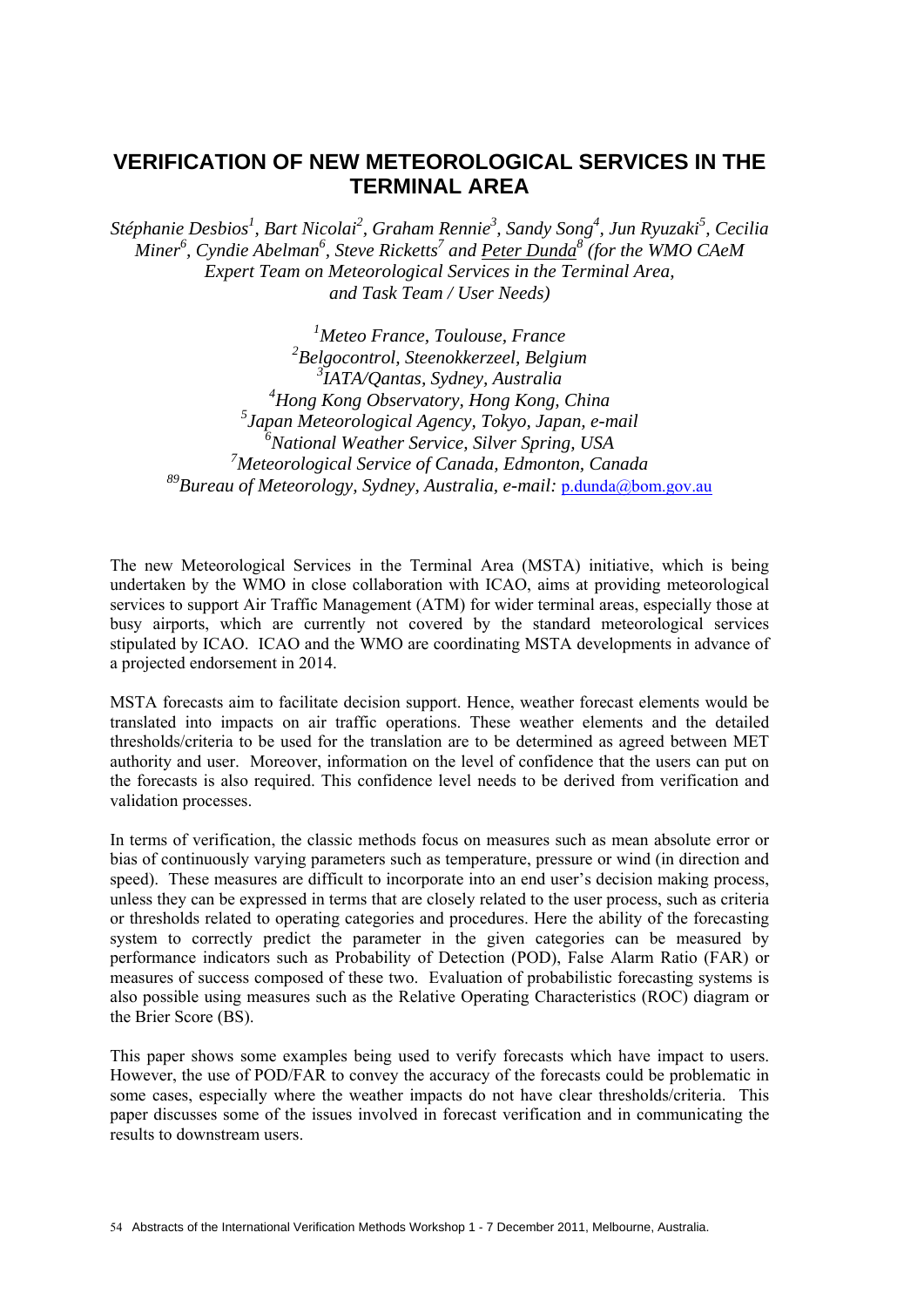# **AREAQNH FORECAST VERIFICATION METRICS**

*Nathan Faggian, Andrew Treloar, and John Bally* 

### *CAWCR, Bureau of Meteorology, Australia, e-mail:* nfaggian@bom.gov.au

The Australian NexGenFWS has been recently configured to produce Aviation QNH (AreaQNH) forecasts for 31 zones across Australia every 3 hours. Area QNH is an atmospheric pressure value used to set aircraft altimeters and is critical for safe operations. It is subject to strict monitoring and amendment thresholds.

**Aim:** Provide metrics within NexGenFWS to verify AreaQNH forecasts with respect to the bias of numerical QNH guidance, AreaQNH forecast error and boundary consistency.

**Methods:** Using numerical guidance, a QNH field is derived (Treloar 2009) and AreaQNH values assigned to each forecast zone using a recursive value-assignment algorithm that attempts to minimize forecast error. Zones are sub-divided if threshold tolerances are exceeded. For verification purposes several error metrics are defined:

- o Forecast and observations errors the absolute difference between the AreaQNH forecast (hPa) and the forecast or analysed grid of QNH values
- o Boundary error the difference (using a sliding window) between adjacent AreaQNH forecasts
- o QNH error the difference between the numerical QNH guidance (hPa) and the analysed QNH values.

**Results:** Graphical representations of the error metrics are shown in Fig. 1. In practice, for introspection (or post-hoc analysis), each of the error fields are computed and archived. Notably, a test system has been in-place since late 2010 to provide automated computation of these metrics every 30 minutes.



**Fig. 1.** Visual representation of the defined error metrics: **a)** AreaQNH forecast/observations errors, **b)** AreaQNH boundary consistency, **d)** QNH guidance versus QNH observations analysis.

**Conclusion:** Error metrics to track the quality and performance of AreaQNH forecasts are crucial to providing improved forecast processes in the NexGenFWS. Using the derived QNH,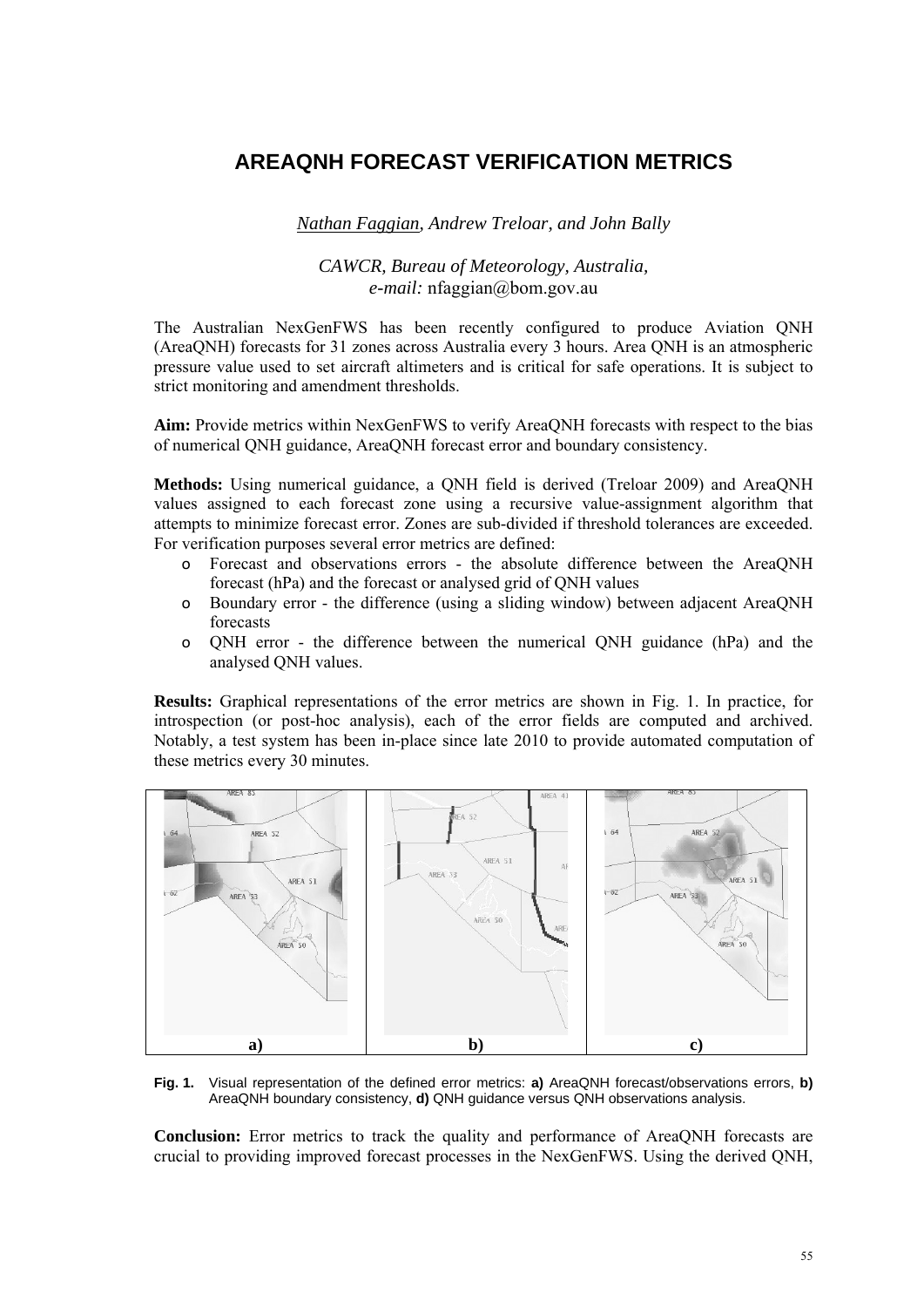AreaQNH forecasts and up-to-date analysis, it is now possible to easily observe forecast quality over the entire forecast domain.

Treloar, A. 2009, "QNH Derivation and Forecasting in the GFE", Bureau of Meteorology - *CAWCR Research Letters*, 3, 14-22.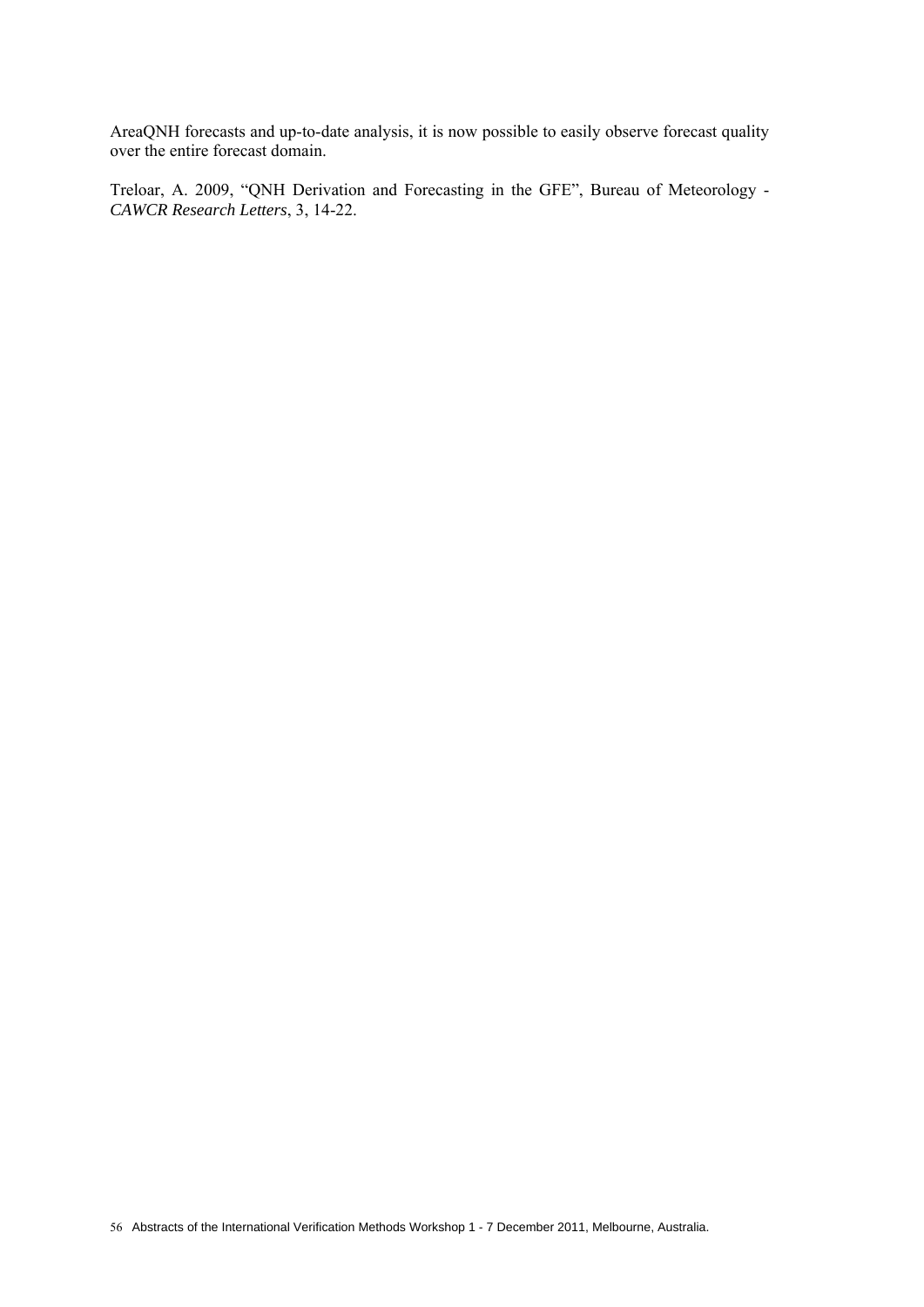# **SOME ISSUES WITH THE POINT DISTRIBUTION ON A CONTINGENCY TABLE FOR TAF PROBABILITY FORECAST VERIFICATION**

### *Vivek C. Nagar*

*Australian Bureau of Meteorology, Melbourne, Australia, e-mail:* v.nagar@bom.gov.au

Probability forecasts are frequently used within an aerodrome forecast (TAF) indicating the probability of occurrence of the weather events. These forecasts are used for the purpose of flight planning and for estimating the fuel requirement in the aviation operations. In Australia the commonly used probability types are 30% and 40% and are indicated as PROB30 and PROB40 on a TAF.

For the purpose of verification, it is slightly complicated to assign the proportionate points for a PROB30 or a PROB40 forecast on the contingency table. This is due to the fact that during a PROB period there are two forecasts running concurrently. The first forecast indicating the occurrence of the event, and the second forecast indicating the non-occurrence of the event. Ideally a forecaster should achieve best score when in a large sample the event occurs roughly the same percentage of times as given by the PROB statement. In other words when the probability of occurrence is stated to be 40, the forecaster should score best results when the event occurs 40% of times in a large sample.

In the present study it is shown that for a PROB40 forecast when a 0.4/0.6 point splitting scheme is used for occurrence/non-occurrence of the event, the best scores are achieved when a forecast verifies less that 2 out of 5 times, and the best score is recorded when the event does not verify at all. Similarly it is shown that in case of a PROB30 forecast when a 0.3/0.7 point splitting is used for occurrence/non occurrence of the event, the best score is achieved when event does not verify at all. These results hold good when the sample size is increased.

With a point splitting verification scheme in place for PROB forecasts, it is possible that the forecaster can develop a tendency of overly using probabilities whenever he/she has a low confidence in forecasting the event. There is another problem in verifying PROB forecasts using a point splitting method in a large sample. A forecaster can use the climatological probability of occurrence of an event every day and not try to add skill on top of it.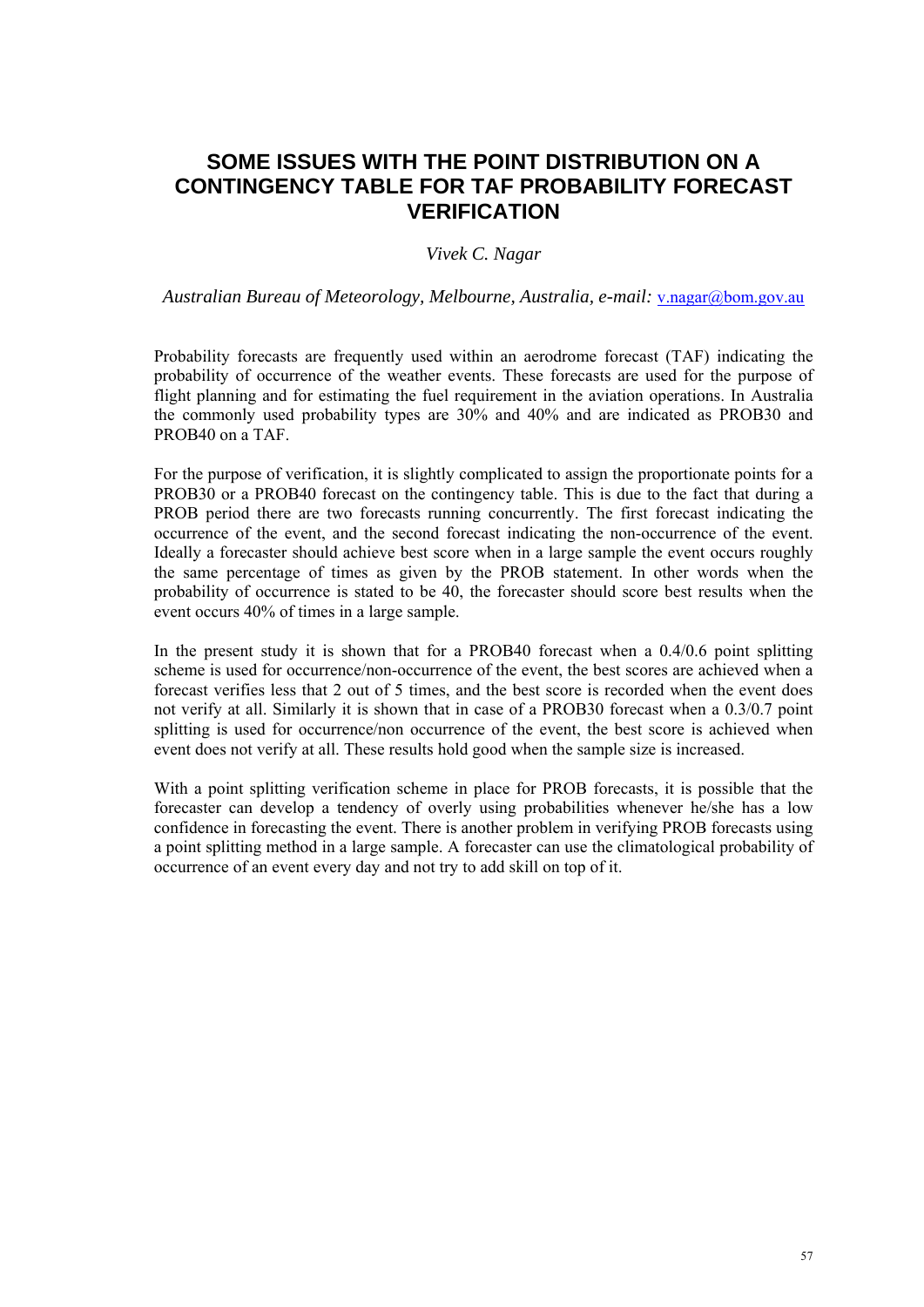### **VERIFICATION OF FOG AND LOW CLOUD GUIDANCE FOR MAJOR AIRPORTS IN AUSTRALIA**

 $G.$  *T.* Weymouth<sup>1</sup>, *T.* Boneh<sup>1</sup>, P. Newham<sup>1</sup>, J. Bally<sup>1</sup>, A. Nicholson<sup>2</sup>, K. Korb<sup>2</sup>, *D. Sgarbossa1 , R. Potts1 , C. Matthews<sup>1</sup> , C. Webb<sup>1</sup> , and G. Elliott<sup>1</sup>*

<sup>1</sup> Bureau of Meteorology, Melbourne, Australia, e-mail: <u>G.Weymouth@bom.gov.au</u> *2 Monash University, Clayton, Australia* 

The Australian Bureau of Meteorology provides important fog and low cloud (FLC) forecasts for aviation. FLC forecasts are notoriously difficult, with uncertainty inherent in every component of fog forecasting. We developed a novel probabilistic approach for FLC forecasting, using Bayesian Networks (BN) that integrate uncertainty information. These networks probabilistically incorporate previous guidance and individual predictors, and produce suggested forecasts using decision theory. FLC networks were built for Sydney, Melbourne, Canberra and Perth Airports.

BN advantages include ease of forecaster understanding, the ability to provide objective probabilities for 'what if' scenarios, and easy, scientifically sound mathematical integration of subjective opinion and statistical forecasts, particularly when a predictor is unavailable or considered unrepresentative.

Verification metrics employed to verify the probabilistic forecasts include standard ROC scores and categorical statistics, as well as more unusual methods. We also compared guidance against official forecast skill (before and after guidance availability), previous guidance methods and climatology. Calibration of guidance has been undertaken.

In both operational trial and in cross-validation, BN forecast skill as measured by ROC area was better than the previous operational forecasts and guidance. At one stage. probability of detection of 100% was maintained for the operational guidance for 88 consecutive cases, with no increase in false alarm rate – 10 times the average previous number of events without a miss.

Observed fog frequencies were found to be higher when BN probabilities were large; however raw BN output in our networks was biased. Brier skill scores from calibrated BN output showed the BNs outperforming climatology.

Fog duration was found to be related to forecast fog probability, providing another verification of BN skill, and indicating the ability of BNs to provide information on fog duration. A confirmed corollary is that unforecast fogs are likely to be of shorter duration and impact than forecast fogs.

There is evidence that forecasters add value to the guidance in some situations.

BNs have proven most suitable for probabilistic forecasts of relatively rare events.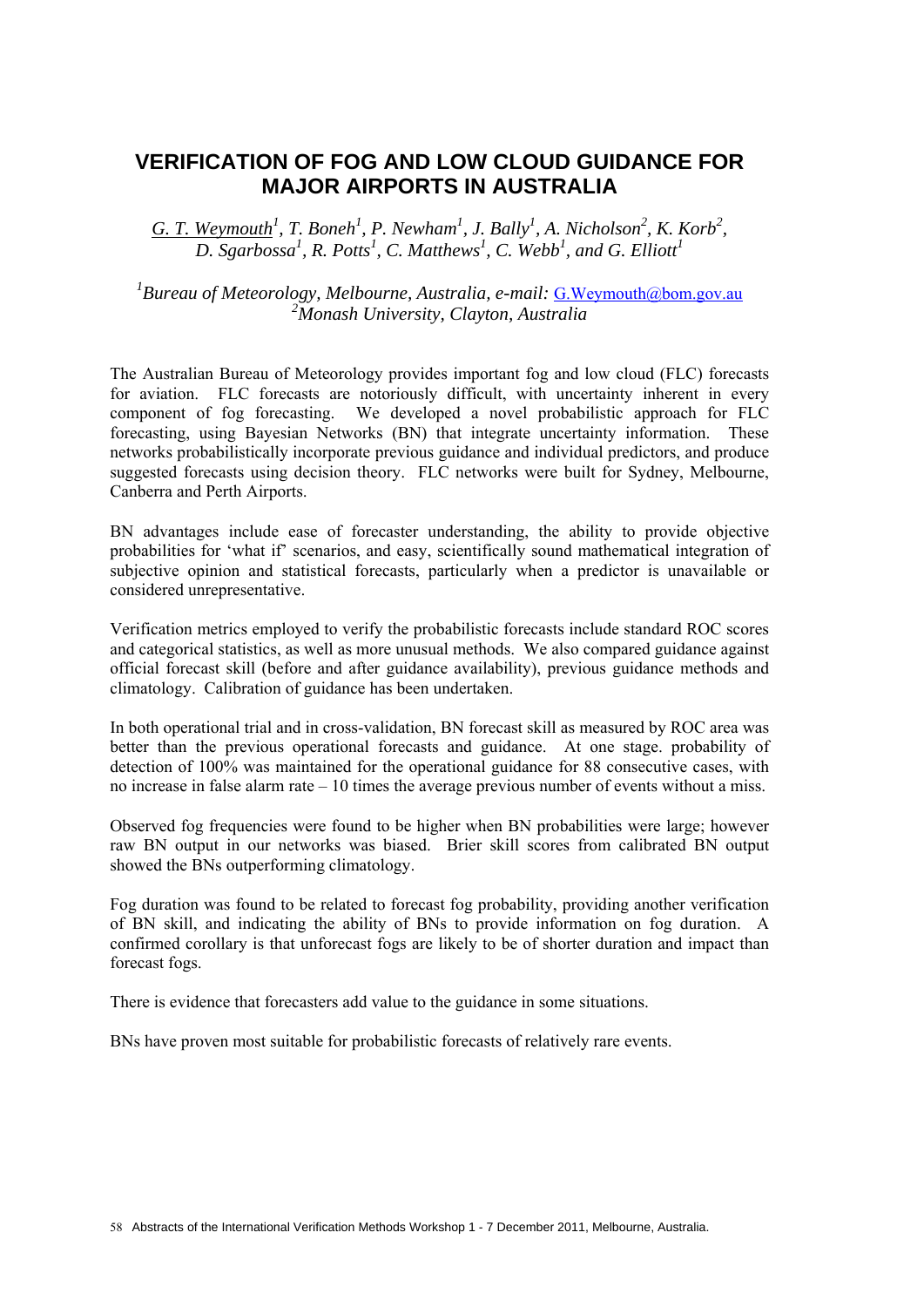# **OPERATIONAL OPENROAD VERIFICATION**

*Robert Coulson and P. Gill* 

*Met Office, Exeter, UK, e-mail:* robert.coulson@metoffice.gov.uk

The automated operational OpenRoad verification is an integral part of the customer focused weather forecast package that helps road maintenance decision makers to plan, manage and minimise the effects of the winter weather.

The key benefits of verification are to validate the:

- accuracy and temporal nature of forecasts.
- forecasting skill using Kuipers' performance index, and critical success index.
- analysis of events in marginal conditions with economic values based on customer cost/loss ratios to evaluate cost-effective use of utilities.
- road state contingency tables to confirm confident decision making, regarding treatments to the network without compromising safety.

The results are visualised to enable clear communication to convey the effective measure and accuracy to decision makers as part of the verification tools.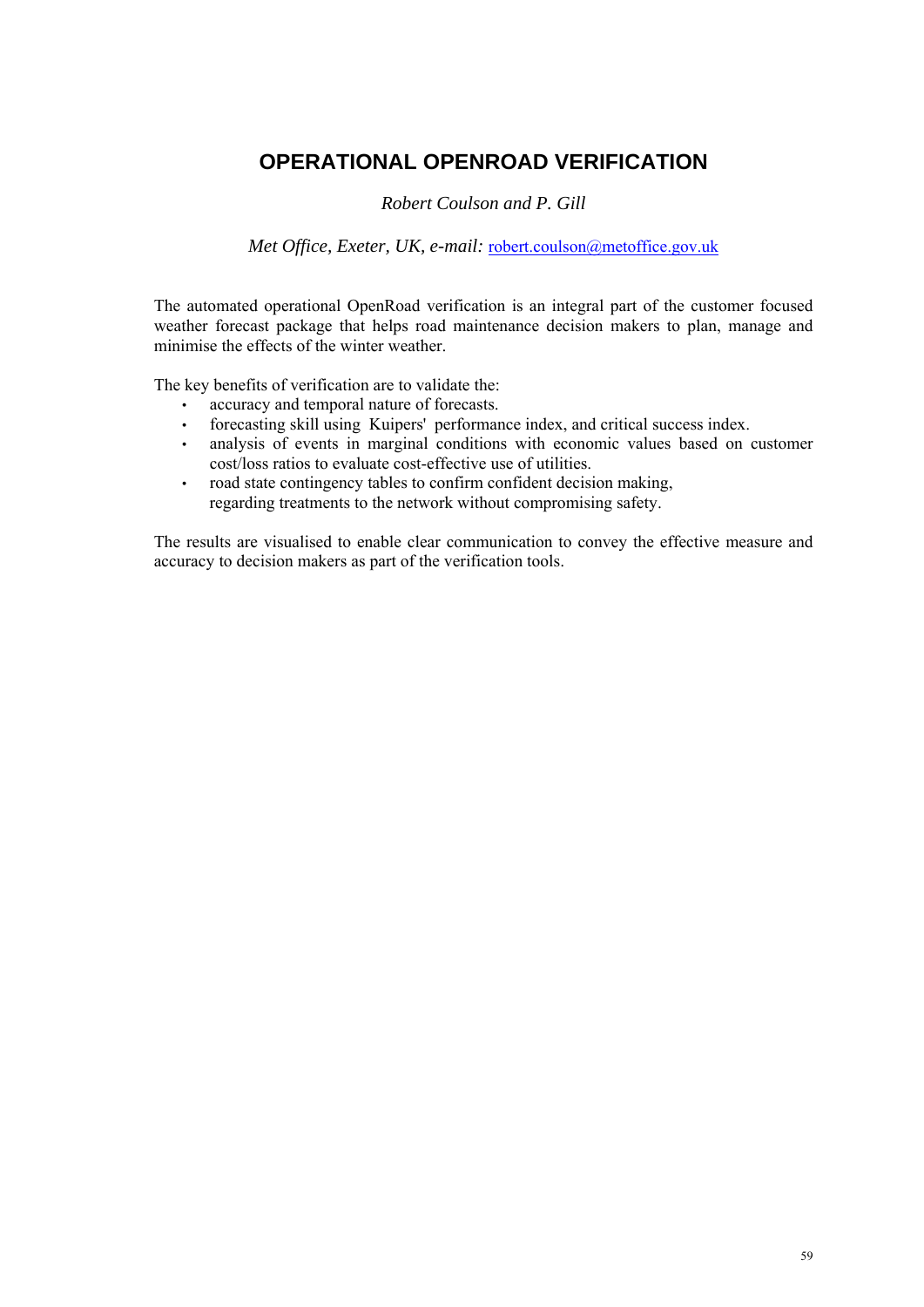## **THE VALIDATION OF DYNAMIC FIRE SPREAD MODELS: METHODS FOR COMPARING THE PERFORMANCE OF PERIMETER SPREAD PREDICTIONS**

*Thomas J. Duff<sup>1</sup> , Derek M. Chong1 , Peter G. Taylor<sup>2</sup> , and Kevin G. Tolhurst<sup>3</sup>*

<sup>1</sup> Dept. Forest and Ecosystem Science, Melbourne School of Land and Environment, The *University of Melbourne, Burnley, Australia, email:* tjduff@unimelb.edu.au

<sup>2</sup> Dept. Mathematics and Statistics, Faculty of Science, The University of Melbourne, *Parkville, Australia* 

*3 Dept. Forest and Ecosystem Science, Melbourne School of Land and Environment, The University of Melbourne, Creswick, Australia* 

Dynamic fire spread models are a recent development in fire management that provide for the simulation of fire spread through time in real landscapes under complex weather conditions. Fires in populated areas have the potential to cause catastrophic damage to life and property. Dynamic spread models allow for real time prediction and the evaluation of 'what-if?' scenarios, and can assist in tactical and strategic resource allocation. Such models are typically based on one dimensional spread models which are derived from empirical relationships. When considering spread predictions in three dimensions, there are few methods which can be used to objectively assess 'goodness of fit'. Effective objective methods of evaluating model performance provide for the discrimination of sources of error and can allow systematic improvement. We propose a number of new methods for assessing the performance of fire spread models. For a broad assessment of dissimilar perimeters, we propose the generation of 'pseudo-landmarks' on each perimeter to allow the use of landmark based analysis techniques. Both simulated and observed fires share a common origin and are typically driven by winds. These provide references for the creation analogous pseudo-landmarks, allowing for the assessment of indices such as orientation, size and residual perimeter difference. Where perimeters are highly congruent, we propose a method of estimating differences in fire travel path. The sampling of distances between simulated and observed fires on chords perpendicular to the perimeter of the simulated fire provides a spatially explicit indication of error. The location, direction and length of these chords can be used to determine input specific biases for model calibration and the isolation of error sources.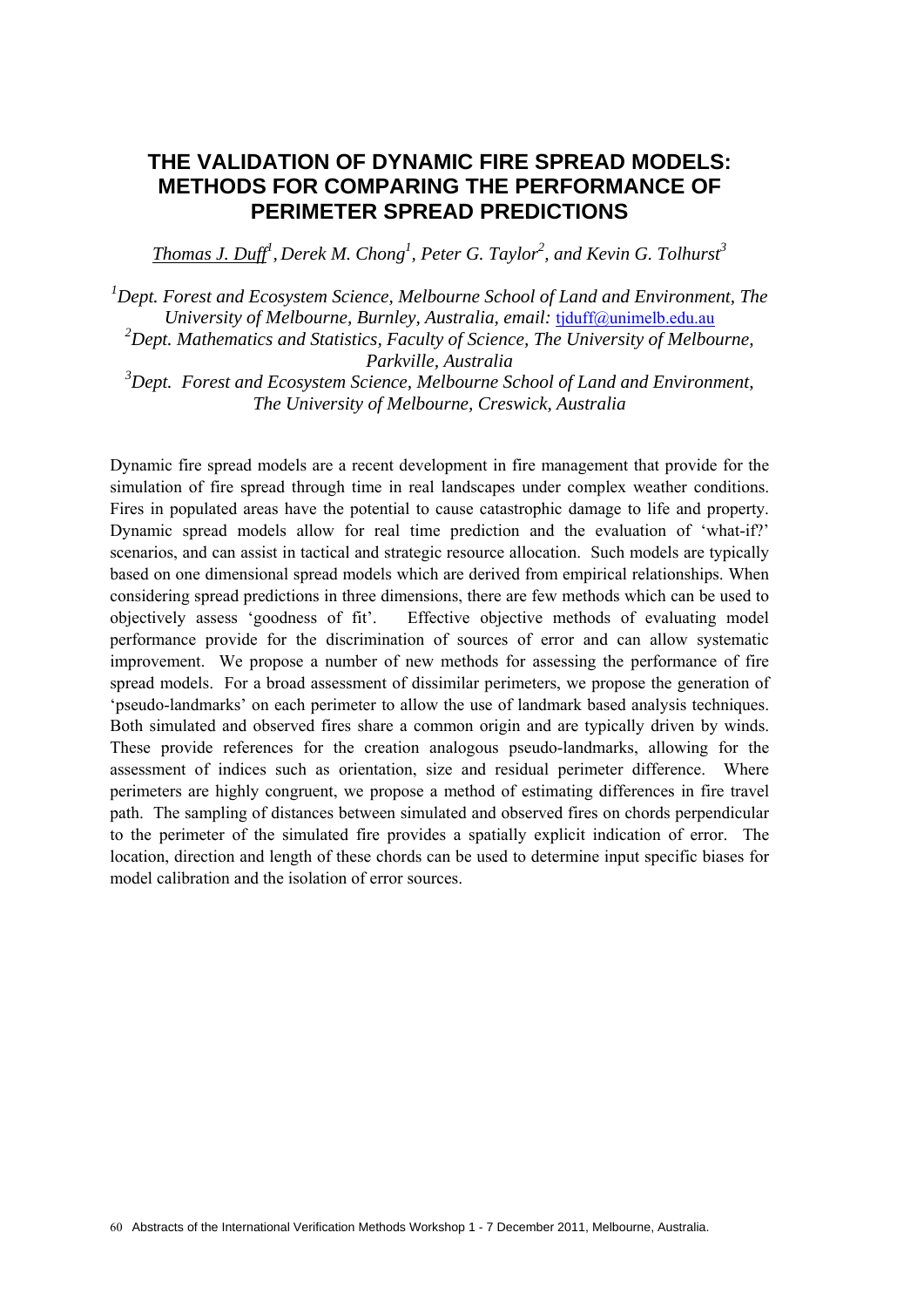## **METOCEAN FORECAST VERIFICATION FOR OIL AND GAS EXPLORATION OVER SOUTH CHINA SEA**

#### *Ambun Dindang*

#### *The Malaysian Meteorological Department, Selangor, Malaysia, e-mail:* ambun@met.gov.my

This verification study is done for the Erb West site, an oil and gas exploration platform, located at latitude 6.3° North and longitude 115.4° East, approximately 83 km west-northwest of Kota Kinabalu, Sabah. The forecast data of significant wave heights (SWH), wind speeds (WSPD) and wave periods (WPRD) from the Malaysian Meteorological Department (MMD) Wave Model were used in this verification study. These forecast values are then compared against the observed values from the instruments at the platform. The bias and root-mean-square errors (rmse) for the T+24hr, T+48hr, T+72hr and T+96hr forecasts are then analyzed. The MMD Wave Model errors of SWH for the 24hr, 48hr, 72hr and 96hr forecasts are found to be small with maximum bias of 0.27 metres and minimum bias of -0.26 metres. The model also has low bias in predicting WSPD with maximum positive bias of 3.45 knots and minimum negative bias of -2.54 knots. The model has moderate bias and under forecast in predicting the WPRD with maximum positive bias of 0.37 seconds and minimum negative bias of -2.89 seconds. The rsme for SWH are found to be between 0.46 m and 0.16 m, WSPD between 5.86 knots and 3.39 knots, and WPRD between 2.82 second and 0.52 second.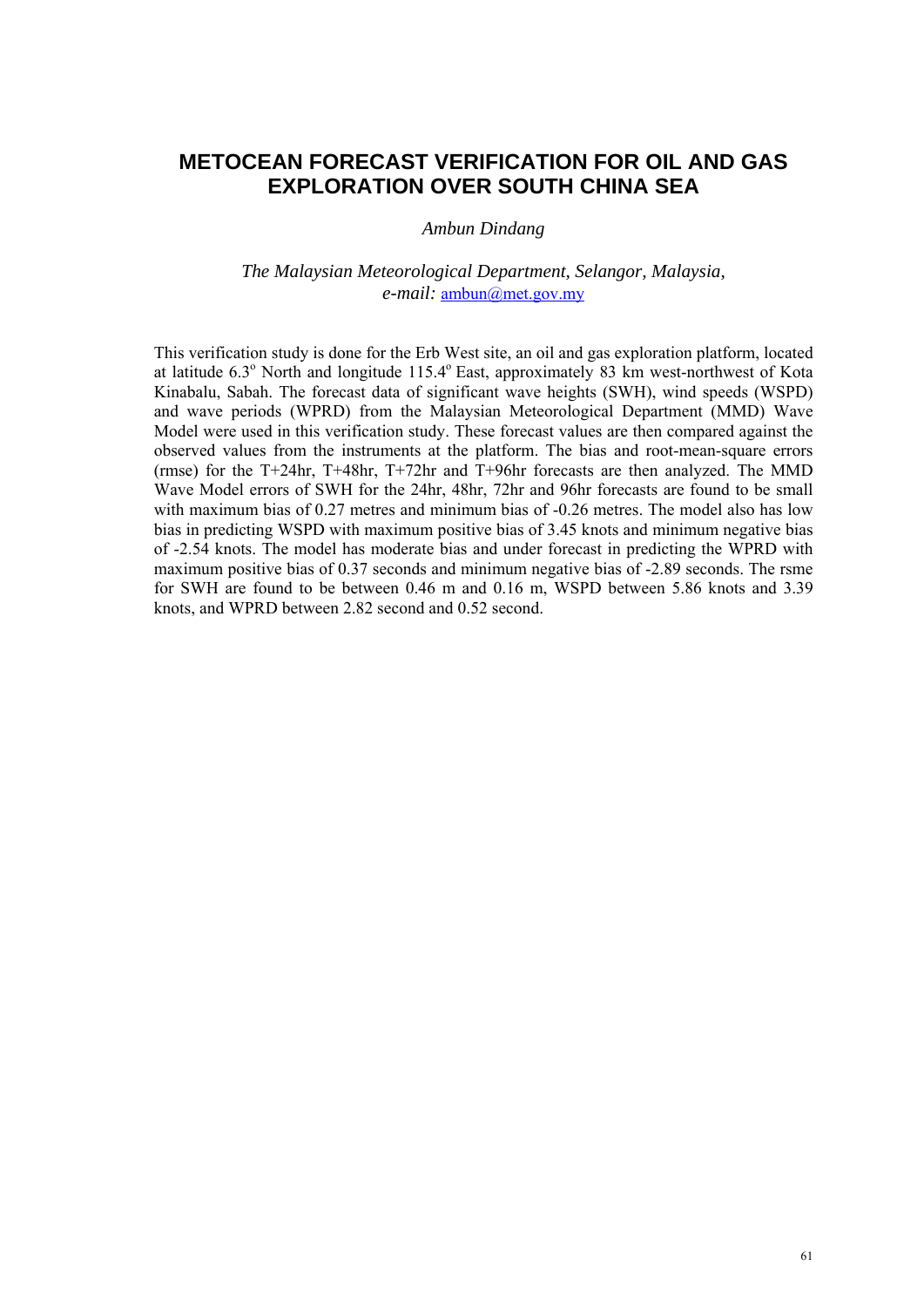# **ROUTINE COASTAL SEA LEVEL FORECASTS**

#### *Andy Taylor and Gary Brassington*

#### *CAWCR, Melbourne, Australia, e-mail:* a.taylor@bom.gov.au

Routine coastal sea level forecasts have long been dominated by the established methods of tidal harmonic analysis and prediction. The associated institutions have evolved peculiar verification techniques and methods of communicating forecast uncertainty. In particular, uncertainties of tidal forecasts are almost never promulgated (if calculated at all) and quantitative verification is typically approached with regard to analysed amplitude and phase of tidal harmonics.

These peculiar practices are not fit for dealing with composite sea level forecasts made possible by the availability of operational oceanography products (OceanMAPS and real time tide gauge data). The verification requirements of these 'total sea level' forecasts pose some novel considerations. Additional aspects of verification methodology are raised by the newly implemented OceanMAPSv2.0 multi-cycle lagged ensemble.

This poster will outline the fundamental considerations of verifying total sea level forecasts and evaluate the merits of alternative perspectives; including continual time series, 'skew surge' and sea level extrema.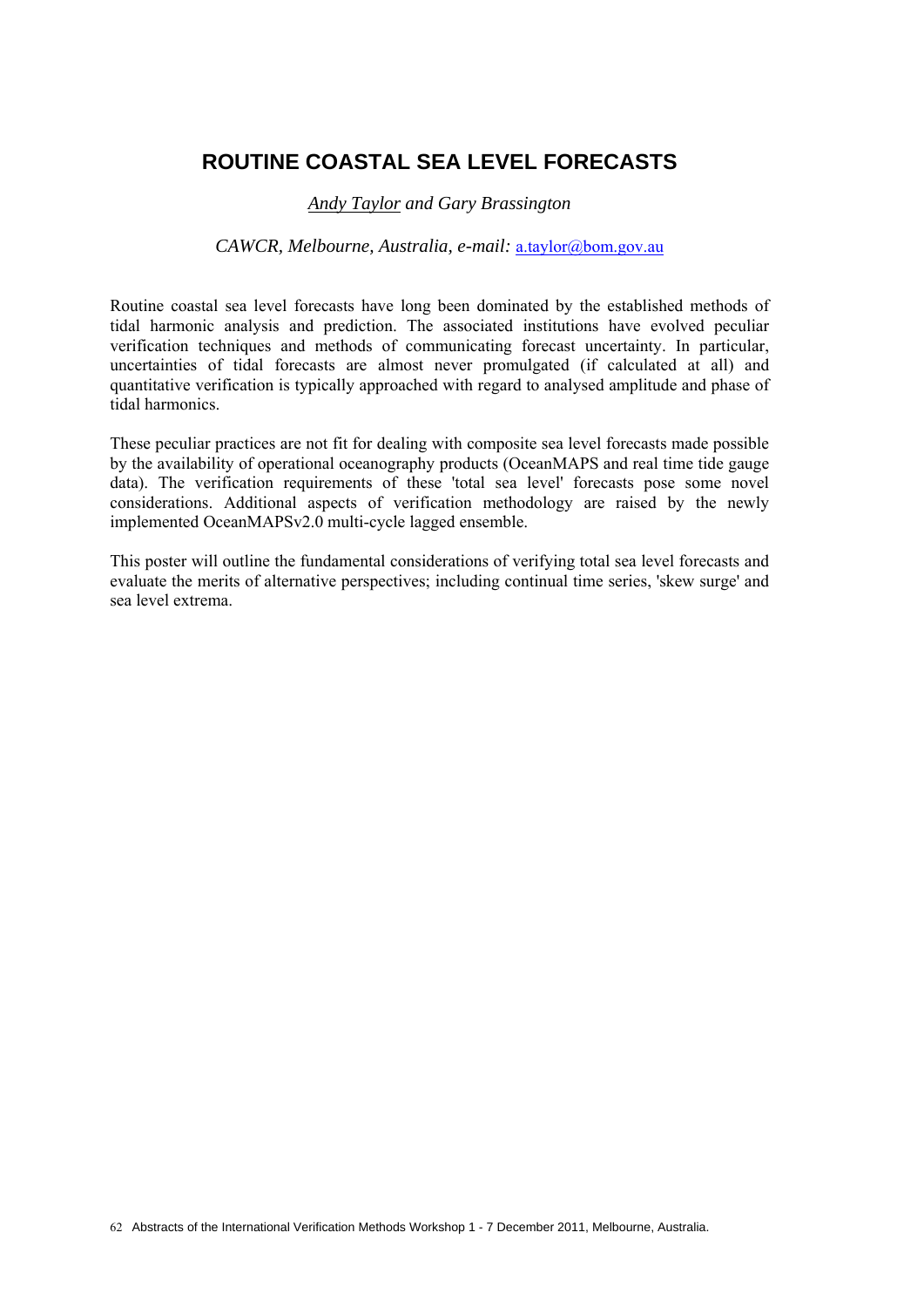# **EVALUATE THE POTENTIAL ECONOMIC BENEFITS FROM WEATHER AND OCEAN RELATED INFORMATION TO BEACH USERS IN AUSTRALIAN EAST COASTAL AREAS**

*Fan Zhang and Xiao Hua Wang*

*School of Physical, Environmental and Mathematical Sciences, University of New South Wales at Australian Defence Force Academy, Canberra, Australia.*  Fan.zhang@student.adfa.edu.au

The overall objective of this study is to estimate the potential economic benefits from improved weather and ocean related forecast information to beach users in Australian East Coastal areas. More specifically, it firstly attempted to learn the relationship between daily beach visitation densities in Gold Coast and Sydney and various weather and marine forecast information. The long term daily beach density changes corresponding to distinct weather and ocean forecast information are significant indicators to show visitors' demand of forecast information to plan their trips to the beaches in Australia. Secondly, the current forecast accuracy about weather and ocean information related to Gold Coast and Sydney areas will be examined to explain the forecast efficiency. Finally, the potential economic benefits from improved forecast information will be estimated through the simulations of beach visitor number changes to more accurate meteorological and oceanic forecast information. There are certain kinds of weather and ocean conditions that are preferred by most beach visitors, the tourists to Gold Coast and Sydney beaches with more accurate forecast information can make better decisions about the time of their trips to enjoy the beaches. On the one hand increase their enjoyment to beaches in good weather and ocean conditions and on the other hand decrease their trips under unpleasant weather and ocean conditions.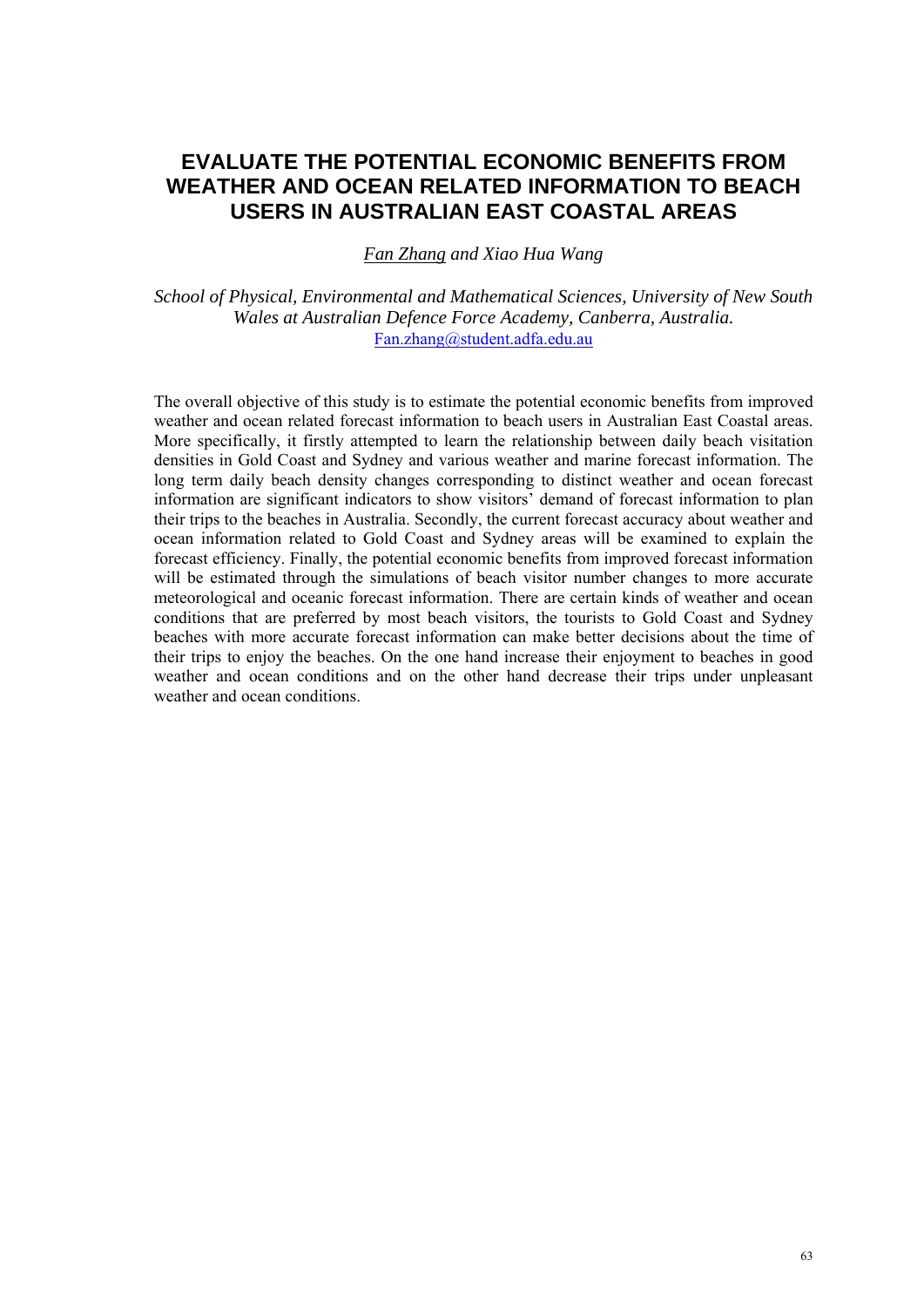## **FORECAST VERIFICATION AS A MEANS OF STATISTICAL DECISION MAKING**

*Anatoly Muravyev* 

### *Hydrometeorological Research Centre of the Russian Federation, Moscow, Russia, e-mail:* muravev@mecom.ru

Any decision, recommended or made, can be usually substantiated by means of skill scoring, error analysis and significance assessments, be these assessments statistical or heuristic by nature, and be the verification goals administrative, scientific, or economic.

The poster presents certain experience in forecast verification, accumulated at the Hydrometeorological Research Center of Russia, as well as 'decisions recommended or made'.

Examples of the long-range forecast activities embrace: (1) detailed spatial-temporal error analysis as feedback for modeler, (2) adaptive multi-criteria selection of hydrodynamic predictors, (3) ranking of forecast techniques on the bases of significance testing.

Short-range forecast verification problems and decisions to be made on the eve of the 2014 Winter Olympic Games include: (1) observation data network and reference archives, (2) COSMO-RU and ARW-WRF models, (3) domestic verification suites and international packages as VERSUS2, MET-MODE, SAL, CRA and Fuzzy.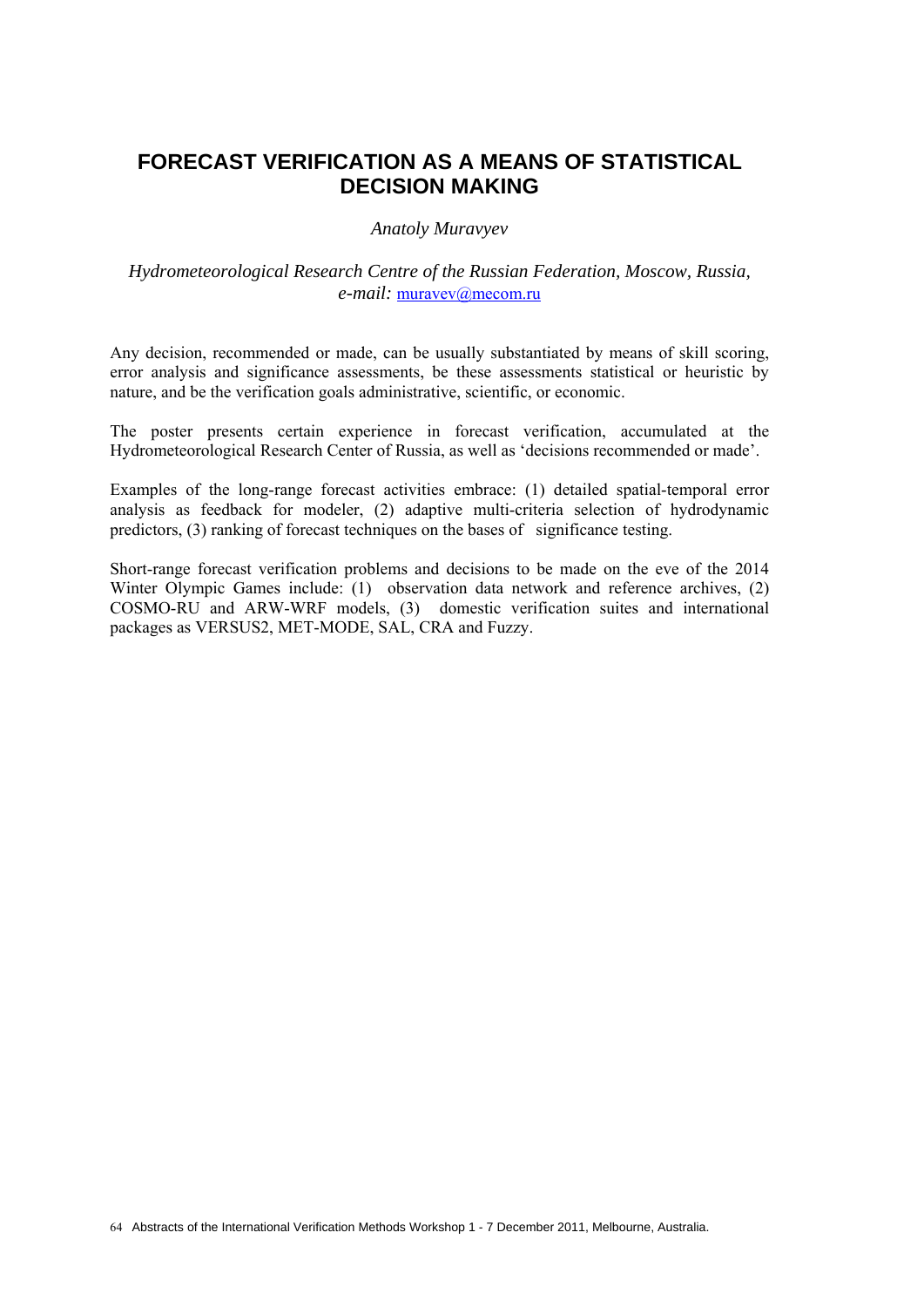## **EVALUATION OF NWP MODELS RESULTS OF WINTERTIME NOCTURNAL BOUNDARY-LAYER TEMPERATURES OVER EUROPE AND FINLAND**

*Evgeny Atlaskin1,2and Timo Vihma2*

<sup>1</sup> Helsinki University, Helsinki, Finland; e-mail: <u>evgeny.atlaskin@fmi.fi</u> *2 Finnish Meteorological Institute, Helsinki, Finland* 

Five operational numerical weather prediction (NWP) models were verified in winter conditions against (a) synoptic observations in Europe, (b) observations at a 48-m-high micrometeorological mast in Sodankylä, northern Finland, and (c) observations at the Helsinki Testbed stations (i) to evaluate the skills of the models to compute nocturnal 2-m air temperature (T2m) and the temperature inversion and (ii) to distinguish between the T2m bias and the subgrid-scale spatial variability of T2m. The results demonstrated a generally large positive T2m bias that increased with decreasing observed temperature and increasing inversion strength. When a strong temperature inversion was observed in Sodankylä, the models underestimated it, whereas in near-neutral conditions the stratification was overestimated. During coldest nights, the models strongly overestimated the initial T2m, revealing the problem also in data assimilation systems applied in the models. Validation of modelled T2m against grid-averaged T2m observed at Helsinki Testbed stations showed that the T2m model error dominated over the spatial variability of observed T2m. This suggests that over an almost flat terrain horizontal resolution is not a major factor for the accuracy of T2m forecast.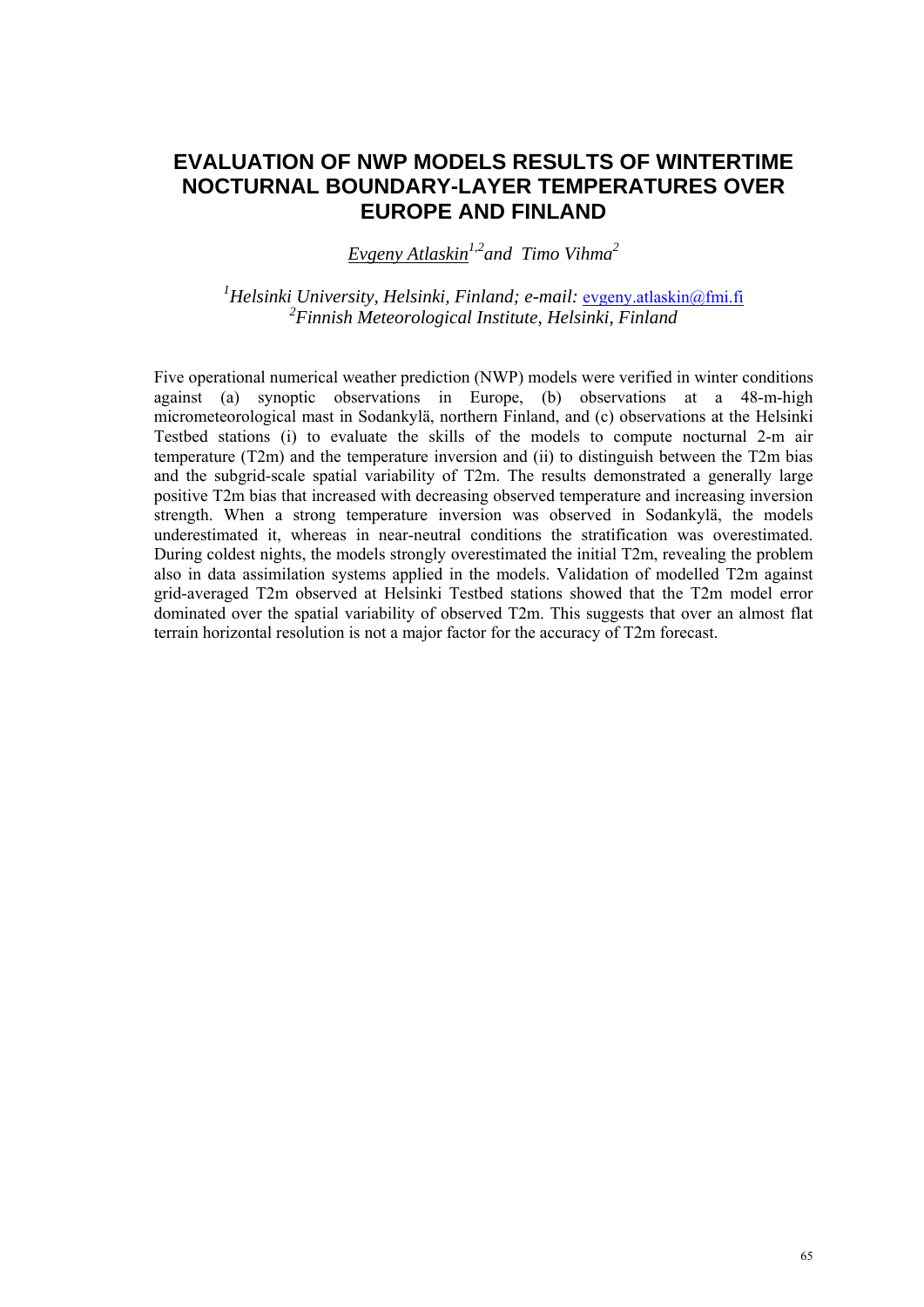## **EVALUATION OF THERMODYNAMIC FIELDS FORECAST ACCURACY FOR DIFFERENT PHYSICAL SCHEMES IN THE WRF ARW MODEL**

### *Vitalii Shpyg and Igor Budak*

*Ukrainian Hydrometeorological Institute, Kyiv, Ukraine, e-mail:* Vilal@rambler.ru

In Ukrainian Hydrometeorological Institute the WRF ARW series models used from February of 2008. From that time to present these models recommended themselves as good and reliable modeling system which could be used for operational forecast and researches. In this study, we shown the results of numerical experiment which based on archive GFS data (NCEP, 1 degree of horizontal resolution) and carried out with the help of the WRF ARW v. 3.1.1 by using the combinations of five physical parameterization schemes. We conducted the numerical simulation for summer-autumn period (from 1-st July to 31-th of October 2009), two times (00 and 06 UTC) for each day with forecast length of 3 days. Horizontal step of domain was 30 km.

The spatial distribution RMSE, MAE and ME for temperature, pressure and wind velocity were analyzed for two times of model initialization. These simulated meteorological elements were verified against with 176 weather stations, which situated over all territory of Ukraine and provided observation 8 times per day. Spatially attention was attended for Carpathian Mountains region. For this area diurnal variations of meteorological elements above mentioned were considered.

We found that greatest values of forecast errors on the territory of Ukraine were occurred in mountains region (Carpathian and Crimea Mountains), across Black and Azov Seas coast and on the East of Ukraine. First result explained by established problem for mountains areas, second is connected with errors in sea-land mask for South of Ukraine, the third from them evidently has caused by river influence. The character of forecast errors changes with height was shown, it has clear relation between sea level pressure forecast errors and height and ambiguous for temperature and wind velocity forecast errors from one side and altitude from other side. The stations which have altitude more than 1000 m were not included in this analysis.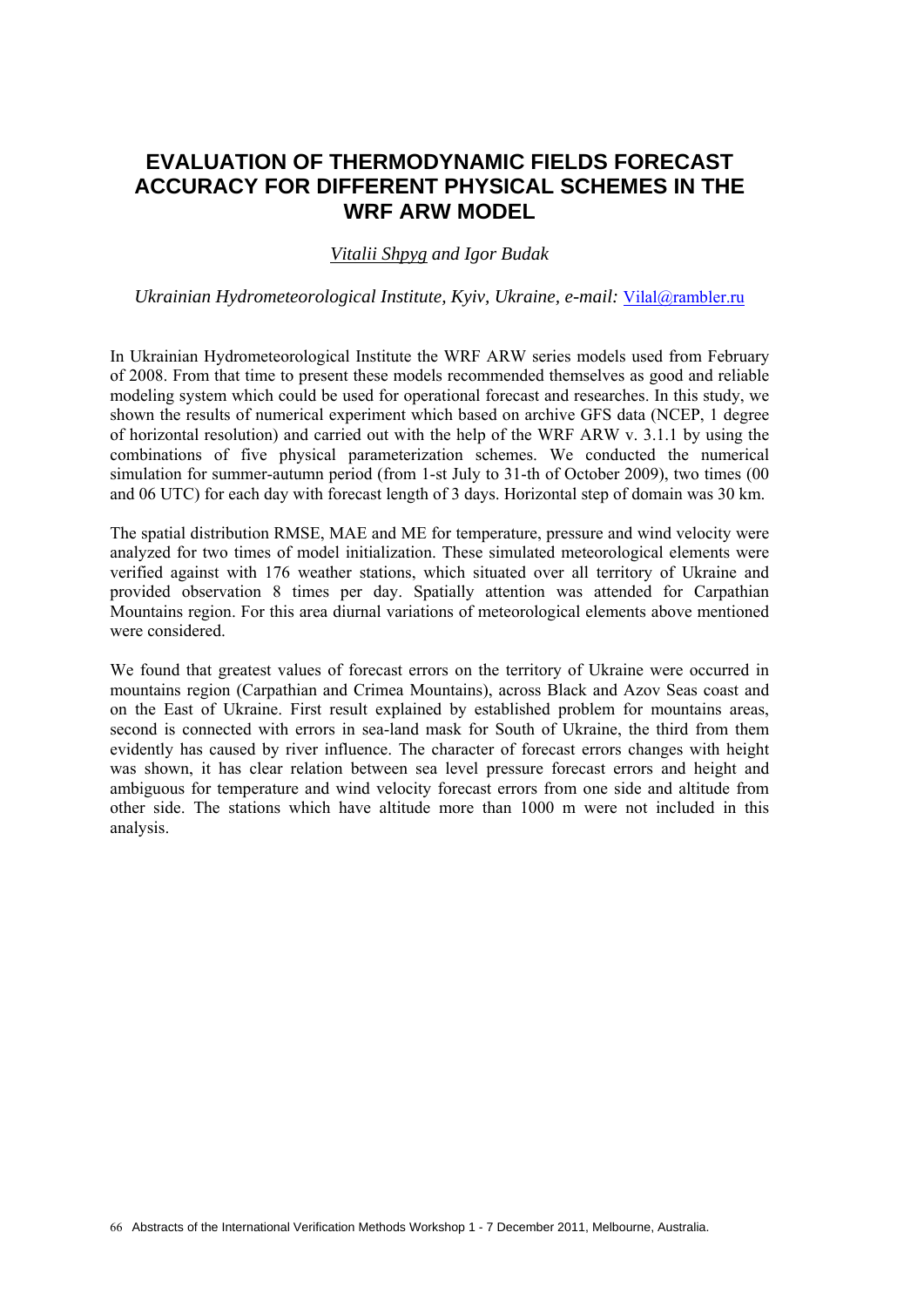## **THE INTRODUCTION OF UNIFIED VERIFICATION AND COMPARISON PLAN FOR REGIONAL MODEL OVER CHINA AND ITS PRELIMINARY RESULTS**

### *Chen Jing, Wang Yu, Li Li, Zhao Bin, Chen Fajin, Li Yinglin*

#### *CMA Numerical Prediction Center (CNPC), Beijing, China, e-mail: chenj@cma.gov.cn*

The unified verification and comparison plan for regional model running in eight Regional Meteorological Center (RMC) of CMA, including Beijing, Shanghai, Guangzhou, Shenyang, Chengdu, Wuhan, Lanzhou, Urumqi respectively, was launched in 2006 and was operationally implementation in 2010. The models involved are GRAPES-meso, WRF, AREM, MM5. The flow chart of the data transferring and processing was established. The unified verification system was introduced. The verification variables are surface forecasts (including temperature at 2m, wind at 10m, precipitation) and high level winds, temperature and relative humidity at 850hPa, 500hPa and 250hPa, respectively. Verification parameters are TS, bias, hit rate, false alarm ratio and ETS for precipitation, and ME, MAE, RMSE, correlation coefficient, etc. for other surface and high levels variables. The daily verification results are issued on the web of NMC.

The evaluations of performance of regional models are performed in this study. The differences of verification parameters between the model of RMC and CNPC and their confidence intervals were studied. The results showed that the most RMC models had some advantages for the forecasts of precipitation but disadvantages for the forecasts of temperature at 2m. Moreover, the verification results are also able to provide some useful information for regional model developer. Finally the future plan for CNPC verification was discussed.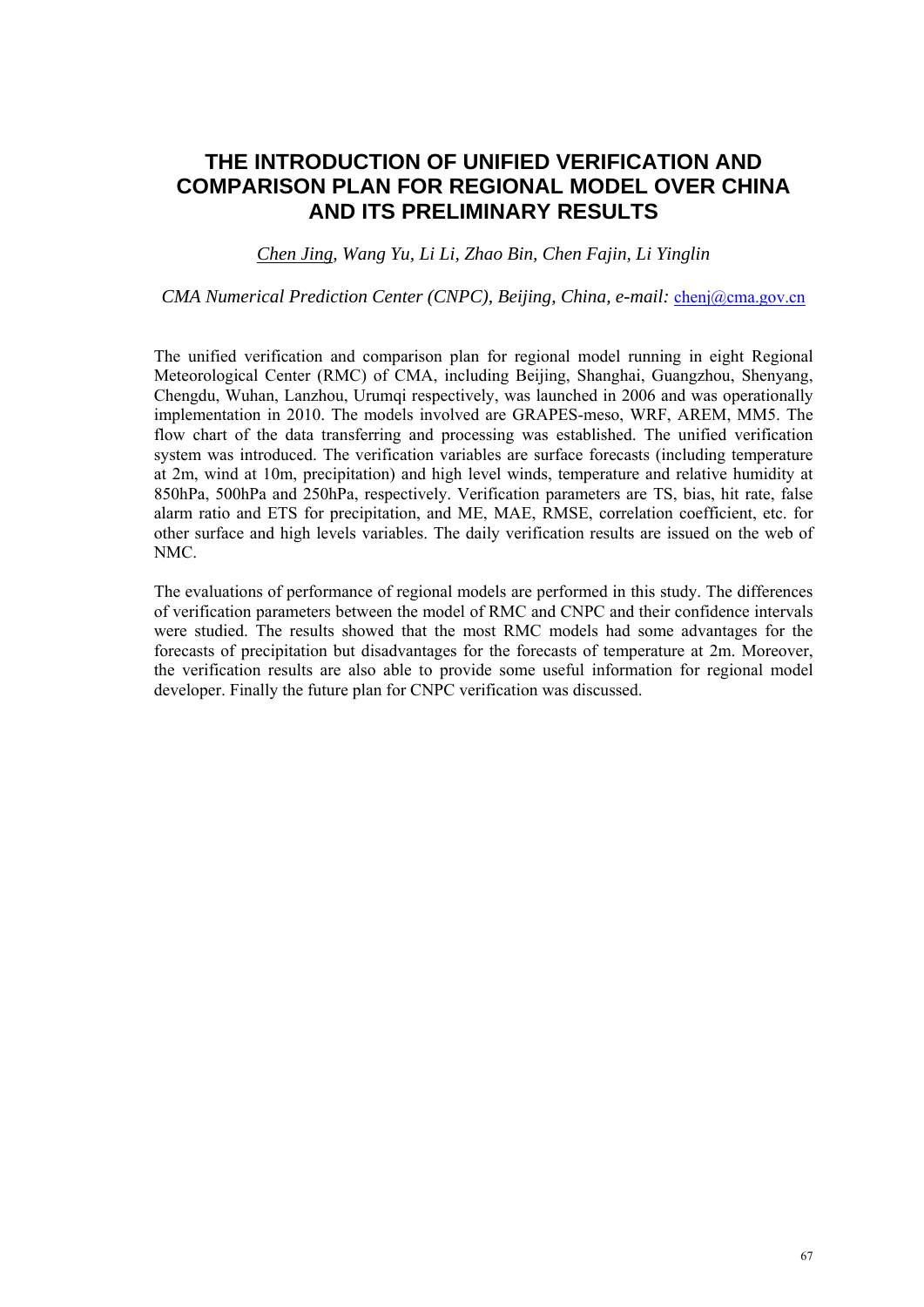## **DEVELOPMENT AND VERIFICATION OF LDAPS**

*Yunho Park, Joohyung Son, Haejin Lee, and Hoon Park* 

*Numerical Model Development Division, Korea Meteorological Administration, Republic of Korea, e-mail:* csat3@kma.go.kr

The KMA has set up a 1.5km resolution model (LDAPS: Local Data Assimilation and Prediction System) to predict high-impact weather phenomena in/around the Korean peninsula. LDAPS is a 3hr-cycling system with 3dvar and latent heat nudging. While both FGAT and IAU are used, RH nudging based on cloud fraction is not used in LDAPS. The system has three different variable grids (outside: 4km, middle: variable grid (4km to 1.5km), inside: 1.5km). The whole domain size is 744×928. The LDAPS is designed to produce 24 hour-forecasts eight times per day by assimilating data using 3dvar. We will show the configuration of LDAPS and several verification results with several case studies in a presentation.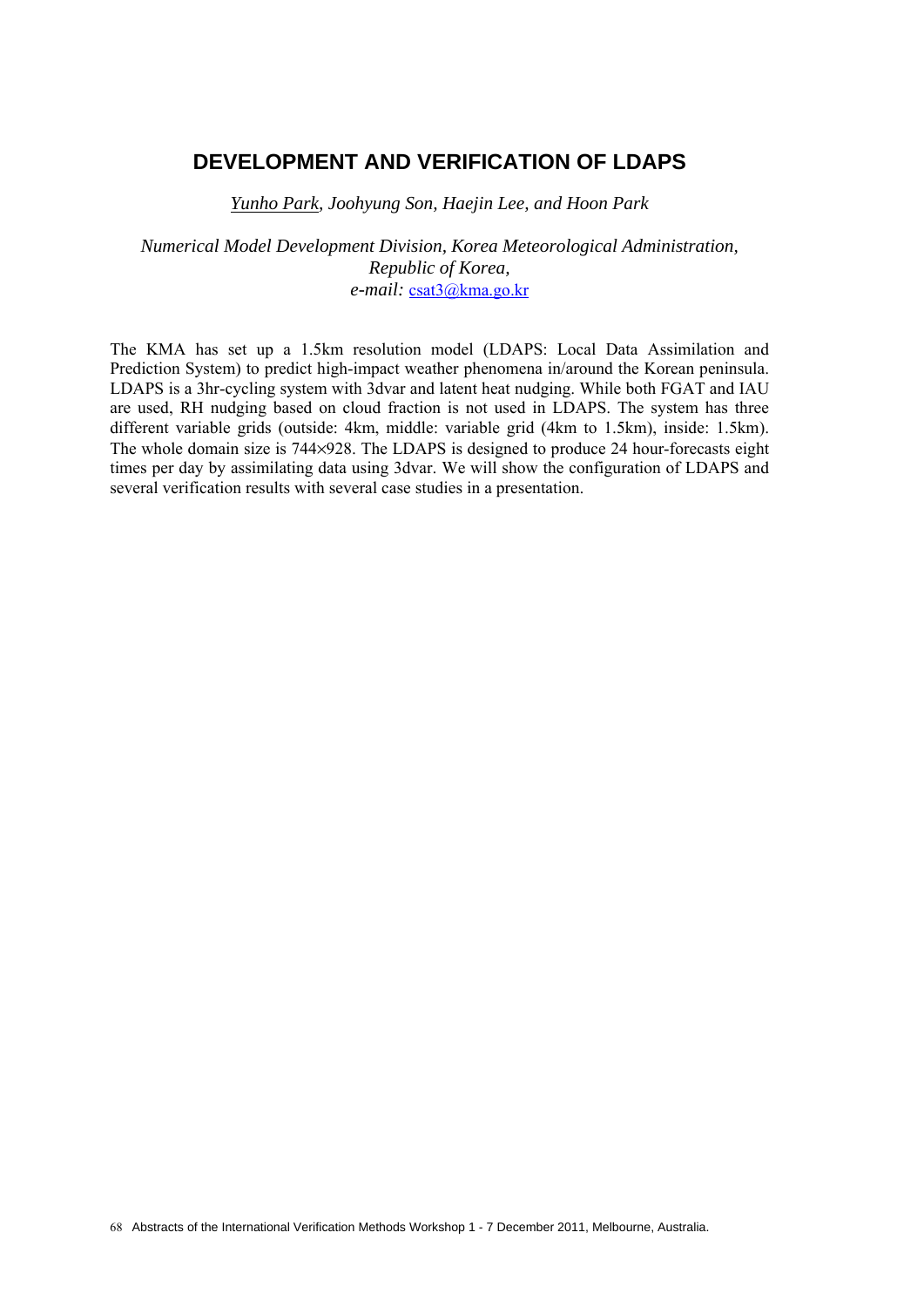# **PERFORMANCE ASSESSMENT OF THE OPERATIONAL ACCESS SYSTEM**

#### *Xiaoxi Wu*

### *National Meteorological and Oceanographic Centre, Melbourne, Australia, e-mail:* x.wu@bom.gov.au

The Australian Bureau of Meteorology's Numerical Weather Prediction (NWP) system, the Australian Community Climate and Earth-System Simulator (ACCESS) replaced the Bureau's previous operational global, regional and tropical systems, GASP, LAPS and TXLAPS, in August 2010. The ACCESS system is a joint initiative led by the Bureau of Meteorology and the Commonwealth Scientific and Industrial Research Organisation (CSIRO) in cooperation with the university community of Australia. ACCESS is based on the Unified Model assimilation and prediction system at the United Kingdom Met Office (UKMO).

In this presentation, the operational ACCESS systems (i.e. global ACCESS-G, regional ACCESS-R and tropical ACCESS-T) are assessed by comparing with the GASP, LAPS and TXLAPS systems during the April to June 2010 quarter. ACCESS-G is also compared with GASP and those overseas global models operationally verified in NMOC (National Meteorological and Oceanographic Centre) during the same period. A similar comparison is also made for the period of April to June 2011 but without the discontinued GASP, LAPS and TXLAPS models. The fields of mean sea level pressure (MSLP) and 500hPa geopotential height have been selected for comparison. The operational overseas models used here include USAVM from the National Meteorological Center Washington, UKGC from UKMO, JMAGSM from the Japan Meteorological Agency and ECSP from the European Centre for Medium-range Weather Forecasting. The verification domain covers the Australian region. All the models are verified using a 2.5° latitude/longitude grid except USAVM which is verified on a 2.5° latitude/5.0° longitude grid - the use of coarser grid spacing for USAVM is not likely to affect the inter-comparison result greatly. The S1 skill score and anomaly correlation are the statistical methods employed here.

The results show the ACCESS system is much more skillful than the previous GASP and LAPS systems. Taking the commonly used cut-off of 60 per cent in anomaly correlation as the criterion for useful forecasts, ACCESS-G, ECSP and JMAGSM show useful skills to beyond 7 days, for the period from April to June 2011 ACCESS-G has a similar skill level to USAVM at the shorter lead times; JMAGSM is more skillful than ACCESS-G at 3 and 4 days, but becomes less skillful than ACCESS-G at day 6 and 7.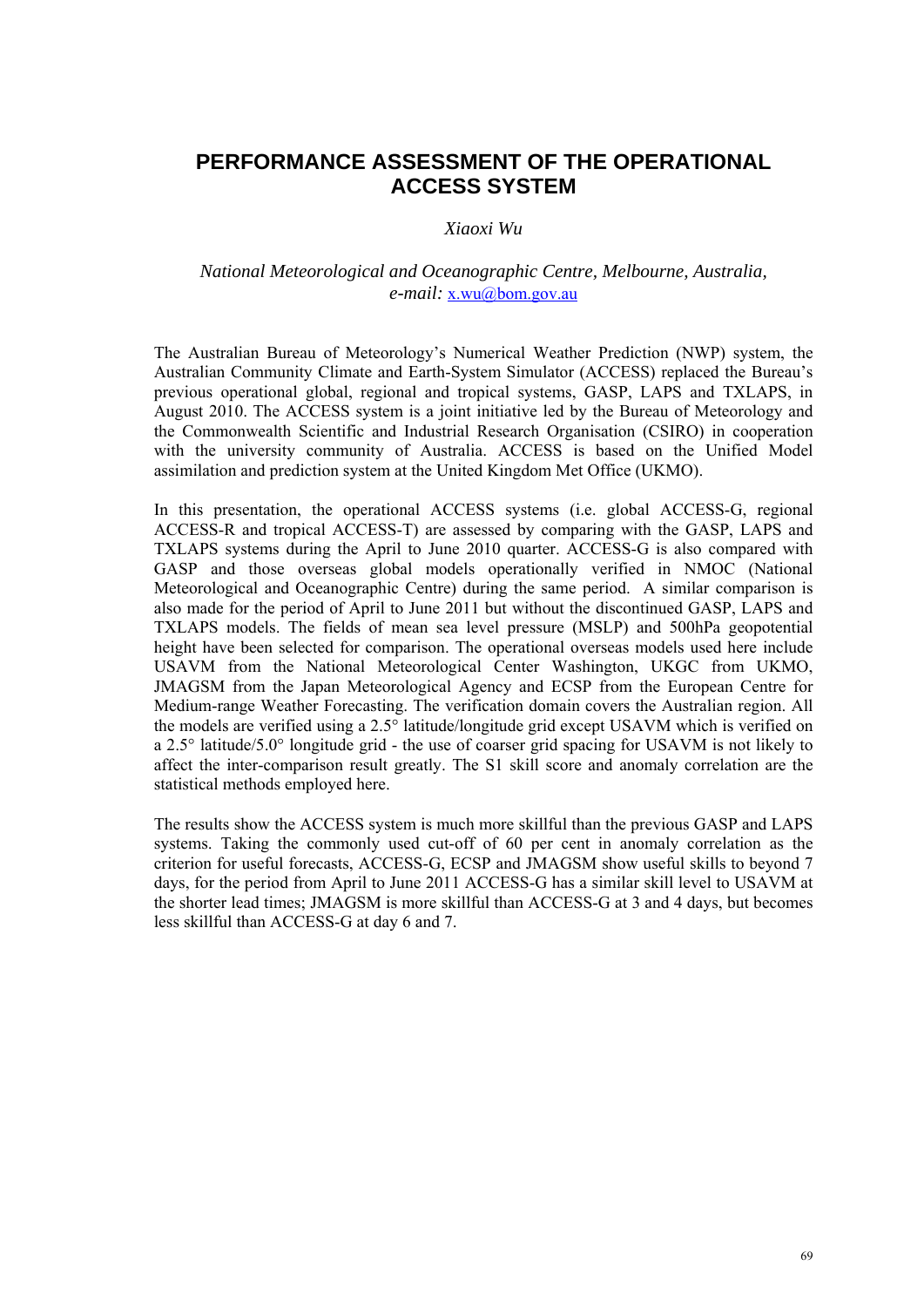## **VERIFICATION OF NUMERICAL WEATHER PREDICTIONS OVER WESTERN SAHEL AFRICA**

*O.S. Idowua1 and C.J. deW Rautenbachb2*

*1 Department of Geosciences, University of Missouri, Kansas City MO, USA, e-mail:* oluseun.idowu@mail.umkc.edu *2 Department of Geography, Geoinformatics and Meteorology, University of Pretoria, South Africa* 

Processes in the atmosphere are not perfectly predictable in deterministic sense because the atmosphere is regarded as a non-linear dynamic and chaotic system. Numerical weather predictions (NWPs) are therefore subject to systematic errors and biases. The continuous verification of NWPs to improve forecast quality by better understanding forecast errors has become very important in recent years. This study verifies the 20 km by 20 km resolution Limited Area Model over Africa (Africa LAM) developed by the United Kingdom Meteorological Office (UK Met Office) to improve weather forecasts over western Sahel Africa (WS). The Africa LAM T+24h forecasts were verified against daily observed rainfall, maximum and minimum temperatures from 36 selected meteorological point stations across WS. Results indicate that the Africa LAM temperature forecasts show skill, more so during the raining seasons (April-May-June (AMJ) and July-August-September (JAS)) than during the dry seasons (January-February-March (JFM) and October-November-December (OND)) over the WS. The model rainfall forecasts, however, show more skill during the dry seasons (JFM and OND) than during the raining seasons (AMJ and JAS). The results further indicate that, on a regional basis, the model temperature forecasts show more spatial skill over the Wet Equatorial (WE) climate zone than over the Wet and Dry Tropics (WDT) and Semi Arid (SA) climate zones, while rainfall forecasts show more skill over the SA climate zone than over the WDT and WE climate zones.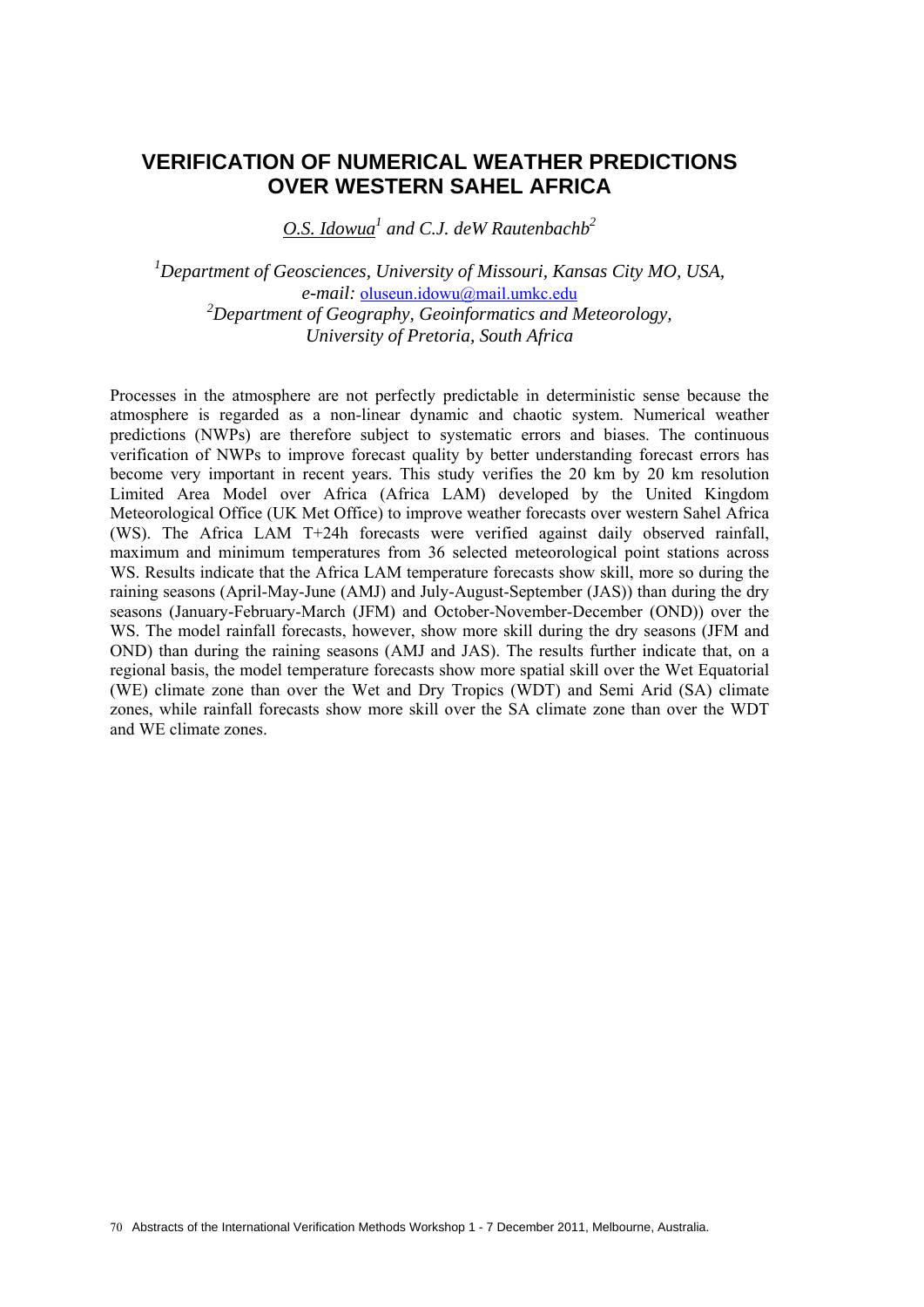## POSTERS DAY 2

## **VERIFICATION OF THE NEW 2.5 KM RESOLUTION LIMITED AREA MODELS AT CANADIAN WEATHER SERVICE**

### *Francois Lemay*

*Environment Canada, Canada, e-mail:* francois.lemay@ec.gc.ca

The Canadian Weather Service has recently made operational a new configuration of the GEM model at 2.5 km resolution based on what has been developed to provide accurate weather forecast for the last Vancouver Olympics in 2010. We present verification results that lead to this implementation and make comparisons with the previous 2.5 km configuration and also with our 15 km regional model. Issues related to different resolution model verification comparison are addressed. A calibration method of block bootstrap techniques to estimate score uncertainties is explored. Finally, we present a collaborative strategy to develop new verification tools for and with the help of users.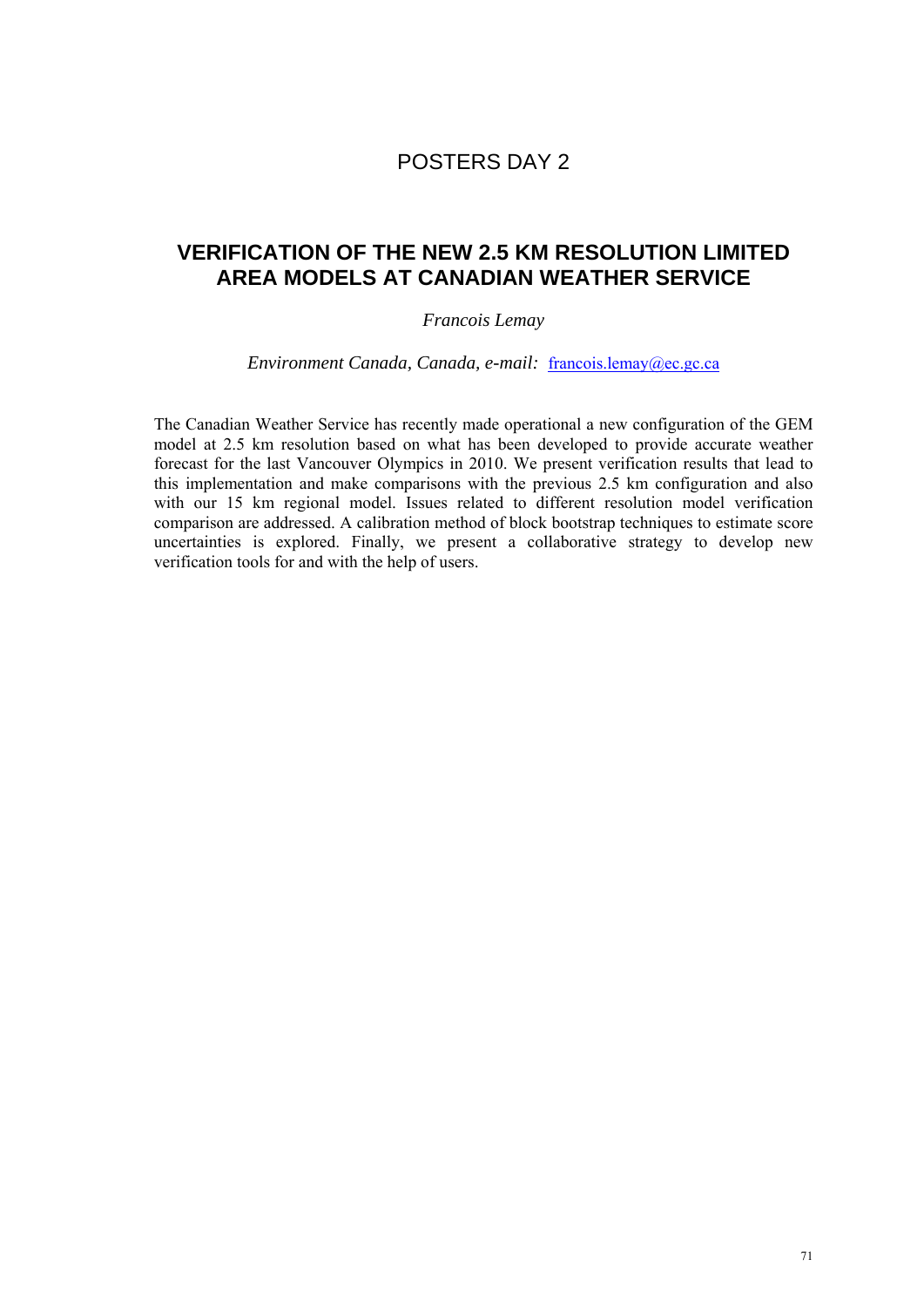## **ON EVALUATING THE IMPROVEMENT OF THE NEW SIMM'S BOLAM USING A MULTI-METHOD APPROACH OVER THE MAP D-PHASE OPERATIONS PERIOD DATASET**

*Stefano Mariani and Marco Casaioli* 

#### *Institute for Environmental Protection and Research (ISPRA), Rome, Italy, e-mail:* stefano.mariani@isprambiente.it

Since the beginning of the year 2000, it is operational at the Institute for Environmental Protection and Research (ISPRA, former APAT) an integrated meteo-marine forecasting chain called *Sistema Idro-Meteo-Mare* (SIMM). A cascade of four numerical models, telescoping from the Mediterranean basin to the Venice Lagoon, and initialized by means of ECMWF analyses and forecasts, forms the SIMM system. The forecasting system, and in particular the meteorological BOlogna Limited Area Model (BOLAM) at the base of the chain, has been regularly verified through subjective and objective methodologies.

In this framework, it has been decided to evaluate the quality of such new version and the achieved improvements with respect to the one previously implemented, referred as QBOLAM. In particular, this has been done using the rainfall observation dataset provided during MAP D-PHASE, a WMO-WWRP Demonstration project, when rain gauge measurements were collected from several regional and national networks available over the Alpine area and Central Western Europe. A reforecasting campaign has been then performed with the new version of BOLAM in order to provide forecasts over the D-PHASE Operations Period (DOP; Jun.-Nov. 2007), to be compared against the QBOLAM forecasts operationally delivered to the project during DOP.

The forecast verification has been performed by means of a multi-method approach based on a power spectrum analysis to assess difference in terms of (small) scale-details between BOLAM and QBOLAM forecasts, the computation of traditional categorical scores, a visual investigation on how contingency table's elements are spatially located over the verification domain, and the calculation of the ROC diagram. The performances of the two model versions have been also investigated by means of objected-oriented/spatial techniques with respect to two meteorological intense events occurred during DOP (25–28 Sep. 2007 & 22–25 Nov. 2007) over the Alpine area. Such investigation includes also the use of the precipitation fields retrieved from the radars available over the two target areas.

The work presents the improvements of the SIMM's BOLAM model in terms of quantitative precipitation forecast with respects to the previous implementation, focusing in particular on the results related to the two case studies.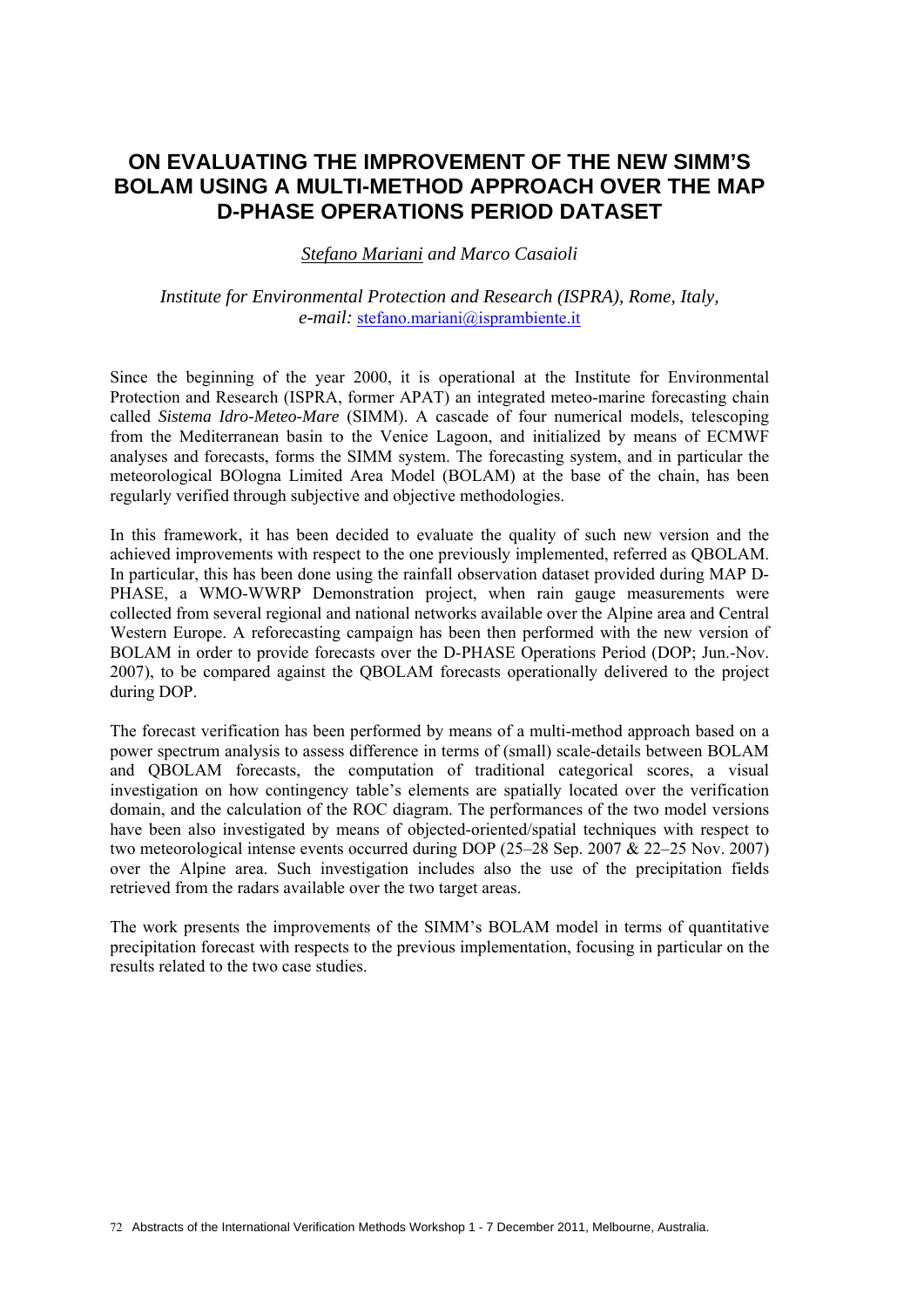# **ACTIVITIES OF UZHYDROMET**

### *Fatima Kasimova*

### *Centre of Hydrometeorological Service (Uzhydromet), Tashkent, Republic of Uzbekistan, e-mail:*uzhymet@meteo.uz

Centre of Hydrometeorological Service (Uzhydromet) is the body of government administration which is specially mandated to fulfill the tasks in the field of hydrometeorology in Republic of Uzbekistan, and in its activities it is directly accountable to Cabinet of Ministers of RUz. Strategic tasks of Uzhydromet:

- development and improvement of the government system of hydrometeorological observations;
- hydrometeorological provision of government and administrative authorities, fields of economy, armed forces and population of the republic with information about actual and expected conditions of environment and climate
- provision of urgent information about occurrence or threat of possibility of hazardous hydrometeorological phenomena;
- conduction of scientific-and-research works in the field of hydrometeorology, climate change and variation;

improvement of short- and long-term weather forecasting, forecasting of river flow Support of national objectives:

- improvement of quality of life of population
- enabling of high rates of sustainable development
- setup of capacity for the further development
- improvement of level of national security

Main operational and production subdivisions:

- "Meteoinfosystem" information-and-technical administration
- Administration for water inventory and meteorological measurements
- 13 territorial hydrometeorological administrations
- Service of monitoring of pollution of atmosphere, surface water and soil
- Service of meteorological provision for aviation
- Service of hydrometeorological provision

Organizations in-charge:

- Scientific research hydrometeorological institute
- Tashkent hydrometeorological professional college
- "Hydrometpribor" scientific-and-production enterprise

Climate service

In the last years in our country as in the whole world the needs in climate service increased many times.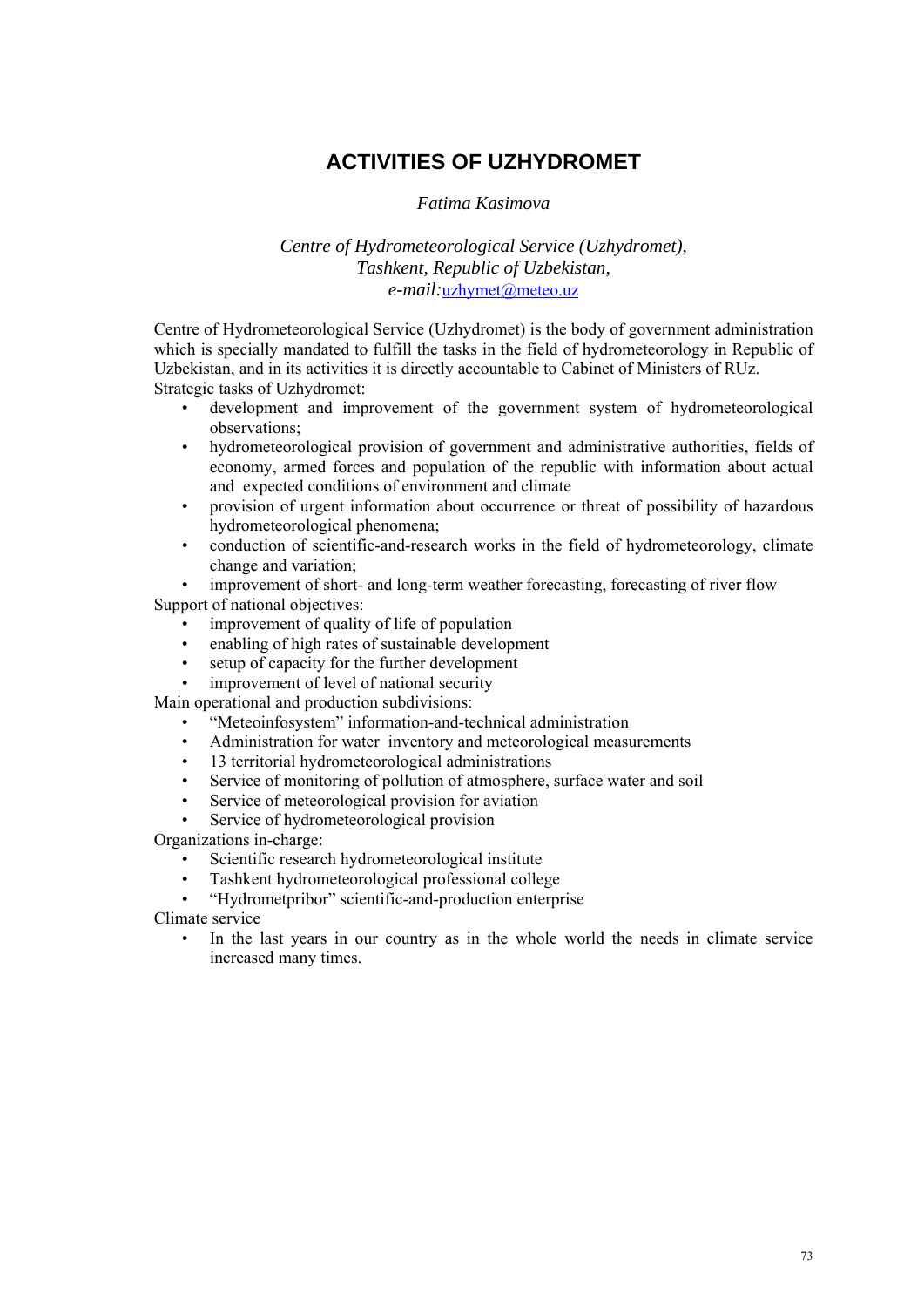## **QUANTITATIVE PRECIPITATION FORECASTING FOR TWELVE AUSTRALIAN CITIES**

*James McGregor<sup>1</sup> and Elizabeth Ebert<sup>2</sup>*

<sup>1</sup> School of Geography, Environment and Earth Sciences, Victoria University of Wellington, New Zealand, e-mail: jamesmcgregor@me.com *2 Centre for Australian Weather and Climate Research, Bureau of Meteorology, Melbourne, Australia* 

This paper examines precipitation forecasts from the Australian Community Climate and Earth System Simulator (ACCESS), the American Global Forecast System (GFS) and the European Centre for Medium-range Weather Forecasts (ECMWF) weather models. It verifies model output against Australian Bureau of Meteorology rainfall analyses interpolated to twelve city locations throughout Australia. These cities are Adelaide, Alice Springs, Brisbane, Canberra, Darwin, Hobart, Melbourne, Perth, Port Hedland, Sydney, Townsville, Weipa. Up to two years of data are used covering the period from 1 July 2009 – 30 June 2011.

The chosen cities are representative of a variety of different climate regimes. Time-series plots of daily rainfall highlight these characteristics and also indicate significant inter-annual differences in rainfall at some of these city locations. The aim of this study is to use standard skill scores to compare and contrast model performance at each location and assess how performance may be related to climate type and also to measure how performance varies as a function of model forecast lead-time.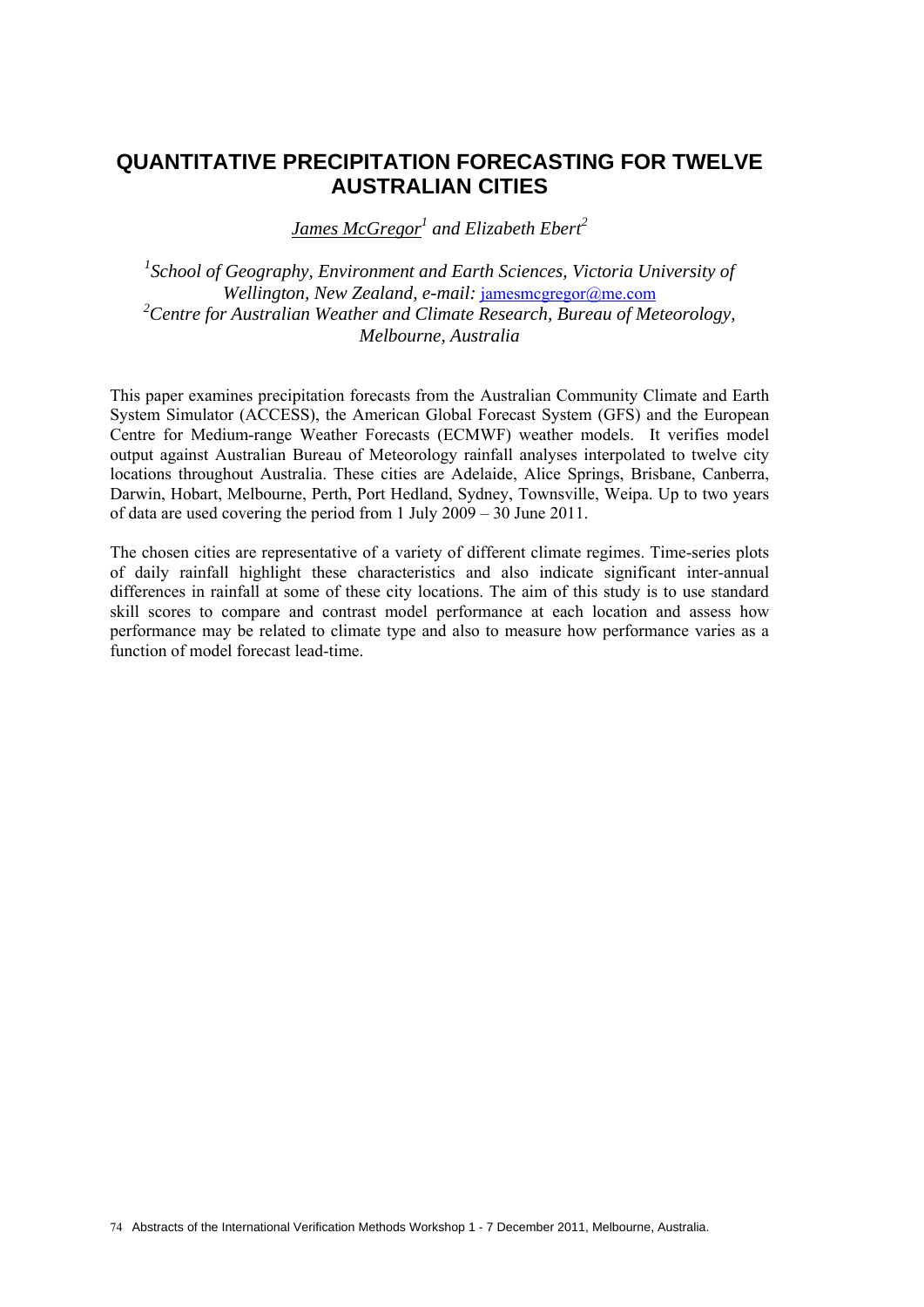## **USING THE SEEPS SCORE TO ASSESS THE METUM AT THE UK MET OFFICE**

### *Rachel North and Marion Mittermaier*

#### *Met Office, Exeter, UK, e-mail:* rachel.north@metoffice.gov.uk

The Stable Equitable Error in Probability Space score (hereafter SEEPS) was introduced by Rodwell *et. al. (*2010). One of the strengths of the SEEPS is the use of climatological thresholds which enables climatologically diverse locations to be compared and aggregated. Thus far SEEPS has been used to assess daily precipitation totals, mostly from global models. For this study SEEPS has been used to investigate 6h forecast precipitation accumulations in the 12km resolution configuration of the Met Office Unified Model (MetUM). We will present initial results from analysing six-hourly precipitation accumulations over Europe originating from midnight forecast runs, and discuss the initial findings. These may include results showing the relative importance of climatological thresholds for shorter accumulation periods (24h vs. 6h). At present it is unclear whether the observed occurrence of, and regional models' ability (being higher resolution) to forecast short-period accumulation rainfall is potentially a function of the intensity only.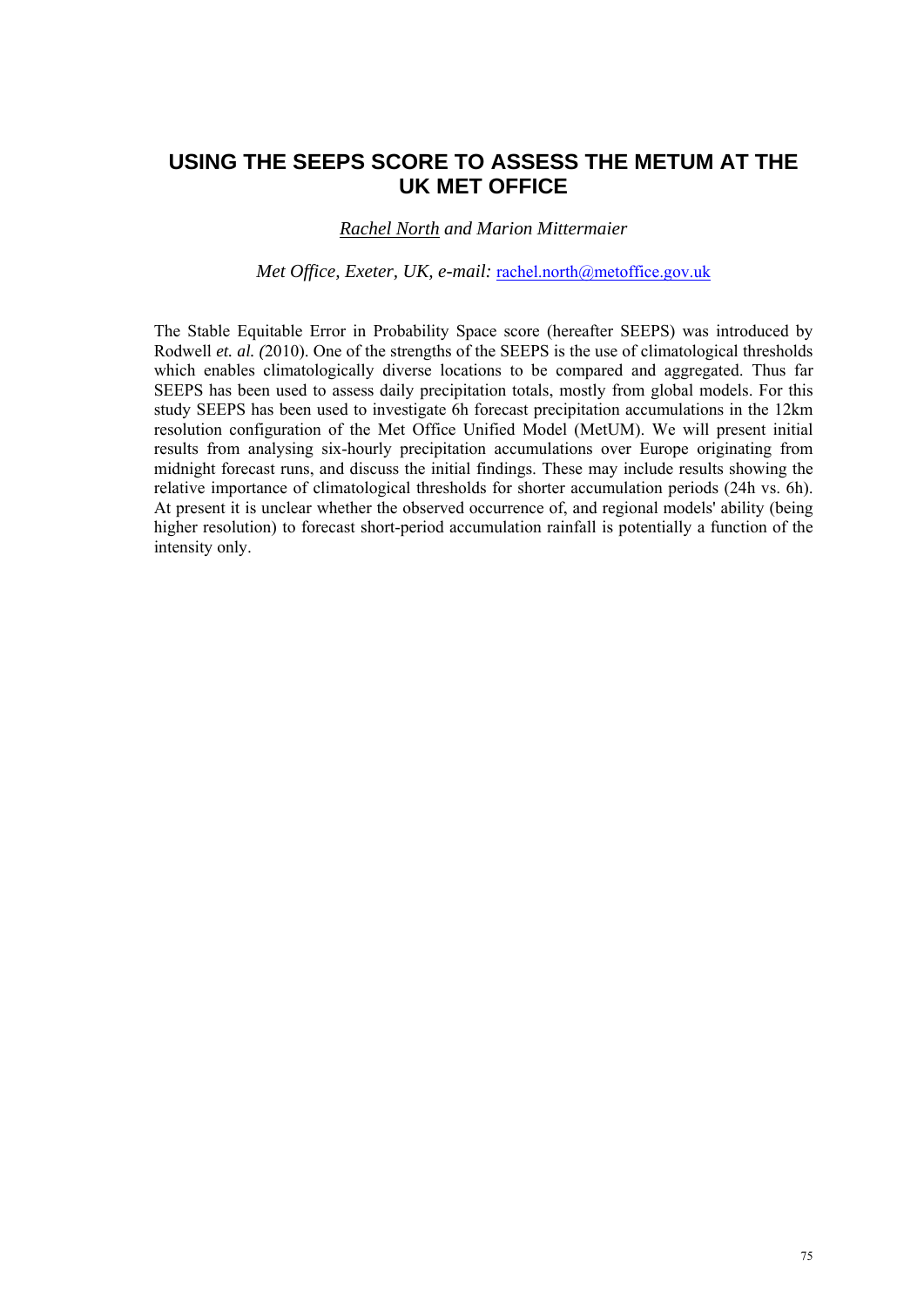# **DID MELBOURNE FORECASTS IMPROVE AS A CONSEQUENCE OF GFE IMPLEMENTATION?**

*Harvey Stern1 and Benjamin Levin2*

<sup>1</sup> Bureau of Meteorology, Melbourne, Australia, e-mail: <u>h.stern@bom.gov.au</u> *2 Monash University, Melbourne, Australia* 

Recently, there have been several changes to the forecasting process in the Victorian Office of the Bureau of Meteorology. Probably the greatest of these was the implementation of a system based upon the U.S. Gridded Forecast Editor (GFE) (in 2008), with its focus on point forecasts.

On the basis of official forecasts alone, it is difficult to establish whether or not the implementation resulted in more accurate forecasts. Ideally, one would need to have maintained a team of forecasters using the "old" methodology, and to compare that team's performance with that of the team using the "new" methodology.

We do not have two such teams. What we do have is an automated experimental forecasting system that, since 20 August 2005, has generated predictions in 'real time' by combining sets of official and other forecasts (this system is hereafter referred to as the "combined forecasts system" or CFS). CFS has operated essentially unchanged since implementation and it was therefore used as a "benchmark" to compare official forecasts with.

The skill displayed by predictions of four different weather elements (minimum and maximum temperature, amount and probability of precipitation) were calculated for the first year of CFS's operation (from 20 August 2005) and also for the sixth (from 20 August 2010). The measure of skill used was the correlation coefficient between predictions and observations, expressed as departures from normal.

During the first year, the average of the four correlation coefficients associated with official forecasts was 0.547 (CFS was able to improve these forecasts further such that the average was lifted to  $0.609$  – an increase of  $0.062$ ).

During the sixth year, the average associated with official forecasts was 0.601 (CFS lifted the average to  $0.639$  – an increase of 0.038).

|                                            | First year | $\overline{\phantom{a}}$ Sixth year |
|--------------------------------------------|------------|-------------------------------------|
| Average correlation coefficient (Official) | 10.547     | 0.601                               |
| Average correlation coefficient (CFS)      | 0.609      | 0.639                               |

That the average associated with the official forecasts increased between year one and year six might be attributed to forecasts in the latter year being less difficult. However, that the CFS was able to increase the skill displayed by much less in the sixth year than in the first year suggests that the official forecasts have undergone a real improvement. That the largest recent change to how official forecasts are prepared was the implementation of GFE, it is concluded that they improved (at least in part) as a consequence of the GFE implementation.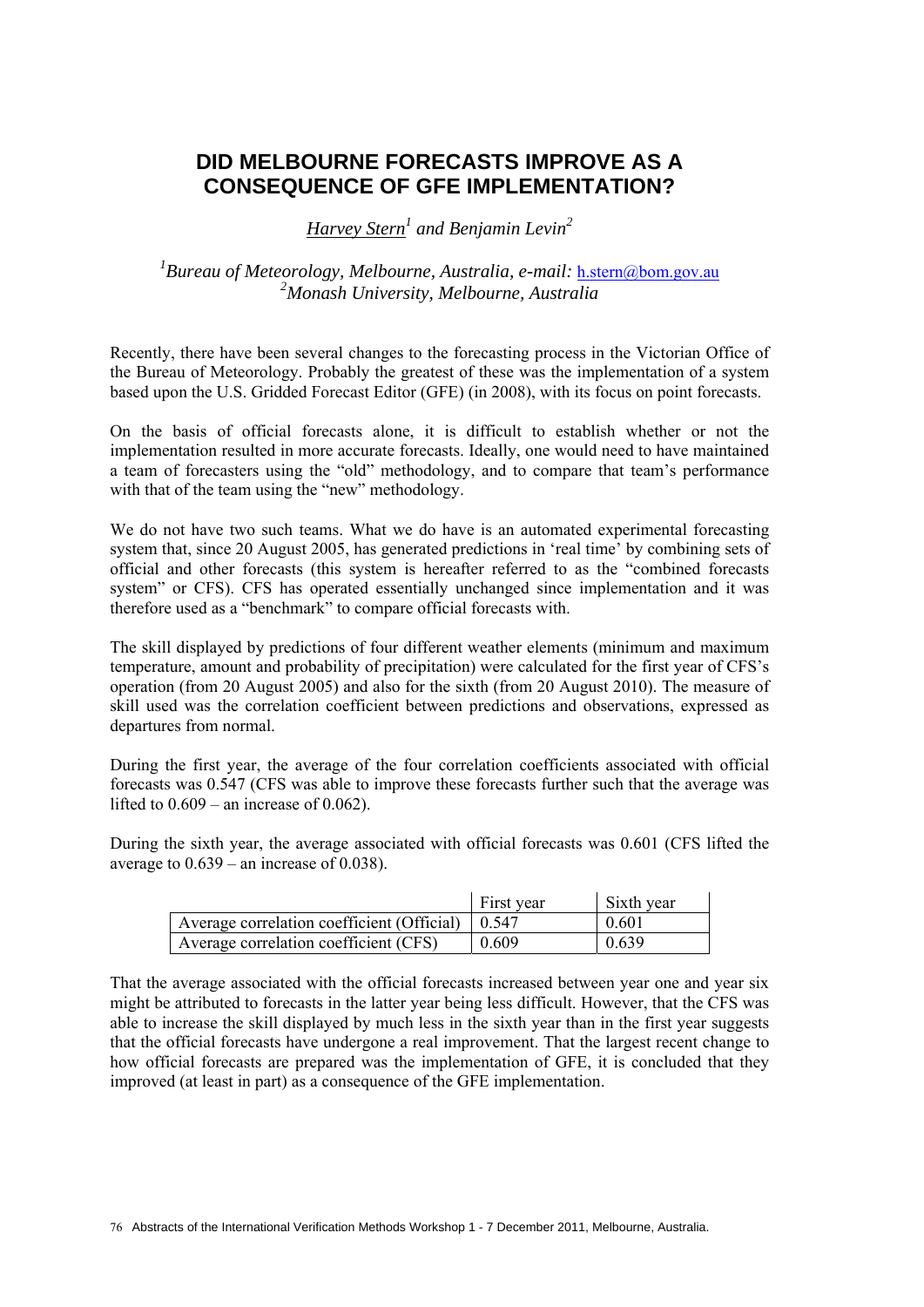# **VERIFICATION OF FORECASTER-PRODUCED GRIDDED FORECASTS**

### *Philip Riley and Chris Bridge*

### *Centre for Australian Weather and Climate Research, Melbourne, Australia, e-mail:* p.riley@bom.gov.au

The Australian Bureau of Meteorology Next Generation Forecast and Warning System (NexGenFWS), currently provides forecasts of several weather elements on a fine scale grid (3 to 6 km spatial resolution) for Southeastern Australia, and will be introduced to the remainder of the country over the next two to three years. Although the gridded forecasts are based on NWP guidance, the final version is produced by forecasters using a variety of grid-editing tools. Automated forecasts for several of the parameters are available from the Bureau's Gridded Optimal Consensus Forecasting (GOCF) system. Information on the skill of the resulting forecasts in comparison to what could be achieved using unedited GOCF guidance is important for such issues as editing policies and required staffing levels.

The Bureau of Meteorology has adopted the Verify software system created in the ECMWF for routine verification of gridded products, and this software is being adapted for the verification of the NexGenFWS forecaster-produced grids. This verification presents a number of challenges, for example: the forecaster produced grids are at a significantly higher resolution than the input NWP and GOCF guidance; forecasters perceive that they are correcting errors in the mesoscale analysis used as the verification standard, as well as in the guidance; and skill assessments need to account for the importance of the occasional correction of large guidance errors as well as the routine reduction of RMS error and bias. Early results of the verification of Temperature, Dewpoint and Precipitation forecast grids will be presented to illustrate how these challenges are being addressed.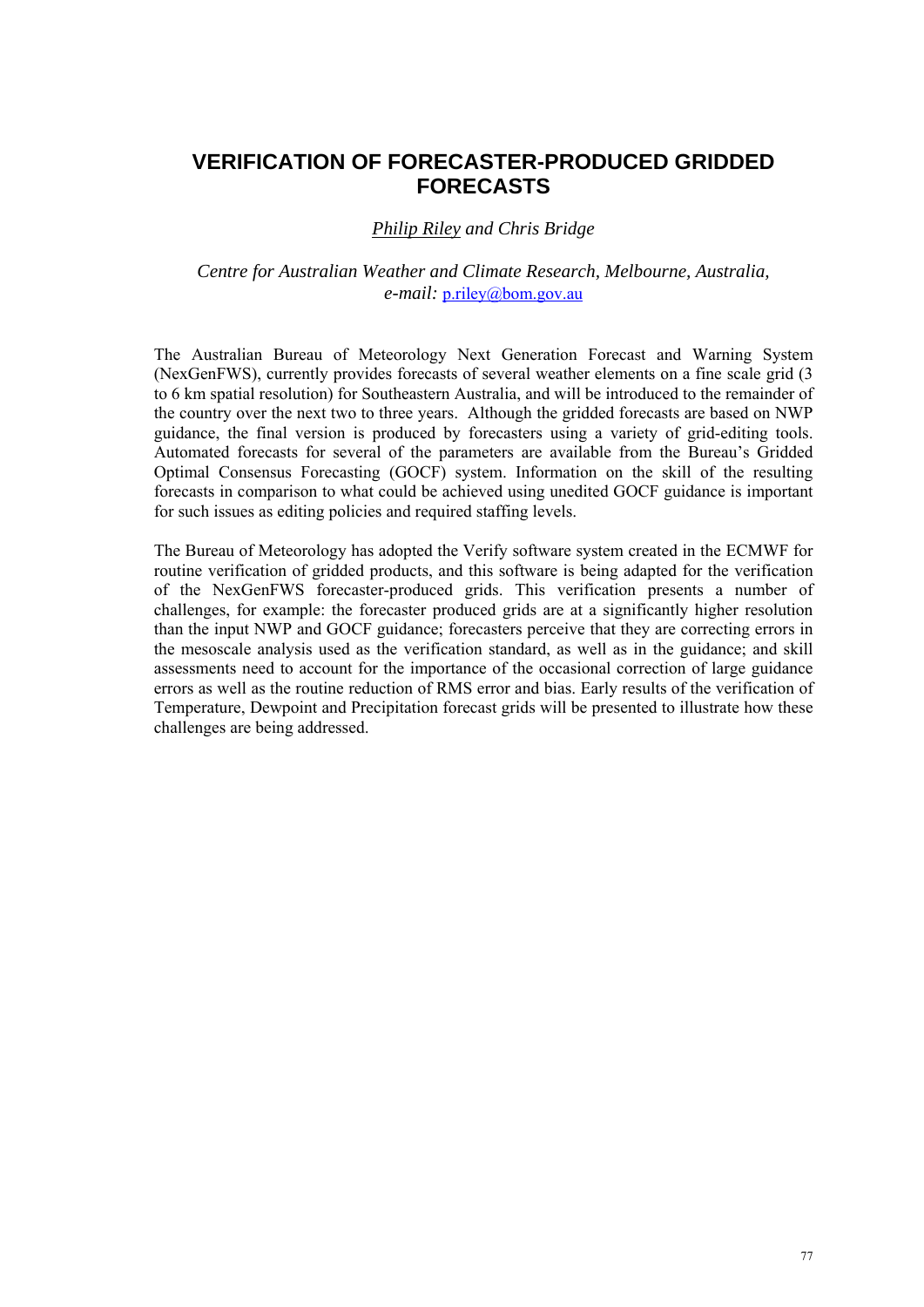## **VERIFICATION OF PRECIPITATION FORECAST - APPLICATION OF FUZZY METHODS FOR THE OPERATIONAL MODELS AT DWD**

#### *Ulrich Damrath*

*Deutscher Wetterdienst, Offenbach, Germany, e-mail:* ulrich.damrath@dwd.de

There are two types of regional models at DWD that are running in an operational mode. COSMO-EU covers whole Europe and COSMO-DE is running for the region of Germany and some neighboured domains. The precipitation forecasts of both models are compared to radar information using fuzzy methods. Scores like fractions skill score and ETS for upscaling are calculated for model runs starting at 00, 03, 06, 09, 12, 15, 18 and 21 UTC, forecast intervals of three hours and different regions over Germany. The effect of competition of initialization using latent head nudging and the influence of boundary conditions is demonstrated both for cases during summer and autumn. The statistical significance of the results can be seen using the bootstrap technique. In order to show the convergence of bootstrap properties the effect of replication counts on the values of median and quantiles of ETS and FSS for different window sizes and precipitation amounts is also illustrated.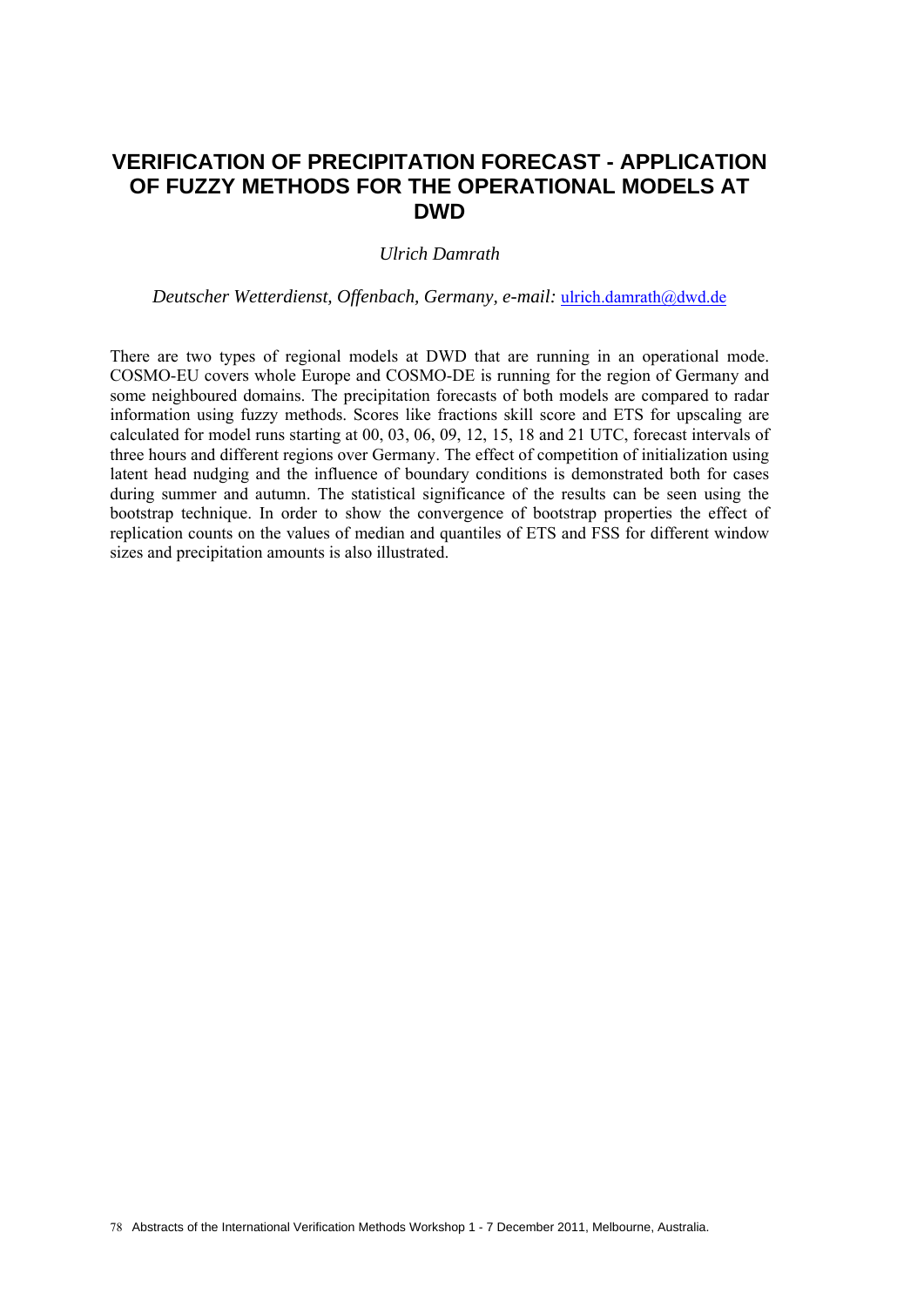# **USING MODE TO TRACK THE SPATIAL CHARACTERISTICS OF CLOUD FIELDS**

#### *Marion Mittermaier*

#### *Met Office, Exeter, UK, e-mail:* marion.mittermaier@metoffice.gov.uk

The UK weather is strongly affected by the advection of maritime boundary layer (BL) cloud over land, yet the upstream errors (over the sea) can not be assessed with conventional observations. Yet, if model developers are to improve the parameterisations that affect the development, persistence and break-up of these stratus or stratocumulus cloud sheets they need better diagnostic information. This is vital for improving temperature forecasts, especially in the winter months where the failure of one of these stratus cloud sheets to break up or advection errors lead to large temperature errors.

The evolution of cloud fields in the high-resolution Met Office Unified Model (MetUM) around the UK is assessed using the Method for Object-based Diagnostic Evaluation (MODE) and spatial cloud analyses or satellite-only cloud masks. In particular the method is applied to consider the onset, duration and size of cloud breaks. Here the way in which this is achieved is discussed. MODE's ability to provide useful statistics for cloud fields is considered, as they are quite different to precipitation.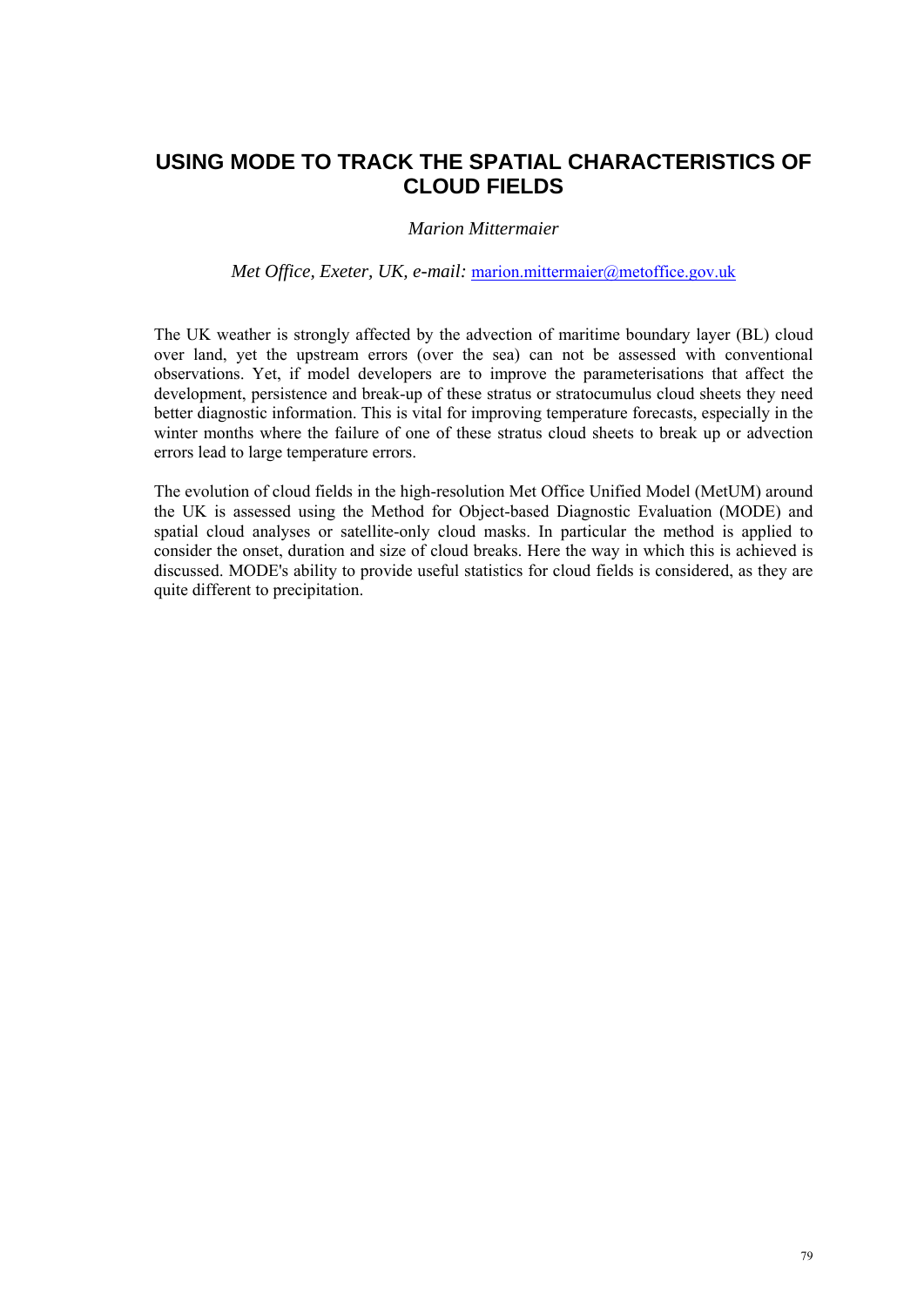## **USING IMAGE MAPPING TECHNIQUES TO GENERATE MODEL EVALUATION METRICS**

*Lawrie Rikus, Tracey Elliott and Gary Dietachmayer* 

*The Centre for Australian Weather and Climate Research, Melbourne, Australia, e-mail:* l.rikus@bom.gov.au

In the past climate models have been evaluated using a number of qualitative processes, including visual inspection of plots of model fields and subsequent expert judgment. As part of a system to produce a system for targeted objective assessment of climate models a pattern identification program (PyBlob) is been developed to automate the assessment of patterns and produce quantitative results suitable for inclusion in model metric sets. To provide an illustration and an initial test of the technique, the program has been applied in a study of the atmospheric jets in a number of observational datasets. PyBlob has been used to quantify the properties of the sub-tropical jets defined as closed contour levels on monthly zonal mean zonal wind plots. The resultant time series have been examined using a number of statistical techniques to attempt to assess the uncertainty in the observations. The extension to climate model metrics will be discussed as well as a number of other applications and extensions for PyBlob for model evaluation in climate modelling as well as numerical weather prediction.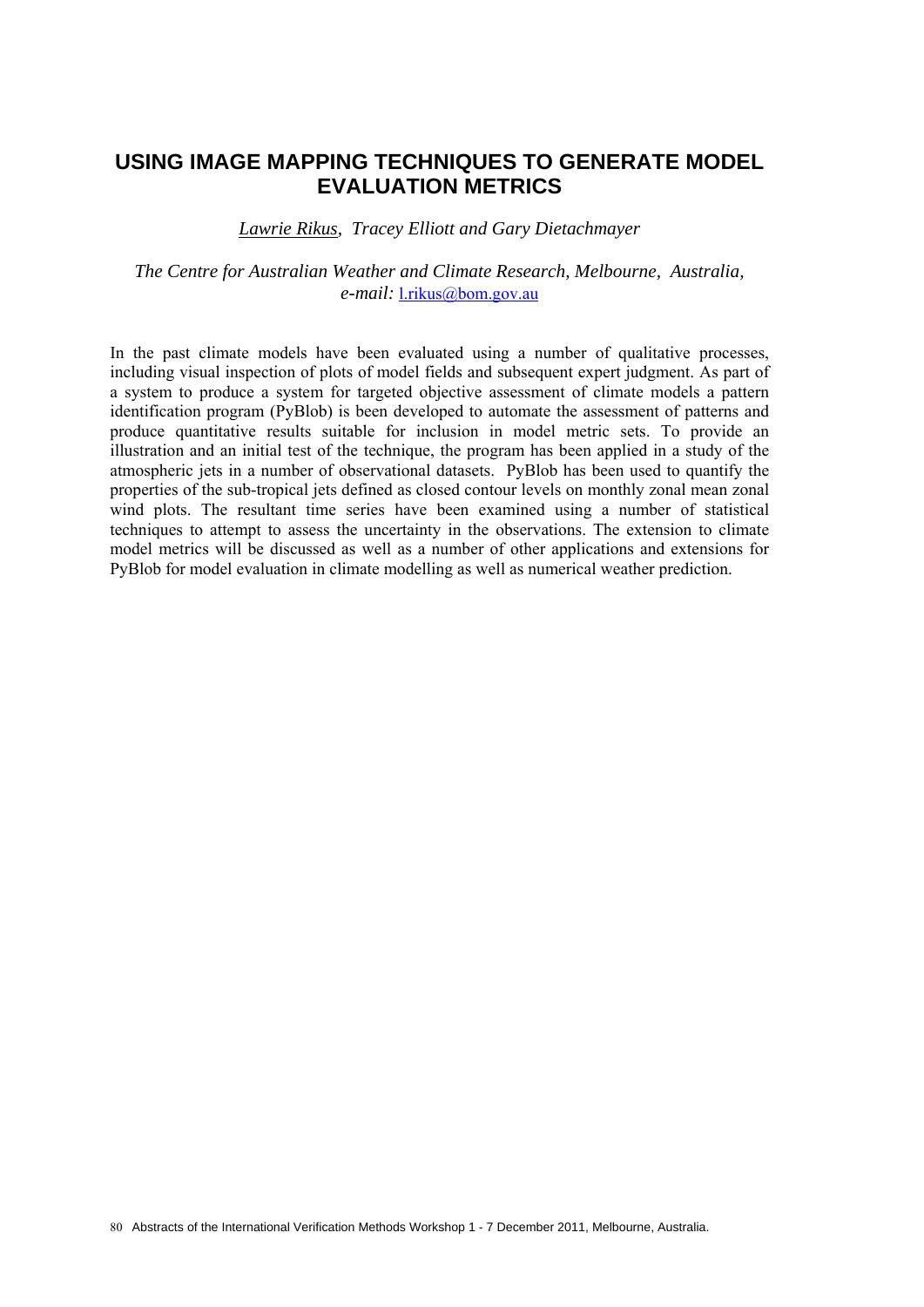# **APPLICATION OF SPATIAL-TEMPORAL FRACTIONS SKILL SCORE TO HIGH-RESOLUTION ENSEMBLE FORECAST VERIFICATION**

*Le Duc<sup>1</sup> , Kazuo Saito2 , and Hiromu Seko2* 

*1 JAMSTEC, Yokohama, Japan, email:* leduc@jamstec.go.jp *2 MRI, Tsukuba, Japan* 

Two ensemble systems with the resolutions of 10 km (MF10km) and 2 km (MF2km) were compared to verify the value of cloud-resolving ensemble forecast in predicting 1-hour precipitation, using Fractions Skill Score (FSS) as a measurement. FSS as defined is applied for deterministic precipitation forecasts with spatial neighborhoods. By recognizing both spatial mismatch and timing lag problems inherently in short period precipitation forecasts, the concept of spatial neighborhood of FSS was extended to temporal one. Instead of a neighbor area in space, a neighborhood should be rather understood as a spatial-temporal window. In addition to this, FSS idea was also applied for ensemble forecasts by including all members into each neighborhood when each member from an ensemble forecast can be considered as a possible realization of the true state. This is somehow similar to adding a new dimension to spatialtemporal neighborhoods.

The verification results showed that MF2km was better than MF10km in heavy rainfall forecasts significantly. In contrast, lower-resolution forecasts MF10km beat high-resolution forecasts MF2km for light rains, suggesting that the horizontal resolution of 2 km is not necessarily fine enough to completely remove the convective parameterization. For moderate rains, two systems exhibited similar performances where the FSS differences were not statistically significant.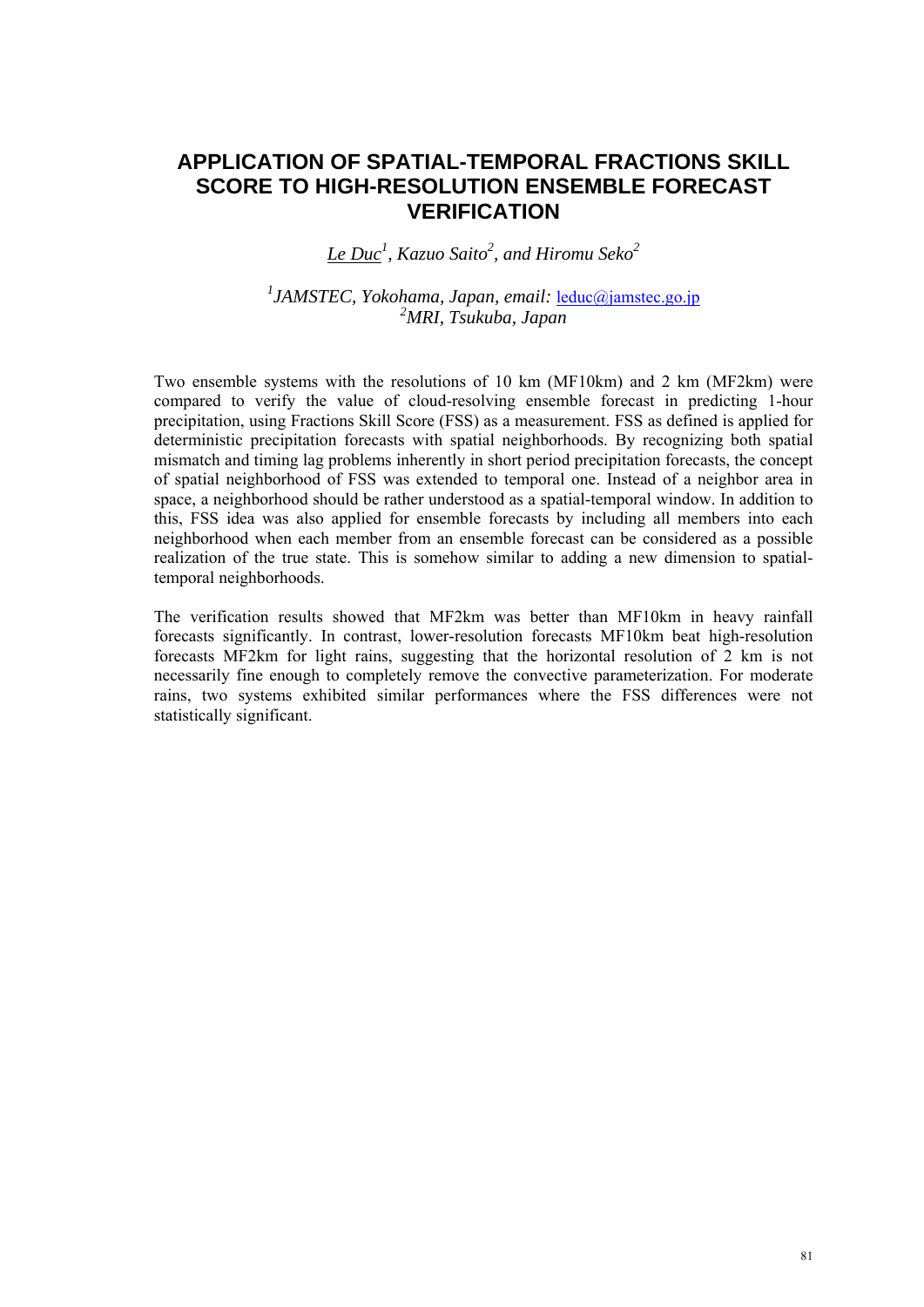## **NEIGHBOURHOOD VERIFICATION IN SPACE AND TIME**

#### *Tanja Weusthoff*

#### *MeteoSwiss, Zürich, Switzerland, e-mail:* t.weusthoff@gmail.com

The operational precipitation forecasts of the Swiss numerical weather prediction (NWP) models COSMO-2 and COSMO-7 are evaluated with reference to Swiss radar measurements by means of neighbourhood verification methods (Ebert, 2008). Based on earlier performed idealized case studies, two different methods were chosen for the identification of an event: (i) the mean value over the respective window exceeding a given threshold (Upscaling) and (ii) the fraction of grid points exceeding the threshold (Fractions Skill Score), respectively. The verification is done on different spatial scales by varying the window sizes and for various thresholds defining an event. The scores are determined for 3h rain accumulations and are then aggregated on different time scales.

The here presented verification of precipitation forecasts focuses on the comparison of the two operational COSMO models at MeteoSwiss with a resolution of 2.2 and 6.6 km. By varying the spatial scales the scores are calculated for comparable scales allowing for a direct comparison of the models' skill. The robustness of the results is determined by means of a bootstrapping procedure. In addition, the dependency of the models performance on the weather type, classified in an objective way by means of the new automated weather type classification introduced at MeteoSwiss is presented.

In order to add a tolerance in time, the spatial window of the neighbourhood verification has been extended by a temporal window ("fuzzy in time").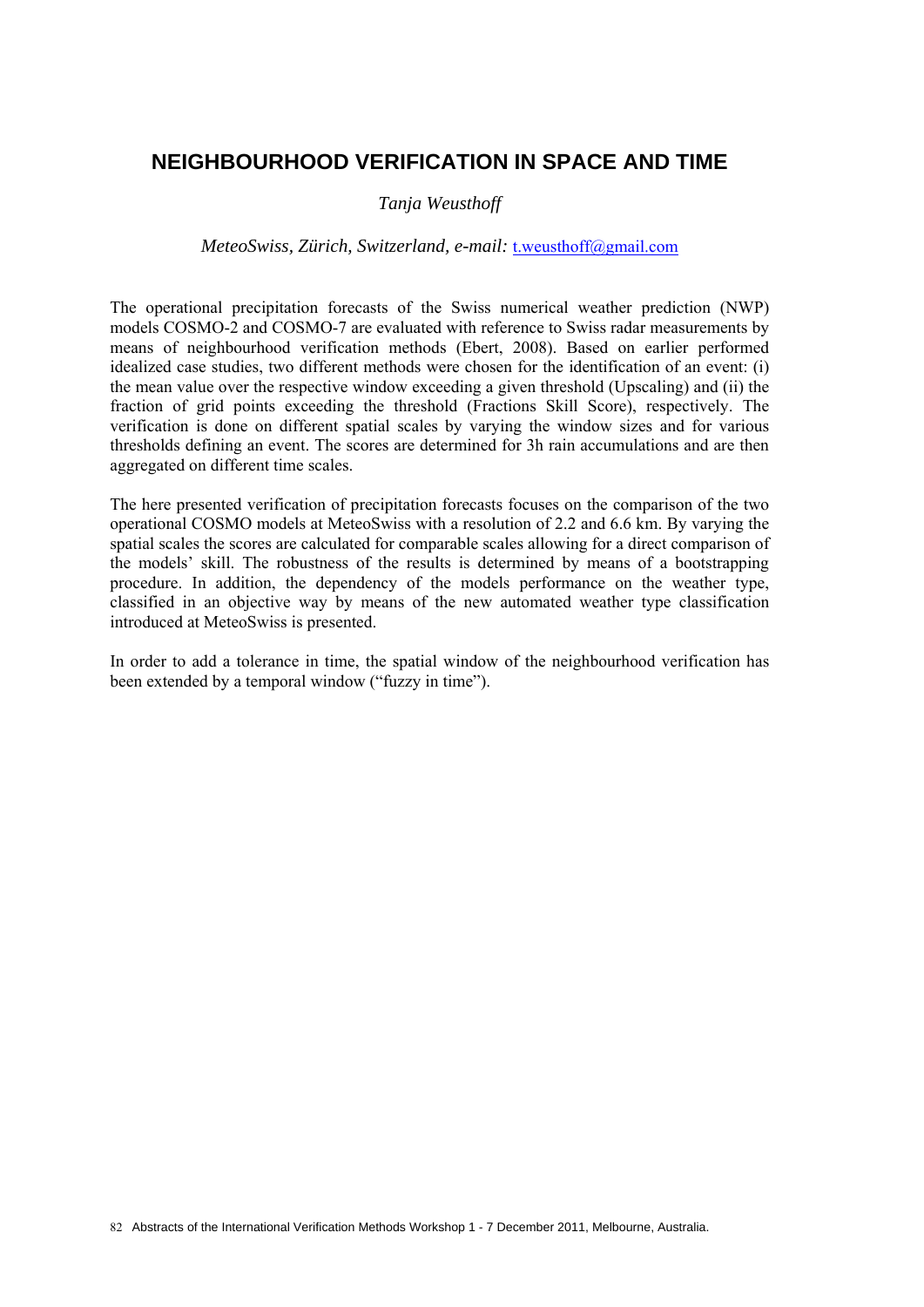## **MOS AND THE 2X2 CONFUSION MATRIX**

*Klaus Knüpffer<sup>1</sup> and Stefan Metzner2*

### <sup>1</sup>METEO SERVICE weather research GmbH, Berlin, Germany, e-mail: <u>klaus@mswr.de</u> *2 Free University Berlin, Institute of Meteorology, Berlin, Germany*

A developer of MOS (Model Output Statistics) systems can be faced with challenging verification situations. One of them is a statement that MOS Yes/No fog forecasts for the upcoming hour perform worse than the persistency of the latest observation - which is part of the MOS predictor set. A closer examination of this scenario has resulted in a variety of empirical studies, the results of which shall be presented.

An initial analysis showed that MOS performed indeed worse if categorical visibility forecasts are translated into Yes/No decisions for fog and if the measure of performance is the TSS (True Skill Statistic). However, alternative performance measures like HSS (Heidke Skill Score) and PC (Percent Correct) showed advantages of MOS w.r.t. persistency in this forecast situation.

Motivated from these contradicting verification results, a series of empirical studies investigating the dependence of the above-mentioned and other verification scores to an artificially introduced forecast bias was conducted. For each performance measure, requiring either under-forecasting (e.g. PC), bias-free forecasts (e.g. HSS) or over-forecasting (e.g. TSS) of a rare event, various scenarios are provided. The extent of over- and under-forecasting depends on two parameters: The event probability and the predictability. A MOS developer can quantify not only the former but also the latter.

Optimum thresholds for the conversion of probabilistic forecasts into categorical forecasts are provided w.r.t. these and other performance measures. For PC this threshold is 50% while for TSS it is the event probability and for HSS the threshold is a function of event probability and predictability. Thus, the current research provides guidelines on calibrating MOS forecasts so that they deliver optimum Yes/No decisions depending on the verification score applied.

These findings are emphasising the limitations of TSS as a performance measure for (rare) event forecasts. It is concluded that considering the high incidence of false alarms, forecasters should not disseminate TSS optimised forecasts for rare events to the general public.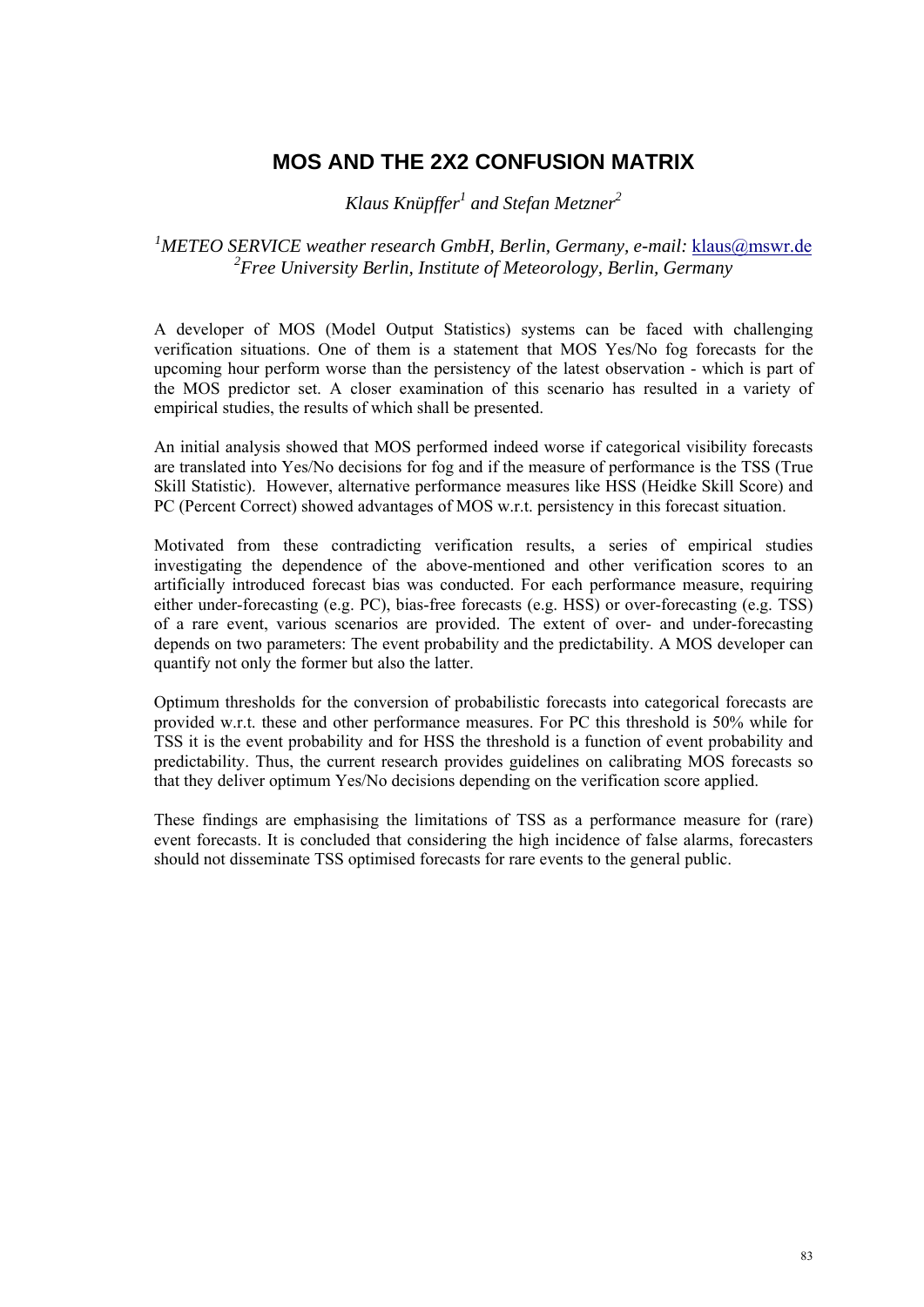## **FROM READING TO MELBOURNE: VERIFICATION WITH PYTHON**

*Chris Bridge 1 , Beth Ebert<sup>1</sup> , Xiaoxi Wu1 , Claude Gibert<sup>2</sup>*

<sup>1</sup> Bureau of Meteorology, Melbourne, Australia, e-mail: <u>c.bridge@bom.gov.au</u> *2 Synoptic View, United Kingdom, e-mail:claude@synopticview.co.uk* 

'Verify' is a gridded verification tool. A Python-based software package, it was initially developed at the European Centre for Medium Range Forecasting (ECMWF) at Reading in the UK.

The ECMWF kindly provided Verify to the Bureau of Meteorology here in Melbourne where it has been adapted as a general gridded verification framework available for both operational and research use across the organisation.

We describe some of the successes and challenges faced during a project that began as a 6 month pilot and is now well into its third year.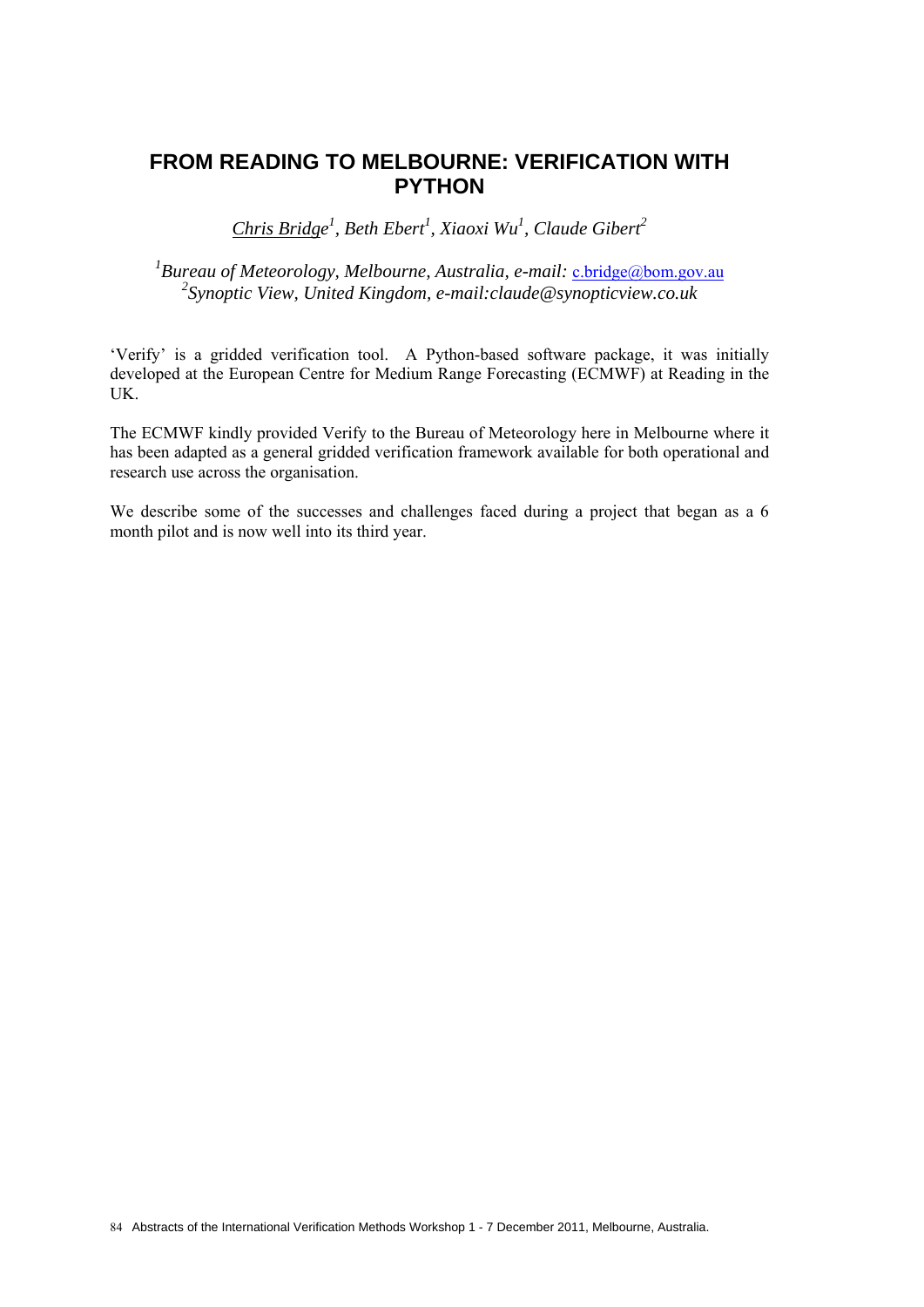# **THE DEVELOPMENT OF GRAPES EVALUATION TOOLS (GET)**

### *Zhao Bin and Chen Jing*

### *National Meteorological Center, China Meteorological Administration, Beijing, China, e-mail:* zhaob@cma.gov.cn

Based on the operational statistics and diagnosis methods of national meteorological center, a new verification system for GRAPES\_GFS named GET (GRAPES EVALUATION TOOLS) has been developed. The statistics methods such as the ACC and RMSE and the significant test at 95% confidence level are presented. The diagnosis methods of forecast bias and standard deviation are also calculated within.

It displays all verification statistics for global NWP forecasts and data used on the binary as the GRAPES model output format and the regions referred to are: Global (GLOB), NHEM (20°N-90°N), SHEM (20°S-90°S), TROP (20°S-20°N), EASI (70°E-145°E, 15°N-65°N). Pattern correlations are computed using anomalies respective to climatology of the NCEP/NCAR reanalysis. It also carried out a variety of diagnosis methods for testing different physics and dynamics packages of the model.

Using a frame of modules, the evaluation tool is worked with shell script for evaluating the GRAPES\_GFS forecasts and for comparing the different simulation results with other GRAPES tests. Six simulation results are permitted to compare with GET, and the evaluation results generated as JPG format can show with a web page. The web site provides a simple mode for all researchers to achieving important simulation comparison information.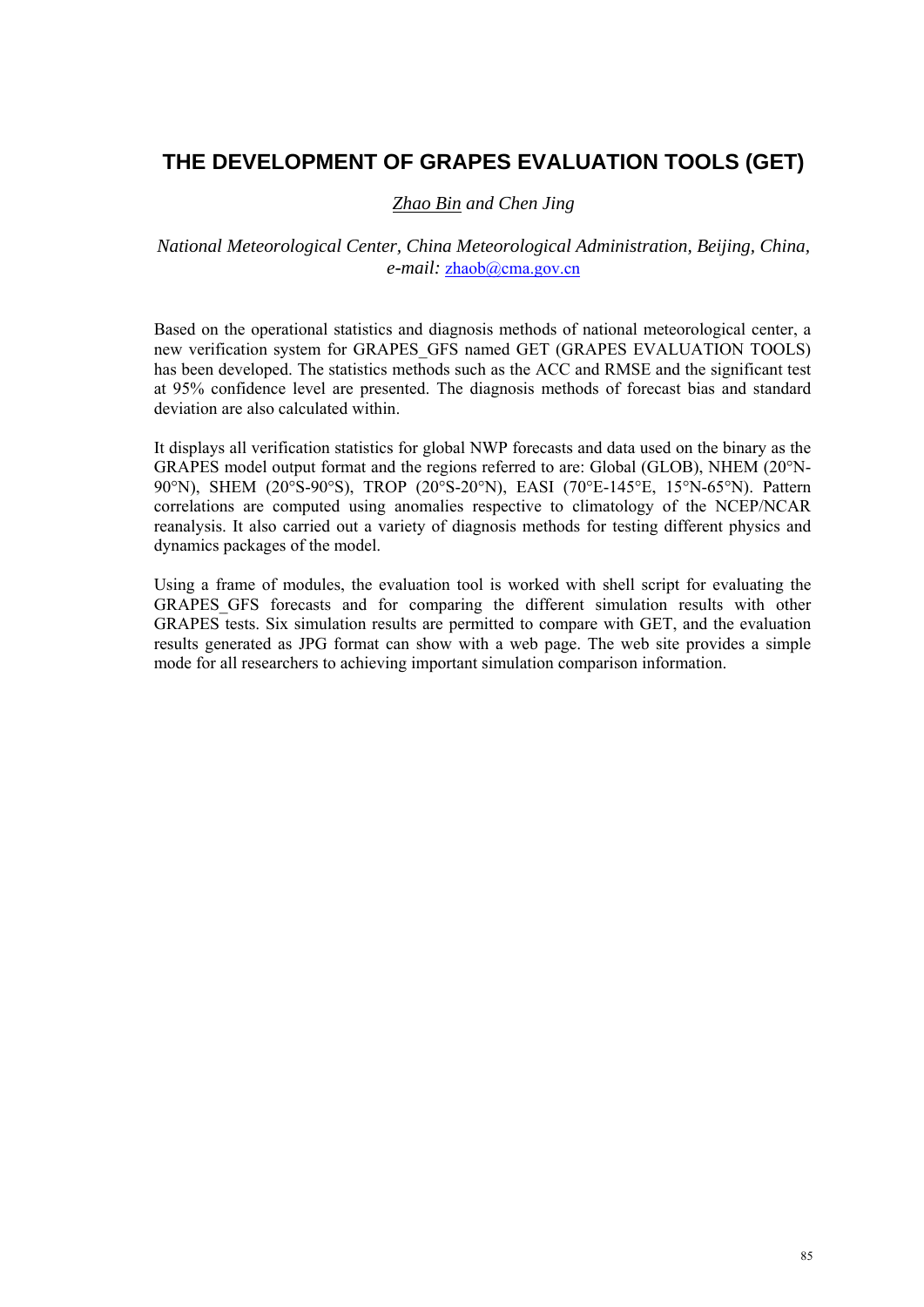## **RECENT ENHANCEMENTS TO THE MODEL EVALUATION TOOLS (MET4.0)**

*Tressa L. Fowler, John Halley Gotway, Randy Bullock, Paul Oldenburg, and Tara Jensen* 

*National Center for Atmospheric Research, Boulder Colorado, USA, e-mail:* tressa@ucar.edu

Model Evaluation Tools (MET) is a freely-available software package for forecast verification. It is distributed through the Developmental Testbed Center (DTC) for testing and evaluation of the Weather Research and Forecasting (WRF) model. Development has been led by the community: including WRF users, the DTC, and verification experts through workshops and user meetings. MET allows users to verify forecasts via traditional, neighborhood, and objectbased methods. To account for the uncertainty associated with these measures, methods for estimating confidence intervals for the verification statistics are an integral part of MET.

Many features of the basic software were presented at the last workshop. The latest release includes many new features. The new Ensemble-Stat tool preprocesses sets of forecasts into ensemble forecasts, including mean, spread, and probability. When observations are included, it will also derive ensemble statistics such as rank histogram and continuous ranked probability score. When accumulating statistics over time, users can now adjust the confidence intervals to account for serial correlation. To assist our WRF ARW users, MET now can read the netCDF output from the pinterp postprocessor. Multi-category, e.g. 3x3, contingency tables are supported, along with appropriate skill scores. Many new preprocessing tools assist users with formatting and examining their observational data for use with MET. The tools reformat MADIS (Meteorological Assimilation Data Ingest System), TRMM (Tropical Rainfall Measuring Mission) and WWMCA (World Wide Merged Cloud Analysis) products and produce plots of many types of observational data sets. These enhancements will be of particular interest for users performing cloud forecast verification. Examples of the existing and new verification capabilities will be shown.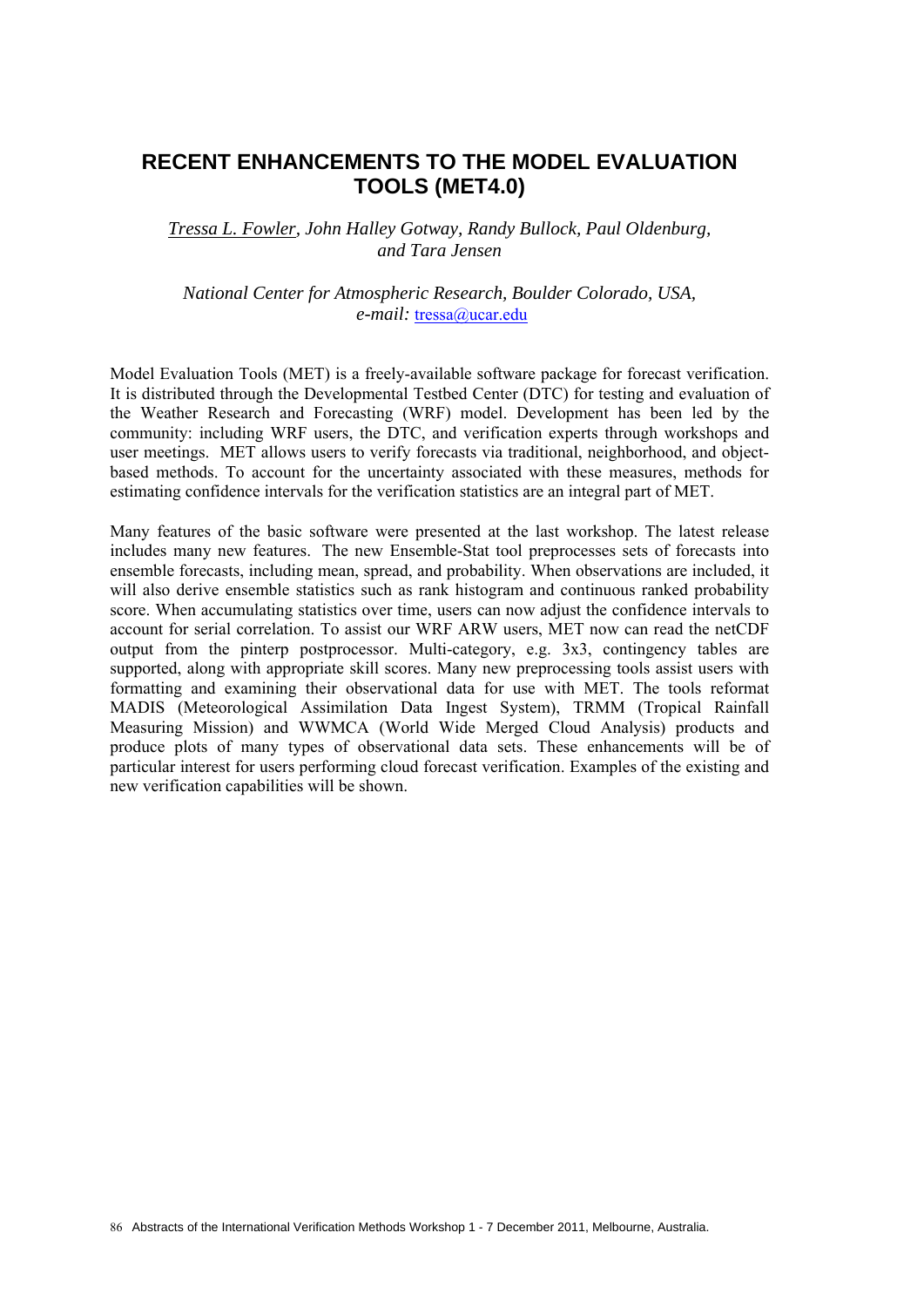## **ADVANCED VERIFICATION ACTIVITIES IN COSMO CONSORTIUM**

*Ulrich Damrath<sup>1</sup>, Flora Gofa<sup>2</sup>, Elena Oberto<sup>3</sup>, Adriano Raspanti<sup>4</sup>, Francis Schubiger<sup>5</sup>, Vanessa Stauch5 , Maria Stefania Tesini<sup>6</sup> , Tanja Weusthoff<sup>5</sup>*

> *DWD, Offenbach,Germany,* Ulrich.Damrath@dwd.de <sup>2</sup>HNMS, Athens, Greece, fgofa@hnms.gr *Arpa-Piemonte, Torino, Italy USAM-CNMCA,Roma, Italy MCH, Zurich, Switzerland ARPA-EMR,Bologna, Italy*

Verification activities are an essential part of numerical weather predictions, crucial for the development, refinement and interpretation of any modeling system. Usually a comparison between model predictions and observations provide useful information on quality or accuracy, but the results depend on the methods and metrics used to verify as well as on the different aggregation of both forecasts and/or observations, taking into account the increasing resolution of numerical models. Moreover the interpretation of the huge number of plots produced is far from being trivial and even more complicated is the evaluation of model deficiencies and drawbacks. An effort to improve the use of verification has been undertaken in COSMO consortium in these last years through the use of the COSMO unified system for verification (VERSUS) and also through new methods of representation of results. Particularly in this study it will be shown, the use of conditional verification as a tool to explore interdependencies between various weather parameters values and model errors, the use of performance diagrams as a way to compare with a glance the performance of various models ("father and son"), the potentiality of fuzzy verification and the important indications that the study of long-term trend errors can give. Furthermore in these last two years, a special effort has been done to create a link between verification and forecast activities, trying to identify weather situation-dependent weaknesses and strengths of COSMO model, with the use of a stratification based on certain weather regimes.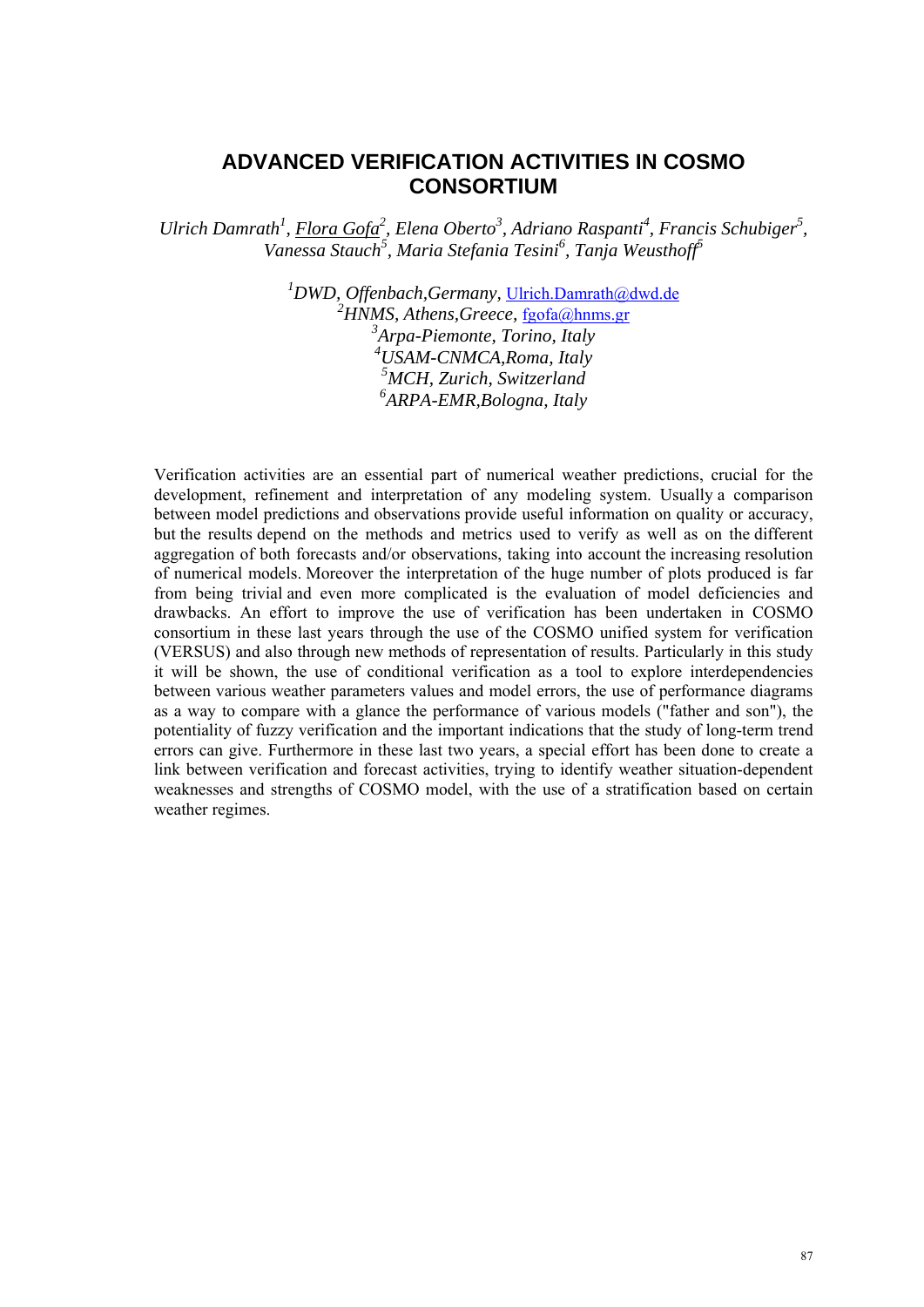## **VALIDATION OF TRMM DAILY PRECIPITATION ESTIMATES OF TC RAINFALL USING PACRAIN DATA**

*Yingjun Chen<sup>1</sup> , Elizabeth E. Ebert<sup>2</sup> , Kevin Walsh1 and Noel Davidson<sup>2</sup>*

<sup>1</sup> University of Melbourne, Melbourne, Australia, e-mail: y.chen@bom.gov.au *2 Centre for Australian Weather and Climate Research, Melbourne, Australia* 

Since its launch in 1997, Tropical Rainfall Measuring Mission (TRMM) precipitation products have been widely used in tropical cyclone (TC) rainfall studies. As satellite data are indirect estimates of rainfall, it is important to evaluate their accuracy and expected error characteristics. Previous validation studies were mainly made over land, with no TRMM validation studies of TC rainfall having been done over the ocean before.

This study is to validate TRMM daily precipitation estimates of TC rainfall using the Comprehensive Pacific Rainfall Database (PACRAIN) of 24h rain gauge observations. The evaluation is done both on atoll sites, which represent open ocean, and coastal sites and islands, which may be influenced by the topography, so that we can compare TRMM's performances for different terrain. The results show that TRMM 3B42 has reasonable skill at detecting TC rains. The performance on atoll sites (over ocean) is better than on coastal sites (over land), and it is better able to estimate the intensity of the TC heavy rains on atoll sites. This gives users more confidence to use TRMM data to analyse TC rainfall over the ocean. TRMM 3B42 is less impressive at coastal sites where it underestimates TC heavy rains, suggesting that TRMM is not able to detect orographic enhancement during TC landfall.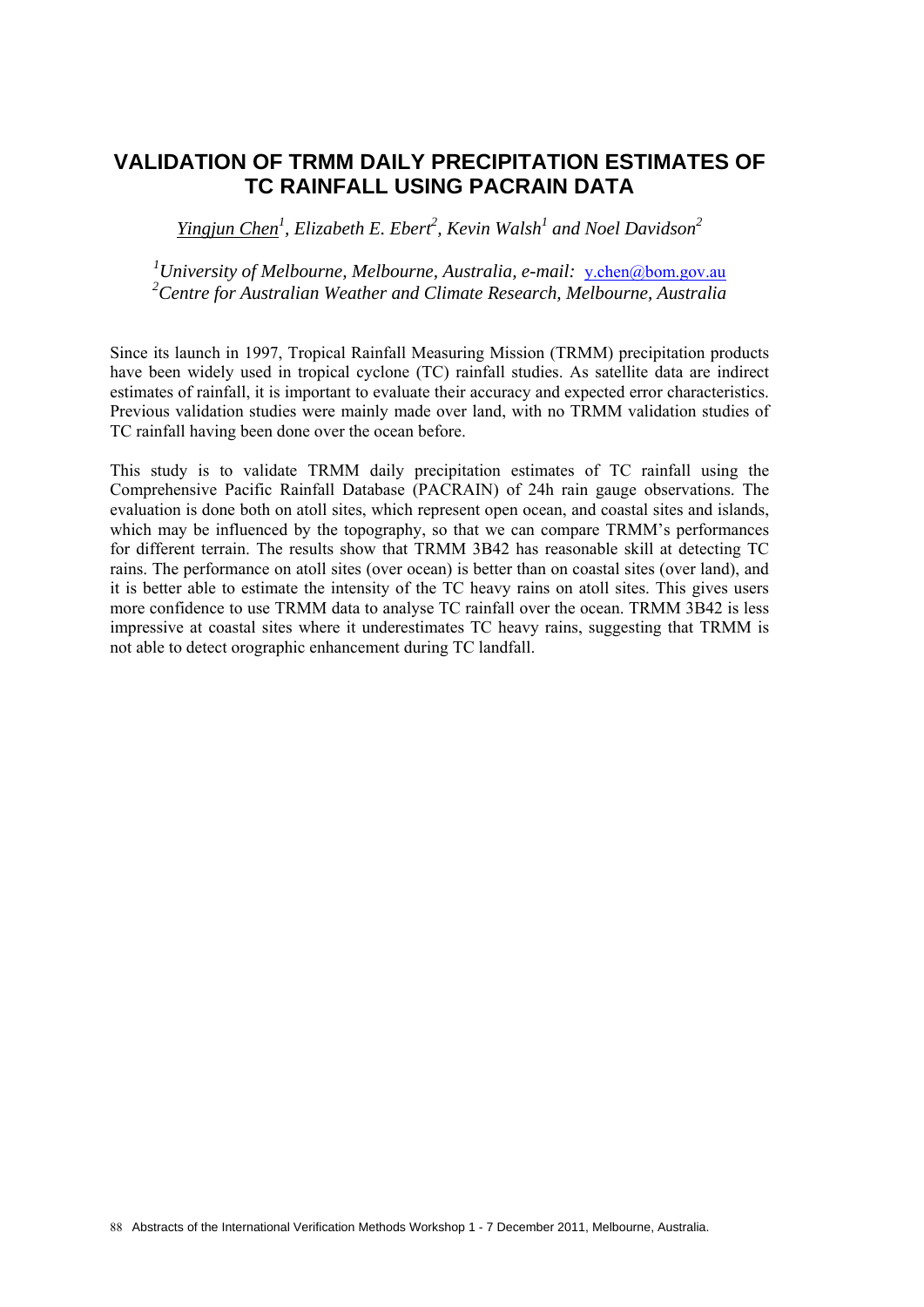## **VERIFICATION AND APPLICATION FOR 500HPA HEIGHT FORECASTS OF TWO NWP MODELS DURING THE PERIOD OF TYPHOON MUIFA USING OPTICAL FLOW TECHNIQUE**

*Zhihui Zhu and Ningli Huang* 

### *Shanghai Marine Meteorological Center, Shanghai, China, e-mail:*  zzh19841116@yahoo.cn

Using optical flow technique, 500hPa height forecasts of two numerical weather prediction (NWP) models ECMWF (EC for short) and T639 during the period of Typhoon MUIFA are verified and interpreted. The optical flow technique is found to yield useful information on the distortion error over the typhoon region in the forecasts. EC has stable errors in 24-h, 48-h and 72-h forecasts. Its 24-h forecast intensities are 0-10gpm lower than observations, and its 24-h forecast angular errors are between 180 and 240°, which are between west and southwest. Its 48-h forecast intensities are 10-20gpm lower than observations, and its 48-h forecast angular errors are also between 180 and 240°. Its 72-h forecast intensities are mainly 20-30gpm lower than observations, and its 72-h forecast angular errors are mainly between 180 and 270°. As a contrast, the intensity and angular errors of T639 are not so stable. As for displacement errors, the performances of EC and T639 are both unstable. The similar disparities between observation fields and 24-h, 48-h and 72-h forecast fields of the two models also show that EC has better forecasting performances than T639. Finally, an application technique is used to correct the 48 h forecast fields according to the 24-h forecasts errors. The results show that when the distortion errors of 24-h forecasts obtained from optical flow field are used to correct the 48-h forecasts, the correction fields are more similar to the observation fields than the forecast fields itself.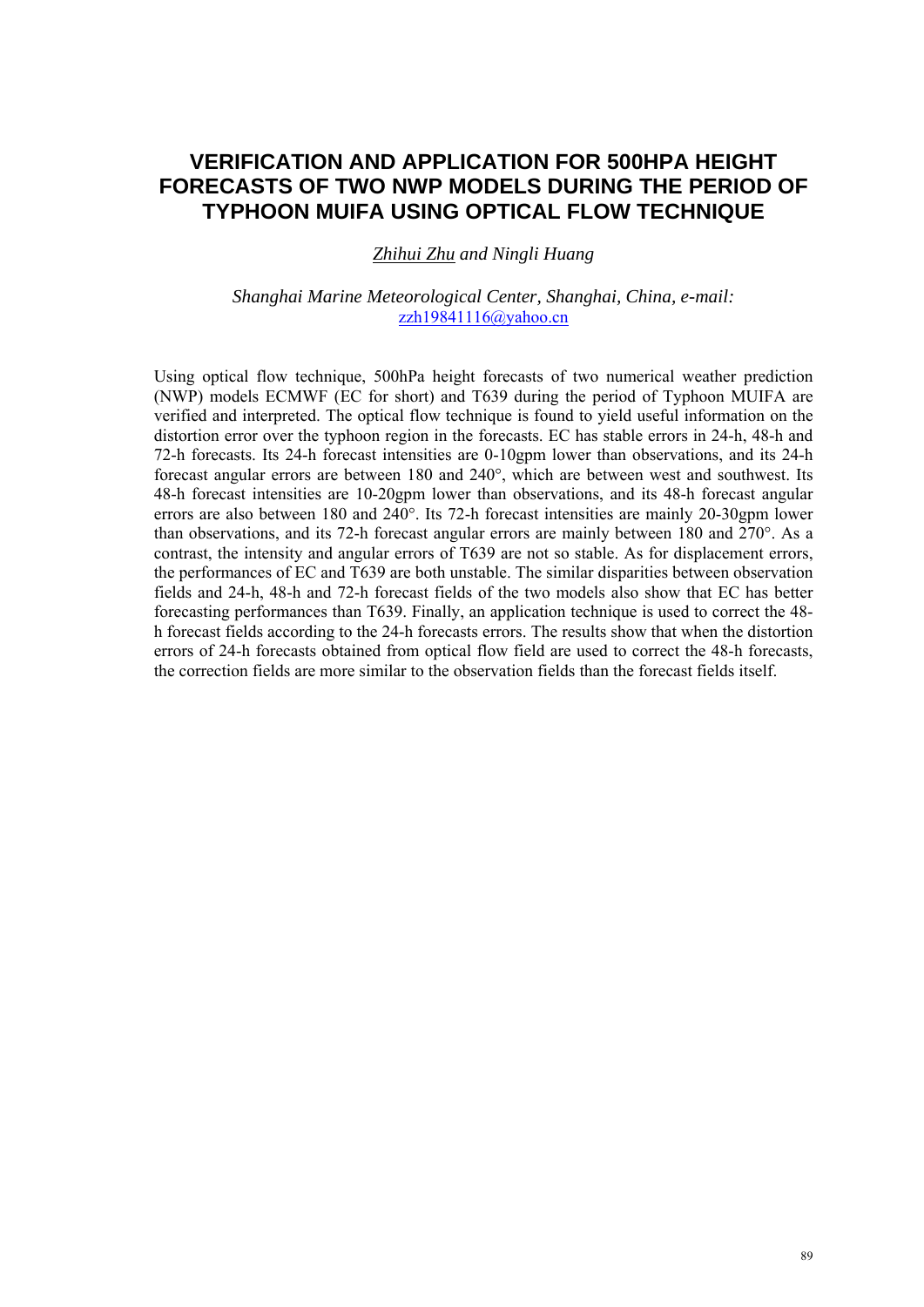## **THE VERIFICATION OF TROPICAL CYCLONE RAINFALL PREDICTIONS WITH GLOBAL MODELS OF CMA AND JMA IN 2010**

#### *Wang Yu*

*Numerical Weather Prediction Center, China Meteorological Administration,Beijing, China, e-mail:* wangyu@cma.gov.cn

This paper verifies the performance of numerical prediction on landfalling tropical cyclone (TC) associated precipitation in China in 2010, the year when the landfalling TCs over mainland China and their associated rainfall are less than the average. The verification method we used in this work is the one operationally used by National Meteorological Centre (NMC) / China Meteorological Administration (CMA). The verification results over Guangdong, Guangxi, Fujian and Hainan provinces, where TC rainfall is relatively severe comparing to other regions, indicate that model forecasts for Guangdong and Guangxi provinces are more skillful than those for Hainan and Fujian provinces.

The performance of TC rainfall forecast by the global models of CMA and Japan Meteorological Agency (JMA) are compared. Although with different schemes of physical processes, data assimilation and dynamic framework, the two models perform similarly in TC rainfall and track forecasting for all TCs. The rain belts predicted by the two models within 60 hours are in good agreement with observation in terms of both the location and magnitude of maximum rainfall. Beyond 3 days, the predicted rain belt shifts more to the east and is less in amount than the observations. JMA model outperforms CMA model in the forecast of TC rainfall location, the latter tends to false alarm heavy rainfall processes.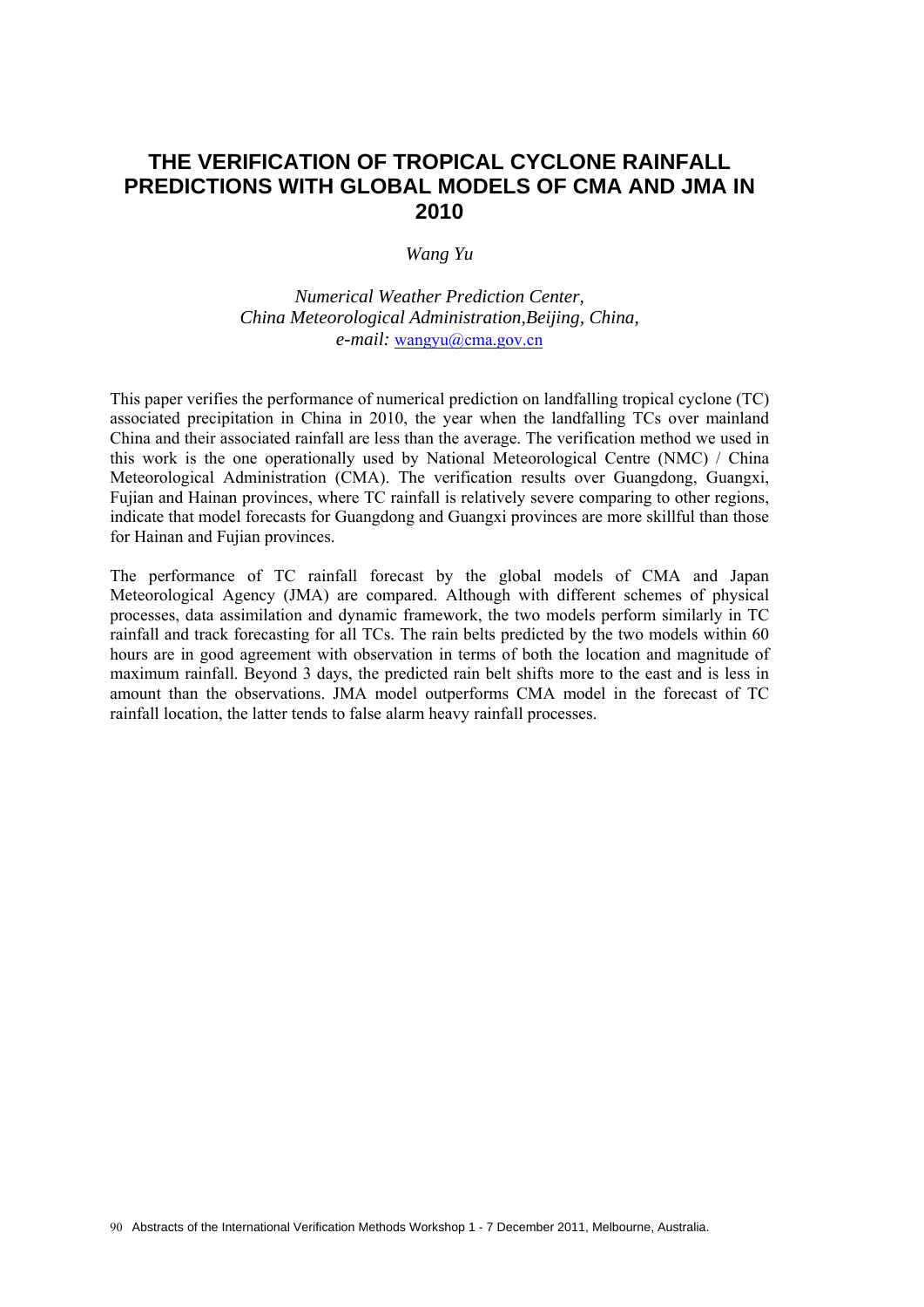# **ENSEMBLE FORECAST VERIFICATION FOR TROPICAL CYCLONES**

### *David Smith, Michael Naughton and Asri Sulaiman*

*Bureau of Meteorology CAWCR, Melbourne, Australia, e-mail:* dhsmith@bom.gov.au

The ACCESS global and regional ensemble prediction system (AGREPS) is now running daily, producing 5 day global and 3 day regional forecasts, with 24 members. This poster will review the ensemble's basic characteristics, and its future planned development. After examining some current forecast results in a general context, the focus will shift to recent extreme weather events in the form of tropical cyclones. Cyclone tracks and calculated verification results will be presented, in both standard and multi-scale formats, the latter involving a multi-scale decomposition tool applicable to local domains.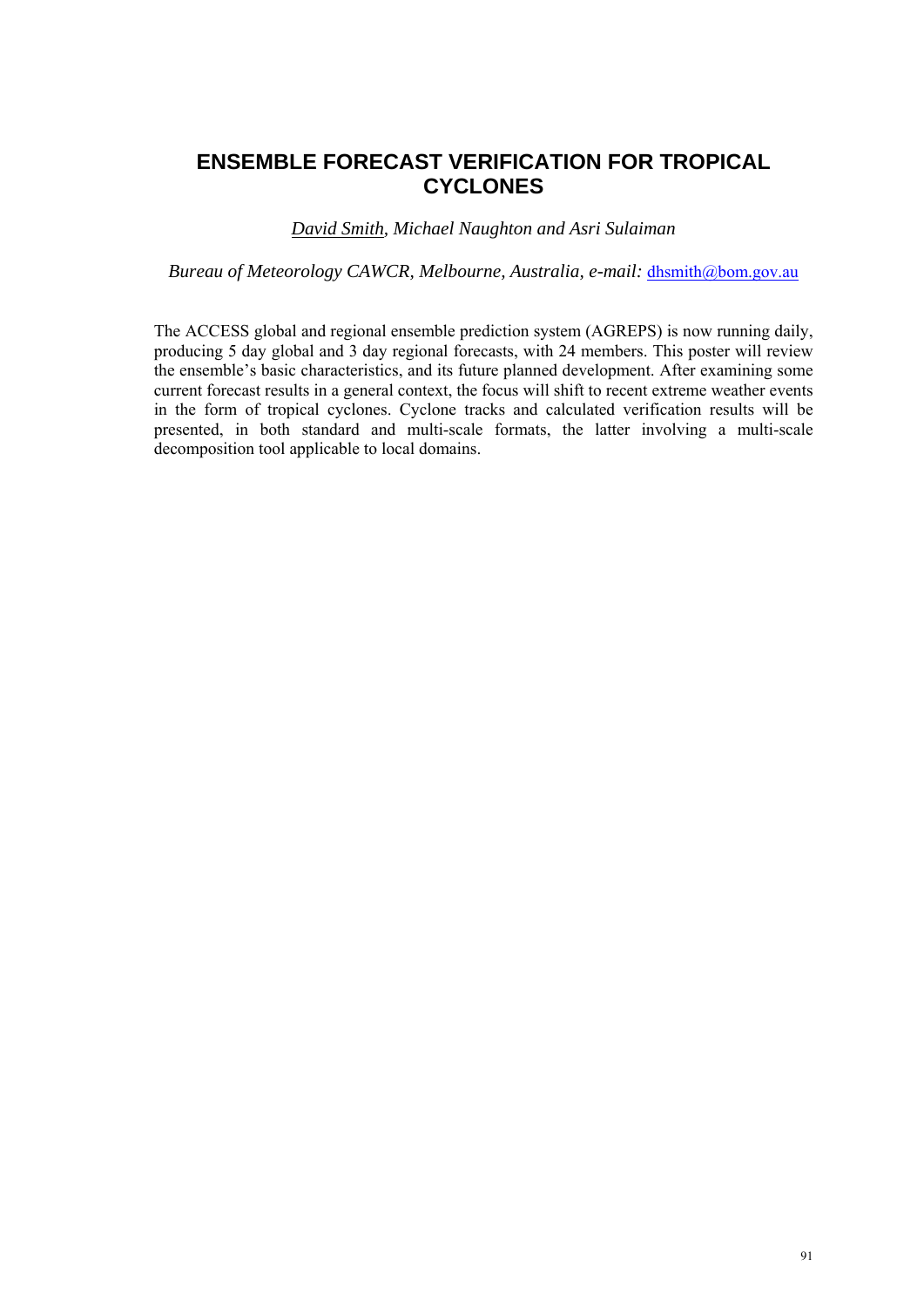# **VERIFICATION OF EXPERIMENTAL MODELS FOR TROPICAL CYCLONE FORECASTING IN SUPPORT OF THE NOAA HURRICANE FORECAST IMPROVEMENT PROJECT (HFIP)**

*Paul A. Kucera, Barb G. Brown, Louisa Nance, and Christopher L. Williams* 

*National Center for Atmospheric Research, Boulder, CO, USA, e-mail:*  pkucera@ucar.edu

In 2009, the National Center for Atmospheric Science (NCAR)/Research Applications Laboratory's (RALs) Joint Numerical Testbed (JNT) Program formed a new entity called the Tropical Cyclone Modeling Team (TCMT). We have been developing new methods and conducting diagnostic verification experimental of tropical cyclone forecast models. For the Hurricane Forecast Improvement Project, the TCMT focuses is on designing evaluation methods and conducting verification analysis for various regional and global forecast models that participate in the annual HFIP retrospective and near real time forecast demonstration studies. The TCMT is also developing statistical approaches that are appropriate for evaluating a variety of tropical cyclone forecast attributes. These methods include new diagnostic tools to aid, for example, in the evaluation of track and intensity errors, ensemble forecasts, and tropical cyclone genesis. During 2011, the TCMT conducted a retrospective evaluation of eight experimental models to determine if they were possible candidates for real-time evaluation for the 2011 northern Atlantic and Eastern Pacific Ocean hurricane season. This retrospective analysis was conducted using a subset storms selected by NHC from the 2008-2010 hurricane seasons. An overview of the new methods being developed along with a summary of results from the 2011 retrospective analysis will be provided the presentation.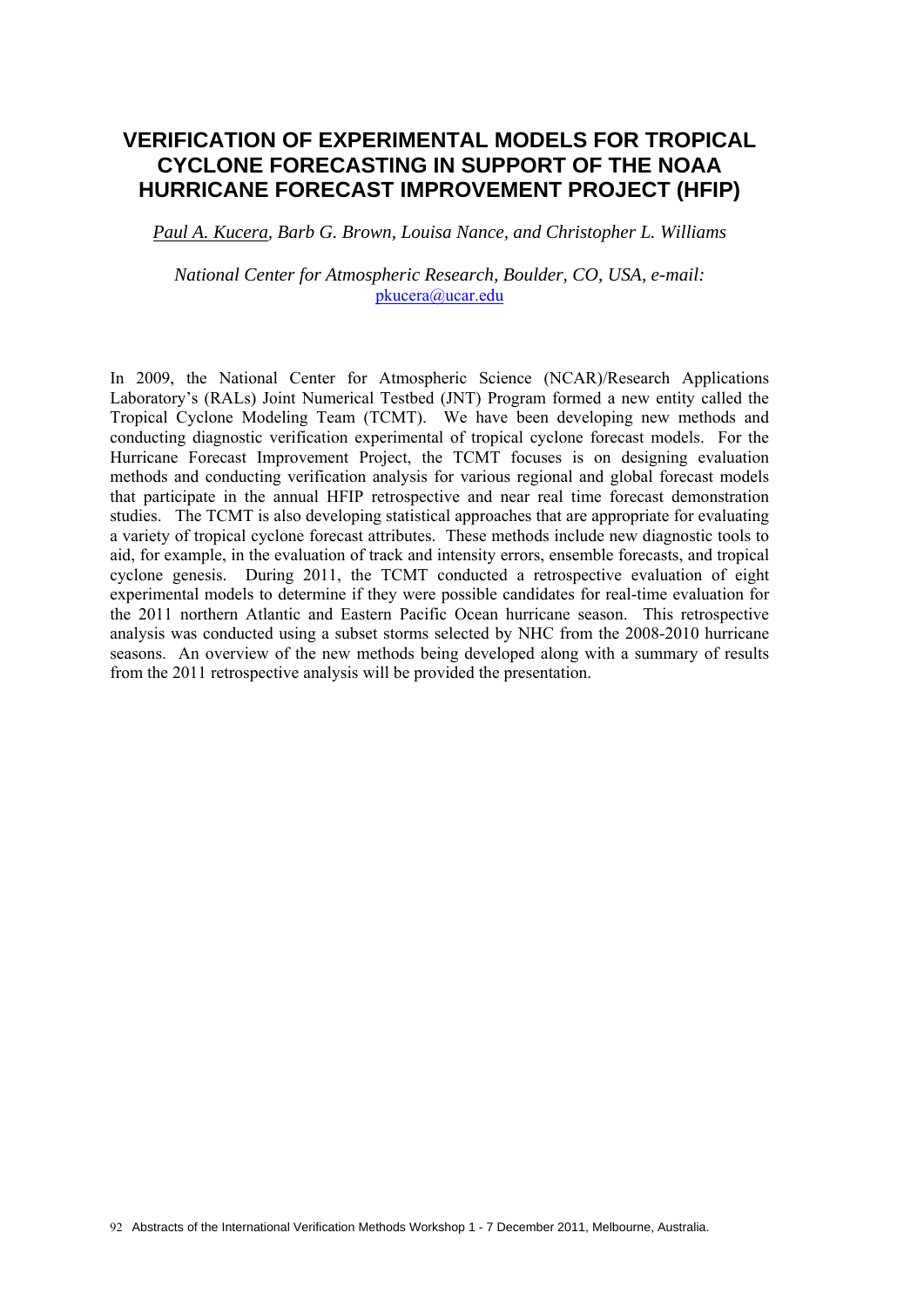## **ESTABLISHMENT AND QUALITY EVALUATION ON MESOSCALE METEOROLOGICAL ANALYSIS FIELD IN SOUTH CHINA HEAVY RAINFALL EXPERIMENT**

*Hongli Li, Juxiang Peng and Minghuan Wang* 

### *Wuhan Institute of Heavy Rain, CMA, Wuhan, China, e-mail:*  maxiyouyou@yahoo.com.cn

In this study, the observational data acquired in the South China Heavy Rainfall Experiment from May to July, 2008 and 2009 were integrated and assimilated through an application of USmade LAPS system introduced by Wuhan Institute of Heavy Rain. Then, a mesoscale meteorological analysis field was generated with a spatial resolution of 5km and a temporal resolution of 3 hours in four observational areas of Southern China, Central China, Jianghuai and Yangtze River Delta.

An evaluation analysis was carried out on the quality of LAPS mesoscale analysis field in two aspects. First, aiming at the key heavy rainfall events, LAPS meso-scale analysis was qualitatively compared with radar reflectivity, Tbb image to study its capability of reproduction of mesoscale systems. The results proved that the LAPS mesoscale analysis data had a strong reproduction capability on severe mesoscale convective system.

Meanwhile, with the data of radiosonde stations as references, the mean deviation, root mean square error and their distribution with heights of LAPS mesoscale analysis field were calculated and analyzed. The analysis results showed that all analysis errors of geopotential height, temperature, relative humidity, wind direction and wind velocity of LAPS mesoscale analysis field were within the range of observational errors. In particular, the average analysis error of geopotential height between the 700 and 925hPa was 45m for LAPS mesoscale analysis field; that of temperature was 1.0-1.1°C, that of relative humidity did not exceed 20%; that of wind velocity was 1.5 -2.0m/s, and that of wind direction was 20-25°.

The above results clearly indicated that the LAPS mesoscale analysis field possessed very high value in use and sufficient reliability, and it was quite applicable to mesoscale analysis.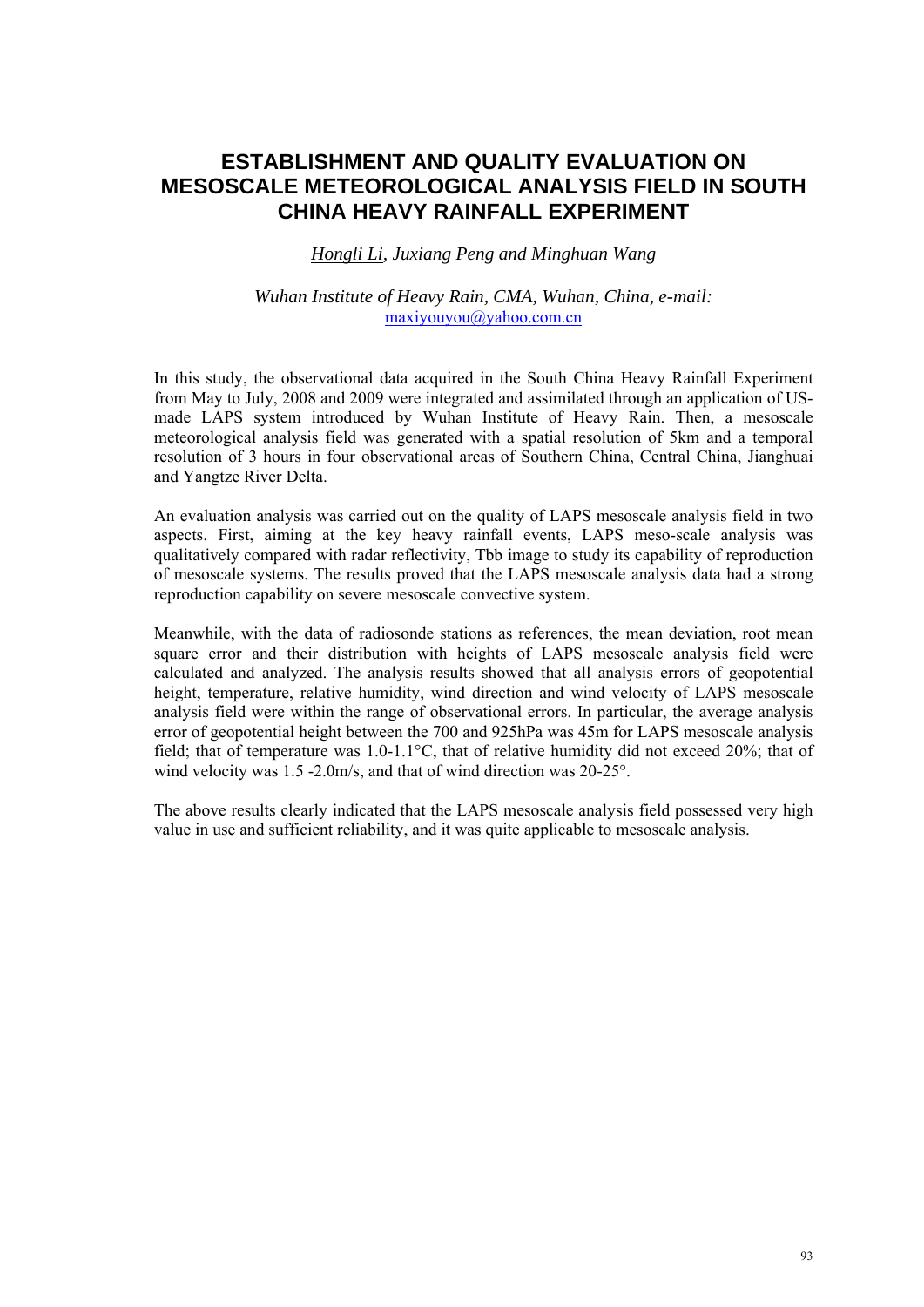## **VERIFICATION OF AERODROME THUNDERSTORM FORECASTS AND WARNINGS FOR THE HONG KONG INTERNATIONAL AIRPORT**

### *P. Cheung, S.Y. Tang, C. C. Lam*

*Hong Kong Observatory, Hong Kong, China, e-mail: picheung@hko.gov.hk* 

Thunderstorms have great impact on the operation of both aircraft and aerodromes. Heavy thunderstorms cause significant delays and sometimes even safety issues to busy air hubs. There is, however, no provision in ICAO Annex 3 on how thunderstorm forecasts should be verified. In developing verification suite for assessing the performance of thunderstorm forecasts and warnings for the Hong Kong International Airport (HKIA), the Hong Kong Observatory (HKO) found episode-based verification coupled with duration-based verification simple yet comprehensive. In duration-based verification, forecast and warnings are verified by fixed time intervals (hour-by-hour for aerodrome forecasts and minute-by-minute for warnings) against the occurrence of thunderstorms. In episode-based verification, both forecasts and observations are segregated into "event episodes" and conventional performance indicators (POD, FAR, CSI, etc.) are derived based on automatic time matching of these episodes. The latter method has the advantage that other performance aspects such as forecast/warning lead time can be revealed. On the other hand, duration-based approach, though more stringent, reflects the gaps between forecasting skills and the desirable "perfect" forecast (exact timing and location). This paper presents the details of the verification for TAF and Aerodrome Warning of thunderstorms and how to interpret the verification results in order to identify areas of improvements.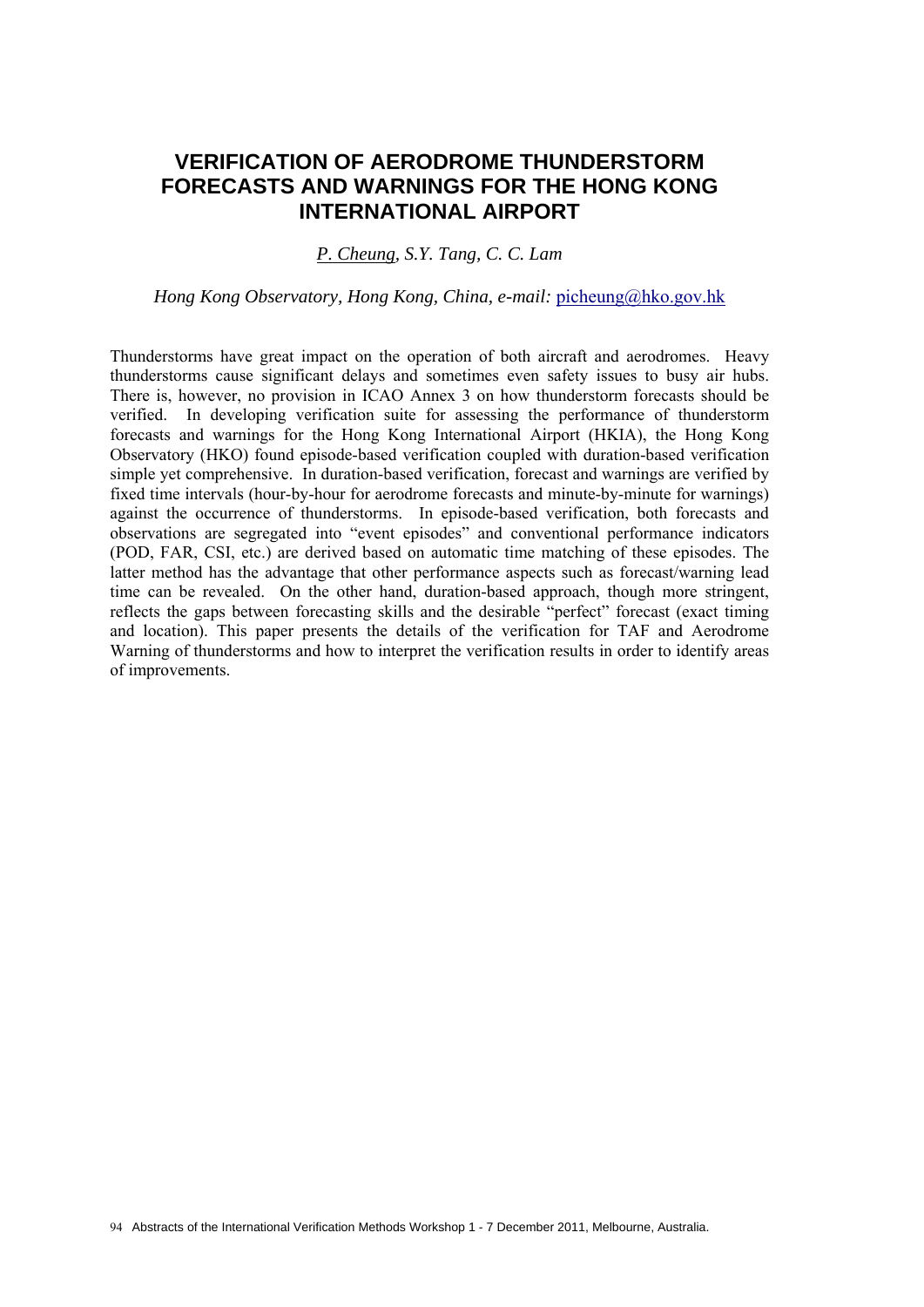# **AN EVALUATION OF MEASURES FOR EXTREME EVENTS AS PART OF THE SRNWP-V PROJECT**

### *Matthew Trueman and Marion Mittermaier*

#### *Met Office, Exeter, UK, e-mail: matthew.trueman@metoffice.gov.uk*

The main objective of the SRNWP-V (Short Range Numerical Weather Prediction-Verification) programme is to make an inter-comparison of the performance of the main operational limitedarea SRNWP models. Currently there are 4 reference models in the inter-comparison: HIRLAM reference (FMI), Aladin-France, COSMO-DWD, the 12 km UM, and the ECMWF high resolution operational global model. Forecasts initialised at 00Z are verified as a function of forecast range (not availability).

The project is now in its extended phase. The first phase saw the verification of the following parameters: pmsl, 2m temperature, 2m relative humidity, 10m winds and 6h total precipitation against station observations, over the common area (in this case Aladin-France). The project has seen the establishment of a common framework for the exchange and verification of forecasts from representative reference versions of the main limited area operational models. Results have been produced since January 2009.

Part of this extended phase is to provide an evaluation of the usefulness of a number of scores developed for extreme events. Strong wind and heavy rainfall have been identified as the highimpact events of most interest. These two parameters will be evaluated by considering a number of thresholds to assess robustness. Given the comparatively long time series some inter-seasonal and inter-annual trends can be considered. In addition, we will also be investigating how climatologically derived thresholds could be used to define extreme events for stratified areas.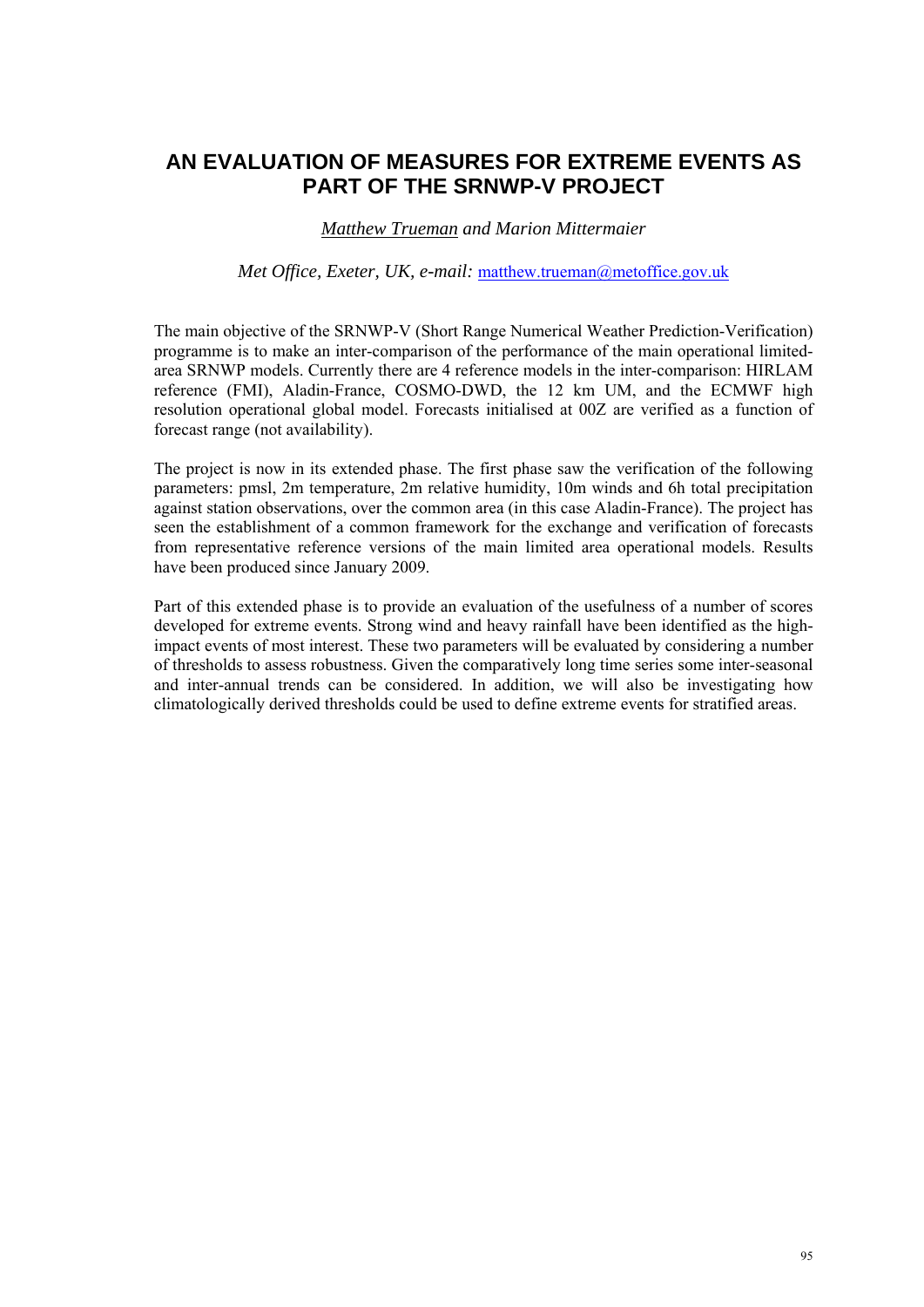### **VERIFICATION OF CLOUD FORECAST FROM GLOBAL AND REGIONAL MODELS WITH SATELLITE DATA AT NCEP**

*Binbin Zhou1,2, Yuejian Zhu2 and Geoff DiMego2*

<sup>1</sup> I.M. System Group, Maryland, USA, e-mail: <u>Binbin.Zhou@noaa.gov</u> *2 Environmental Modeling Center of NCEP/NOAA, Maryland, USA* 

Cloud has significant impact on forecast performance of other fields like temperature and precipitation. However, verification of cloud forecast from NCEP's operational models has long been behind those of other regular fields due to a lack of appropriate validation cloud data and a practical verification tool. Verification of cloud with surface station data at NCEP has been conducted over CONUS. But for global domain, similar stationed cloud dataset is still not available for the operational weather center such as NCEP. Recently, with great efforts by NOAA/NESDIS and AFWA, satellite cloud dataset has been successfully retrieved and operationally transferred to NCEP for data assimilation and verification. Based on the NCEP's Grid-to-Grid Forecast Verification System (g2g), the cloud forecast from global (GFS) and regional model (NAM) now can be evaluated in real time since both satellite cloud data and forecast cloud data are in gridded data (in GRIB1 or GRIB2 format). In this paper, a brief introduction to the g2g and its application in verification of total cloud amount forecast from GSF and NAM will be presented. The results show that the forecast skills of cloud fraction from both GFS and NAM are still limited by comparing those regular fields.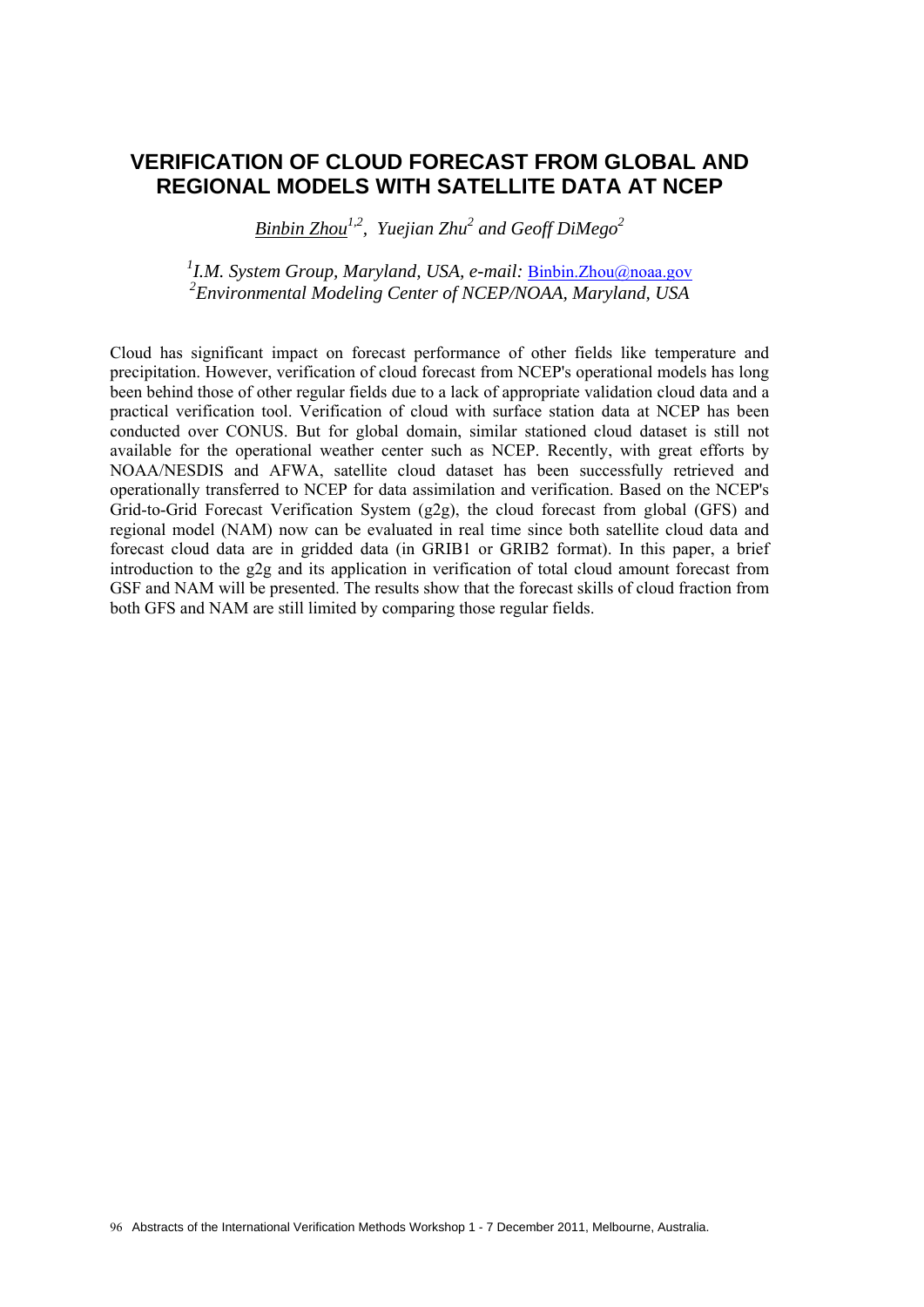### **NEAR REAL-TIME VERIFICATION OF CLOUD AND CONVECTION FORECASTS USING CLOUDSAT-CALIPSO GLOBAL RADAR-LIDAR OBSERVATIONS**

*Alain Protat, S. Young, L. Rikus, P. May, and M. Whimpey* 

*CAWCR, Melbourne, Australia, email:* a.protat@bom.gov.au

The way clouds are represented in numerical weather prediction (NWP) models significantly affects the quality of weather forecasts. The representation of deep convective systems and associated rainfall is also still a major challenge for NWP models, as there is growing evidence that NWP models produce way too many events but characterized by too little rainfall. The A-Train satellite mission offers new and unique opportunities to evaluate NWP models at global and regional scales. As part of the A-Train, CloudSat and CALIPSO provide a verticallyresolved description of the geometrical and microphysical properties of clouds and convection, which is crucial for model evaluation. In the present paper we describe a platform for the evaluation of clouds and convection generated by the regional and limited-area versions of the operational Australian NWP model (ACCESS) using near real-time observations of the CloudSat and CALIPSO mission from which radar-lidar cloud and convection masks are directly produced. Different skill scores calculated using one year of ACCESS forecasts will also be shown and discussed.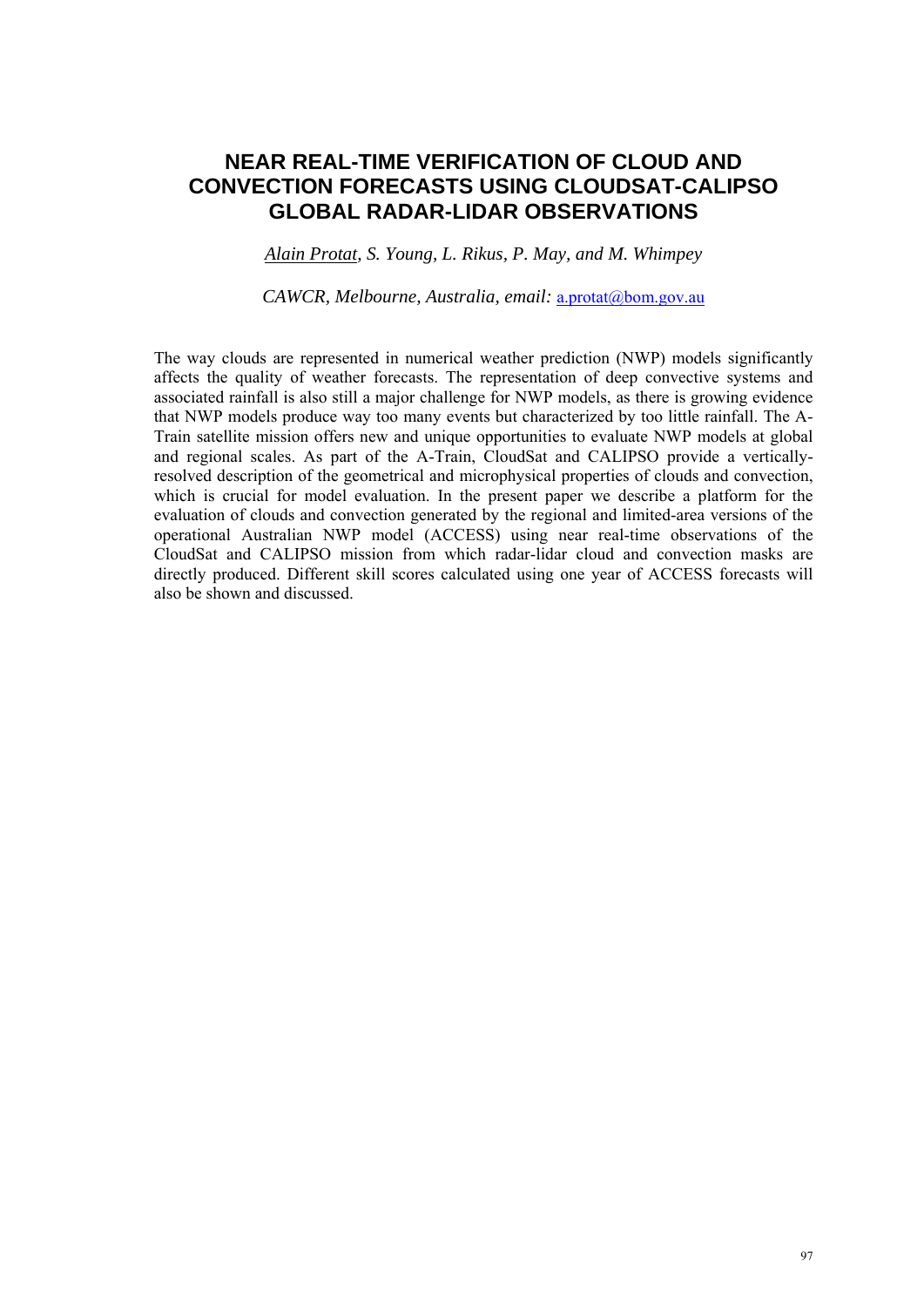### **VERIFICATION OF HIGH RESOLUTION CLOUD COVER FORECASTS USING SATELLITE OBSERVATIONS**

#### *Ric Crocker and Jan Maksymczuk*

*Met Office, Exeter, United Kingdom, email: ric.crocker@metoffice.gov.uk* 

Surface based observations of cloud have several shortcomings when used for model verification. These shortcomings include areas of limited spatial coverage, for example over the sea, and limitations on the vertical column sampled by Cloud Base Recorders, meaning that high cloud is not always observed by automated observing systems. A project at the UK Met Office aims to use the Meteosat second generation (MSG) derived cloud mask as a verification source. The satellite cloud mask has full spatial coverage over the UK model domain and provides a top-down view ensuring that high clouds are detected. Results from this assessment can then be used to complement verification results obtained using surface observations, giving a fuller picture of model performance when forecasting cloud. A comparison of the satellite cloud mask at single sites against manual and automated synoptic observations is presented to demonstrate the differences between the observation types. Subsequently cloud cover forecasts from three configurations of the Met Office Unified Model (UM) have been assessed against the satellite cloud mask over a 5 month period. The focus at this stage is on how well the models forecast clear sky areas (cloud holes), the accuracy of which can influence other model parameters such as temperature and precipitation. The models have been assessed using several fuzzy verification techniques as well as the SAL feature-based method. Initial results have identified behavioural differences between the three models; particularly in the way that cloud fraction is distributed.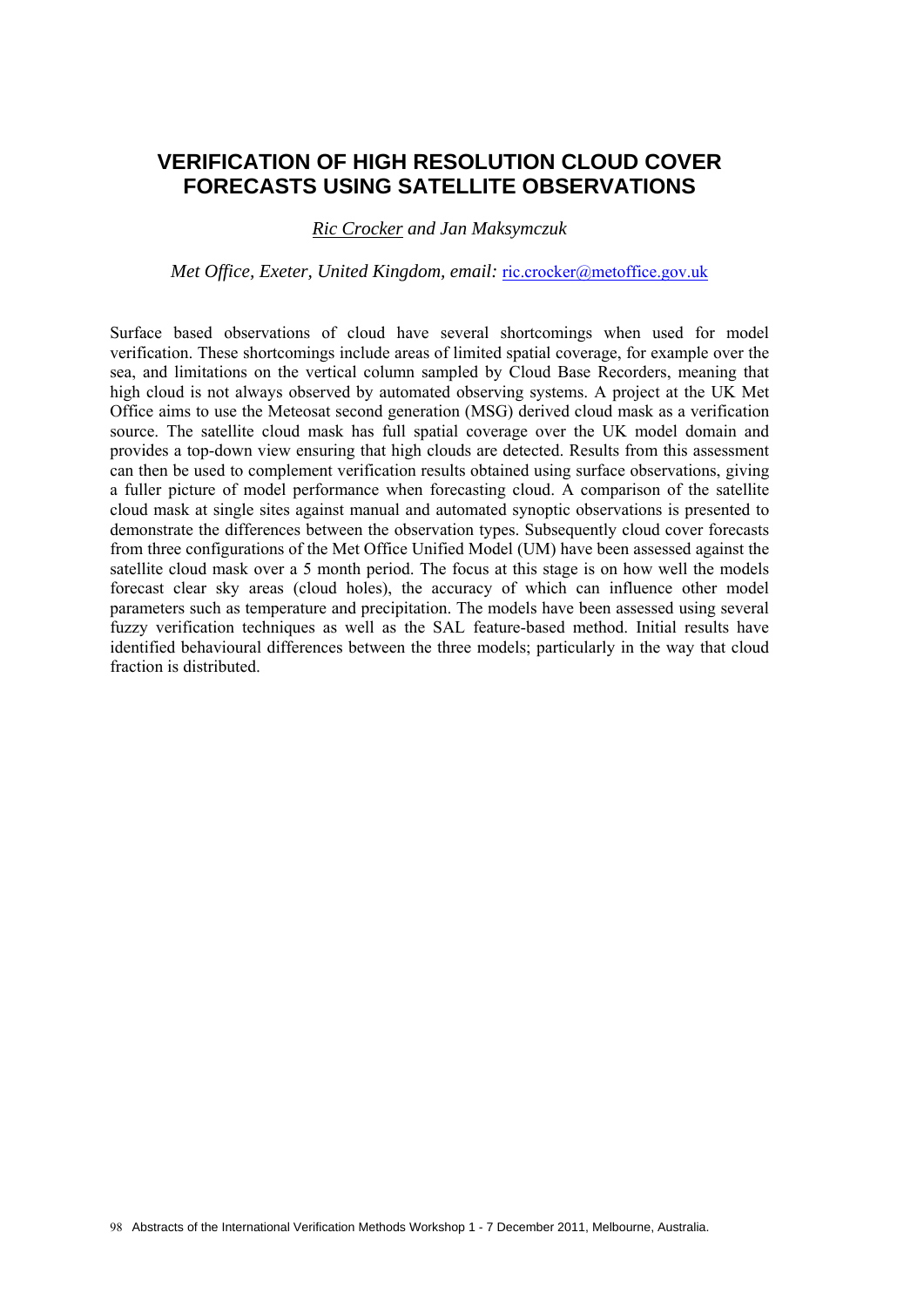# **BENCHMARKING AND ASSESSMENT OF HOMOGENISATION ALGORITHMS FOR THE INTERNATIONAL SURFACE TEMPERATURE INITIATIVE (ISTI)**

*Ian Jolliffe and the ISTI Benchmarking and Assessment Working Group* 

*University of Exeter, UK, e-mail:* i.t.jolliffe@exeter.ac.uk

The International Surface Temperature Initiative (ISTI – www.surfacetemperatures.org) is an ambitious multi-disciplinary project, which aims to facilitate transparent creation of multiple long, high resolution, traceable (to source and known standards) data-products that are robust to varying non-climatic influences. As part of this a Benchmarking and Assessment working group (http://www.surfacetemperatures.org/benchmarking-and-assessment-working-group) will attempt to create a programme for objective assessment of data-products, specifically their ability to cope with non-climatic inhomogeneity.

Three task teams have been set up to guide key components: creation of synthetic realistic homogenous analog-known-worlds of data that mirror the ISTI global databank of surface temperature station records in format and station properties (location, climate mean state etc.); design of realistic error structures (introduction of inhomogeneities) to corrupt the analogknown-worlds creating analog-error-worlds; and design of analytical methods for assessing the ability of algorithms to homogenise the analog-error-worlds. Importantly, the analog-knownworlds and the error structures added must be physically realistic in character.

Although not *forecast* verification as such, the remit of the third team (Team Validation), namely comparison of homogenised data to analog-known-worlds, is equivalent. Assessment is needed of whether both the locations and nature of change-points in the analog-error-worlds are correctly identified and adjusted for. Verification will be required for single locations and for spatial areas, so that a wide range of verification methods will be needed. The exact nature of these methods will depend on the eventual form of the analog-error-worlds and their knownworld counterparts, and there may a need for development of new verification methodology.

The intention is that there be three-year cycles, beginning with release of the analog-errorworlds, which data-product creators will attempt to homogenise, resulting in products that are as close as possible in some sense to the corresponding analog-known-worlds. The latter will be unknown to the data-product creators. The cycle will end with a workshop bringing together benchmark group and data-product creators to assess the properties of the homogenisation algorithms and improve the benchmarks for the next cycle.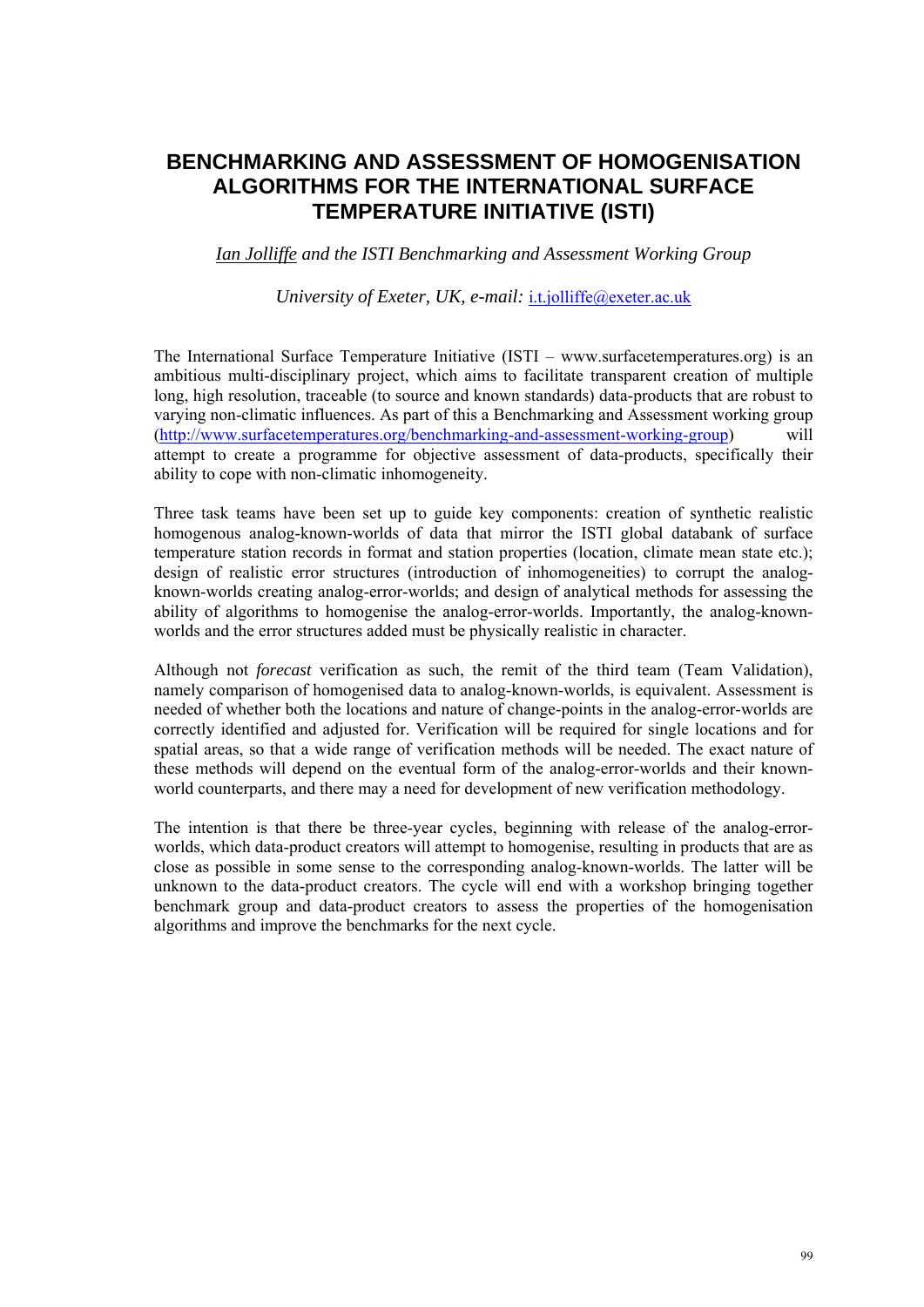# **CONCEPTS FOR A PATTERN-ORIENTED ANALYSIS ENSEMBLE BASED ON OBSERVATIONAL UNCERTAINTIES**

*Manfred Dorninger and Theresa Gorgas* 

#### *University of Vienna, Department of Meteorology and Geophysics, Vienna, Austria, e-mail:* Manfred.Dorninger@univie.ac.at

When choosing the reference data representing the 'truth' for a specific verification study we must be aware that the results of several verifications statistics do not only depend on the forecast error, i.e. the information which is the aim of the verification study, but also on errors of the verification reference data itself.

To account for this effect the idea of an analysis ensemble of deterministic, model-independent analyses is proposed, based on random perturbations for irregularly distributed observations. The purpose of implementing an analysis ensemble is to define uncertainties in analysis fields due to their observational background and errors. As one possible application the uncertainty information could be used to define confidence intervals for verification measures depending on the reference data. The analysis system VERA (Vienna Enhanced Resolution Analysis) and a high resolution Central European observation network (Joint D-PHASE-COPS data set) are used as testbed for the development of the methodology. Several approaches for defining reasonable weights for the perturbation fields are investigated and compared. Basic weights are determined by a sophisticated data quality control scheme producing error estimates for observations. They can be combined with additional information attempting to include the spatial structure of the observed fields in the ensemble more explicitly. The information is provided by either a principal component analysis of a time series of analysis fields or a 2Ddiscrete wavelet transform.

Strengths and weaknesses of the different adjustments for ensemble analysis perturbations are discussed. It is shown that perturbations provided by the wavelet based approach lead to useful results for several meteorological parameters. They reflect the spatial patterns in the perturbed fields and provide balanced distributions around the un-perturbed reference analysis, as is shown by basic statistics. The advantages of the wavelet transform for ensemble objectives are twofold: It is fast and the results can be interpreted physically.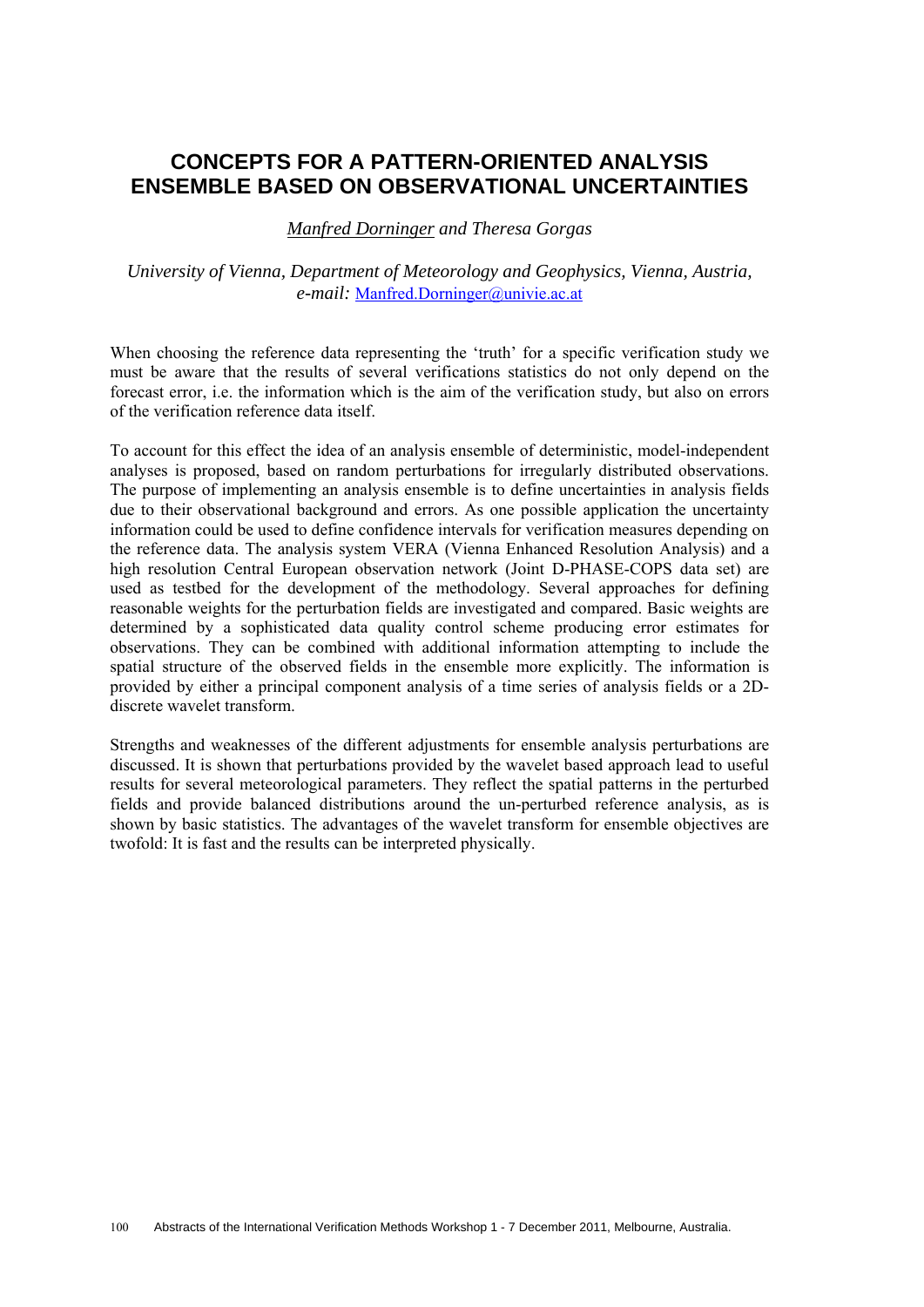# **RADAR RAINGAUGE VERIFICATION**

### *Sandy Dance and Alan Seed*

#### *CAWCR, Melbourne, Australia, e-mail:* s.dance@bom.gov.au

In this paper we analyse the relationship between radar and raingauge estimations of rainfall in order to elucidate the error structure of radar rainfall accumulations. We describe how we generate simulated gauge rainfall accumulations from radar data rainfall accumulations that accumulate over shorter, offset periods. We then show exemplar time series of rainfall accumulations from radar and gauge, indicating that we are successfully simulating gauge data.

We analyse the statistical nature of radar - gauge errors, and conclude that the correct error measure is log(radar/gauge). We then try to find correlates of the error variance in terms of terrain topography, radar range, and season.